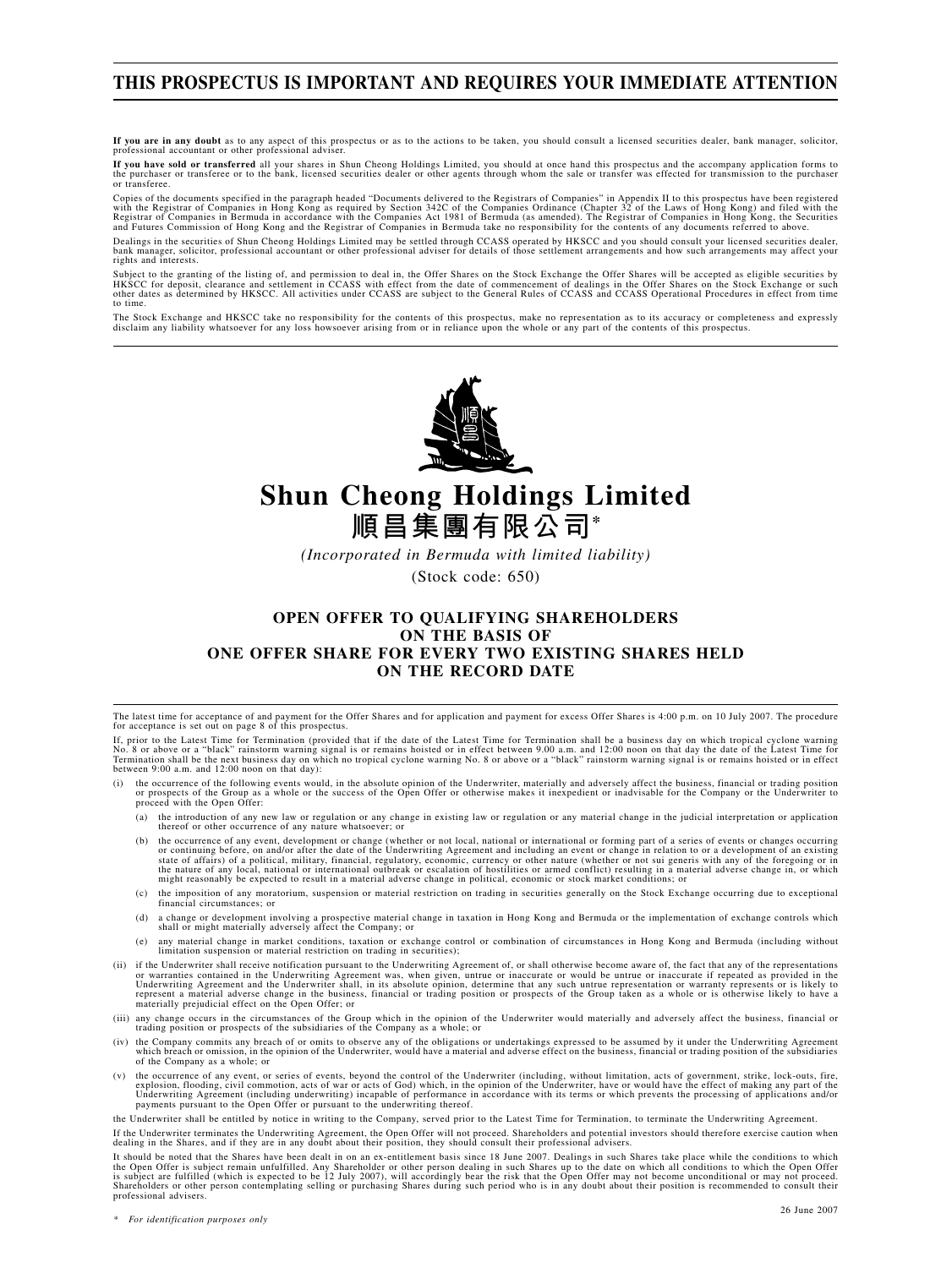## *Page*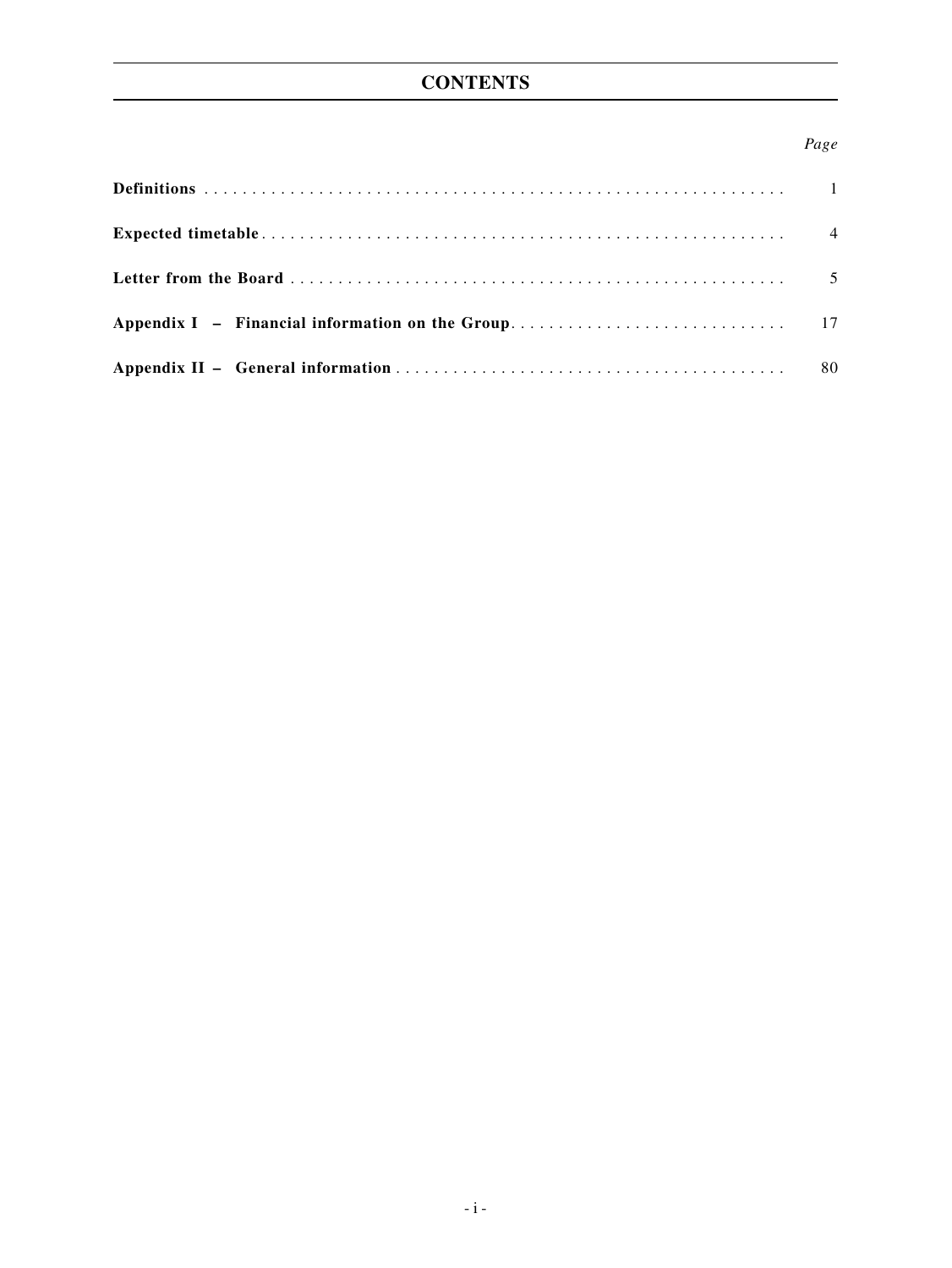## **DEFINITIONS**

*In this prospectus, unless the context otherwise requires, the following terms shall have the following meanings:*

| "Announcement"            | the announcement made by the Company on 5 June 2007 in<br>relation to the Open Offer                                                                                                                                                                                                                                                                                                                                                                                                      |  |  |
|---------------------------|-------------------------------------------------------------------------------------------------------------------------------------------------------------------------------------------------------------------------------------------------------------------------------------------------------------------------------------------------------------------------------------------------------------------------------------------------------------------------------------------|--|--|
| "Application Form(s)"     | the $SF(s)$ and the $EAF(s)$                                                                                                                                                                                                                                                                                                                                                                                                                                                              |  |  |
| "associate"               | has the meaning ascribed to it under the Listing Rules                                                                                                                                                                                                                                                                                                                                                                                                                                    |  |  |
| "Board"                   | the board of Directors                                                                                                                                                                                                                                                                                                                                                                                                                                                                    |  |  |
| "Business Day"            | a day (other than Saturday, Sunday and any day on which a<br>tropical cyclone warning no. 8 or above is hoisted or remains<br>hoisted between 9:00 a.m. and 12:00 noon and is not lowered at<br>or before 12:00 noon or on which a "black" rainstorm warning<br>signal is hoisted or remains in effect between 9:00 a.m. and<br>12:00 noon and is not discontinued at or before 12:00 noon) on<br>which licensed banks are open for business in Hong Kong                                 |  |  |
| "CCASS"                   | the Central Clearing and Settlement System established and<br>operated by HKSCC                                                                                                                                                                                                                                                                                                                                                                                                           |  |  |
| "Company"                 | Shun Cheong Holdings Limited, an exempted company incorporated<br>in Bermuda with limited liability, the shares of which are listed<br>on the Stock Exchange                                                                                                                                                                                                                                                                                                                              |  |  |
| "Companies Ordinance"     | the Companies Ordinance (Chapter 32 of the Laws of Hong<br>Kong)                                                                                                                                                                                                                                                                                                                                                                                                                          |  |  |
| " $Directory$ "           | the director(s) of the Company                                                                                                                                                                                                                                                                                                                                                                                                                                                            |  |  |
| " $EAF(s)$ "              | the form(s) of application for use by the Qualifying Shareholders<br>to apply for excess Offer Shares, being in such usual form as<br>may be agreed between the Company and the Underwriter                                                                                                                                                                                                                                                                                               |  |  |
| "Excluded Shareholder(s)" | Shareholders whose names appear on the register of members of<br>the Company on the Record Date and whose addresses as shown<br>on such register are outside Hong Kong where the Directors,<br>after making enquiries, consider it necessary or expedient on<br>account either of legal restrictions under the laws of the relevant<br>place or the requirements of the relevant regulatory body or<br>stock exchange in that place not to offer the Offer Shares to<br>such Shareholders |  |  |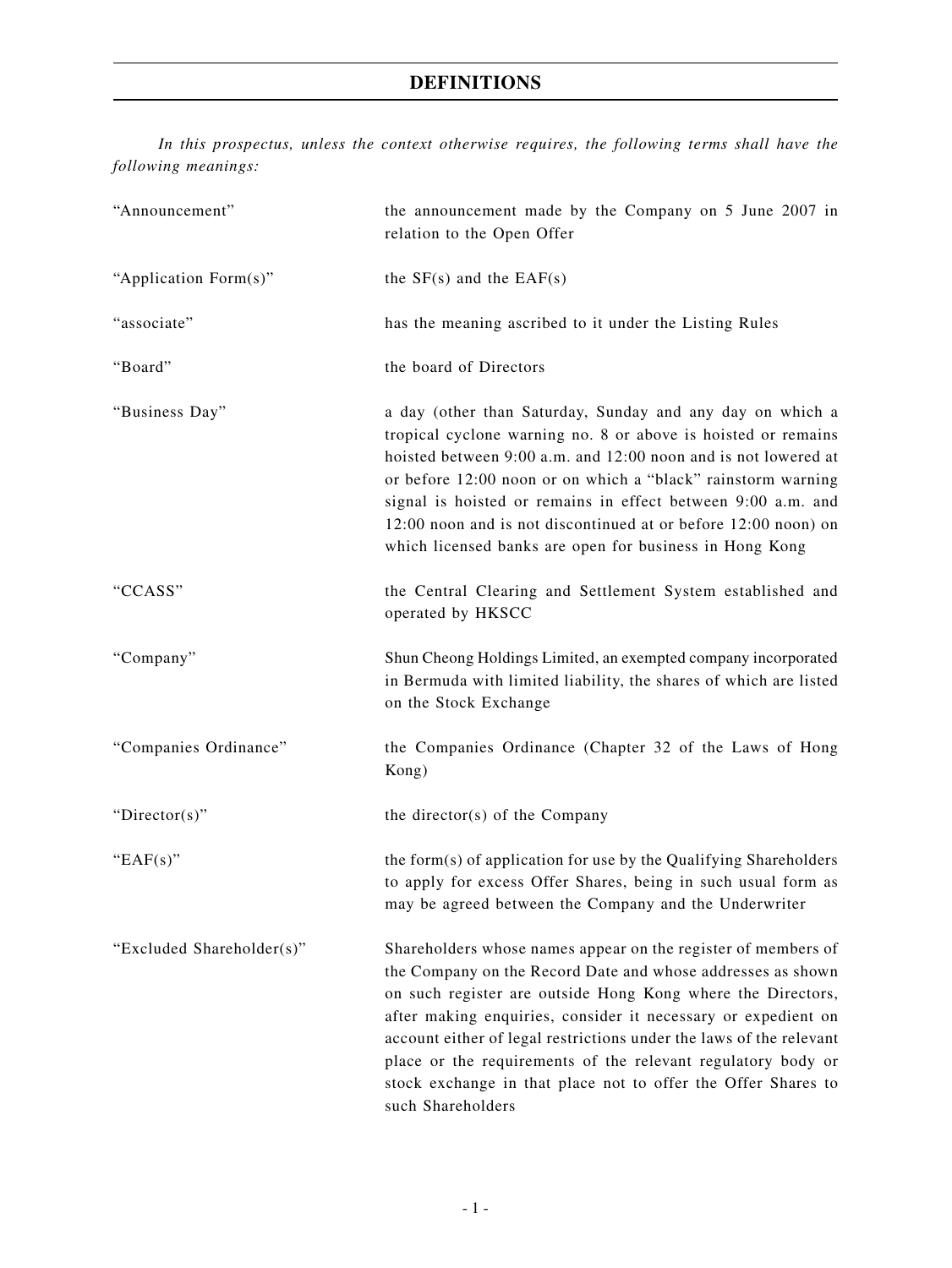# **DEFINITIONS**

| "Group"                       | the Company and its subsidiaries                                                                                                                                                                    |
|-------------------------------|-----------------------------------------------------------------------------------------------------------------------------------------------------------------------------------------------------|
| "Hong Kong"                   | The Hong Kong Special Administrative Region of the People's<br>Republic of China                                                                                                                    |
| "HKSCC"                       | Hong Kong Securities Clearing Company Limited                                                                                                                                                       |
| "Last Trading Day"            | 4 June 2007, being the last full trading day immediately prior to<br>the suspension of trading in the Shares on the Stock Exchange<br>pending the issue of the Announcement                         |
| "Latest Acceptance Time"      | 4:00 p.m. on 10 July 2007 or such other time as Upsky may<br>agree in writing with the Company, being the latest time for<br>acceptance of the Offer Shares                                         |
| "Latest Practicable Date"     | 21 June 2007, being the latest practicable date prior to the issue<br>of this prospectus for ascertaining certain information contained<br>herein                                                   |
| "Latest Time for Termination" | 4:00 p.m. (Hong Kong time) on the second Business Day after<br>the Latest Acceptance Time                                                                                                           |
| "Listing Committee"           | has the meaning ascribed thereto in the Listing Rules                                                                                                                                               |
| "Listing Rules"               | Rules Governing the Listing of Securities on the Stock<br>Exchange                                                                                                                                  |
| "Offer Share(s)"              | $57,965,200$ new Share(s) to be issued and allotted under the<br>Open Offer                                                                                                                         |
| "Open Offer"                  | the proposed offer of the Offer Shares on the basis of one Offer<br>Share for every two existing Shares held by the Qualifying<br>Shareholders at the Subscription Price on the Record Date         |
| "Overseas Shareholder(s)"     | Shareholder(s) whose name(s) appear(s) on the register of<br>members of the Company on the Record Date and whose<br>registered address(es) on that date is/are in (a) place(s) outside<br>Hong Kong |
| "PRC"                         | the People's Republic of China, for the purpose of this prospectus,<br>excluding Hong Kong, Macau and Taiwan                                                                                        |
| "Posting Date"                | 26 June 2007 or such later date as Upsky may agree in writing with<br>the Company for the despatch of the Prospectus Documents                                                                      |
| "Prospectus"                  | this prospectus of the Company containing, among other things,<br>details of the Open Offer                                                                                                         |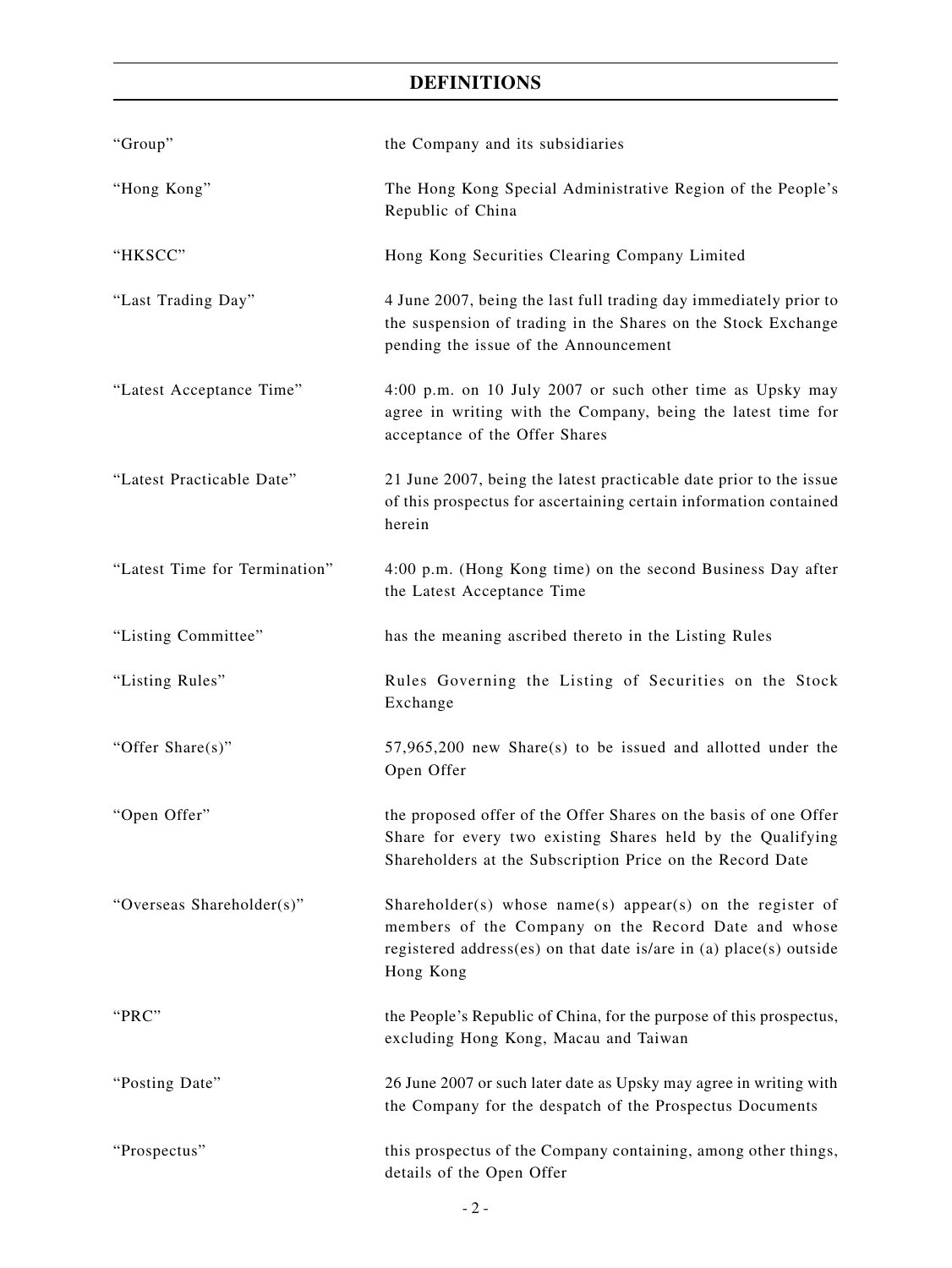# **DEFINITIONS**

| "Prospectus Documents"         | the Prospectus and the Application Form(s)                                                                                                                                                                                                                                                     |
|--------------------------------|------------------------------------------------------------------------------------------------------------------------------------------------------------------------------------------------------------------------------------------------------------------------------------------------|
| "Qualifying Shareholders"      | Shareholders whose names appear on the register of members of<br>the Company at the close of business on the Record Date with<br>registered addresses in the territories where the making of the<br>Open Offer will not violate any relevant local laws, regulations<br>and other requirements |
| "Record Date"                  | 25 June 2007 or such other date as Upsky may agree in writing<br>with the Company for the determination of entitlements of the<br>Qualifying Shareholders under the Open Offer                                                                                                                 |
| " $SF(s)$ "                    | the subscription form(s) being issued to Qualifying Shareholders<br>in respect of their entitlement under the Open Offer                                                                                                                                                                       |
| "SFC"                          | Securities and Futures Commission of Hong Kong                                                                                                                                                                                                                                                 |
| "Share $(s)$ "                 | ordinary share(s) of HK\$0.01 each in the share capital of the<br>Company                                                                                                                                                                                                                      |
| "Shareholder(s)"               | $holder(s)$ of the Share(s)                                                                                                                                                                                                                                                                    |
| "Stock Exchange"               | The Stock Exchange of Hong Kong Limited                                                                                                                                                                                                                                                        |
| "Subscription Price"           | subscription price for the Offer Shares, being HK\$0.40 per Offer<br>Share                                                                                                                                                                                                                     |
| "subsidiary" or "subsidiaries" | has the meaning ascribed to it under section 2 of the Companies<br>Ordinance                                                                                                                                                                                                                   |
| "Upsky" or "Underwriter"       | Upsky Enterprises Limited, a company wholly-owned by Mr.<br>Mo Tianquan (an executive director of the Company) and the<br>underwriter of the Open Offer                                                                                                                                        |
| "Underwriting Agreement"       | the underwriting agreement dated 5 June 2007 entered into<br>between the Company and Upsky in relation to the underwriting<br>of the Open Offer                                                                                                                                                |
| "Underwritten Shares"          | the Offer Shares which Upsky has agreed to underwrite pursuant<br>to the Underwriting Agreement, being 22,876,076 Shares                                                                                                                                                                       |
| "USA"                          | the United States of America                                                                                                                                                                                                                                                                   |
| "HK\$"                         | Hong Kong dollars, the lawful currency of Hong Kong                                                                                                                                                                                                                                            |
| $``q_0"$                       | per cent.                                                                                                                                                                                                                                                                                      |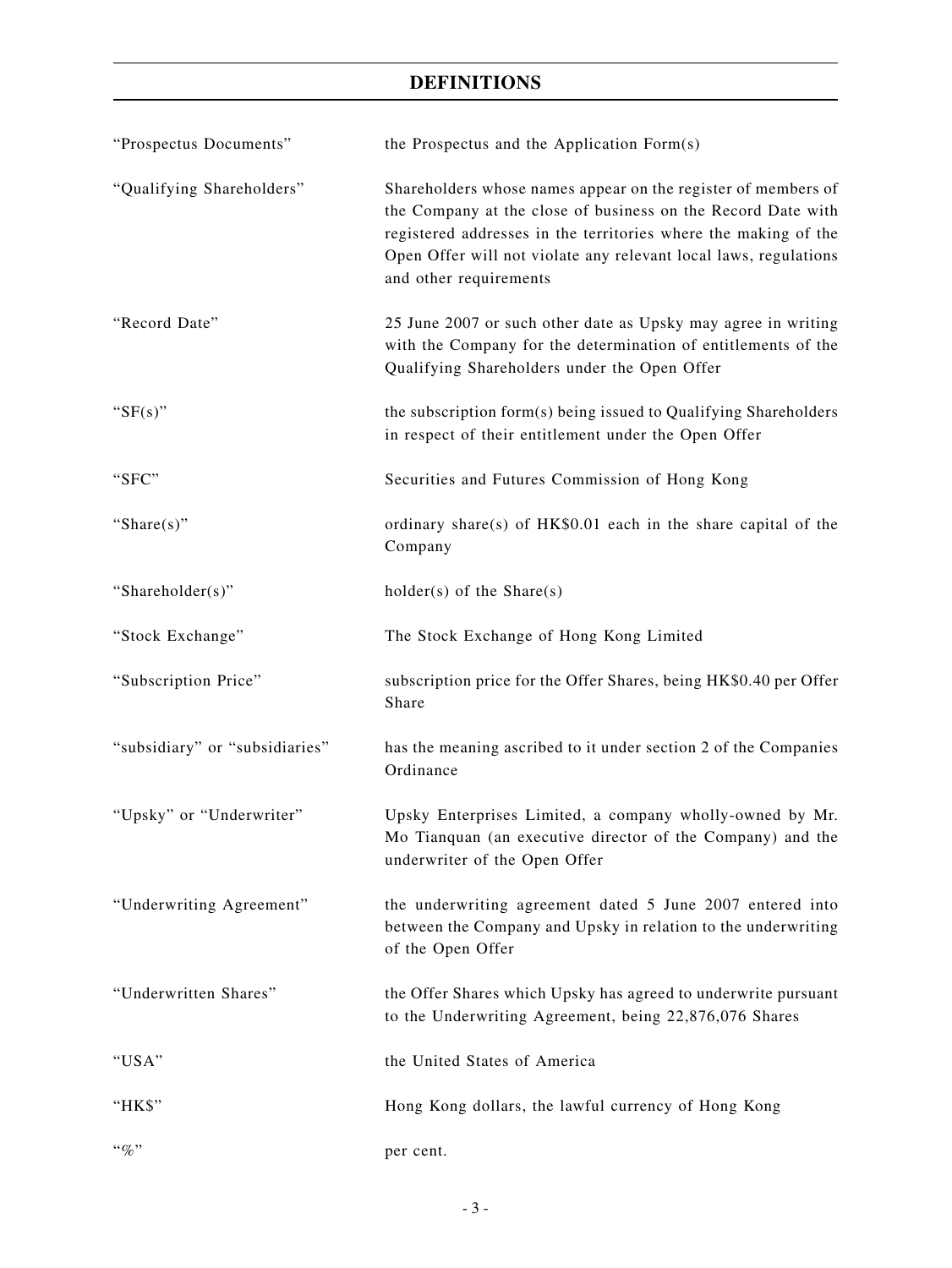## **EXPECTED TIMETABLE**

*The expected timetable for the Open Offer is set out below:*

| First day of dealings in Shares on an ex-entitlement basis  Monday, 18 June                                                                                                                    |
|------------------------------------------------------------------------------------------------------------------------------------------------------------------------------------------------|
| Latest time for lodging transfers of Shares in order to qualify                                                                                                                                |
| Monday, 25 June                                                                                                                                                                                |
|                                                                                                                                                                                                |
|                                                                                                                                                                                                |
|                                                                                                                                                                                                |
| Latest time for acceptance of, and payment for,<br>Offer Shares and for application and<br>Tuesday, 10 July                                                                                    |
| Thursday, 12 July                                                                                                                                                                              |
| Announcement of results of the Open Offer to<br>be published on the newspapers on or before Tuesday, 17 July                                                                                   |
| Certificates for Offer Shares and refund cheques in respect of<br>wholly or partly unsuccessful applications for excess<br>Offer Shares expected to be despatched on or beforeTuesday, 17 July |
| Dealings in Offer Shares on the Stock Exchange<br>Thursday, 19 July                                                                                                                            |

*Note:* All times refer to Hong Kong local time in this prospectus.

The above timetable is indicative only and may be executed or varied as agreed by the Company and Upsky pursuant to the Underwriting Agreement. Any changes to the expected timetable will be published or notified to the Shareholders.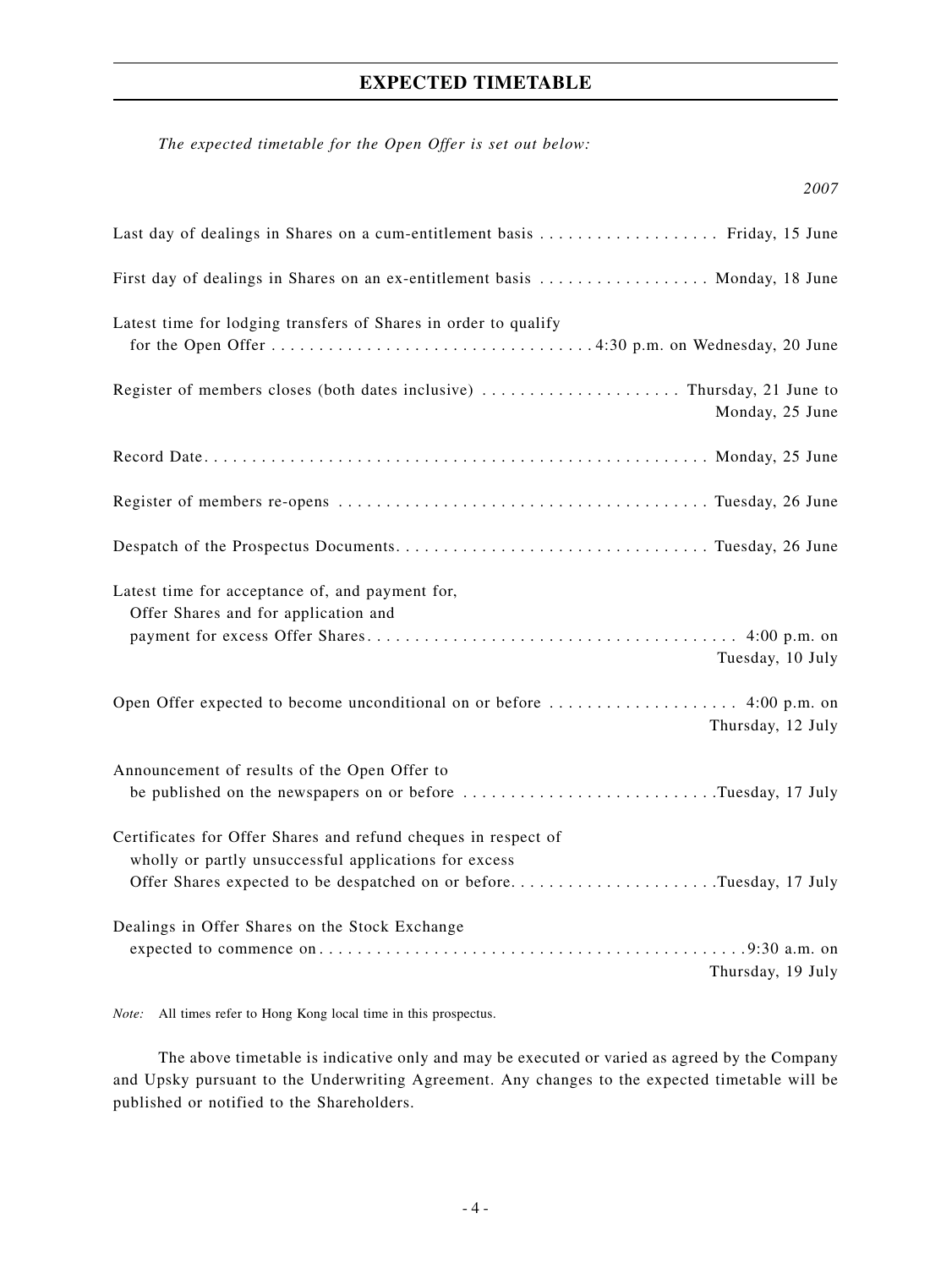

# **Shun Cheong Holdings Limited 順昌集團有限公司\***

*(Incorporated in Bermuda with limited liability)* (Stock code: 650)

*Executive Directors: Registered Office:* Ms. Cao Jing *(Executive Chairman)* Canon's Court Mr. Mo Tianquan 22 Victoria Street

*Independent non-executive Directors:* Bermuda Mr. Yu Hon To, David Professor Ye Jianping *Head office and principal place of* Mr. Zhang Shaohua *business:*

Hamilton HM 12

Suite 2302, Wing On Centre 111 Connaught Road Central Hong Kong

26 June 2007

*To the Shareholders,*

Dear Sir or Madam,

## **INTRODUCTION**

It was announced on 5 June 2007 that the Company proposes to raise approximately HK\$23 million, before expenses, by issuing 57,965,200 Offer Shares by way of Open Offer to the Qualifying Shareholders at the Subscription Price of HK\$0.40 per Offer Share on the basis of one Offer Share for every two existing Shares held on the Record Date.

The purpose of this prospectus is to provide you with further information regarding, among other things, the Open Offer and the financial and other information of the Group.

## **THE OPEN OFFER**

The Company proposes to raise approximately HK\$23 million, before expenses, by issuing 57,965,200 Offer Shares by way of Open Offer to the Qualifying Shareholders at the Subscription Price of HK\$0.40 per Offer Share on the basis of one Offer Share for every two existing Shares held on the Record Date. There were no fund raising activities conducted by the Company in the 12 months preceding the date of the Announcement. The Open Offer is not available to the Excluded Shareholders.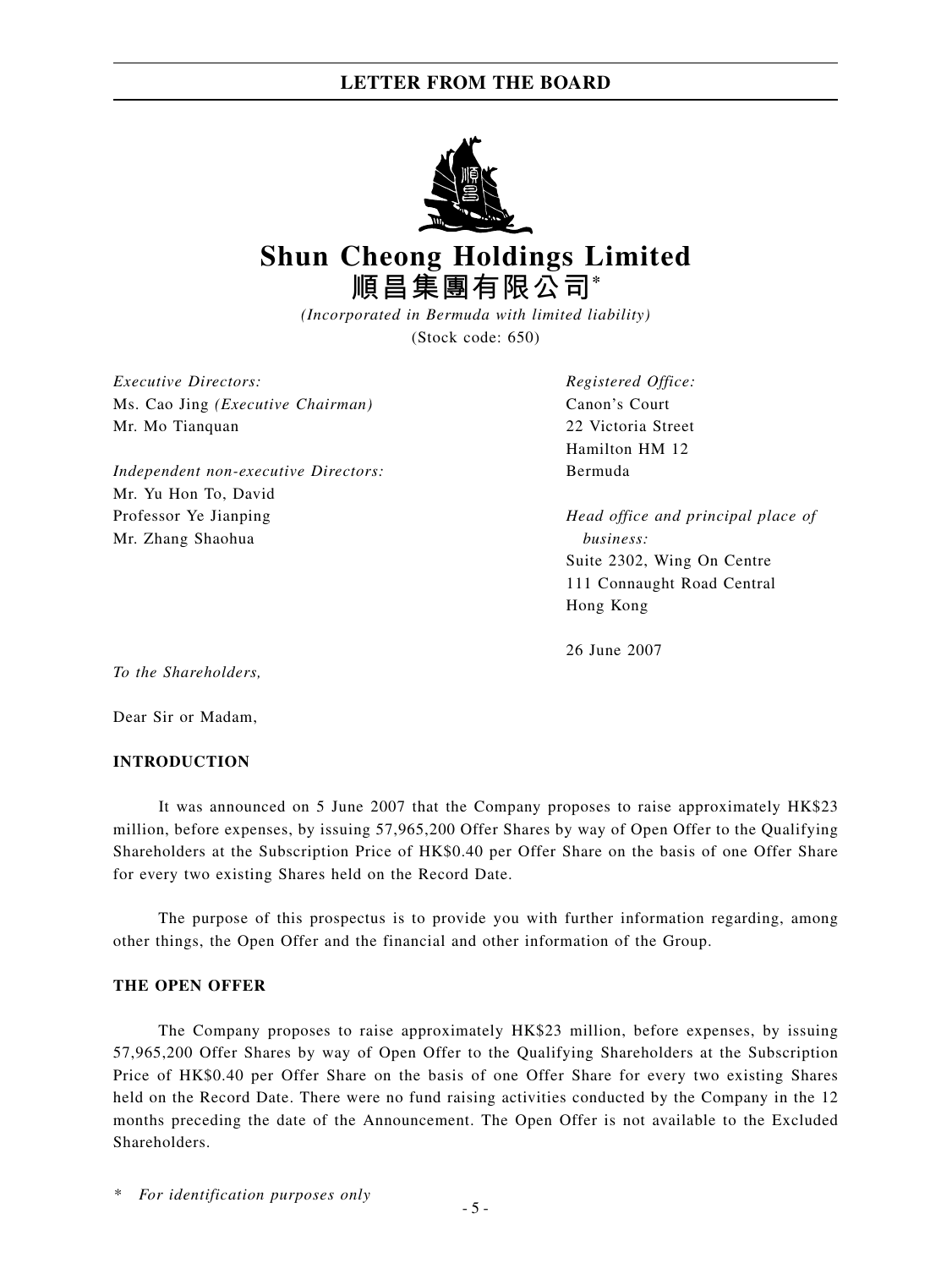## **Issue statistics**

| Basis of the Open Offer:                                        | One Offer Share for every two existing Shares held by<br>the Qualifying Shareholders on the Record Date |
|-----------------------------------------------------------------|---------------------------------------------------------------------------------------------------------|
| Number of Shares in issue as<br>at the Latest Practicable Date: | 115,930,400 Shares                                                                                      |
| Number of Offer Shares to be issued:                            | 57,965,200 Offer Shares                                                                                 |
| Subscription Price:                                             | HK\$0.40 per Offer Share                                                                                |

As at the Latest Practicable Date, the Company has no other share options, warrant derivatives or other securities convertible into or exchangeable for Shares outstanding.

## **TERMS OF THE OPEN OFFER**

## **Subscription Price for the Offer Shares**

The Subscription Price of HK\$0.40 per Offer Share is payable in full when a Qualifying Shareholder accepts his/her/its allotment under the Open Offer or applies for excess Offer Shares.

The Subscription Price represents:

- (i) a discount of approximately 51.22% to the closing price of HK\$0.820 per Share as quoted on the Stock Exchange on the Last Trading Day;
- (ii) a discount of approximately 41.18% to the theoretical ex-entitlement price of approximately HK\$0.68 per Share based on the closing price per Share as quoted on the Stock Exchange on the Last Trading Day;
- (iii) a discount of approximately 51.40% to the average closing price of approximately HK\$0.823 per Share for the previous ten trading days as quoted on the Stock Exchange up to and including the Last Trading Day;
- (iv) a discount of approximately 15.25% to the unaudited net asset value per Share of HK\$0.472 based on the interim report of the Company for the six months ended 30 September 2006;
- (v) a discount of approximately 16.14% to the audited net asset value per Share of HK\$0.477 based on the annual report of the Company for the year ended 31 March 2006;
- (vi) a discount of approximately 55.56% to the closing price of HK\$0.900 per Share as quoted on the Stock Exchange on the Latest Practicable Date; and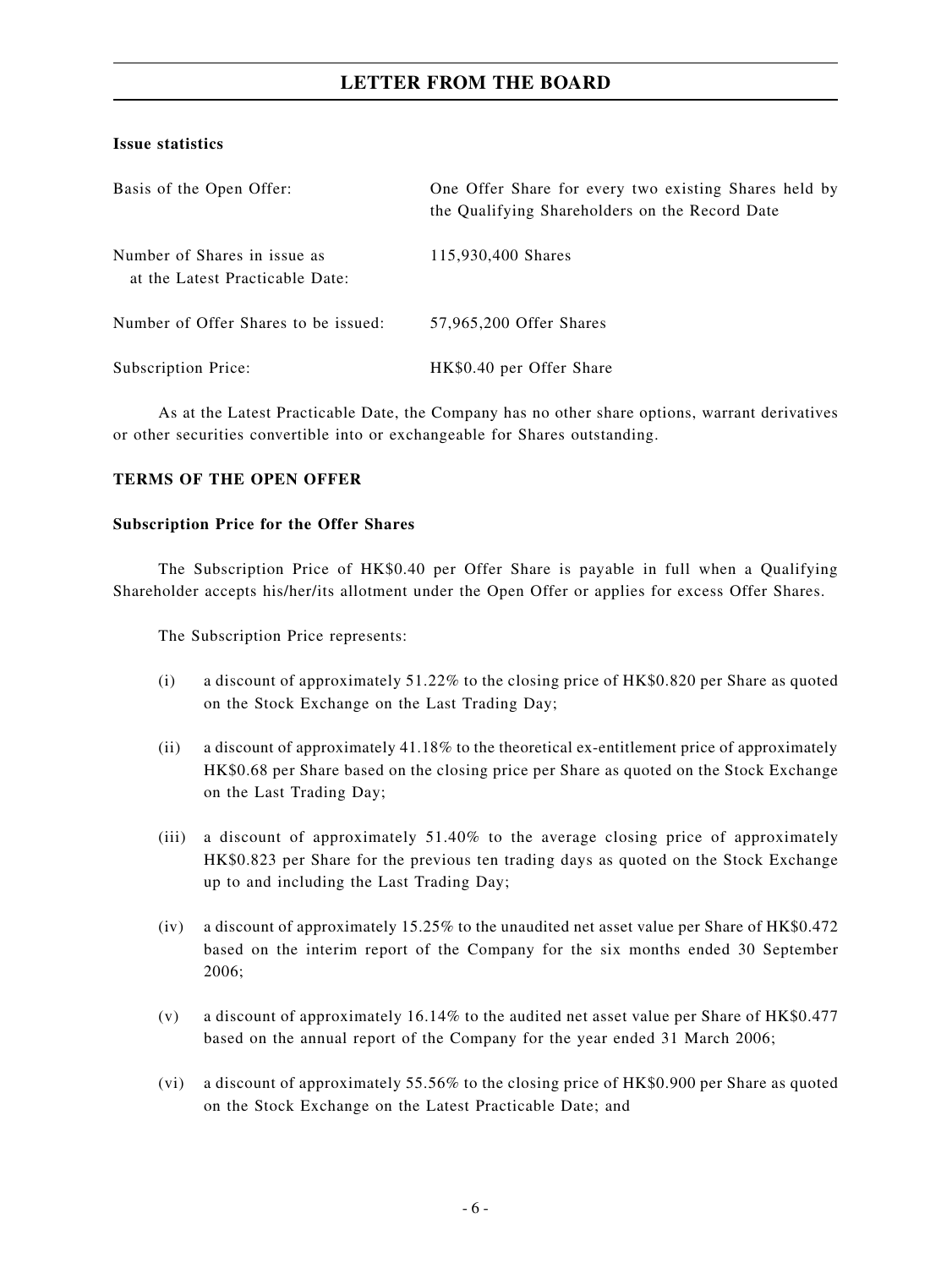(vii) a discount of approximately 61.72% to the average closing price of approximately HK\$1.045 per Share for the previous ten trading days as quoted on the Stock Exchange up to and including the Latest Practicable Date.

*Note: The theoretical ex-entitlement price is calculated based on the following formula:*

*(2 x closing price on the Last Trading Day) + 1 x (the Subscription Price) (2 + 1)*

The Subscription Price was determined after arm's length negotiation between the Company and Upsky with reference to prevailing market conditions, the price performance of the Shares and the financial position of the Company. The Board considers that the Subscription Price and the terms and conditions of the Open Offer are fair and reasonable and in the best interests of the Company and the Shareholders as a whole.

### **Qualifying Shareholders and Excluded Shareholders**

To qualify for the Open Offer, a Shareholder must be registered as a member of the Company on the Record Date and must not be an Excluded Shareholder.

In order to be registered as a member of the Company on the Record Date, all transfer of Shares (together with the relevant share certificate(s)) must be lodged for registration with the Company's branch share registrar in Hong Kong, Computershare Hong Kong Investor Services Limited of Shops 1712-1716, 17th Floor, Hopewell Centre, 183 Queen's Road East, Wanchai, Hong Kong no later than 4:30 p.m. (Hong Kong time) on Wednesday, 20 June 2007 pursuant to the expected timetable.

The invitation to subscribe for the Offer Shares to be made to the Qualifying Shareholders will not be transferable. There will not be any trading in nil-paid entitlements on the Stock Exchange.

The Prospectus will not be registered or filed under the applicable securities or equivalent legislation of any jurisdiction other than Hong Kong and Bermuda. Based on the register of members of the Company, as at the Latest Practicable Date, there were 3 Overseas Shareholders whose registered addresses as shown in the register of members of the Company are outside Hong Kong, including the PRC, Spain and Malaysia. Pursuant to Rule 13.36(2)(a) (including notes 1 and 2 thereof) of the Listing Rules, the Board has made enquiries regarding the legal restrictions under the applicable securities legislation of the relevant jurisdictions and the requirements of the relevant regulatory body or stock exchange with respect to the offer of the Offer Shares to such Overseas Shareholders.

Based on the result of the enquiries, the Board was informed that there are no local regulatory compliance requirement or legal restrictions in these jurisdiction in connection with the proposed open offer. The Board is therefore of the view that it is necessary and expedient to extend the proposed open offer to all the above Overseas Shareholders.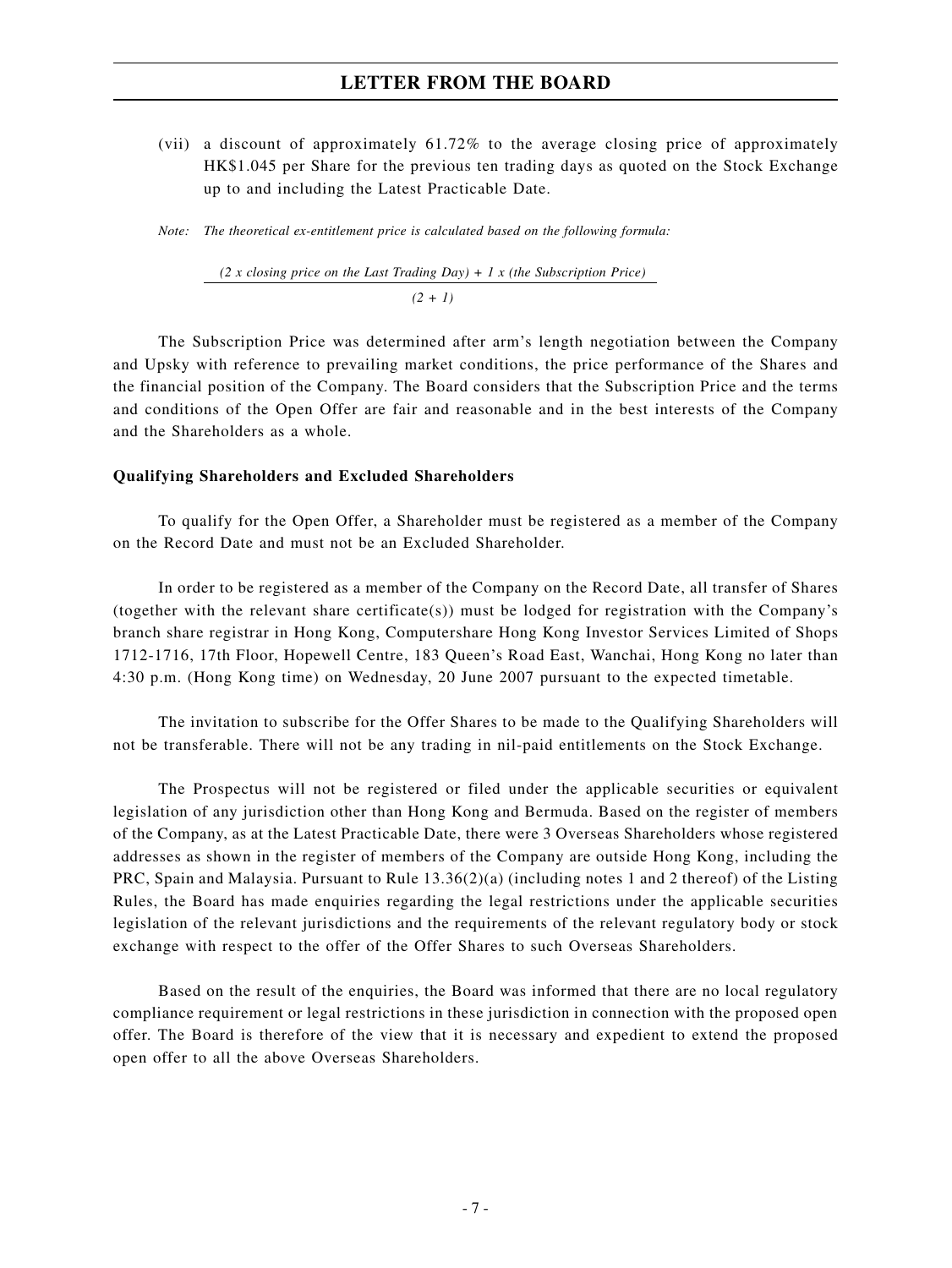It is the responsibility of any person (including but not limited to nominee, agent and trustee) outside Hong Kong wishing to make an application for the Offer Shares to satisfy himself/herself/ itself as to the full observance of the laws and regulations of the relevant territory or jurisdiction, including the obtaining of any governmental or other consents and to pay any levies, taxes, duties and other amounts required to be paid in such territory or jurisdiction in connection therewith. Any acceptance by any person will be deemed to constitute a representation and warranty from such person to the Company that these local laws and requirements have been complied with. Shareholders should consult their professional advisers if in doubt.

### **Closure of register of members**

Pursuant to the expected timetable, the register of members of the Company will be closed from Thursday, 21 June 2007 to Monday, 25 June 2007, both dates inclusive. No transfer of Shares will be registered during this period.

## **Fractions of Offer Shares**

The Company will not allot fractions of Offer Shares. All fractions of Offer Shares will be aggregated and will be sold in the market, if a premium (net of expenses) can be achieved, and the Company will retain the proceeds from such sale(s). Any unsold fractions of Offer Shares will be made available for excess application.

### **Procedure for acceptance and payment or transfer**

The SF which entitles a Qualifying Shareholder to take up the number of the Offer Shares shown therein is enclosed with this prospectus. If Qualifying Shareholder wishes to accept all the Offer Shares provisionally allotted to him/her/it as specified in the SF, the Qualifying Shareholder must lodge the SF in accordance with the instructions printed thereon, together with a remittance for the full amount payable on acceptance, with the Company's branch share registrar in Hong Kong, Computershare Hong Kong Investor Services Limited of Shops 1712-1716, 17th Floor, Hopewell Centre, 183 Queen's Road East, Wanchai, Hong Kong no later than 4:00 p.m. on Tuesday, 10 July 2007. All remittances must be made in Hong Kong dollars. Cheques must be drawn on an account with, or cashier's orders must be issued by, a licensed bank in Hong Kong and made payable to "SHUN CHEONG HOLDINGS LIMITED – OPEN OFFER ACCOUNT" and crossed "ACCOUNT PAYEE ONLY". No receipt will be given for such remittance.

**It should be noted that unless the SF, together with the appropriate remittance, has been lodged with the Company's branch share registrar in Hong Kong, Computershare Hong Kong Investor Services Limited, for completion of the relevant registration by 4:00 p.m. on Tuesday, 10 July 2007, the relevant provisional allotment and all rights thereunder will be deemed to have been declined and will be cancelled.**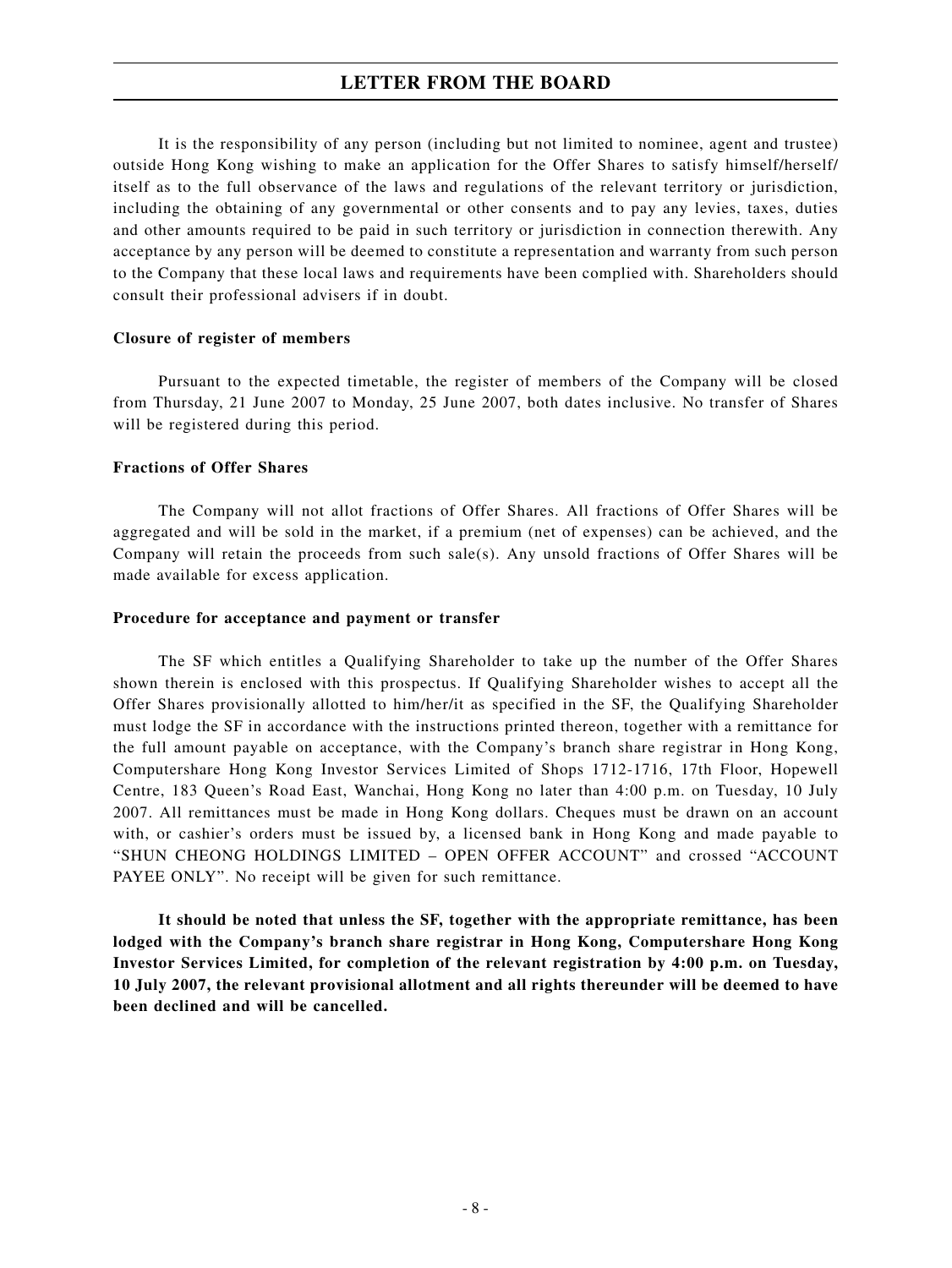All cheques and cashier's orders will be presented for payment following receipt and all interest earned on such monies will be retained for the benefit of the Company. Any SF in respect of which the accompanying cheque or cashier's order is dishonoured on first presentation is liable to be rejected, and in that event the relevant provisional allotment of the Offer Shares and all rights thereunder will be deemed to have been declined and will be cancelled.

If the Underwriter exercises its right to terminate its obligation under the Underwriting Agreement before the Latest Time for Termination or if any of the conditions precedent to the Open Offer (as set out in the sub-section headed "Conditions of the Open Offer" below) is not fulfilled (or, if appropriate, waived), the Open Offer will not proceed and the monies received (without interest) in respect of the relevant provisional allotment of the Offer Shares will be returned to the Qualifying Shareholders, by means of cheques crossed "ACCOUNT PAYEE ONLY" to be despatched by ordinary post to their registered addresses and in the case of joint applicants to the registered address of the applicant whose name first appears on the register of members or the transfer form at their own risk on or before Tuesday, 17 July 2007.

## **Application for Offer Shares in excess of assured allotments**

Qualifying Shareholders will have the right to apply for any Offer Shares in excess of their own assured allotments under the SFs but are not assured of being allocated any Shares in excess of those in their assured allotments.

The Directors will allocate the Offer Shares in excess of assured allotments at their discretion, but on a fair and equitable basis, and will give preference to topping-up odd lots to whole board lots. Any Offer Shares not applied for by the Qualifying Shareholders will be taken up by the Underwriter.

Application for excess Offer Shares may be made by completing the EAF in accordance with the instructions printed thereon and lodging the same with a separate remittance for the excess Offer Shares being applied for with the Registrar by no later than 4:00 p.m. on Tuesday, 10 July 2007.

Shareholders with their Shares held by a nominee company should note that the Directors will regard the nominee company as a single Shareholder according to the register of members of the Company. Accordingly, Shareholders should note that the aforesaid arrangement in relation to the application for excess Offer Shares will not be extended to beneficial owners individually.

The latest time for acceptance of, and payment for, the Offer Shares and application for excess Offer Shares is expected to be at 4:00 p.m. on Tuesday, 10 July 2007, or such later date as may be agreed between the Company and the Underwriters in writing. All remittances must be made by cheque or cashier's order in Hong Kong dollars. Cheques must be drawn on account with, or cashier's order must be issued by, a licensed bank in Hong Kong and made payable to "SHUN CHEONG HOLDINGS LIMITED – EXCESS APPLICATION ACCOUNT" and crossed "ACCOUNT PAYEE ONLY". The Company's branch share registrar in Hong Kong, Computershare Hong Kong Investor Services Limited, will notify you of any allotment of excess Offer Shares made to you, the allotment of which will be allocated on a fair and equitable basis to be decided at the sole discretion of the Directors by reference to the number of excess Offer Shares applied for by each Qualifying Shareholder, but the Directors will give preference to topping-up odd lots to whole board lots.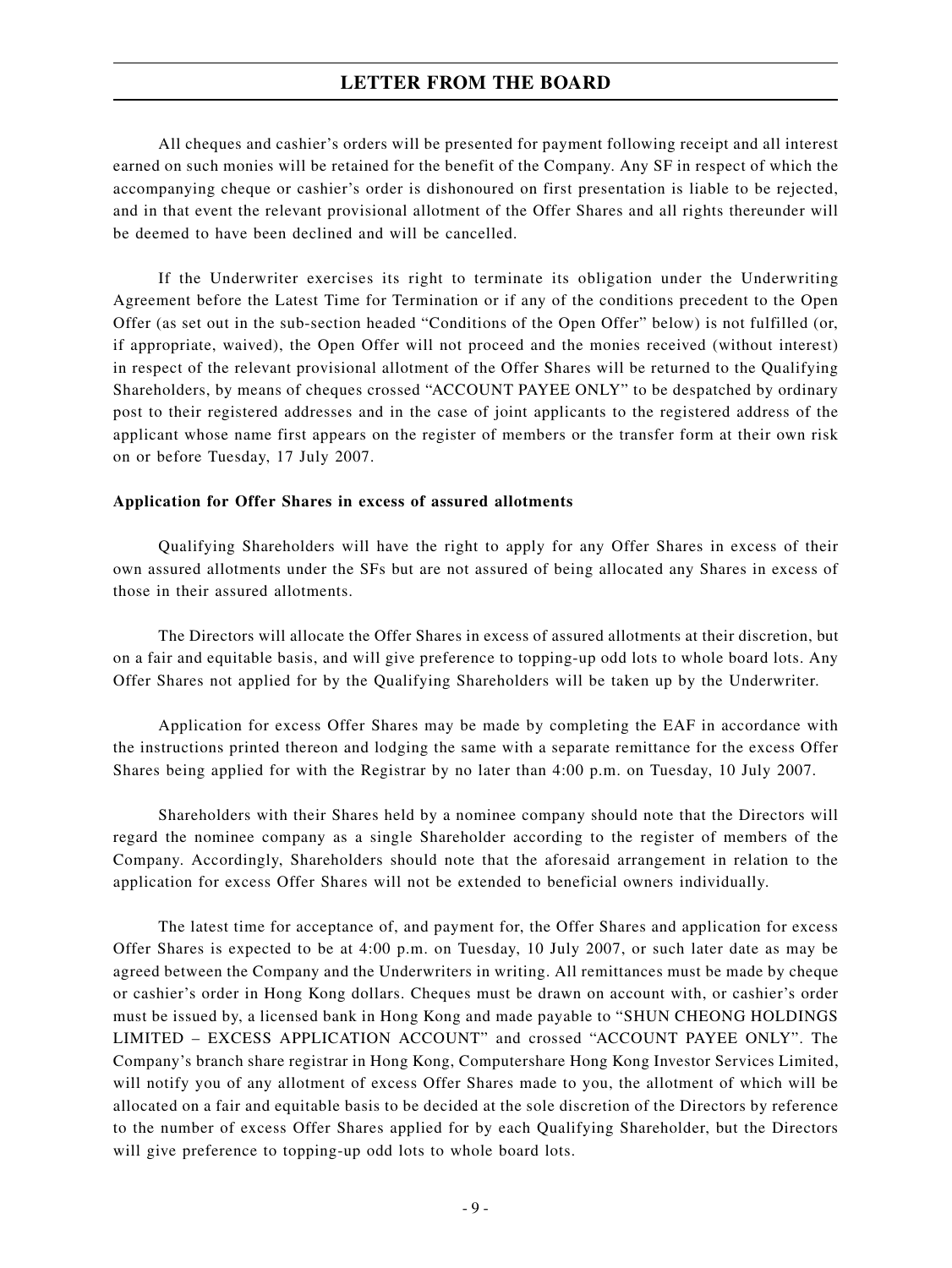All cheques and cashier's orders will be presented for payment following receipt and all interest earned on such monies shall be retained for the benefit of the Company. Any EAF in respect of which the accompanying cheque or cashier's order is dishonoured on first presentation is liable to be rejected and cancelled.

If no excess Offer Shares are allotted to the Qualifying Shareholders, the amount tendered on application is expected to be refunded in full (without interest) on or before Tuesday, 17 July 2007. If the number of excess Offer Shares allotted to the Qualifying Shareholders is less than that applied for, the surplus application monies (without interest) are also expected to be refunded on or before Tuesday, 17 July 2007.

If the Underwriter exercises its right to terminate its obligation under the Underwriting Agreement before the Latest Time for Termination or if any of the conditions precedent to the Open Offer (as set out in the sub-section headed "Conditions of the Open Offer" below) is not fulfilled (or, if appropriate, waived), the Open Offer will not proceed and the monies received in respect of the relevant applications for excess Offer Shares will be refunded in full (without interest) to the Qualifying Shareholders or, in the case of joint applicants, to the first-named person without interest, by means of cheques crossed "ACCOUNT PAYEE ONLY" to be despatched by ordinary post at their own risk on or before Tuesday, 17 July 2007.

### **Effect of bad weather on the Latest Time for Acceptance and payment for the Offer Shares**

If there is a "black" rainstorm warning or a tropical cyclone warning signal number 8 or above in force in Hong Kong on the latest date for acceptance of and payment for the Offer Shares at any local time between 12:00 noon and 4:00 p.m., the Latest Acceptance Time will be postponed to 4:00 p.m. on the following Business Day, which does not have either of those warnings in force in Hong Kong at any time between 12:00 noon and 4:00 p.m.. Accordingly, the dates subsequent to the expected date of the Latest Acceptance Time mentioned in the section headed "Expected timetable" in this Prospectus may be affected. A press announcement will be made by the Company in such event as soon as practicable.

### **Share certificates**

Subject to the fulfillment of conditions of the Open Offer as set out in the section headed "Conditions of the Open Offer" below, certificates for all fully-paid Offer Shares are expected to be posted on or before Tuesday, 17 July 2007 to those who have applied and paid for the Offer Shares at their own risk.

### **Application for Listing**

The Company has applied to the Listing Committee of the Stock Exchange for the listing of, and permission to deal in, the Offer Shares on the Stock Exchange.

Dealings in the Offer Shares on the Stock Exchange will be subject to the payment of the applicable stamp duty, Stock Exchange trading fee, the SFC transaction levy, investor compensation levy or any other applicable fees and charges in Hong Kong.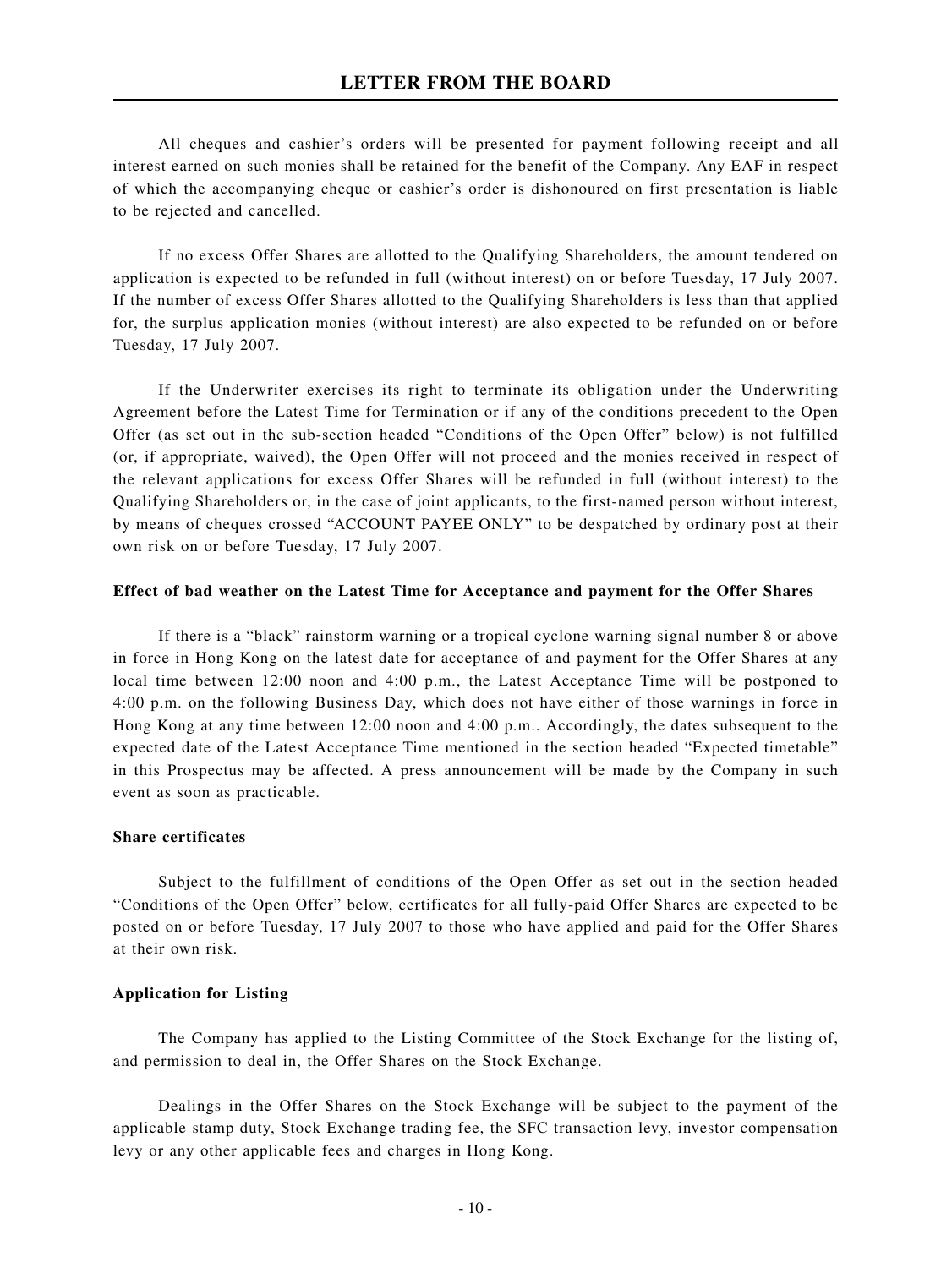## **Status of the Offer Shares**

The Offer Shares (when allotted, issued and fully-paid) will rank pari passu in all respects with the Shares in issue on the date of allotment. Holders of fully-paid Offer Shares will be entitled to receive all future dividends and distributions which may be declared, made or paid by reference to a record date falling after the date of allotment of the Offer Shares.

## **UNDERWRITING ARRANGEMENTS**

## **Underwriting Agreement**

| Date:                                | 5 June 2007                                                                                                                                              |
|--------------------------------------|----------------------------------------------------------------------------------------------------------------------------------------------------------|
| Underwriter:                         | Upsky Enterprises Limited                                                                                                                                |
| Number of Offer Shares underwritten: | 22,876,076 Offer Shares (representing all the Offer Shares<br>other than those 35,089,124 Offer Shares irrevocably<br>undertaken to be applied by Upsky) |
| Commission:                          | an underwriting commission of $1\%$ of the aggregate<br>Subscription Price of the Offer Shares underwritten by<br>Upsky                                  |

## **Undertaking from Upsky**

Upsky, holding 70,178,249 Shares as at the Latest Practicable Date (representing approximately 60.53% of the existing issued share capital of the Company), has irrevocably undertaken to the Company to take up its full entitlement of 35,089,124 Offer Shares under the Open Offer.

## **Underwritten Shares**

The remaining balance of 22,876,076 Offer Shares have been fully underwritten by Upsky subject to and upon fulfillment of the terms and conditions of the Underwriting Agreement.

## **Termination of the Underwriting Agreement**

The Underwriter reserves the right to terminate the arrangements set out in the Underwriting Agreement. If, prior to the Latest Time for Termination:

- (i) the occurrence of the following events would, in the absolute opinion of the Underwriter, materially and adversely affect the business, financial or trading position or prospects of the Group as a whole or the success of the Open Offer or otherwise makes it inexpedient or inadvisable for the Company or the Underwriter to proceed with the Open Offer:
	- (a) the introduction of any new law or regulation or any change in existing law or regulation or any material change in the judicial interpretation or application thereof or other occurrence of any nature whatsoever; or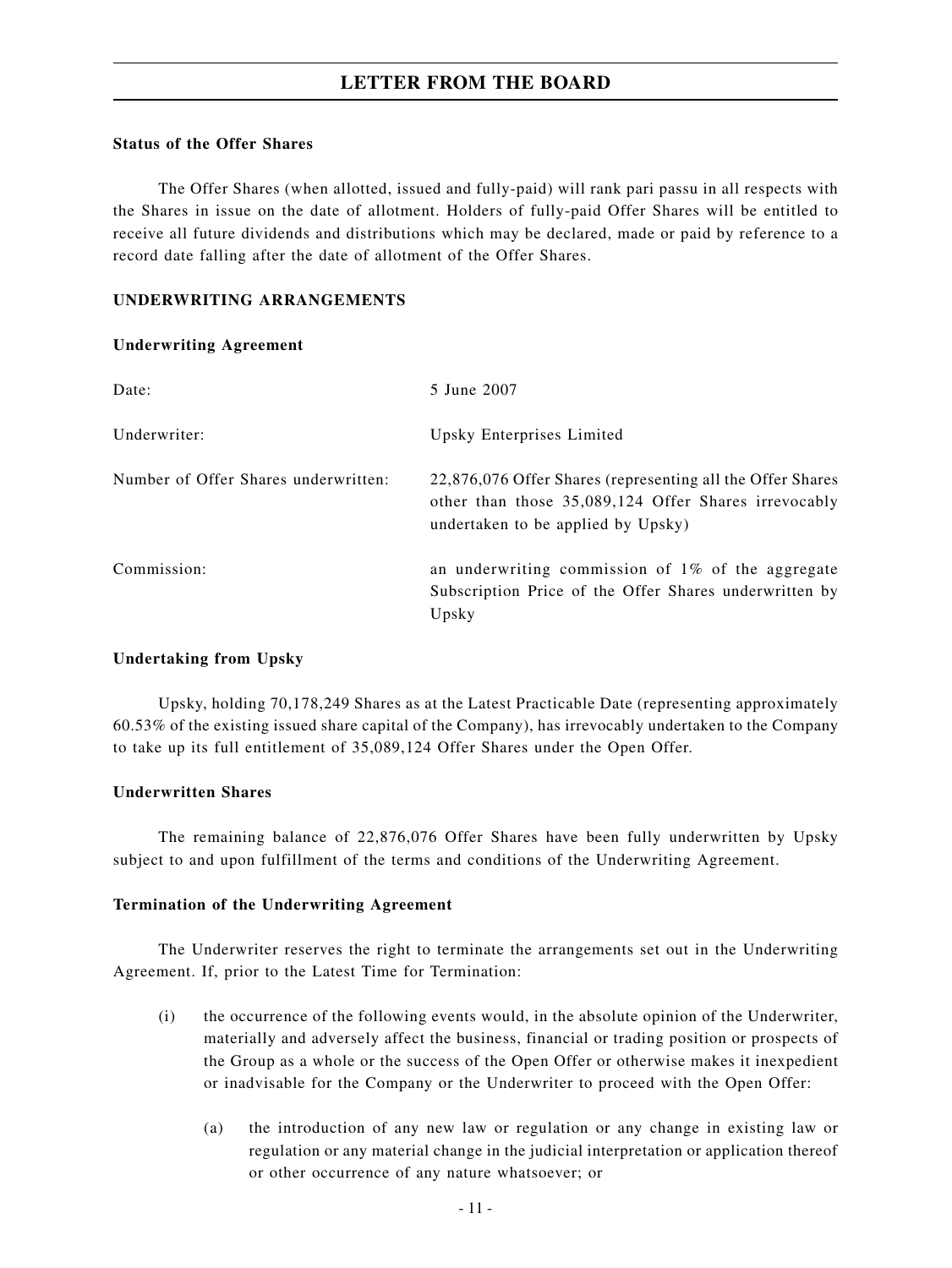- (b) the occurrence of any event, development or change (whether or not local, national or international or forming part of a series of events or changes occurring or continuing before, on and/or after the date of the Underwriting Agreement and including an event or change in relation to or a development of an existing state of affairs) of a political, military, financial, regulatory, economic, currency or other nature (whether or not sui generis with any of the foregoing or in the nature of any local, national or international outbreak or escalation of hostilities or armed conflict) resulting in a material adverse change in, or which might reasonably be expected to result in a material adverse change in political, economic or stock market conditions; or
- (c) the imposition of any moratorium, suspension or material restriction on trading in securities generally on the Stock Exchange occurring due to exceptional financial circumstances; or
- (d) a change or development involving a prospective material change in taxation in Hong Kong and Bermuda or the implementation of exchange controls which shall or might materially adversely affect the Company; or
- (e) any material change in market conditions, taxation or exchange control or combination of circumstances in Hong Kong and Bermuda (including without limitation suspension or material restriction on trading in securities);
- (ii) if the Underwriter shall receive notification pursuant to the Underwriting Agreement of, or shall otherwise become aware of, the fact that any of the representations or warranties contained in the Underwriting Agreement was, when given, untrue or inaccurate or would be untrue or inaccurate if repeated as provided in the Underwriting Agreement and the Underwriter shall, in its absolute opinion, determine that any such untrue representation or warranty represents or is likely to represent a material adverse change in the business, financial or trading position or prospects of the Group taken as a whole or is otherwise likely to have a materially prejudicial effect on the Open Offer; or
- (iii) any change occurs in the circumstances of the Group which in the opinion of the Underwriter would materially and adversely affect the business, financial or trading position or prospects of the subsidiaries of the Company as a whole; or
- (iv) the Company commits any breach of or omits to observe any of the obligations or undertakings expressed to be assumed by it under the Underwriting Agreement which breach or omission, in the opinion of the Underwriter, would have a material and adverse effect on the business, financial or trading position of the subsidiaries of the Company as a whole; or
- (v) the occurrence of any event, or series of events, beyond the control of the Underwriter (including, without limitation, acts of government, strike, lock-outs, fire, explosion, flooding, civil commotion, acts of war or acts of God) which, in the opinion of the Underwriter, have or would have the effect of making any part of the Underwriting Agreement (including underwriting) incapable of performance in accordance with its terms or which prevents the processing of applications and/or payments pursuant to the Open Offer or pursuant to the underwriting thereof.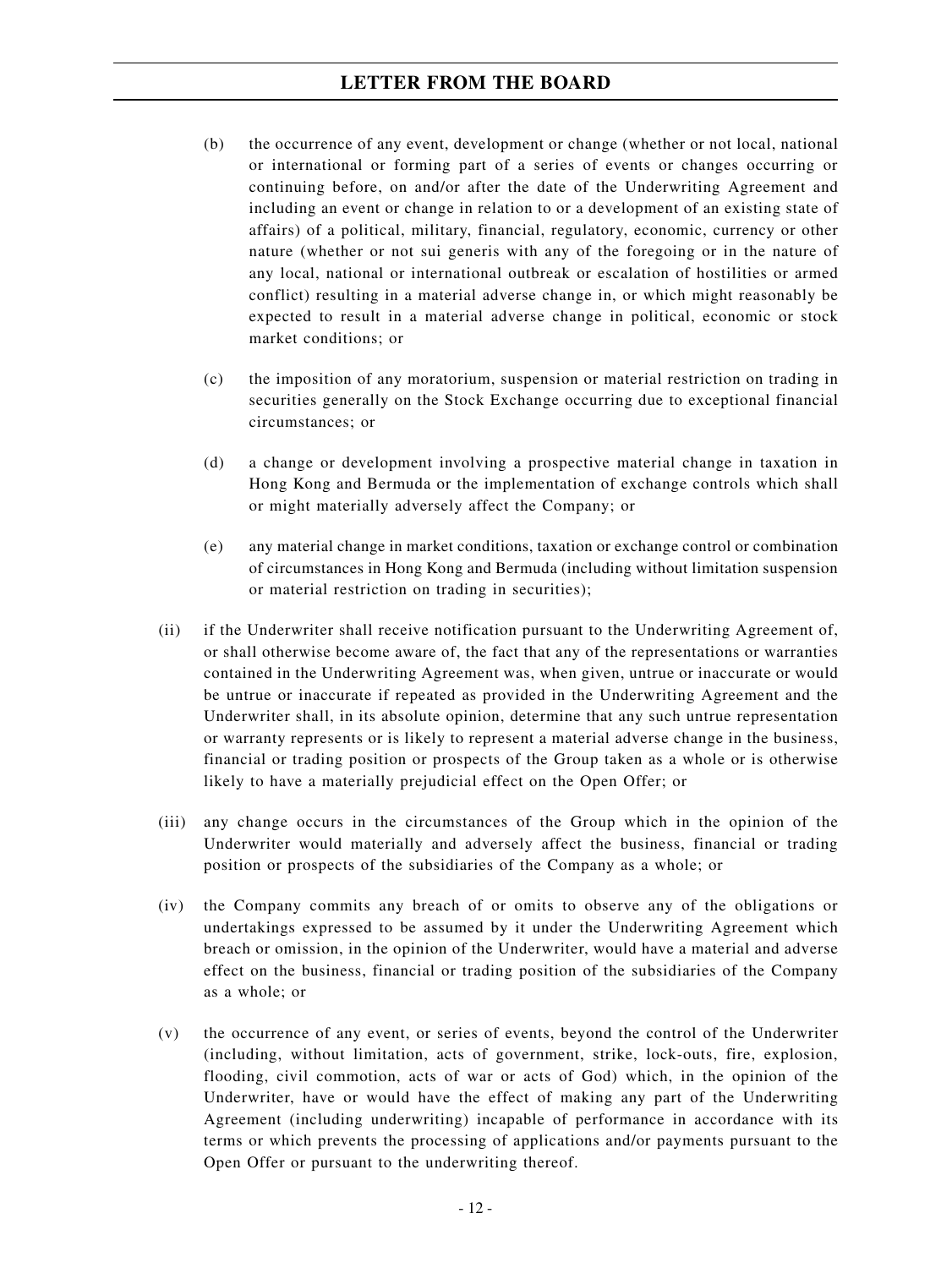Upon the giving of notice by the Underwriter pursuant to the Underwriting Agreement, all obligations of the Underwriter as stated in the Underwriting Agreement shall cease and determine and (save for any antecedent breaches thereof) no party shall have any claim against any other party in respect of any matter or thing arising out of or in connection with the Underwriting Agreement provided that the Company shall repay the Underwriter forthwith in full the Subscription Price paid by the Underwriter to the Company pursuant to the Underwriting Agreement and remain liable to pay to the Underwriter such fees and expenses (other than underwriting commission) or as may then be agreed by the parties.

## **CONDITIONS OF THE OPEN OFFER**

The Open Offer is conditional upon, among others, the fulfillment of the following conditions:

- (i) (where required under the Companies Ordinance and the Listing Rules) the passing by the Shareholders of the necessary resolutions in general meeting to approve the Open Offer (including the arrangement on the Excluded Shareholders in respect of the Open Offer) on or before the Posting Date;
- (ii) the delivery to the Stock Exchange and filing and registration with the Registrar of Companies in Hong Kong respectively of one copy of each of the Prospectus Documents each duly certified by all Directors (or by their agents duly authorised in writing) in compliance with section 38D of the Companies Ordinance (and all other documents required to be attached thereto) and otherwise complying with the requirements of the Companies Ordinance and the Listing Rules on or before the Posting Date;
- (iii) (where applicable) the delivery to the Registrar of Companies in Bermuda one copy of the Prospectus and any other documents as required in compliance with the requirements of the Companies Act 1981 of Bermuda (as amended) on or before the Posting Date;
- (iv) the posting of copies of the Prospectus Documents to the Qualifying Shareholders on or before the Posting Date;
- (v) compliance with and performance of all the undertakings and obligations in accordance with the terms of the undertaking letter in all respects by the Underwriter before 4:00 p.m. on the second Business Day after the Latest Acceptance Time; and
- (vi) the Listing Committee of the Stock Exchange (a) agreeing to grant the listing of and permission to deal in, the Offer Shares, either unconditionally or subject to such conditions which the Underwriter in its reasonable opinion accepts and the satisfaction of such conditions (if any); and (b) not having withdrawn or revoked the listing and permission.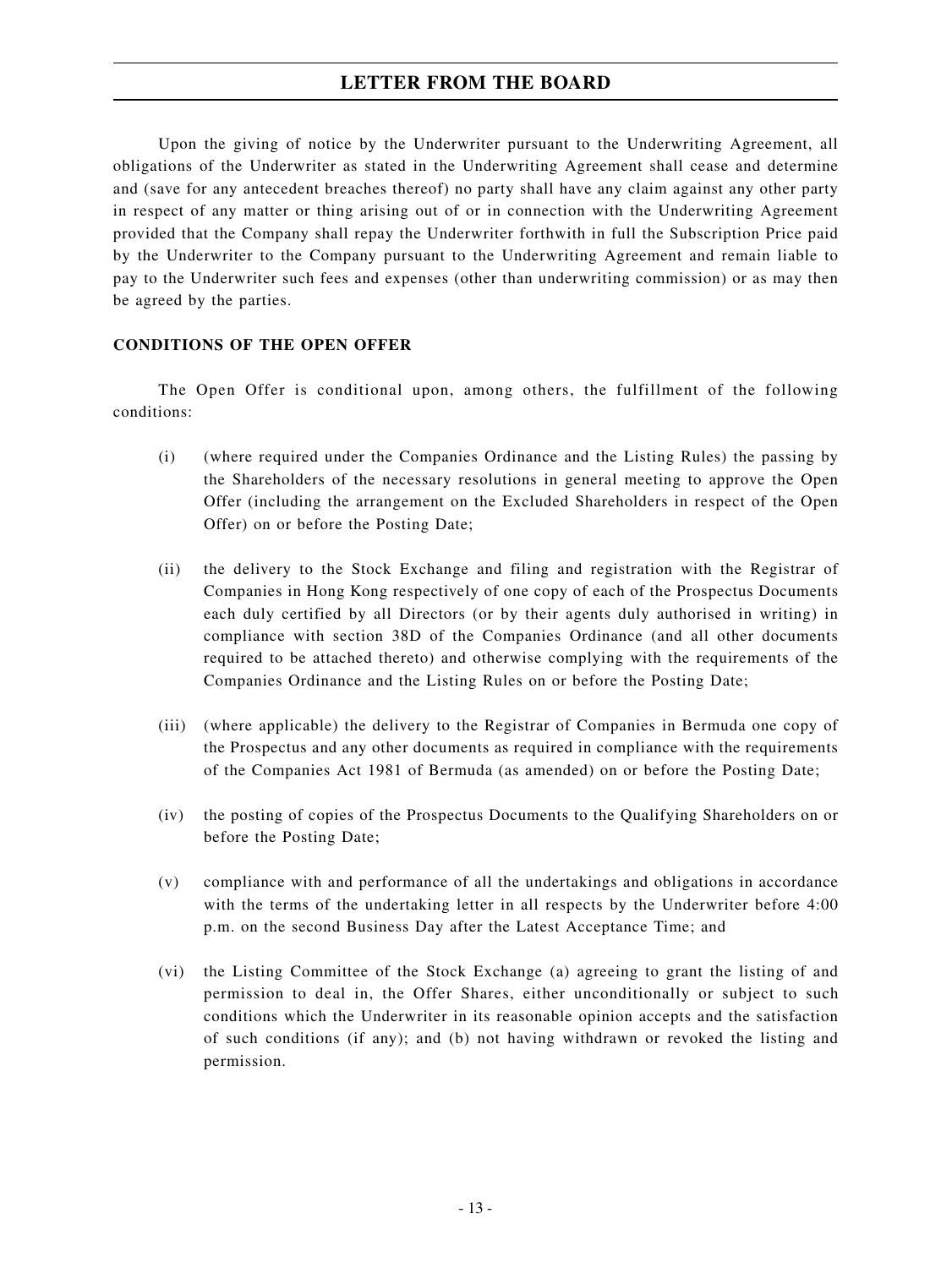Conditions (i) to (iv) have been fulfilled as at the Posting Date. In the event that the remaining conditions have not been satisfied and/or waived in whole or in part by the Underwriter in writing on or before the time and dates specified therein (or such other date as the Company and the Underwriter may mutually agree in writing) or if the Underwriter Agreement was being terminated, all obligations and liabilities of the parties hereto shall cease and determine and no party shall have any claim against the other parties (save for any antecedent breaches thereof) save that all such reasonable costs, fees and other out-of-pocket expenses (excluding underwriting fees and related expenses) as have been properly incurred by the Underwriter in connection with the underwriting of the 22,876,076 Offer Shares by the Underwriter shall be borne by the Company.

### **INFORMATION ON THE GROUP**

In March 2006, the Group disposed of Shun Cheong Investments Limited and its subsidiaries engaging in building related contracting services for both the public and private sectors. After the said disposal, the business operations of the Group were basically building related maintenance services.

The Group's turnover for the six months ended 30 September 2006 was HK\$108.1 million (2005: HK\$87.6 million) and loss for the period was HK\$0.6 million (2005: HK\$7.9 million comprising of HK\$2.5 million from a continuing operation and HK\$5.4 million from discontinued operations).

### **REASONS OF THE OPEN OFFER AND USE OF PROCEEDS**

The Directors consider that the Open Offer provides a good opportunity for the Group to raise funds to strengthen its capital base and improve its financial position to provide flexibility for the Group's future development and expansion.

As stated in the composite offer document of the Company dated 12 June 2006, it is the intention of Upsky to carry on the existing building related maintenance services business and the directors of Upsky will conduct a review of the financial position, operations and management of the Group with a view to determining the future strategy of the Group's business activities.

The net proceeds of the Open Offer, after deduction of expenses, are estimated to be approximately HK\$22 million. The Company intends to apply such amount to strengthen the capital base of the Group in order to seize any investment opportunities to be identified by the Company and any remaining balance will be utilized as the Group's general working capital. As at the Latest Practicable Date, the Directors are still considering the future strategy of the Group's business activities and no suitable investment opportunities have been identified by the Directors.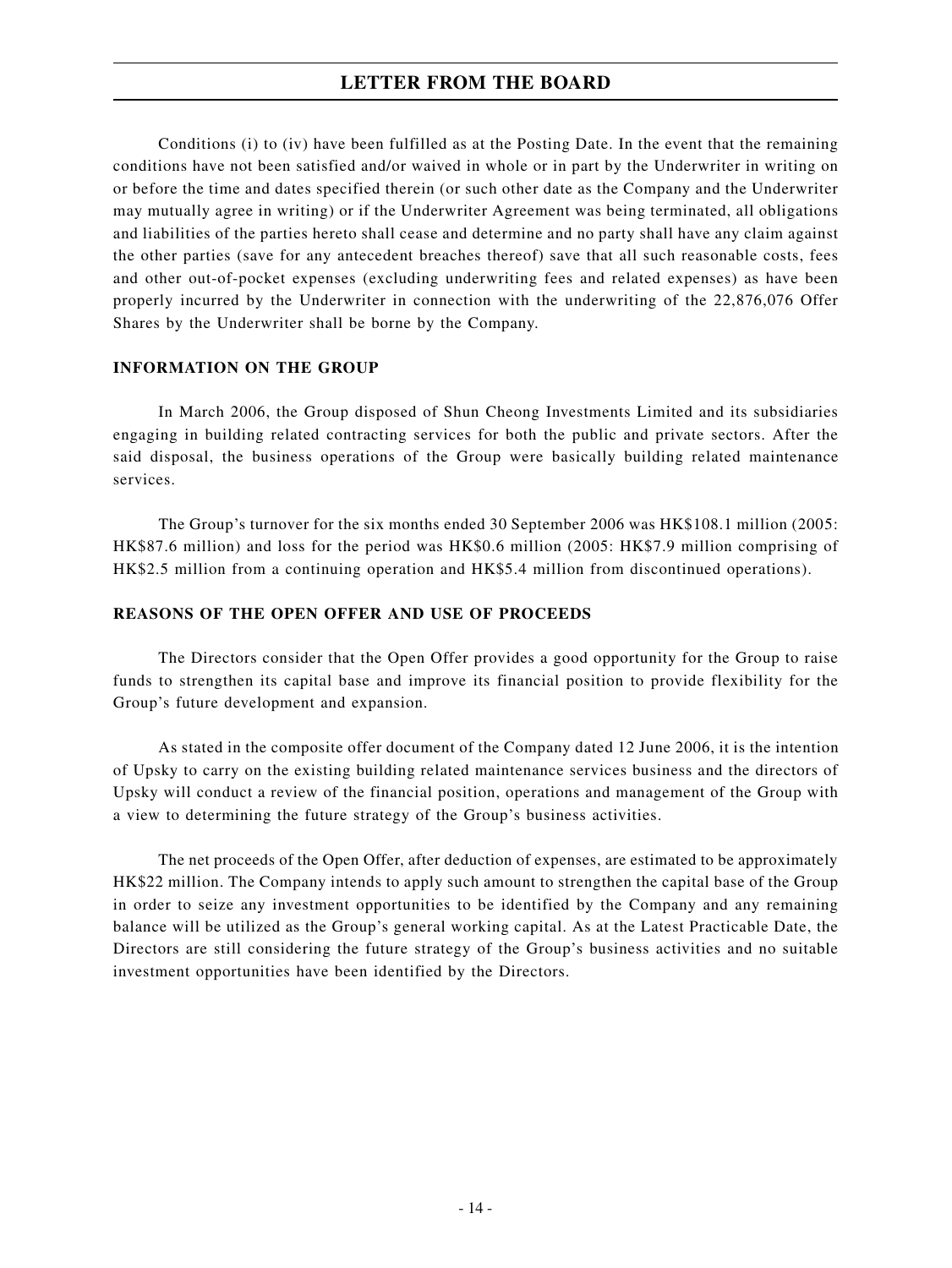## **WARNING OF THE RISKS OF DEALING IN SHARES AND OFFER SHARES**

**The Shares have been dealt with on an ex-entitlement basis from 18 June 2007. If Upsky terminates the Underwriting Agreement, or the conditions of the Underwriting Agreement are not fulfilled or waived, the Open Offer will not proceed. Any person dealing in the Shares on an ex-entitlement basis will accordingly bear the risk that the Underwriting Agreement may not become unconditional and the Open Offer may not proceed.**

**Any Shareholder or other person contemplating selling or purchasing Shares from now up to the date on which the Underwriting Agreement becomes unconditional, who is in any doubt about his/her position is recommended to consult his/her own professional advisers.**

**Shareholders and potential investors are reminded to exercise caution when dealing in the Shares.**

## **CHANGES IN THE SHAREHOLDING STRUCTURE OF THE COMPANY**

The following table sets out the changes in the shareholding structure of the Company arising from the Open Offer:

| As at the Latest<br><b>Practicable Date</b> |               | Immediately<br>following<br>completion of the<br>Open Offer<br>assuming all the<br><b>Shareholders have</b><br>applied for the<br><b>Offer Shares in full</b> |               | <b>Immediately following</b><br>completion of the<br>Open Offer assuming<br>Upsky have applied for<br>Offer Shares in full and<br>Upsky in the capacity of the<br>Underwriter takes up in<br>full the underwriting<br>commitment pursuant to<br>the Underwriting<br>Agreement |               |         |
|---------------------------------------------|---------------|---------------------------------------------------------------------------------------------------------------------------------------------------------------|---------------|-------------------------------------------------------------------------------------------------------------------------------------------------------------------------------------------------------------------------------------------------------------------------------|---------------|---------|
|                                             |               | Share-                                                                                                                                                        |               | Share-                                                                                                                                                                                                                                                                        |               | Share-  |
|                                             | Number of     | holding                                                                                                                                                       | Number of     | holding                                                                                                                                                                                                                                                                       | Number of     | holding |
|                                             | <b>Shares</b> | $(\%)$                                                                                                                                                        | <b>Shares</b> | $(\%)$                                                                                                                                                                                                                                                                        | <b>Shares</b> | $(\%)$  |
| Upsky                                       | 70,178,249    | 60.53                                                                                                                                                         | 105,267,373   | 60.53                                                                                                                                                                                                                                                                         | 128,143,449   | 73.69   |
| Other                                       |               |                                                                                                                                                               |               |                                                                                                                                                                                                                                                                               |               |         |
| Shareholders                                | 45,752,151    | 39.47                                                                                                                                                         | 68,628,227    | 39.47                                                                                                                                                                                                                                                                         | 45,752,151    | 26.31   |
| Total                                       | 115,930,400   | 100.00                                                                                                                                                        | 173,895,600   | 100.00                                                                                                                                                                                                                                                                        | 173,895,600   | 100.00  |
|                                             |               |                                                                                                                                                               |               |                                                                                                                                                                                                                                                                               |               |         |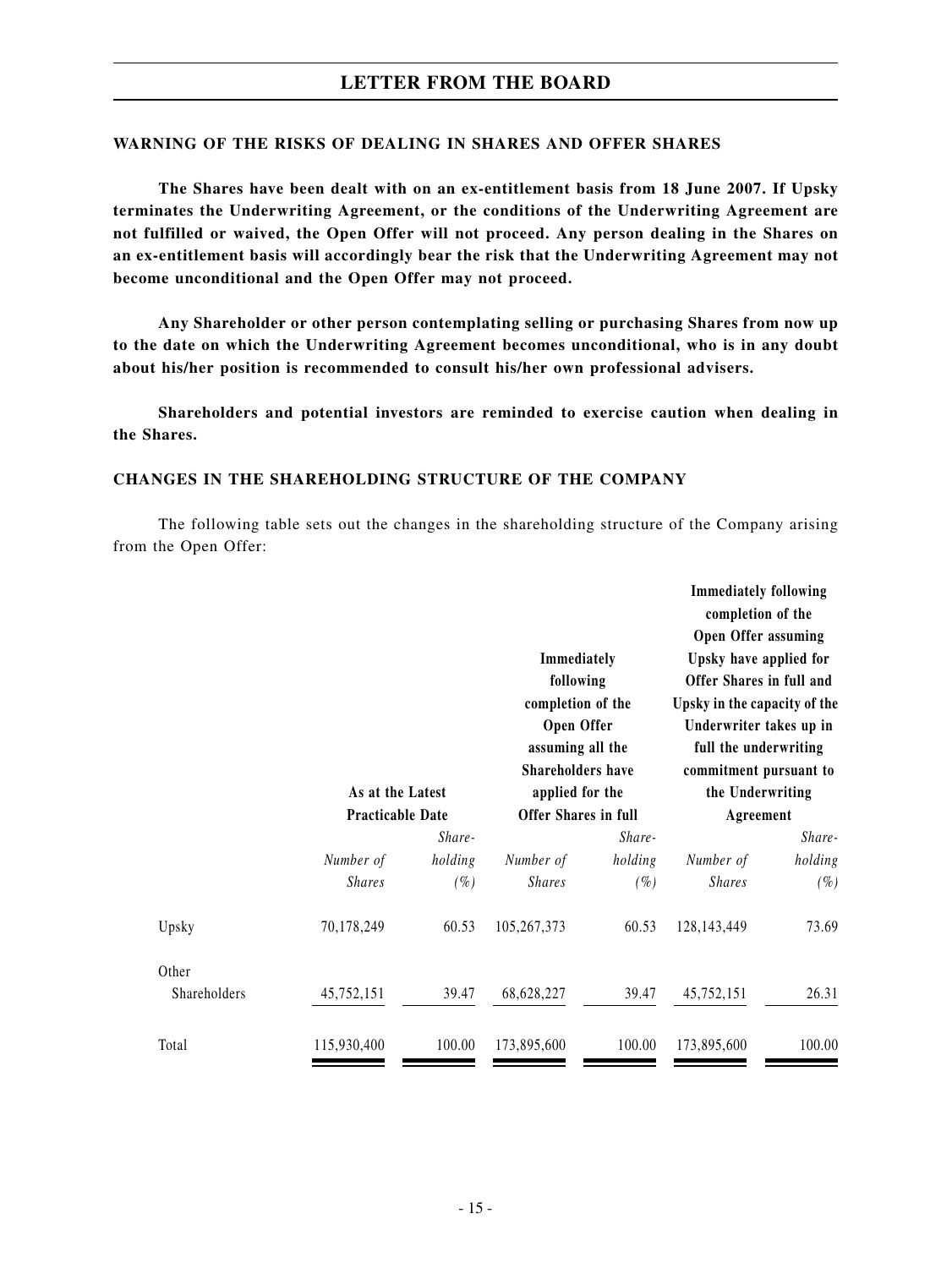## **ADDITIONAL INFORMATION**

Your attention is drawn to the additional information set out in the Appendices to this prospectus.

> By order of the Board **Shun Cheong Holdings Limited Cao Jing** *Executive Chairman*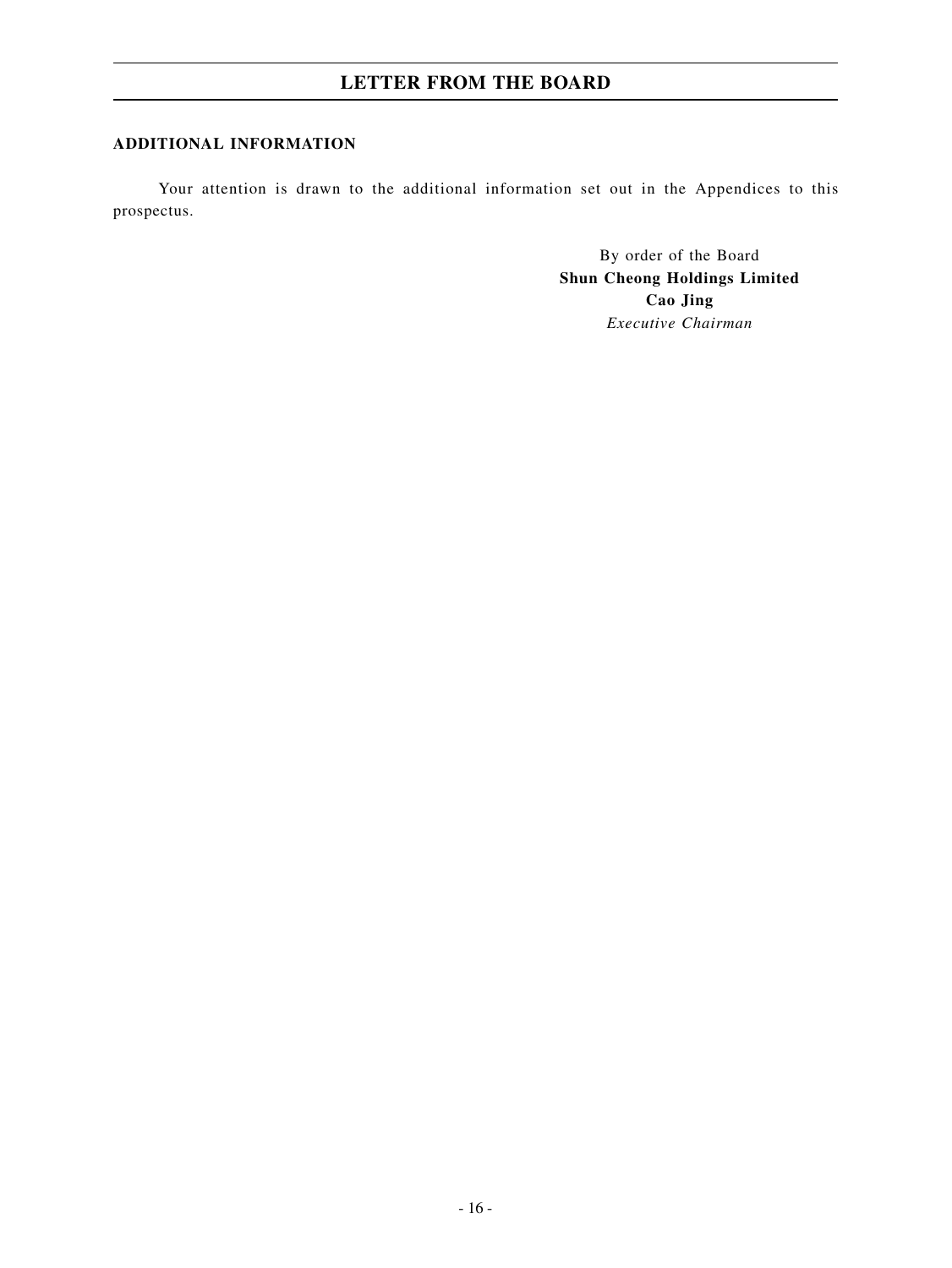## **SUMMARY OF FINANCIAL RESULTS**

The following is a summary of the audited consolidated results for the three years ended 31 March 2006 and the unaudited interim results for the six months ended 30 September 2006 extracted from the published financial statements of the Group:

|                      |              |                     |                | Six months<br>ended 30 |
|----------------------|--------------|---------------------|----------------|------------------------|
|                      |              | Year ended 31 March |                | September              |
|                      | 2004         | 2005                | 2006           | 2006                   |
|                      | HK\$'000     | HK\$'000            | HK\$'000       | HK\$'000               |
| Turnover             | 734,189      | 123,780             | 195,871        | 108,068                |
| Gross profit         | 100,598      | 7,703               | 21,516         | 8,793                  |
| Profit / (Loss)      |              |                     |                |                        |
| for the year/period  | 11,232       | (34, 567)           | (11, 323)      | (569)                  |
| Net profit/(loss)    |              |                     |                |                        |
| attributable to      |              |                     |                |                        |
| equity holders of    |              |                     |                |                        |
| the Company          | 1,805        | (33, 729)           | (11,102)       | (577)                  |
| Earnings/(loss) per  |              |                     |                |                        |
| share attributable   |              |                     |                |                        |
| to equity holders of |              |                     |                |                        |
| the Company          | $1.56$ cents | $(29.09)$ cents     | $(9.58)$ cents | $(0.50)$ cents         |

The following is a summary of the audited consolidated assets and liabilities as at 31 March 2004, 31 March 2005 and 31 March 2006 and the unaudited consolidated assets and liabilities as at 30 September 2006 extracted from the published financial statements of the Group:

|                      |          |                |          | As at $30$ |
|----------------------|----------|----------------|----------|------------|
|                      |          | As at 31 March |          | September  |
|                      | 2004     | 2005           | 2006     | 2006       |
|                      | HK\$'000 | HK\$'000       | HK\$'000 | HK\$'000   |
| Total non-current    |          |                |          |            |
| assets               | 24,403   | 22,107         | 2,742    | 2,630      |
| Total current assets | 297,310  | 329,002        | 122,170  | 130,931    |
| Total non-current    |          |                |          |            |
| liabilities          | 7,047    | 6,926          | 0        | $\Omega$   |
| Total current        |          |                |          |            |
| liabilities          | 195,442  | 259,552        | 68,374   | 77,592     |
| Total equity         |          |                |          |            |
| attributable to      |          |                |          |            |
| equity holders of    |          |                |          |            |
| the Company          | 100,143  | 66,414         | 55,312   | 54,735     |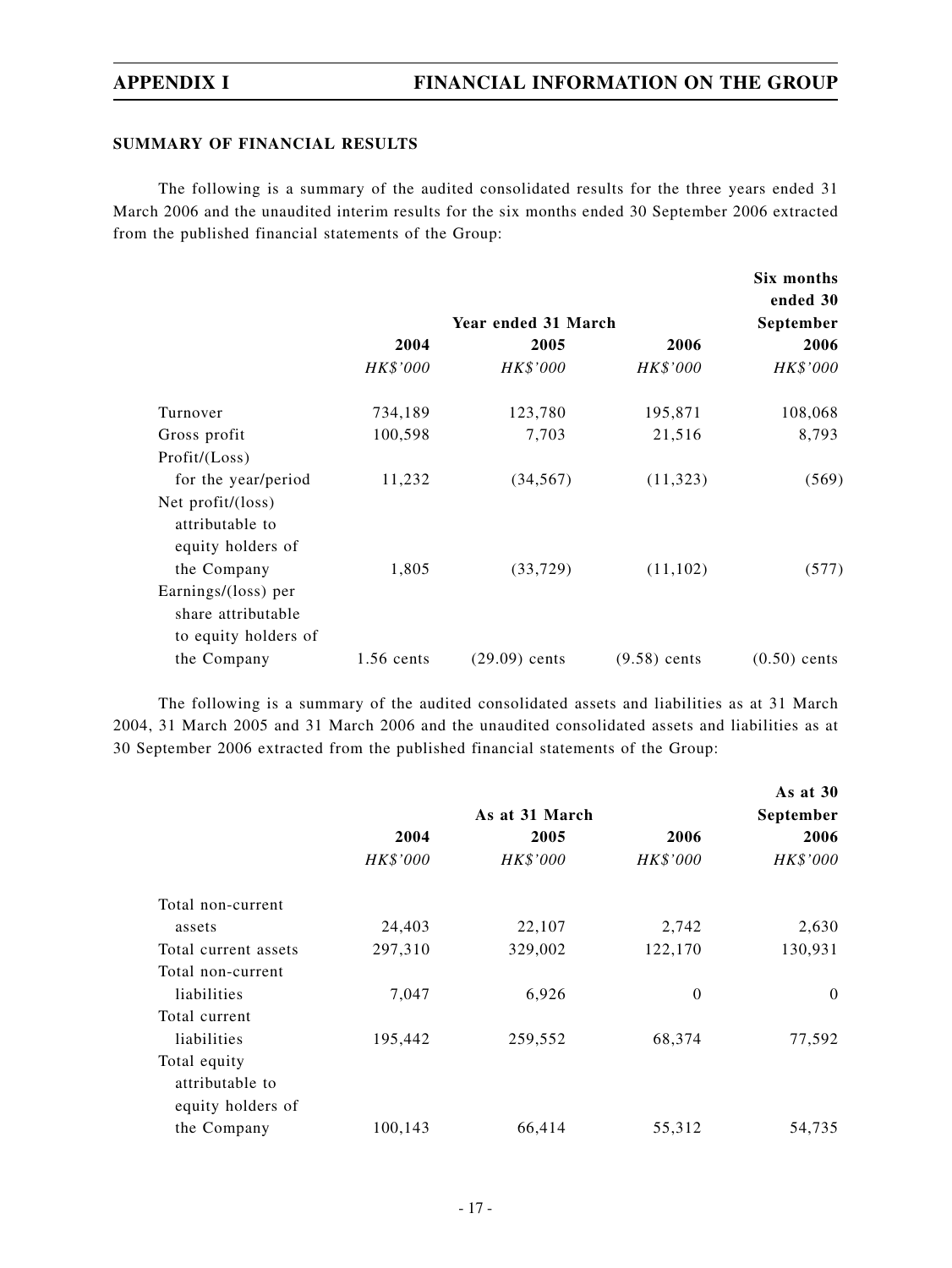## **Appendix I Financial information on the Group**

## **AUDITED FINANCIAL INFORMATION FOR THE YEAR ENDED 31 MARCH 2006**

Set out below are the full texts of the auditors' report of the Company for the year ended 31 *March 2006 as extracted from the 2006 annual reports of the Company. Reference to page numbers* in the auditors' report and the audited financial statements of the Group is to the page numbers of *the 2006 annual report of the Company.*

### **CONSOLIDATED INCOME STATEMENT**

*Year ended 31 March 2006* 

|                                                                                                                                                   | <b>Notes</b>      | 2006<br>HK\$'000                              | 2005<br>HK\$'000<br>(Restated)    |
|---------------------------------------------------------------------------------------------------------------------------------------------------|-------------------|-----------------------------------------------|-----------------------------------|
| <b>CONTINUING OPERATION</b><br>TURNOVER                                                                                                           | 5                 | 195,871                                       | 123,780                           |
| Cost of maintenance                                                                                                                               |                   | (174, 355)                                    | (116,077)                         |
| Gross profit                                                                                                                                      |                   | 21,516                                        | 7,703                             |
| Other revenue and gains<br>Administrative expenses<br>Other operating income/(expenses), net<br>Finance costs<br>Loss on disposal of subsidiaries | 5<br>6<br>7<br>27 | 3<br>(19, 879)<br>(404)<br>(1,216)<br>(2,818) | 514<br>(21, 461)<br>(89)<br>(995) |
| <b>LOSS BEFORE TAX</b>                                                                                                                            | 6                 | (2,798)                                       | (14, 328)                         |
| Tax                                                                                                                                               | 10                | (114)                                         | (53)                              |
| Loss for the year from a continuing operation                                                                                                     |                   | (2,912)                                       | (14, 381)                         |
| <b>DISCONTINUED OPERATIONS</b><br>Loss for the year from discontinued operations                                                                  | 12                | (8, 411)                                      | (20, 186)                         |
| <b>LOSS FOR THE YEAR</b>                                                                                                                          |                   | (11, 323)                                     | (34, 567)                         |
| Attributable to:<br>Equity holders of the parent<br>Minority interests                                                                            | 11                | (11, 102)<br>(221)<br>(11, 323)               | (33, 729)<br>(838)<br>(34, 567)   |
| <b>LOSS PER SHARE ATTRIBUTABLE TO</b><br><b>EQUITY HOLDERS OF THE PARENT</b>                                                                      | 13                |                                               |                                   |
| Basic<br>- From continuing and discontinued operations                                                                                            |                   | $(9.58)$ cents                                | $(29.09)$ cents                   |
| - From a continuing operation                                                                                                                     |                   | $(2.64)$ cents                                | $(11.44)$ cents                   |
| Diluted                                                                                                                                           |                   | N/A                                           | N/A                               |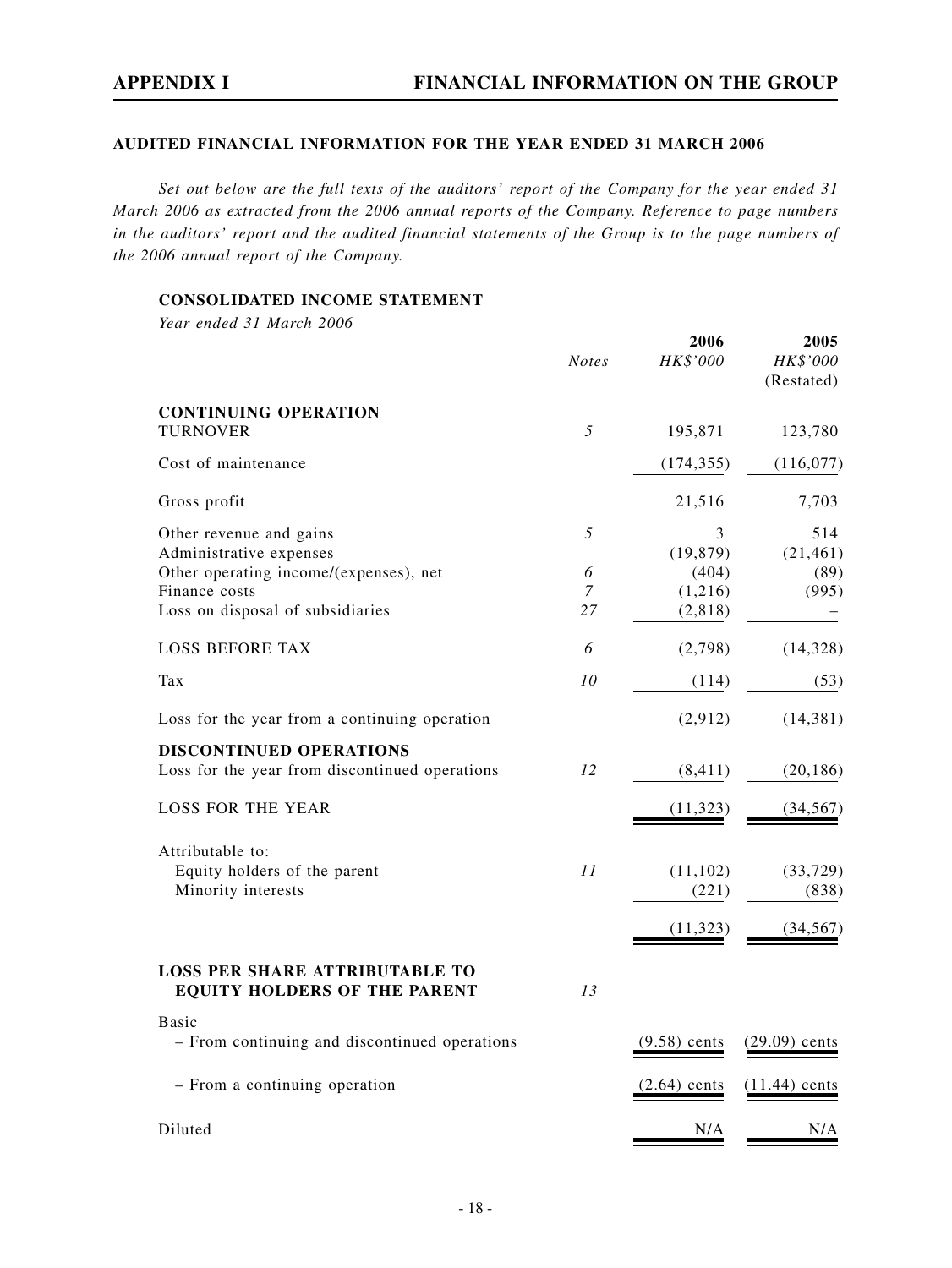## **CONSOLIDATED BALANCE SHEET**

*31 March 2006*

|                                            |              | 2006     | 2005     |
|--------------------------------------------|--------------|----------|----------|
|                                            | <b>Notes</b> | HK\$'000 | HK\$'000 |
| NON-CURRENT ASSETS                         |              |          |          |
| Property, plant and equipment              | 14           | 2,742    | 19,093   |
| Long term investments                      | 16           |          | 3,014    |
|                                            |              |          |          |
| Total non-current assets                   |              | 2,742    | 22,107   |
| <b>CURRENT ASSETS</b>                      |              |          |          |
| Gross amount due from contract customers   | 17           | 28,011   | 90,500   |
| Inventories                                | 18           |          | 395      |
| Trade and other receivables                | 19           | 55,453   | 175,244  |
| Retention money receivables                |              | 1,352    | 22,505   |
| Prepayments, deposits and other assets     |              | 266      | 604      |
| Tax recoverable                            |              |          | 4,693    |
| Pledged time deposits                      | 20           |          | 26,800   |
| Cash and cash equivalents                  | 20           | 37,088   | 8,261    |
| Total current assets                       |              | 122,170  | 329,002  |
| <b>CURRENT LIABILITIES</b>                 |              |          |          |
| Gross amount due to contract customers     | 17           | 12,833   | 91,745   |
| Trade payables                             | 21           | 21,279   | 33,576   |
| Bills payable                              |              |          | 3,263    |
| Retention money payables                   |              | 1,552    | 24,623   |
| Other payables and accruals                | 29(a)        | 23,282   | 59,102   |
| Due to related companies                   | 29(b)        | 9,294    |          |
| Tax payable                                |              | 134      | 357      |
| Interest-bearing bank loans and overdrafts | 22           |          | 46,886   |
| Total current liabilities                  |              | 68,374   | 259,552  |
| NET CURRENT ASSETS                         |              | 53,796   | 69,450   |
| TOTAL ASSETS LESS CURRENT LIABILITIES      |              | 56,538   | 91,557   |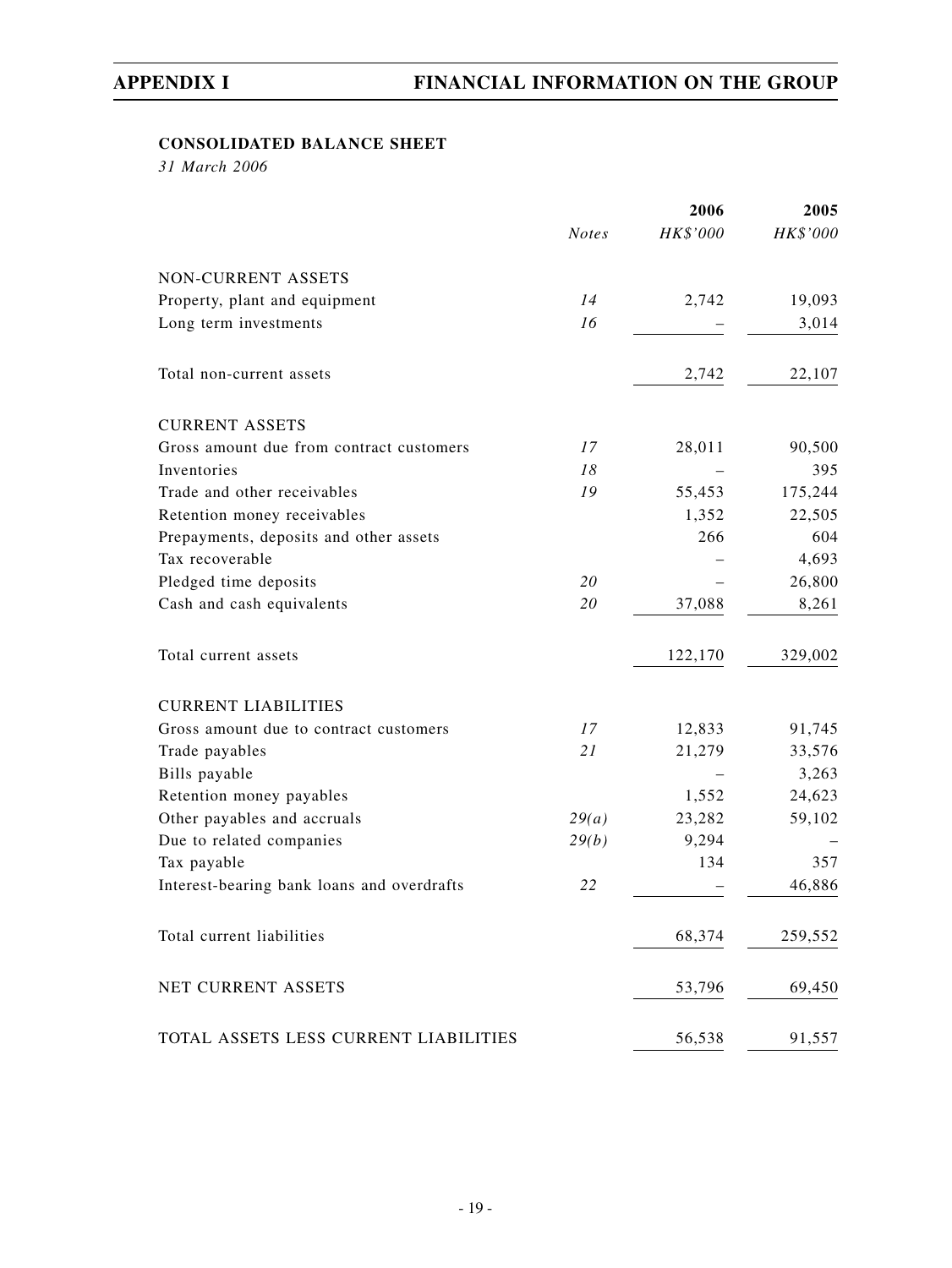# **Appendix I Financial information on the Group**

|                                                     |              | 2006     | 2005     |
|-----------------------------------------------------|--------------|----------|----------|
|                                                     | <b>Notes</b> | HK\$'000 | HK\$'000 |
| NON-CURRENT LIABILITIES                             |              |          |          |
| Loan from a minority shareholder of a subsidiary    | 23           |          | 6,900    |
| Deferred tax liabilities                            | 24           |          | 26       |
| Total non-current liabilities                       |              |          | 6,926    |
| Net assets                                          |              | 56,538   | 84,631   |
| <b>EQUITY</b>                                       |              |          |          |
| Equity attributable to equity holders of the parent |              |          |          |
| Issued capital                                      | 25           | 1,159    | 1,159    |
| Reserves                                            | 26(a)        | 54,153   | 65,255   |
|                                                     |              | 55,312   | 66,414   |
| <b>Minority interests</b>                           |              | 1,226    | 18,217   |
| Total equity                                        |              | 56,538   | 84,631   |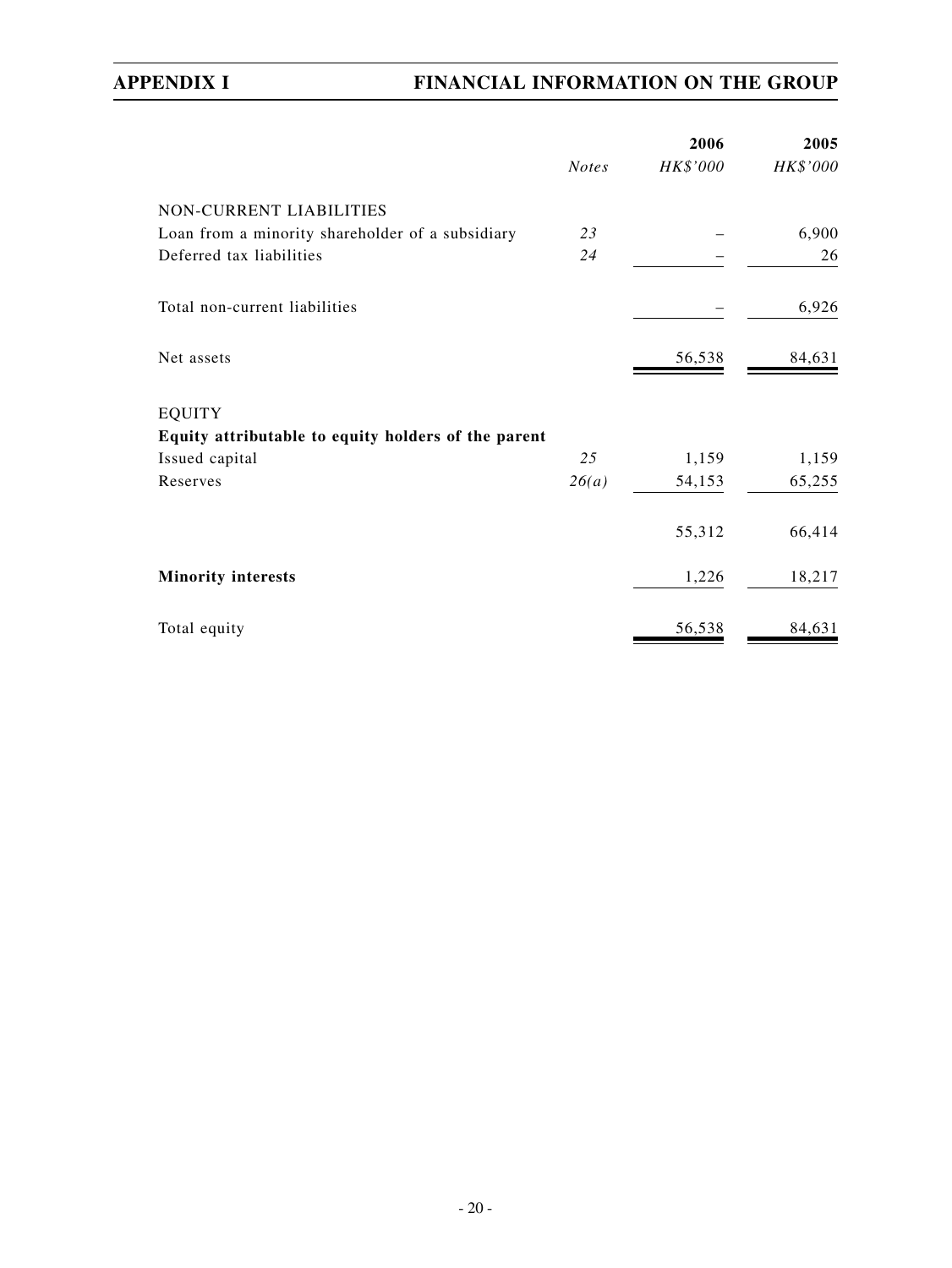## **CONSOLIDATED STATEMENT OF CHANGES IN EQUITY**

*Year ended 31 March 2006*

|                                            |              |                                               |                              |                                            | Attributable to equity holders of the parent              |                                             |                   |                                   |                                    |
|--------------------------------------------|--------------|-----------------------------------------------|------------------------------|--------------------------------------------|-----------------------------------------------------------|---------------------------------------------|-------------------|-----------------------------------|------------------------------------|
|                                            | <b>Notes</b> | <b>Issued</b><br>share<br>capital<br>HK\$'000 | Share<br>account<br>HK\$'000 | premium Contributed<br>surplus<br>HK\$'000 | Capital<br>redemption (accumulated<br>reserve<br>HK\$'000 | Retained<br>profits/<br>losses)<br>HK\$'000 | Total<br>HK\$'000 | Minority<br>interests<br>HK\$'000 | <b>Total</b><br>equity<br>HK\$'000 |
| At 1 April 2004                            |              | 46,372                                        | 110,632                      |                                            | 132                                                       | (56, 993)                                   | 100,143           | 19,081                            | 119,224                            |
| Capital Reorganisation                     | $25\,$       | (45,213)                                      | (110, 632)                   | 46,909                                     | $\overline{a}$                                            | 108,936                                     |                   |                                   |                                    |
| Dissolution of subsidiaries                | 27           |                                               |                              |                                            |                                                           |                                             |                   | (26)                              | (26)                               |
| Loss for the year                          |              |                                               |                              |                                            |                                                           | (33, 729)                                   | (33, 729)         | (838)                             | (34, 567)                          |
| At 31 March 2005 and<br>1 April 2005       |              | 1,159                                         |                              | 46,909                                     | 132                                                       | 18,214                                      | 66,414            | 18,217                            | 84,631                             |
| Loss for the year                          |              |                                               |                              |                                            | $\overline{a}$                                            | (11, 102)                                   | (11, 102)         | (221)                             | (11, 323)                          |
| Dividend paid to a<br>minority shareholder | $28$         |                                               |                              |                                            |                                                           |                                             |                   | (6,000)                           | (6,000)                            |
| Disposal of subsidiaries                   | $27\,$       |                                               |                              |                                            |                                                           |                                             |                   | (10,770)                          | (10, 770)                          |
| At 31 March 2006                           |              | 1,159                                         |                              | 46,909                                     | 132                                                       | 7,112                                       | 55,312            | 1,226                             | 56,538                             |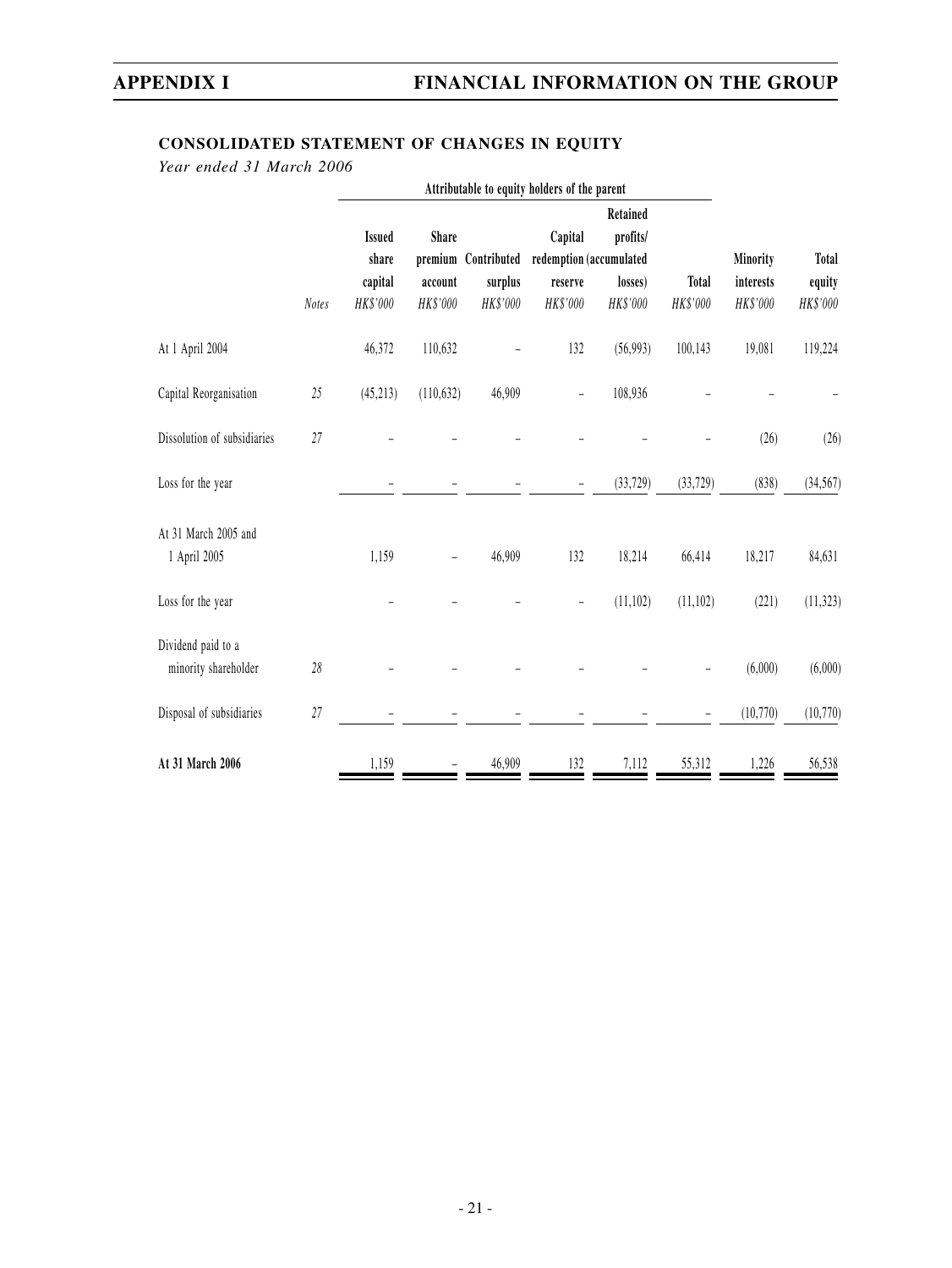## **CONSOLIDATED CASH FLOW STATEMENT**

*Year ended 31 March 2006*

|                                                       |              | 2006      | 2005      |
|-------------------------------------------------------|--------------|-----------|-----------|
|                                                       | <b>Notes</b> | HK\$'000  | HK\$'000  |
| CASH FLOWS FROM OPERATING ACTIVITIES                  |              |           |           |
| Loss before tax:                                      |              |           |           |
| From a continuing operation                           |              | (2,798)   | (14,328)  |
| From discontinued operations                          | 12           | (8,358)   | (19, 498) |
| Adjustments for:                                      |              |           |           |
| Finance costs                                         | 7            | 1,666     | 1,084     |
| Interest income                                       | 5            | (960)     | (1,317)   |
| Gain on dissolution of an associate                   | 5            |           | (199)     |
| Depreciation                                          | 6            | 1,048     | 1,749     |
| Gain on disposal of items of property,                |              |           |           |
| plant and equipment                                   | 6            | (693)     | (29)      |
| Provision for doubtful debts                          | 6            | 3,125     | 1,531     |
| Fair value gain on equity investments at fair value   |              |           |           |
| through profit or loss                                | 6            | (50)      |           |
| Impairment of available-for-sale financial assets     | 6            | 2,160     |           |
| Unrealised holding losses on long term investments    | 6            |           | 654       |
| Loss/(gain) on disposal/dissolution of subsidiaries   | 27           | 2,818     | (313)     |
|                                                       |              |           |           |
| Operating loss before working capital changes         |              | (2,042)   | (30,666)  |
| Decrease/(increase) in gross amount due from          |              |           |           |
| contract customers                                    |              | 20,230    | (5,702)   |
| Decrease in inventories                               |              | 395       | 2,853     |
| Decrease/(increase) in trade and other receivables    | 28           | 16,006    | (32, 864) |
| Decrease in retention money receivables               |              | 1,710     | 2,839     |
| Decrease/(increase) in prepayments, deposits and      |              |           |           |
| other assets                                          |              | 116       | (59)      |
| Increase/(decrease) in gross amount due to            |              |           |           |
| contract customers                                    |              | (35, 175) | 29,918    |
| Increase in trade payables                            |              | 20,154    | 2,948     |
| Increase/(decrease) in bills payable                  |              | 4,464     | (3,180)   |
| Increase/(decrease) in retention money payables       |              | (924)     | 3,881     |
| Increase/(decrease) in other payables and accruals    |              | (16, 522) | 14,855    |
| Increase in amounts due to related companies          |              | 646       |           |
| Cash generated from/(used in) operations              |              | 9,058     | (15, 177) |
| Interest paid                                         |              | (1,666)   | (1,041)   |
| Interest element on finance lease rental payments     |              |           | (43)      |
| Hong Kong profits tax refunded/(paid)                 |              | 1,538     | (3, 145)  |
| Net cash inflow/(outflow) from operating activities – |              |           |           |
| Page 27                                               |              | 8,930     | (19, 406) |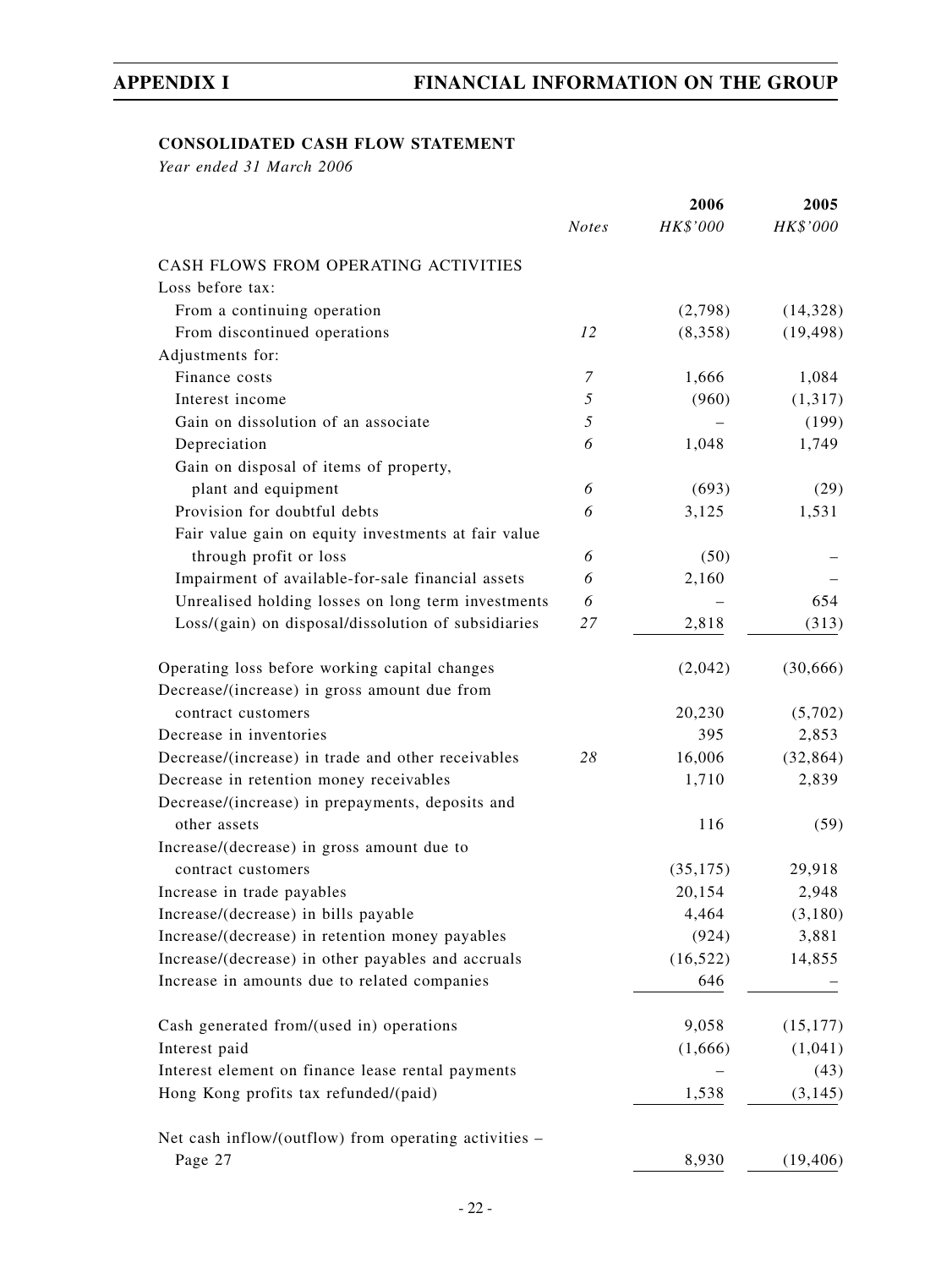# **Appendix I Financial information on the Group**

|                                                                                                     | <b>Notes</b> | 2006<br>HK\$'000 | 2005<br>HK\$'000 |
|-----------------------------------------------------------------------------------------------------|--------------|------------------|------------------|
|                                                                                                     |              |                  |                  |
| Net cash inflow/(outflow) from operating activities -<br>page 26                                    |              | 8,930            | (19, 406)        |
| CASH FLOWS FROM INVESTING ACTIVITIES                                                                |              |                  |                  |
| Interest received                                                                                   |              | 960              | 1,317            |
| Purchases of items of property, plant and equipment<br>Proceeds from disposal of items of property, | 14           | (2,846)          | (656)            |
| plant and equipment                                                                                 |              | 16,182           | 578              |
| Disposal/dissolution of subsidiaries                                                                | 27           | 21,869           | (133)            |
|                                                                                                     |              |                  |                  |
| Net cash inflow from investing activities                                                           |              | 36,165           | 1,106            |
| CASH FLOWS FROM FINANCING ACTIVITIES                                                                |              |                  |                  |
| Capital element on finance lease rental payments                                                    |              |                  | (180)            |
| Increase/(decrease) in trust receipt loans                                                          |              | (12, 512)        | 6,532            |
| Repayment of bank loans                                                                             |              |                  | (3,333)          |
| Net cash inflow/(outflow) from financing activities                                                 |              | (12, 512)        | 3,019            |
| NET INCREASE/(DECREASE) IN CASH AND                                                                 |              |                  |                  |
| <b>CASH EQUIVALENTS</b>                                                                             |              | 32,583           | (15, 281)        |
| Cash and cash equivalents at beginning of year                                                      |              | 4,505            | 19,786           |
| CASH AND CASH EQUIVALENTS AT END OF YEAR                                                            |              | 37,088           | 4,505            |
| ANALYSIS OF BALANCES OF CASH AND                                                                    |              |                  |                  |
| <b>CASH EQUIVALENTS</b>                                                                             |              |                  |                  |
| Cash and bank balances                                                                              | $20\,$       | 2,088            | 2,751            |
| Non-pledged time deposits with original maturity of                                                 |              |                  |                  |
| less than three months when acquired                                                                | 20           | 35,000           | 5,510            |
| Time deposits with original maturity of                                                             |              |                  |                  |
| less than three months when acquired, pledged as                                                    |              |                  |                  |
| security for bank overdraft facilities                                                              | 20           |                  | 26,800           |
| Bank overdrafts                                                                                     | 22           |                  | (30, 556)        |
|                                                                                                     |              | 37,088           | 4,505            |
|                                                                                                     |              |                  |                  |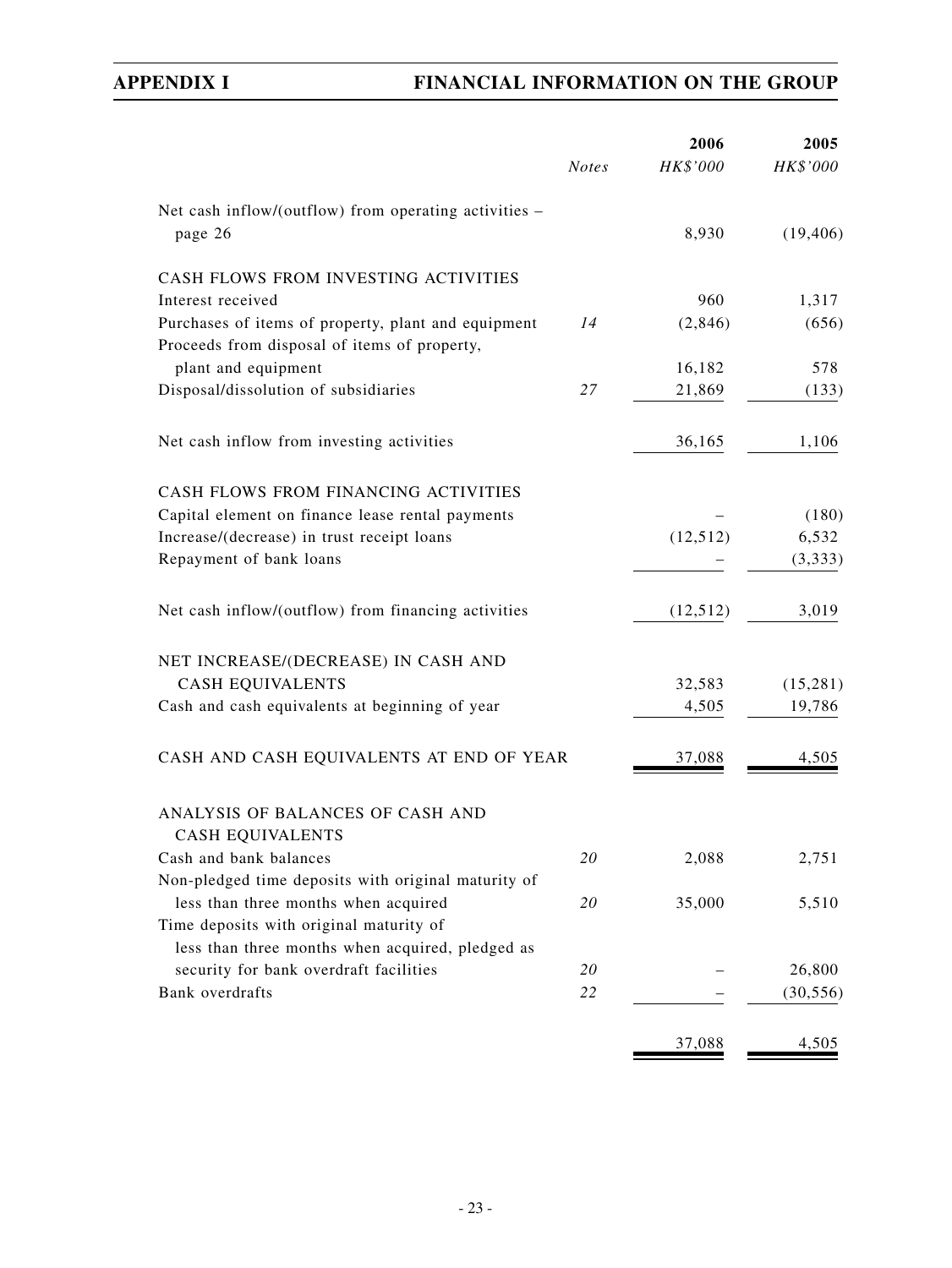## **BALANCE SHEET**

*31 March 2006*

|                                        |              | 2006     | 2005     |
|----------------------------------------|--------------|----------|----------|
|                                        | <b>Notes</b> | HK\$'000 | HK\$'000 |
| <b>NON-CURRENT ASSETS</b>              |              |          |          |
| Interests in subsidiaries and          |              |          |          |
| total non-current assets               | 15           | 7,459    | 59,878   |
| <b>CURRENT ASSETS</b>                  |              |          |          |
| Prepayments, deposits and other assets |              | 109      | 209      |
| Cash and cash equivalents              | 20           | 35,011   | 74       |
| Total current assets                   |              | 35,120   | 283      |
| <b>CURRENT LIABILITIES</b>             |              |          |          |
| Other payables and accruals            |              | 2,101    | 219      |
| Due to related companies               | 29(b)        | 757      |          |
| Total current liabilities              |              | 2,858    | 219      |
| NET CURRENT ASSETS                     |              | 32,262   | 64       |
| Net assets                             |              | 39,721   | 59,942   |
| <b>EQUITY</b>                          |              |          |          |
| Issued capital                         | 25           | 1,159    | 1,159    |
| Reserves                               | 26(b)        | 38,562   | 58,783   |
| Total equity                           |              | 39,721   | 59,942   |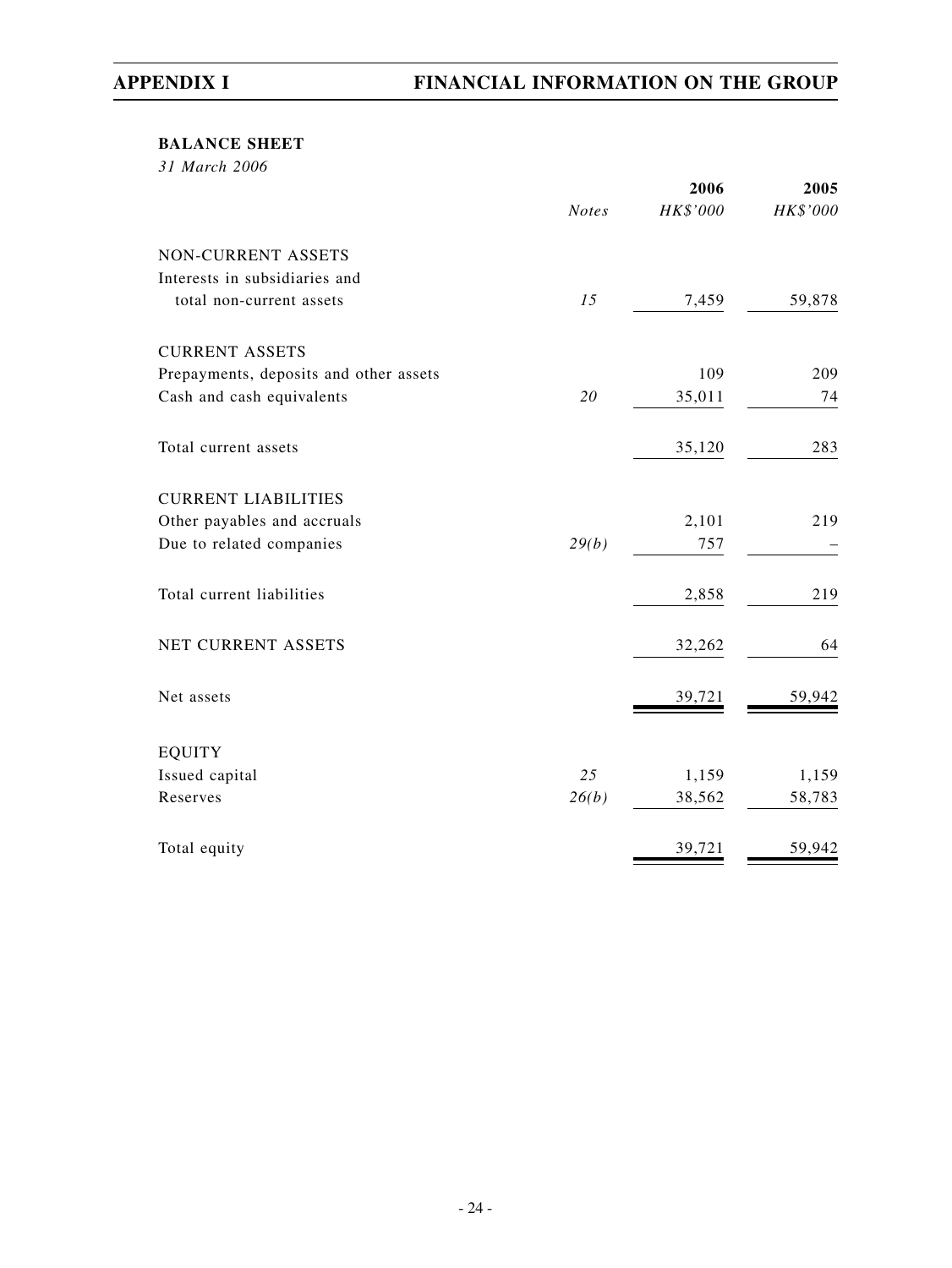## **NOTES TO FINANCIAL STATEMENTS**

*31 March 2006*

### **1. CORPORATE INFORMATION**

The Company was incorporated in Bermuda as an exempted company with limited liability on 20 August 1992 and its shares are listed on The Stock Exchange of Hong Kong Limited. Subsequent to the balance sheet date, Upsky Enterprises Limited, a company incorporated in British Virgin Islands, became the ultimate holding company of the Company. Further details are set out in note 34 to the financial statements.

During the year, the Group engaged in the following principal activities:

- building related contracting services, including the design and installation of electrical equipment, water pumps and fire services equipment, air-conditioning systems and plumbing and drainage systems in new buildings and project management ("Contracting Services").
- trading and installation of electrical and mechanical engineering materials and equipment ("Trading Business").
- building related maintenance services, including the maintenance of the above installations and general building maintenance ("Maintenance Services").

On 31 March 2006, the Group discontinued its Contracting Services and Trading Business upon the disposal of certain subsidiaries on that date. Further details regarding the discontinued operations are set out in notes 12 and 27 to the financial statements. The Group's subsidiaries engaging in the discontinued operations are collectively referred to as the "Contracting Group" and the Company and the remaining subsidiaries are collectively referred to as the "Remaining Group".

### **2.1 BASIS OF PREPARATION**

These financial statements have been prepared in accordance with Hong Kong Financial Reporting Standards ("HKFRSs") (which also include Hong Kong Accounting Standards ("HKASs") and Interpretations) issued by the Hong Kong Institute of Certified Public Accountants, accounting principles generally accepted in Hong Kong and the disclosure requirements of the Hong Kong Companies Ordinance. They have been prepared under the historical cost convention, except for equity investments which have been measured at fair value. These financial statements are presented in Hong Kong dollar ("HK\$") and all values are rounded to the nearest thousand except when otherwise indicated.

### **Basis of consolidation**

The consolidated financial statements include the financial statements of the Company and its subsidiaries for the year ended 31 March 2006. The results of subsidiaries are consolidated from the date of acquisition, being the date on which the Group obtains control, and continue to be consolidated until the date that such control ceases. All significant intercompany transactions and balances within the Group are eliminated on consolidation.

Minority interests represent the interests of outside shareholders in the results and net assets of the Company's subsidiaries.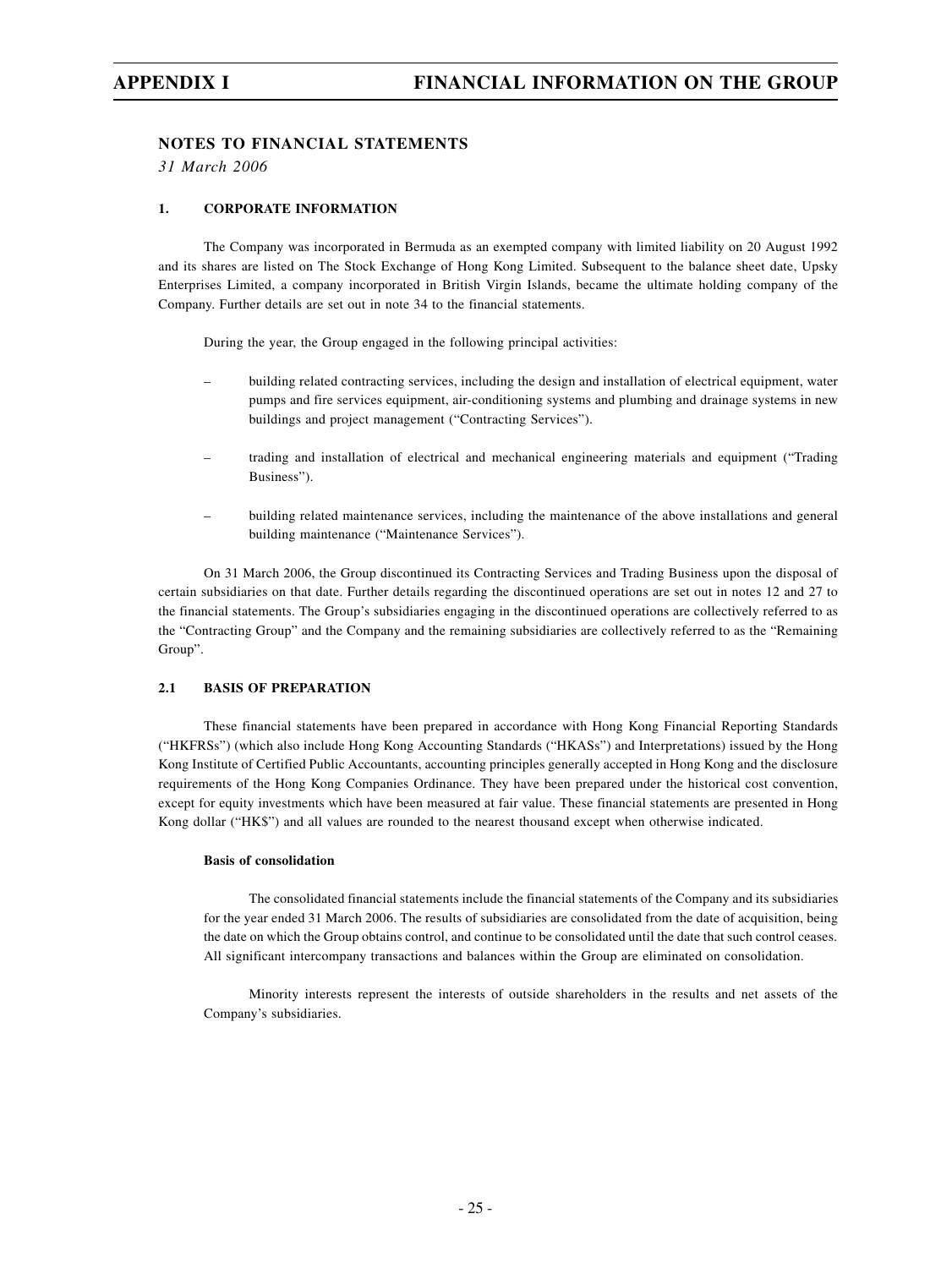### **2.2 IMPACT OF NEW AND REVISED HONG KONG FINANCIAL REPORTING STANDARDS**

The following new and revised HKFRSs affect the Group and are adopted for the first time for the current year's financial statements:

| HKAS <sub>1</sub>  | Presentation of Financial Statements                                             |
|--------------------|----------------------------------------------------------------------------------|
| HKAS <sub>2</sub>  | Inventories                                                                      |
| HKAS <sub>7</sub>  | Cash Flow Statements                                                             |
| HKAS <sup>8</sup>  | Accounting Policies, Changes in Accounting Estimates and Errors                  |
| HKAS 10            | Events after the Balance Sheet Date                                              |
| HKAS 11            | <b>Construction Contracts</b>                                                    |
| <b>HKAS 12</b>     | <b>Income Taxes</b>                                                              |
| HKAS 14            | Segment Reporting                                                                |
| HKAS 16            | Property, Plant and Equipment                                                    |
| HKAS <sub>17</sub> | Leases                                                                           |
| HKAS <sub>18</sub> | Revenue                                                                          |
| <b>HKAS 19</b>     | <b>Employee Benefits</b>                                                         |
| HKAS <sub>21</sub> | The Effects of Changes in Foreign Exchange Rates                                 |
| HKAS <sub>23</sub> | <b>Borrowing Costs</b>                                                           |
| HKAS <sub>24</sub> | <b>Related Party Disclosures</b>                                                 |
| <b>HKAS 27</b>     | Consolidated and Separate Financial Statements                                   |
| HKAS 32            | Financial Instruments: Disclosure and Presentation                               |
| HKAS 33            | Earnings per Share                                                               |
| HKAS 36            | <b>Impairment of Assets</b>                                                      |
| HKAS 37            | Provisions, Contingent Liabilities and Contingent Assets                         |
| HKAS 39            | Financial Instruments: Recognition and Measurement                               |
| HKAS 39 Amendment  | Transition and Initial Recognition of Financial Assets and Financial Liabilities |
| <b>HKFRS 3</b>     | <b>Business Combinations</b>                                                     |
| HKFRS 5            | Non-current Assets Held for Sale and Discontinued Operations                     |
| $HK-Int 4$         | Leases - Determination of the Length of Lease Term in respect of                 |
|                    | Hong Kong Land Leases                                                            |

The adoption of HKASs 2, 7, 8, 10, 11, 12, 14, 16, 18, 19, 21, 23, 27, 33, 36, 37, HKFRS 3 and HK-Int 4 has had no material impact on the accounting policies of the Group and the Company and the methods of computation in the Group's and the Company's financial statements.

HKAS 1 has affected the presentation of minority interests on the face of the consolidated balance sheet, consolidated income statement, consolidated statement of changes in equity and other disclosures.

HKAS 24 has expanded the definition of related parties and affected the Group's related party disclosures.

The impact of adopting the other HKFRSs is summarised as follows:

### **(a) HKAS 17 – Leases**

In prior years, leasehold land and buildings held for own use were stated at cost less accumulated depreciation and any impairment losses.

Upon the adoption of HKAS 17, the Group's leasehold interest in land and buildings should be separated into leasehold land and buildings and to be accounted for separately. Leasehold land is classified as an operating lease, because the title of the land is not expected to pass to the Group by the end of the lease term, while buildings continue to be classified as part of property, plant and equipment.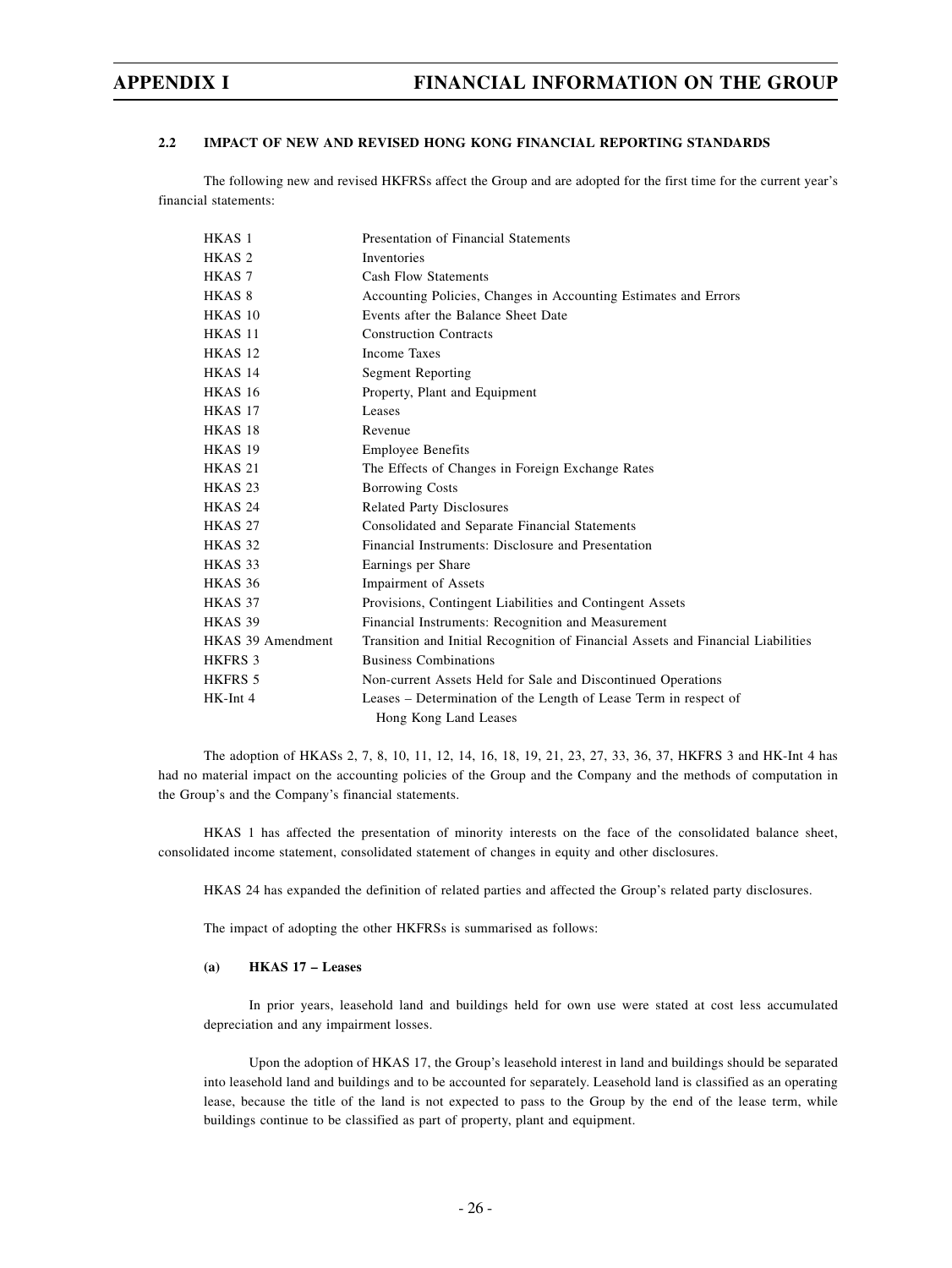In accordance with HKAS 17, since the Group's lease payments cannot be allocated reliably between the land and building elements, the entire lease payments are included in the cost of the land and buildings as a finance lease in property, plant and equipment.

The adoption of HKAS 17 has no effect on the consolidated income statement and the consolidated balance sheet for the years ended 31 March 2006 and 2005.

### **(b) HKAS 32 and HKAS 39 – Financial Instruments**

### *Equity securities*

In prior years, the Group classified its investments in equity securities as long term investments. Those investments which were intended to be held on a long term basis and for non-trading purposes were stated at their fair values on an individual basis with gains and losses recognised in the income statement. Upon the adoption of HKAS 39, these non-trading securities held by the Group at 1 April 2005 in the amount of HK\$2,500,000 are designated as available-for-sale investments under the transitional provisions of HKAS 39 and accordingly are stated at fair value with gains or losses being recognised as a separate component of equity until subsequent derecognition or impairment. The remaining equity securities held by the Group at 1 April 2005 in the amount of HK\$514,000 were designated as financial assets at fair value through profit or loss under the transitional provisions of HKAS 39 and accordingly are stated at fair value with gains or losses being recognised in the income statement.

The adoption of HKAS 39 has not resulted in any change in the measurement of these equity securities.

### **(c) HKFRS 5 – Non-current Assets Held for Sale and Discontinued Operations**

The Group has applied HKFRS 5 prospectively in accordance with the transitional provisions of HKFRS 5, which has resulted in a change in accounting policy on the recognition of a discontinued operation. Under the previous SSAP 33 "Discontinuing Operations", the Group would recognise a discontinued operation at the earlier of:

- the date the Group enters into a binding sale agreement; and
- the date the board of directors have approved and announced a formal disposal plan.

HKFRS 5 requires a component of the Group to be classified as discontinued when the criteria to be classified as held for sale have been met or when that component of the Group has been disposed of. An item is classified as held for sale if its carrying amount will be recovered principally through a sale transaction rather than through continuing use. Such a component may represent a separate major line of business or geographical area of operations, part of a single co-ordinated plan to dispose of a separate major line of business or geographical area of operations, or a subsidiary acquired exclusively with a view to resale. The principal impact of this change in accounting policy is that a discontinued operation is recognised by the Group at a later point than it would be under SSAP 33 due to the stricter criteria of HKFRS 5.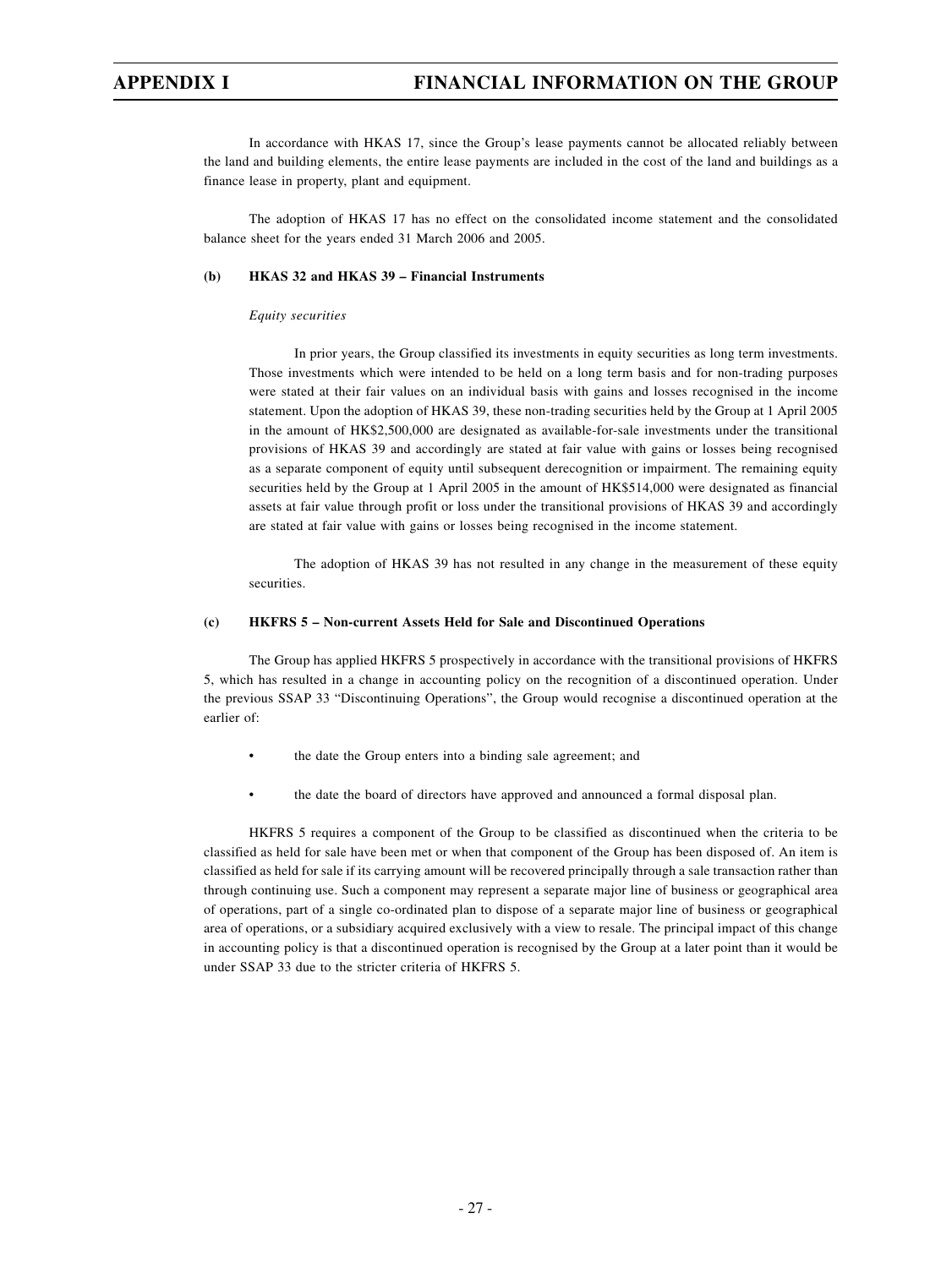### **2.3 IMPACT OF ISSUED BUT NOT YET EFFECTIVE HONG KONG FINANCIAL REPORTING STANDARDS**

The Group has not applied the following new and revised HKFRSs, that have been issued but are not yet effective, in these financial statements. Unless otherwise stated, these HKFRSs are effective for annual periods beginning on or after 1 January 2006:

| HKAS 1 Amendment   | Capital Disclosures                                                                                            |
|--------------------|----------------------------------------------------------------------------------------------------------------|
| HKAS 19 Amendment  | Actuarial Gains and Losses, Group Plans and Disclosures                                                        |
| HKAS 21 Amendment  | Net Investment in Foreign Operation                                                                            |
| HKAS 39 Amendment  | Cash Flow Hedge Accounting of Forecast Intragroup Transactions                                                 |
| HKAS 39 Amendment  | The Fair Value Option                                                                                          |
| HKAS 39 & HKFRS 4  | <b>Financial Guarantee Contracts</b>                                                                           |
| Amendments         |                                                                                                                |
| HKFRSs $1 & 6$     | First-time Adoption of Hong Kong Financial Reporting Standards and Exploration                                 |
| Amendments         | for and Evaluation of Mineral Resources                                                                        |
| HKFRS 6            | Exploration for and Evaluation of Mineral Resources                                                            |
| <b>HKFRS 7</b>     | Financial Instruments: Disclosures                                                                             |
| HK(IFRIC)-Int 4    | Determining Whether an Arrangement Contains a Lease                                                            |
| HK(IFRIC)-Int 5    | Rights to Interests arising from Decommissioning, Restoration and Environmental<br><b>Rehabilitation Funds</b> |
| $HK(IFRIC)$ -Int 6 | Liabilities arising from Participating in a Special Market – Waste Electrical and                              |
|                    | Electronic Equipment                                                                                           |
| HK(IFRIC)-Int 7    | Applying the Restatement Approach under HKAS 29 Financial Reporting in                                         |
|                    | <b>Hyperinflationary Economies</b>                                                                             |
| HK(IFRIC)-Int 8    | Scope of HKFRS 2                                                                                               |
| HK(IFRIC)-Int 9    | Reassessment of Embedded Derivatives                                                                           |
|                    |                                                                                                                |

HKAS 1 Amendment shall be applied for annual periods beginning on or after 1 January 2007. The revised standard will affect the disclosures about qualitative information about the Group's objective, policies and processes for managing capital; quantitative data about what the Company regards as capital; and compliance with any capital requirements and the consequences of any non-compliance.

HKFRS 7 will replace HKAS 32 and has modified the disclosure requirements of HKAS 32 relating to financial instruments. This HKFRS shall be applied for annual periods beginning on or after 1 January 2007.

In accordance with the amendments to HKAS 39 regarding financial guarantee contracts, financial guarantee contracts are initially recognised at fair value and are subsequently measured at the higher of (i) the amount determined in accordance with HKAS 37 and (ii) the amount initially recognised, less, when appropriate, cumulative amortisation recognised in accordance with HKAS 18.

The HKAS 19 Amendment, HKAS 39 Amendment regarding cash flow hedge accounting of forecast intragroup transactions, HKAS 21 Amendment, HKFRSs 1 and 6 Amendments, HKFRS 6, HK(IFRIC)-Int 5, HK(IFRIC)-Int 6, HK(IFRIC)-Int 7, HJK(IFRIC)-Int 8 and HK(IFRIC)-Int 9 do not apply to the activities of the Group. HK(IFRIC)-Int 6 shall be applied for annual periods beginning on or after 1 December 2005. HKAS 21 Amendment, HK(IFRIC)-Int 7, HK(IFRIC)-Int 8 and HK(IFRIC)-Int 9 shall be applied for annual periods beginning on or after 1 January 2006, 1 March 2006, 1 May 2006 and 1 June 2006, respectively.

Except as stated above, the Group expects that the adoption of the other pronouncements listed above will not have any significant impact on the Group's financial statements in the period of initial application.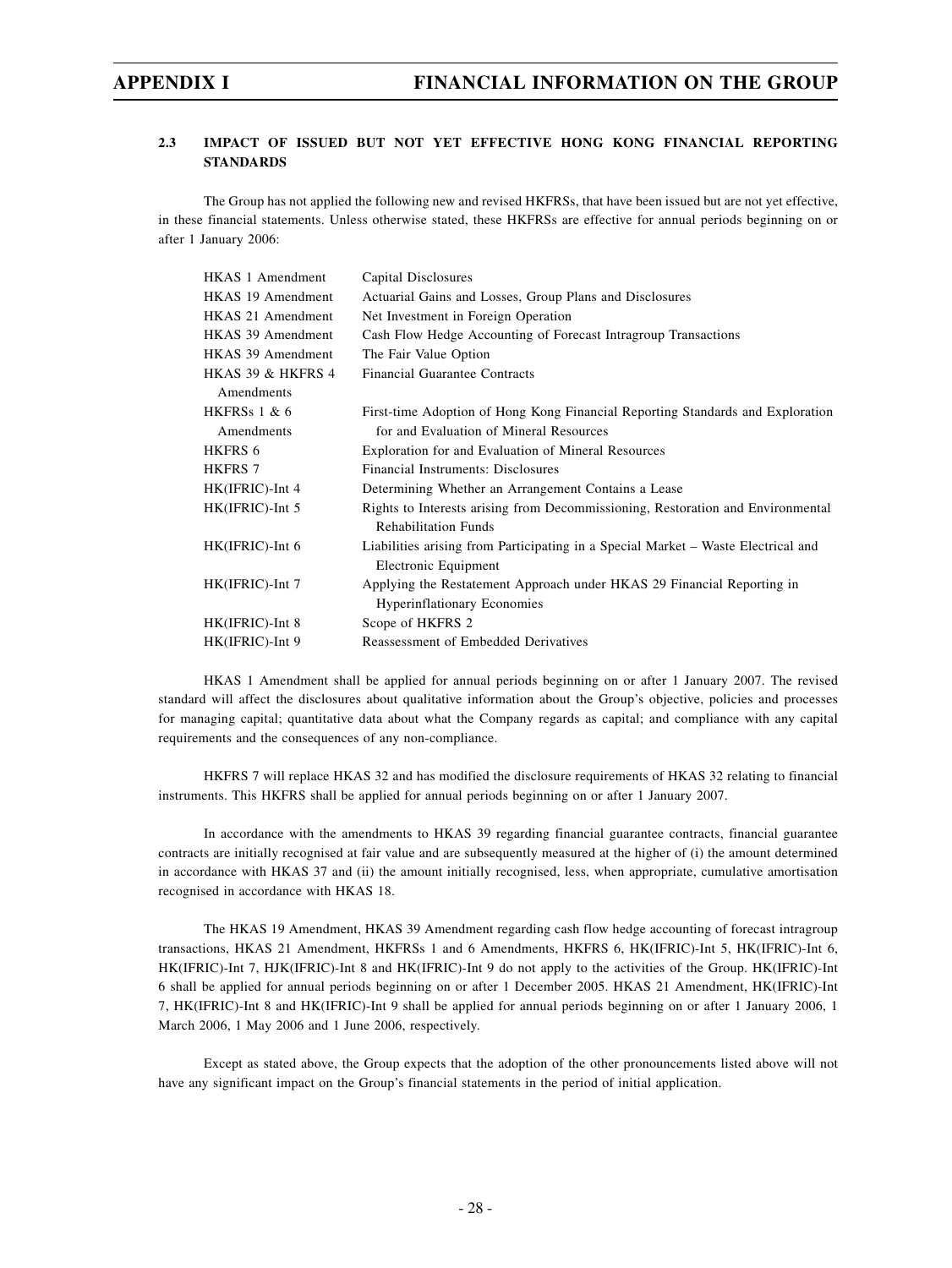–

### **2.4 SUMMARY OF THE IMPACT OF CHANGES IN ACCOUNTING POLICIES**

Effect on the consolidated balance sheet

|                                                         | <b>Effect of adopting</b> |
|---------------------------------------------------------|---------------------------|
|                                                         | HKASs 32 and 39           |
| At 1 April 2005                                         | Change in                 |
| <b>Effect of new policies</b>                           | classification of         |
| (Increase/(decrease))                                   | equity investments *      |
|                                                         | <b>HK\$'000</b>           |
| <b>Assets</b>                                           |                           |
| Long term investments                                   | (3,014)                   |
| Available-for-sale financial assets                     | 2,500                     |
| Equity investments at fair value through profit or loss | 514                       |

Adjustment/presentation taken effect prospectively from 1 April 2005

Except for the above, the effect of adopting new and revised HKFRSs has had no effect on the consolidated balance sheet as at 31 March 2006, the balances of equity at 1 April 2004 and at 1 April 2005 and the consolidated income statement for the years ended 31 March 2005 and 2006.

### **3. SUMMARY OF SIGNIFICANT ACCOUNTING POLICIES**

### **Subsidiaries**

A subsidiary is an entity whose financial and operating policies the Company controls, directly or indirectly, so as to obtain benefits from its activities.

The results of subsidiaries are included in the Company's income statement to the extent of dividends received and receivable. The Company's interests in subsidiaries are stated at cost less any impairment losses.

### **Impairment of assets**

Where an indication of impairment exists, or when annual impairment testing for an asset is required (other than inventories, construction contract assets and financial assets), the asset's recoverable amount is estimated. An asset's recoverable amount is calculated as the higher of the asset's or cash-generating unit's value in use and its fair value less costs to sell, and is determined for an individual asset, unless the asset does not generate cash inflows that are largely independent of those from other assets or groups of assets, in which case, the recoverable amount is determined for the cash-generating unit to which the asset belongs.

An impairment loss is recognised only if the carrying amount of an asset exceeds its recoverable amount. In assessing value in use, the estimated future cash flows are discounted to their present value using a pre-tax discount rate that reflects current market assessments of the time value of money and the risks specific to the asset. An impairment loss is charged to the income statement in the period in which it arises, unless the asset is carried at a revalued amount, in which case the impairment loss is accounted for in accordance with the relevant accounting policy for that revalued asset.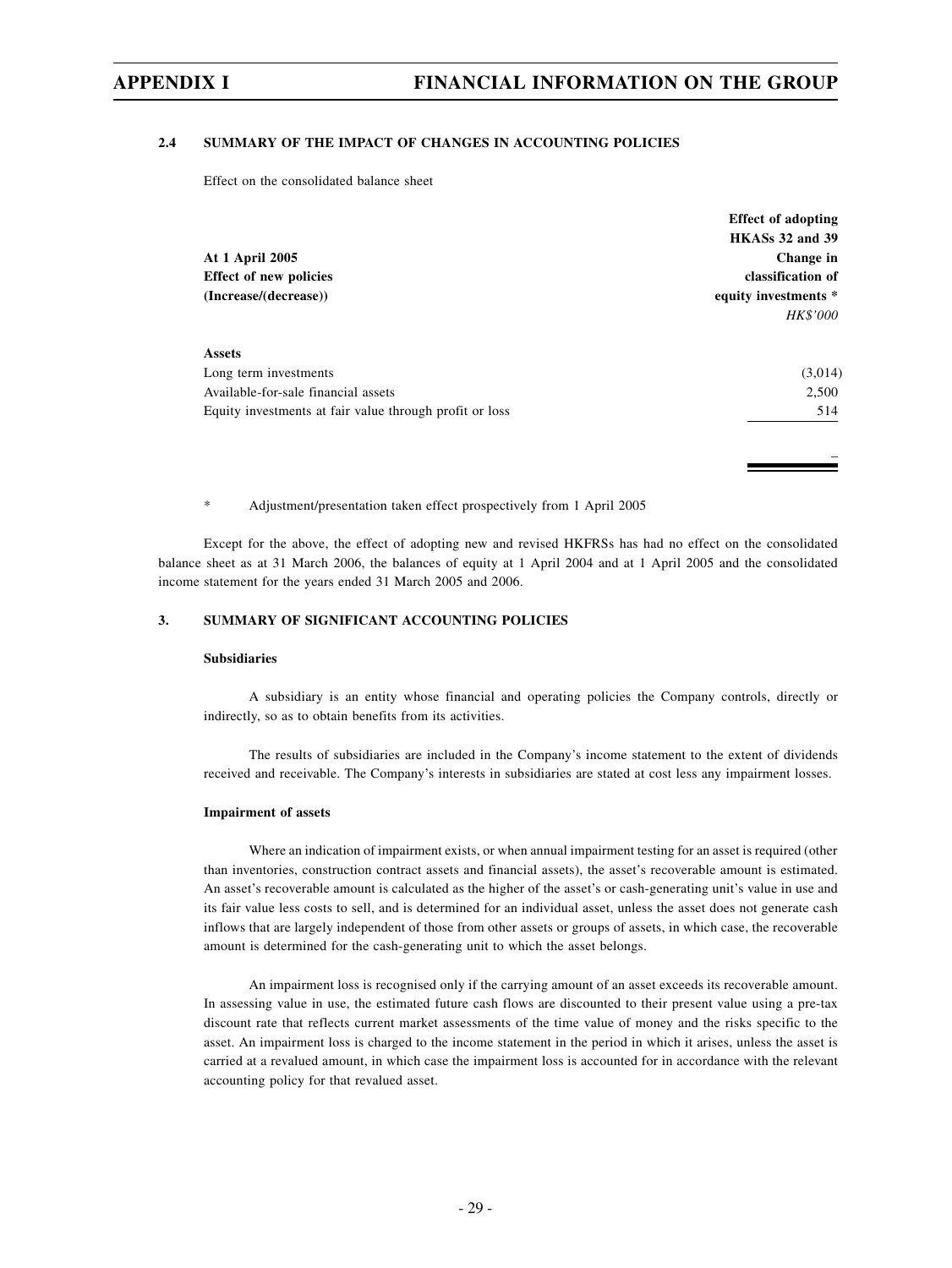An assessment is made at each reporting date as to whether there is any indication that previously recognised impairment losses may no longer exist or may have decreased. If such indication exists, the recoverable amount is estimated. A previously recognised impairment loss of an asset other than goodwill is reversed only if there has been a change in the estimates used to determine the recoverable amount of that asset, however not to an amount higher than the carrying amount that would have been determined (net of any depreciation/amortisation), had no impairment loss been recognised for the asset in prior years. A reversal of such impairment loss is credited to the income statement in the period in which it arises.

### **Property, plant and equipment and depreciation**

Property, plant and equipment are stated at cost less accumulated depreciation and any impairment losses. The cost of an item of property, plant and equipment comprises its purchase price and any directly attributable costs of bringing the asset to its working condition and location for its intended use. Expenditure incurred after items of property, plant and equipment have been put into operation, such as repairs and maintenance, is normally charged to the income statement in the period in which it is incurred. In situations where it can be clearly demonstrated that the expenditure has resulted in an increase in the future economic benefits expected to be obtained from the use of an item of property, plant and equipment and the cost of the item can be measured reliably, the expenditure is capitalised as an additional cost of that asset or as a replacement.

Depreciation is calculated on the straight-line basis to write off the cost of each item of property, plant and equipment to its residual value over its estimated useful life. The principal annual rates used for this purpose are as follows:

| Land and buildings             | $2\%$                                                 |
|--------------------------------|-------------------------------------------------------|
| Furniture and office equipment | 20%                                                   |
| Motor vehicles                 | 20%                                                   |
| Leasehold improvements         | 3 years or over the lease terms, whichever is shorter |

Where parts of an item of property, plant and equipment have different useful lives, the cost of that item is allocated on a reasonable basis among the parts and each part is depreciated separately.

Residual values, useful lives and the depreciation method are reviewed, and adjusted if appropriate, at each balance sheet date.

An item of property, plant and equipment is derecognised upon disposal or when no future economic benefits are expected from its use or disposal. Any gain or loss on disposal or retirement recognised in the income statement in the year the asset is derecognised is the difference between the net sales proceeds and the carrying amount of the relevant asset.

### **Investments and other financial assets**

### **Applicable to the year ended 31 March 2005:**

The Group classified its equity investments, other than subsidiaries and associates, as long term investments.

Listed securities are stated at their fair values on the basis of their quoted market prices at the balance sheet date, on an individual investment basis. Unlisted securities are stated at their estimated fair values, on an individual basis. The estimated fair values of unlisted investments are determined by the directors having regard to, inter alia, the available audited financial statements or latest available unaudited financial information.

The gains or losses arising from changes in the fair value of a security that are held for non-trading purposes are credited or charged to the income statement in the period in which they arise.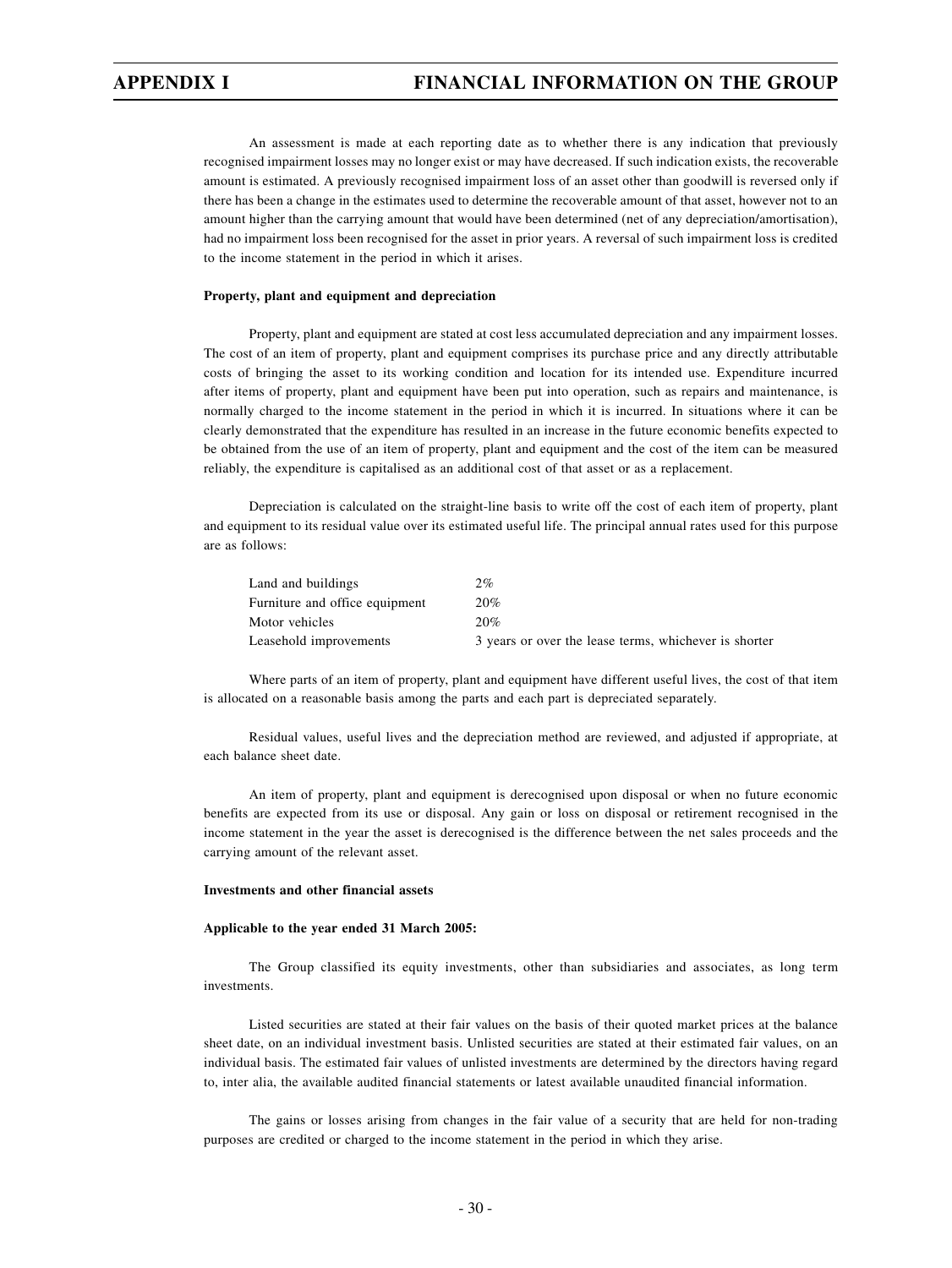### **Applicable to the year ended 31 March 2006:**

Financial assets in the scope of HKAS 39 are classified as either financial assets at fair value through profit or loss, loans and receivables, and available-for-sale financial assets, as appropriate. When financial assets are recognised initially, they are measured at fair value, plus, in the case of investments not at fair value through profit or loss, directly attributable transaction costs. The Group determines the classification of its financial assets after initial recognition and, where allowed and appropriate, re-evaluates this designation at the balance sheet date.

All regular way purchases and sales of financial assets are recognised on the trade date i.e., the date that the Group commits to purchase the asset. Regular way purchases or sales are purchases or sales of financial assets that require delivery of assets within the period generally established by regulation or convention in the marketplace.

### *Financial assets at fair value through profit or loss*

Financial assets classified as held for trading are included in the category "financial assets at fair value through profit or loss". Financial assets are classified as held for trading if they are acquired for the purpose of sale in the near term. Derivatives are also classified as held for trading unless they are designated as effective hedging instruments. Gains or losses on investments held for trading are recognised in the income statement.

### *Loans and receivables*

Loans and receivables are non-derivative financial assets with fixed or determinable payments that are not quoted in an active market. Such assets are carried at amortised cost using the effective interest method. Gains and losses are recognised in the income statement when the loans and receivables are derecognised or impaired, as well as through the amortisation process.

### *Available-for-sale financial assets*

Available-for-sale financial assets are those non-derivative financial assets in listed and unlisted equity securities that are designated as available for sale or are not classified in any of the other two categories. After initial recognition, available-for-sale financial assets are measured at fair value, with gains or losses recognised as a separate component of equity until the investment is derecognised or until the investment is determined to be impaired, at which time the cumulative gain or loss previously reported in equity is included in the income statement.

When the fair value of unlisted equity securities cannot be reliably measured because (a) the variability in the range of reasonable fair value estimates is significant for that investment or (b) the probabilities of the various estimates within the range cannot be reasonably assessed and used in estimating fair value, such securities are stated at cost less any impairment losses.

### *Fair value*

The fair value of investments that are actively traded in organised financial markets is determined by reference to quoted market bid prices at the close of business on the balance sheet date. For investments where there is no active market, fair value is determined using valuation techniques. Such techniques include using recent arm's length market transactions; reference to the current market value of another instrument, which is substantially the same; a discounted cash flow analysis and option pricing models.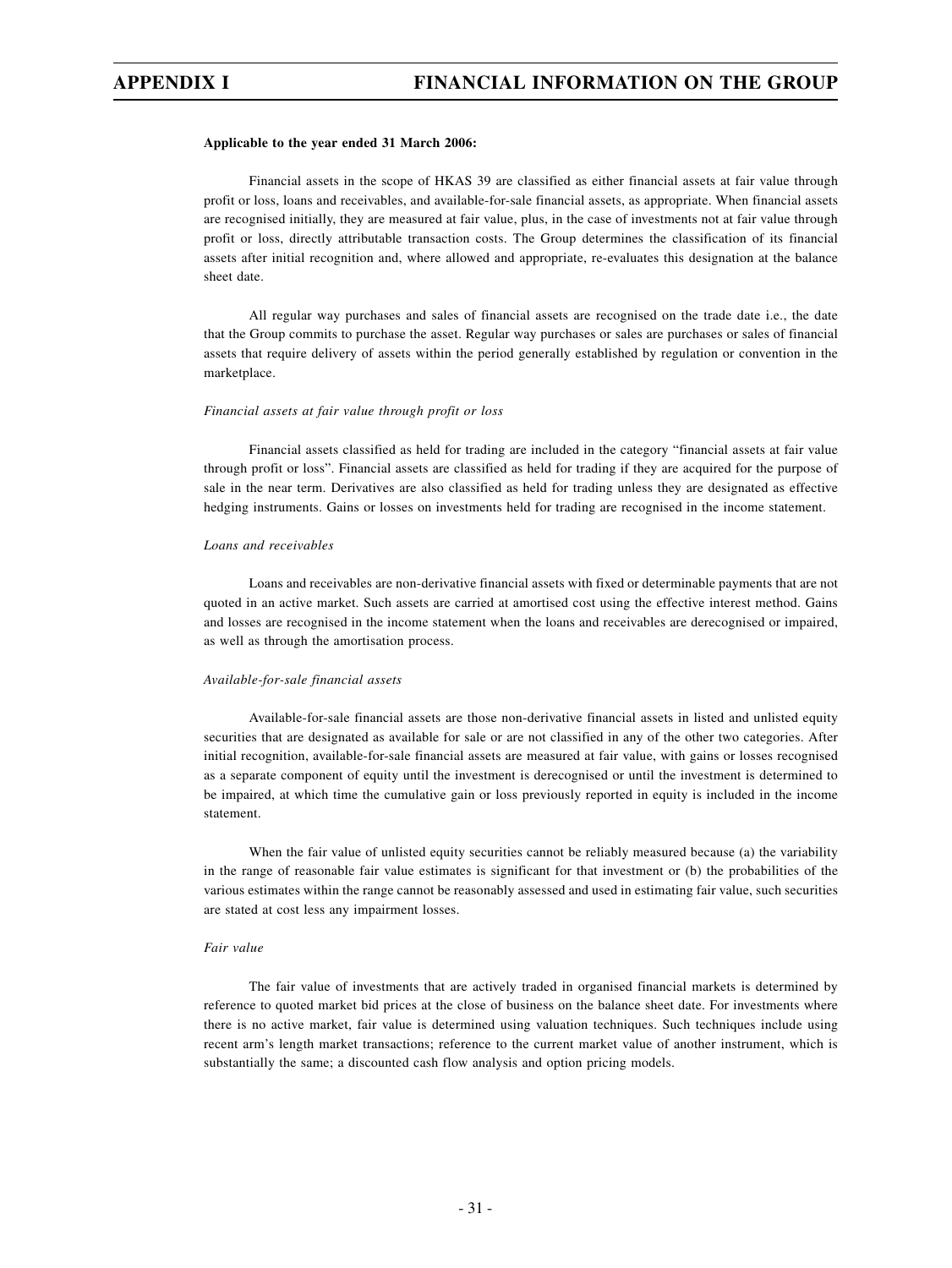### **Impairment of financial assets (applicable to the year ended 31 March 2006)**

The Group assesses at each balance sheet date whether there is any objective evidence that a financial asset or group of financial assets is impaired.

### *Assets carried at amortised cost*

If there is objective evidence that an impairment loss on loans and receivables carried at amortised cost has been incurred, the amount of the loss is measured as the difference between the asset's carrying amount and the present value of estimated future cash flows (excluding future credit losses that have not been incurred) discounted at the financial asset's original effective interest rate (i.e., the effective interest rate computed at initial recognition). The carrying amount of the asset is reduced either directly or through the use of an allowance account. The amount of the impairment loss is recognised in profit or loss.

The Group first assesses whether objective evidence of impairment exists individually for financial assets that are individually significant, and individually or collectively for financial assets that are not individually significant. If it is determined that no objective evidence of impairment exists for an individually assessed financial asset, whether significant or not, the asset is included in a group of financial assets with similar credit risk characteristics and that group is collectively assessed for impairment. Assets that are individually assessed for impairment and for which an impairment loss is or continues to be recognised are not included in a collective assessment of impairment.

If, in a subsequent period, the amount of the impairment loss decreases and the decrease can be related objectively to an event occurring after the impairment was recognised, the previously recognised impairment loss is reversed. Any subsequent reversal of an impairment loss is recognised in the income statement, to the extent that the carrying value of the asset does not exceed its amortised cost at the reversal date.

### *Assets carried at cost*

If there is objective evidence that an impairment loss on an unquoted equity instrument that is not carried at fair value because its fair value cannot be reliably measured, or on a derivative asset that is linked to and must be settled by delivery of such an unquoted equity instrument has been incurred, the amount of the loss is measured as the difference between the asset's carrying amount and the present value of estimated future cash flows discounted at the current market rate of return for a similar financial asset. Impairment losses on these assets are not reversed.

### *Available-for-sale financial assets*

If an available-for-sale asset is impaired, an amount comprising the difference between its cost (net of any principal payment and amortisation) and its current fair value, less any impairment loss previously recognised in profit or loss, is transferred from equity to the income statement. Impairment losses on equity instruments classified as available-for-sale are not reversed through profit or loss.

A financial asset (or, where applicable, a part of a financial asset or part of a group of similar financial assets) is derecognised where:

- the rights to receive cash flows from the asset have expired;
- the Group retains the rights to receive cash flows from the asset, but has assumed an obligation to pay in full without material delay to a third party under a "pass-through" arrangement; or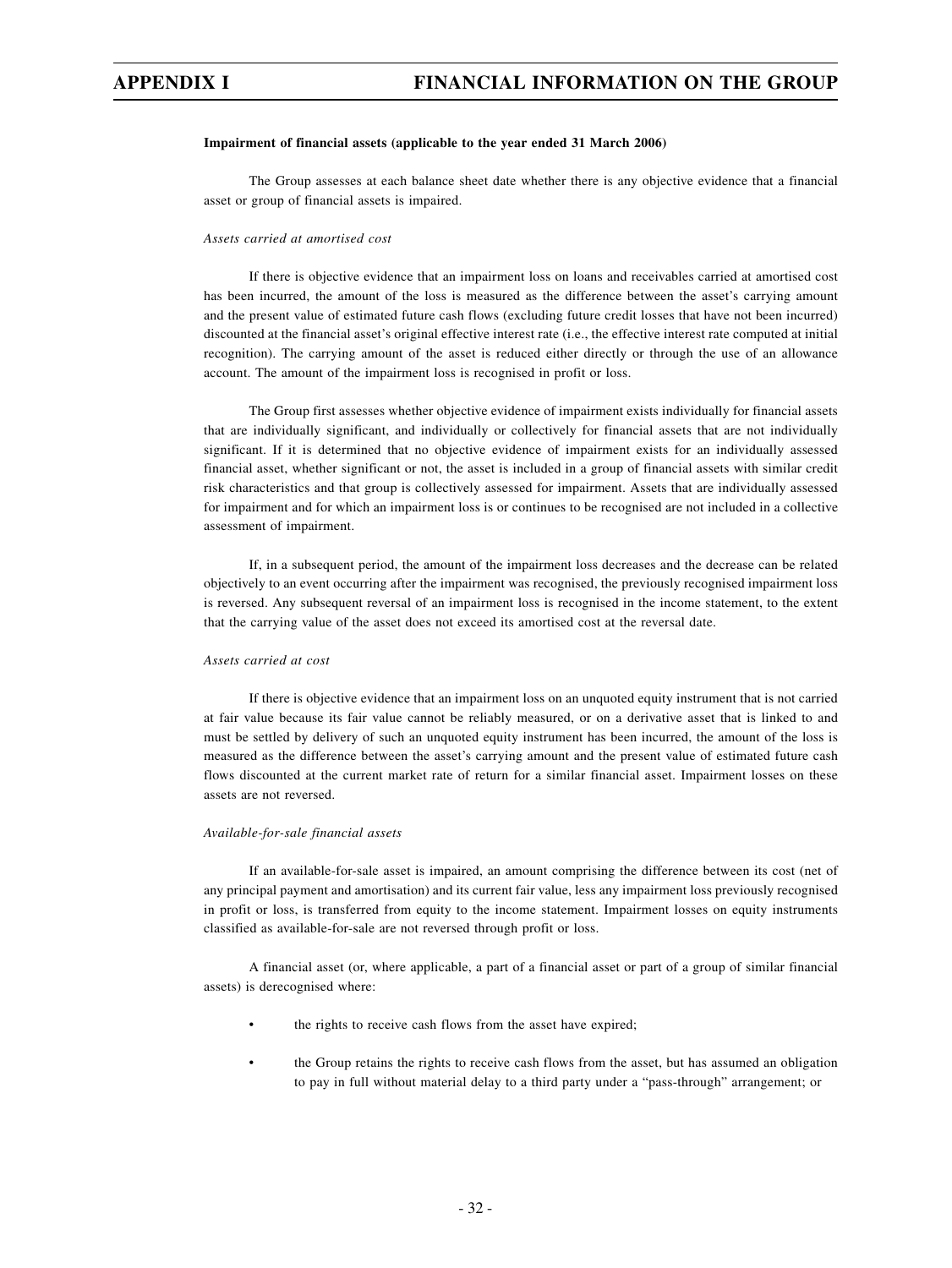• the Group has transferred its rights to receive cash flows from the asset and either (a) has transferred substantially all the risks and rewards of the asset, or (b) has neither transferred nor retained substantially all the risks and rewards of the asset, but has transferred control of the asset.

Where the Group has transferred its rights to receive cash flows from an asset and has neither transferred nor retained substantially all the risks and rewards of the asset nor transferred control of the asset, the asset is recognised to the extent of the Group's continuing involvement in the asset. Continuing involvement that takes the form of a guarantee over the transferred asset is measured at the lower of the original carrying amount of the asset and the maximum amount of consideration that the Group could be required to repay.

Where continuing involvement takes the form of a written and/or purchased option (including a cashsettled option or similar provision) on the transferred asset, the extent of the Group's continuing involvement is the amount of the transferred asset that the Group may repurchase, except in the case of a written put option (including a cash-settled option or similar provision) on an asset measured at fair value, where the extent of the Group's continuing involvement is limited to the lower of the fair value of the transferred asset and the option exercise price.

### **Interest-bearing loans and borrowings**

All loans and borrowings are initially recognised at the fair value of the consideration received less directly attributable transaction costs.

After initial recognition, interest-bearing loans and borrowings are subsequently measured at amortised cost using the effective interest method.

Gains and losses are recognised in net profit or loss when the liabilities are derecognised as well as through the amortisation process.

### **Derecognition of financial liabilities (applicable to the year ended 31 December 2005)**

A financial liability is derecognised when the obligation under the liability is discharged or cancelled or expires.

When an existing financial liability is replaced by another from the same lender on substantially different terms, or the terms of an existing liability are substantially modified, such an exchange or modification is treated as a derecognition of the original liability and a recognition of a new liability, and the difference between the respective carrying amounts is recognised in profit or loss.

### **Installation and maintenance contracts and contracts in progress**

Contract revenue comprises the agreed contract amount and appropriate amounts from variation orders, claims and incentive payments. Contract costs incurred comprise direct materials, the costs of subcontracting, direct labour and an appropriate proportion of variable and fixed installation and maintenance overheads.

Revenue from fixed price installation and maintenance contracts is recognised by the percentage of completion method, measured by reference to the percentage of certified work performed to date to the estimated total contract sum of the relevant contracts. When the outcome of the contracts cannot be estimated reliably, revenue is recognised only to the extent of certified work performed that is probable to be recoverable.

Provision is made for foreseeable losses as soon as they are anticipated by management.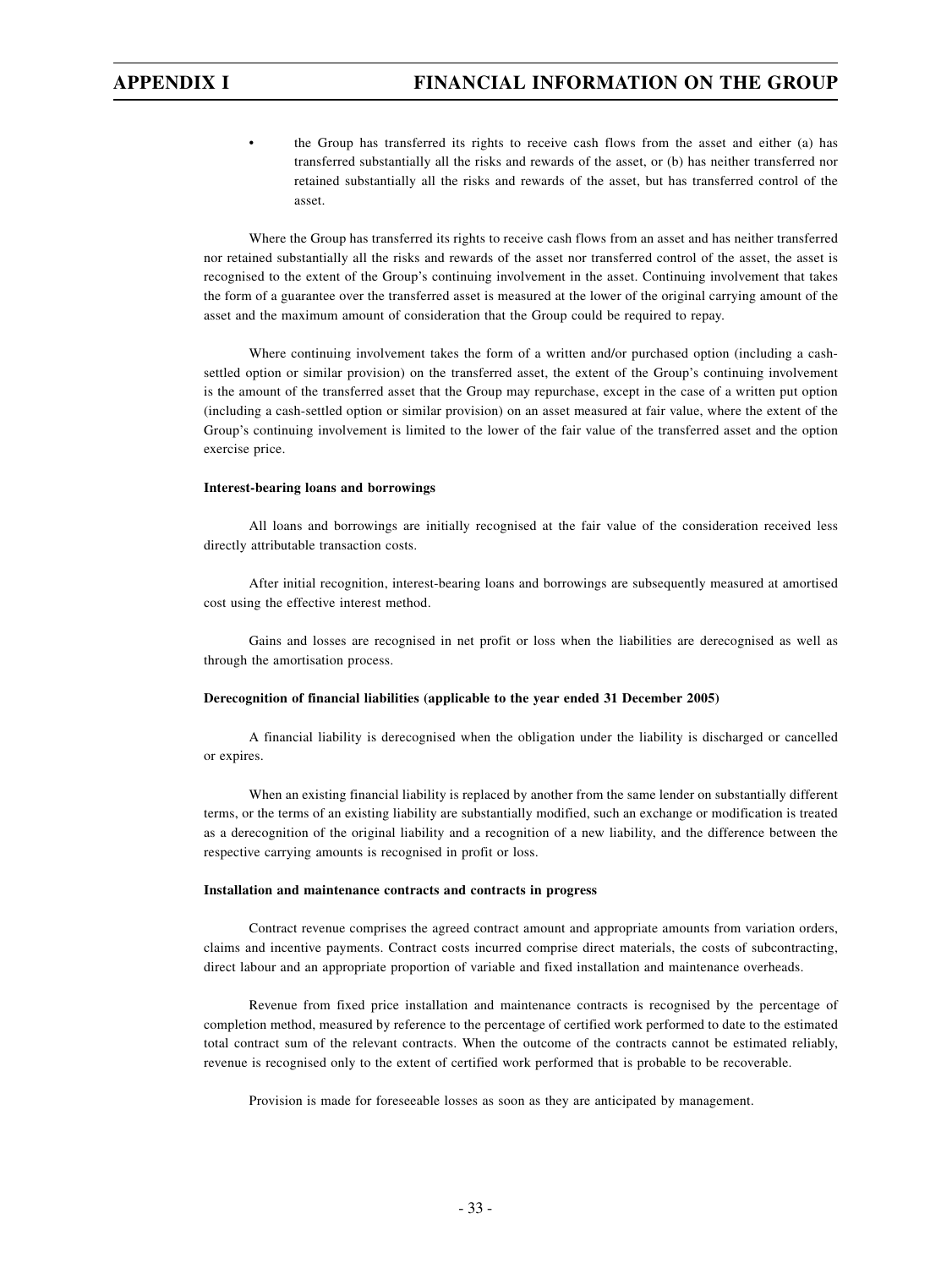Where contract costs incurred to date plus recognised profits less recognised losses exceed progress billings, the surplus is treated as an amount due from contract customers.

Where progress billings exceed contract costs incurred to date plus recognised profits less recognised losses, the surplus is treated as an amount due to contract customers.

### **Inventories**

Inventories are stated at the lower of cost and net realisable value. Cost is determined on the first-in, first-out basis. Net realisable value is based on estimated selling prices less any estimated costs to be incurred to completion and disposal.

### **Income tax**

Income tax comprises current and deferred tax. Income tax is recognised in the income statement, or in equity if it relates to items that are recognised in the same or a different period directly in equity.

Current tax assets and liabilities for the current and prior periods are measured at the amount expected to be recovered from or paid to the taxation authorities.

Deferred tax is provided, using the liability method, on all temporary differences at the balance sheet date between the tax bases of assets and liabilities and their carrying amounts for financial reporting purposes.

Deferred tax liabilities are recognised for all taxable temporary differences, except:

- where the deferred tax liability arises from the initial recognition of an asset or liability in a transaction that is not a business combination and, at the time of the transaction, affects neither the accounting profit nor taxable profit or loss; and
- in respect of taxable temporary differences associated with investments in subsidiaries, where the timing of the reversal of the temporary differences can be controlled and it is probable that the temporary differences will not reverse in the foreseeable future.

Deferred tax assets are recognised for all deductible temporary differences, carryforward of unused tax credits and unused tax losses, to the extent that it is probable that taxable profit will be available against which the deductible temporary differences, and the carryforward of unused tax credits and unused tax losses can be utilised except:

- where the deferred tax asset relating to the deductible temporary differences arises from the initial recognition of an asset or liability in a transaction that is not a business combination and, at the time of the transaction, affects neither the accounting profit nor taxable profit or loss; and
- in respect of deductible temporary differences associated with investments in subsidiaries, deferred tax assets are only recognised to the extent that it is probable that the temporary differences will reverse in the foreseeable future and taxable profit will be available against which the temporary differences can be utilised.

The carrying amount of deferred tax assets is reviewed at each balance sheet date and reduced to the extent that it is no longer probable that sufficient taxable profit will be available to allow all or part of the deferred tax asset to be utilised. Conversely, previously unrecognised deferred tax assets are reassessed at each balance sheet date and are recognised to the extent that it is probable that sufficient taxable profit will be available to allow all or part of the deferred tax asset to be utilised.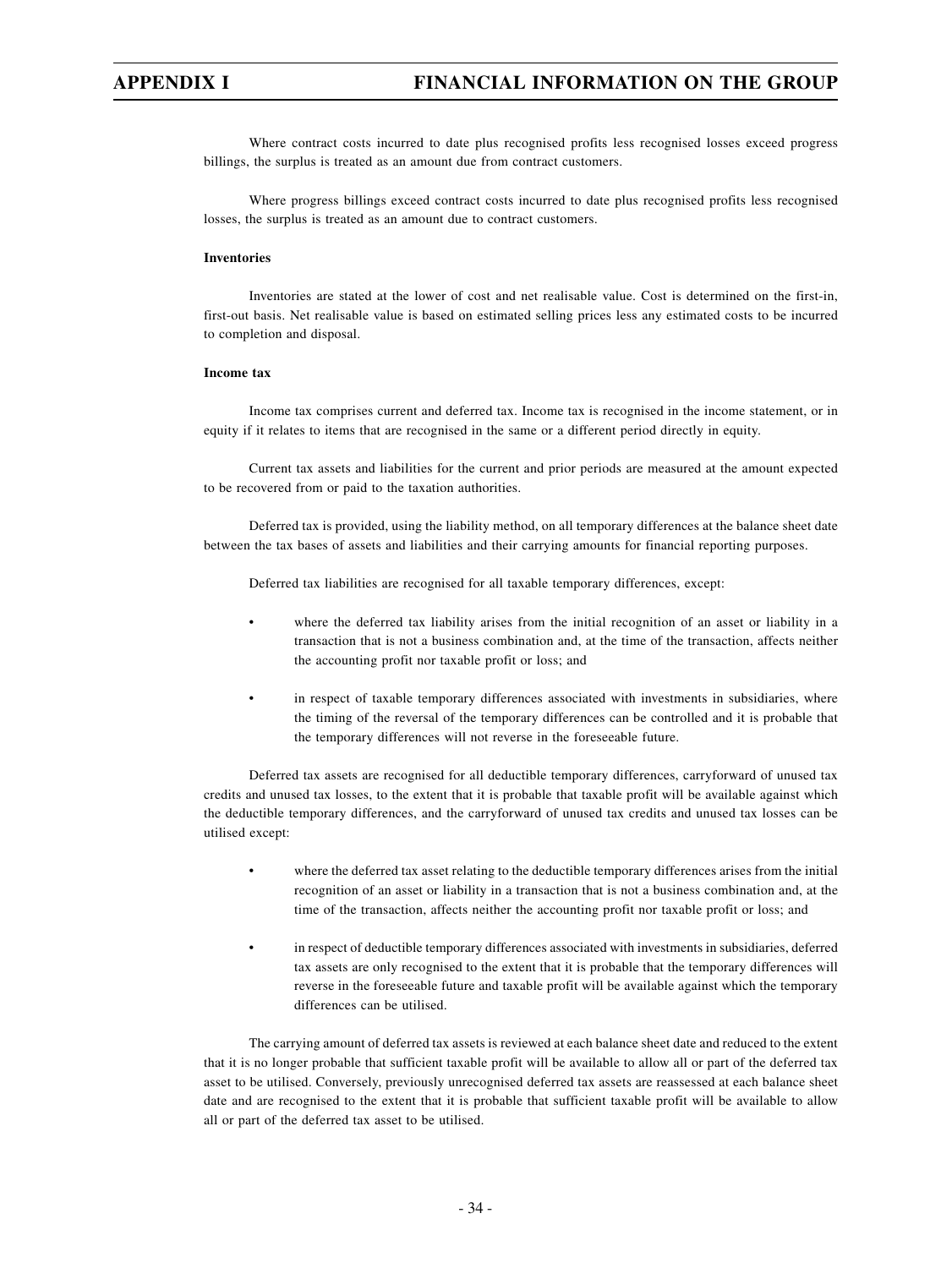Deferred tax assets and liabilities are measured at the tax rates that are expected to apply to the period when the asset is realised or the liability is settled, based on tax rates (and tax laws) that have been enacted or substantively enacted at the balance sheet date.

Deferred tax assets and deferred tax liabilities are offset, if a legally enforceable right exists to set off current tax assets against current tax liabilities and the deferred taxes relate to the same taxable entity and the same taxation authority.

### **Provisions**

A provision is recognised when a present obligation (legal or constructive) has arisen as a result of a past event and it is probable that a future outflow of resources will be required to settle the obligation, provided that a reliable estimate can be made of the amount of the obligation.

When the effect of discounting is material, the amount recognised for a provision is the present value at the balance sheet date of the future expenditures expected to be required to settle the obligation. The increase in the discounted present value amount arising from the passage of time is included in finance costs in the income statement.

### **Foreign currencies**

These financial statements are presented in Hong Kong dollars, which is the Company's functional and presentation currency. Each entity in the Group determines its own functional currency and items included in the financial statements of each entity are measured using that functional currency. Foreign currency transactions are initially recorded using the functional currency rates ruling at the date of the transactions. Monetary assets and liabilities denominated in foreign currencies are retranslated at the functional currency rates of exchange ruling at the balance sheet date. All differences are taken to profit or loss. Non-monetary items that are measured in terms of historical cost in a foreign currency are translated using the exchange rates at the dates of the initial transactions. Non-monetary items measured at fair value in a foreign currency are translated using the exchange rates at the date when the fair value was determined.

The functional currencies of certain overseas subsidiaries are currencies other than the Hong Kong dollar. As at the balance sheet date, the assets and liabilities of these entities are translated into the presentation currency of the Company at the exchange rates ruling at the balance sheet date and, their income statements are translated into Hong Kong dollars at the weighted average exchange rates for the year. The resulting exchange differences are included in a separate component of equity. On disposal of a foreign entity, the deferred cumulative amount recognised in equity relating to that particular foreign operation is recognised in the income statement.

For the purpose of the consolidated cash flow statement, the cash flows of overseas subsidiaries are translated into Hong Kong dollars at the exchange rates ruling at the dates of the cash flows. Frequently recurring cash flows of overseas subsidiaries which arise throughout the year are translated into Hong Kong dollars at the weighted average exchange rates for the year.

### **Cash and cash equivalents**

For the purpose of the consolidated cash flow statement, cash and cash equivalents comprise cash on hand and demand deposits, and short term highly liquid investments which are readily convertible into known amounts of cash and which are subject to an insignificant risk of changes in value, and have a short maturity of generally within three months when acquired, less bank overdrafts which are repayable on demand and form an integral part of the Group's cash management.

For the purpose of the balance sheet, cash and cash equivalents comprise cash on hand and at banks, including term deposits, which are not restricted as to use.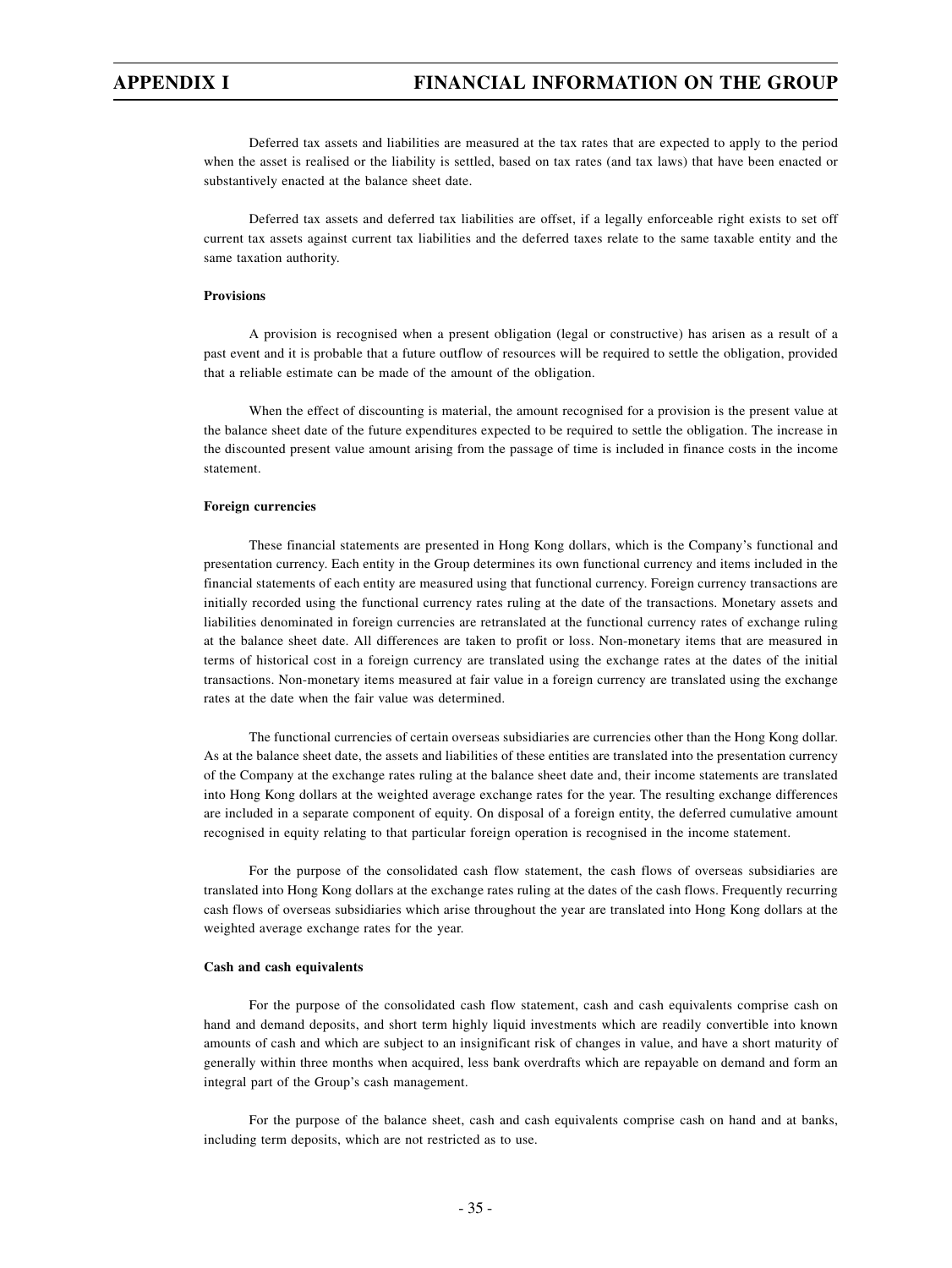### **Related parties**

A party is considered to be related to the Group if:

- (a) the party, directly, or indirectly through one or more intermediaries, (i) controls, is controlled by, or is under common control with, the Group; (ii) has an interest in the Company that gives it significant influence over the Group; or (iii) has joint control over the Group;
- (b) the party is an associate;
- (c) the party is a jointly-controlled entity;
- (d) the party is a member of the key management personnel of the Group or its parent;
- (e) the party is a close member of the family of any individual referred to in (a) or (d); or
- (f) the party is an entity that is controlled, jointly controlled or significantly influenced by or for which significant voting power in such entity resides with, directly or indirectly, any individual referred to in (d) or (e); or
- (g) the party is a post-employment benefit plan for the benefit of employees of the Group, or of any entity that is a related party of the Group.

### **Leases**

Leases that transfer substantially all the rewards and risks of ownership of assets to the Group, other than legal title, are accounted for as finance leases. At the inception of a finance lease, the cost of the leased asset is capitalised at the present value of the minimum lease payments and recorded together with the obligation, excluding the interest element, to reflect the purchase and financing. Assets held under capitalised finance leases are included in property, plant and equipment and depreciated over the shorter of the lease terms and the estimated useful lives of the assets. The finance costs of such leases are charged to the income statement so as to provide a constant periodic rate of charge over the lease terms.

Assets acquired through hire purchase contracts of a financing nature are accounted for as finance leases, but are depreciated over their estimated useful lives.

Leases where substantially all the rewards and risks of ownership of assets remain with the lessor are accounted for as operating leases. Where the Group is the lessor, assets leased by the Group under operating leases are included in non-current assets, and rentals receivable under the operating leases are credited to the income statement on the straight-line basis over the lease terms. Where the Group is the lessee, rentals payable under the operating leases are charged to the income statement on the straight-line basis over the lease terms.

### **Employee benefits**

### *Paid leave carried forward*

The Group provides paid annual leave to its employees under their employment contracts on a calendar year basis. Under certain circumstances, such leave which remains untaken as at the balance sheet date is permitted to be carried forward and utilised by the respective employees in the following year. An accrual is made at the balance sheet date for the expected future cost of such paid leave earned during the year by the employees and carried forward.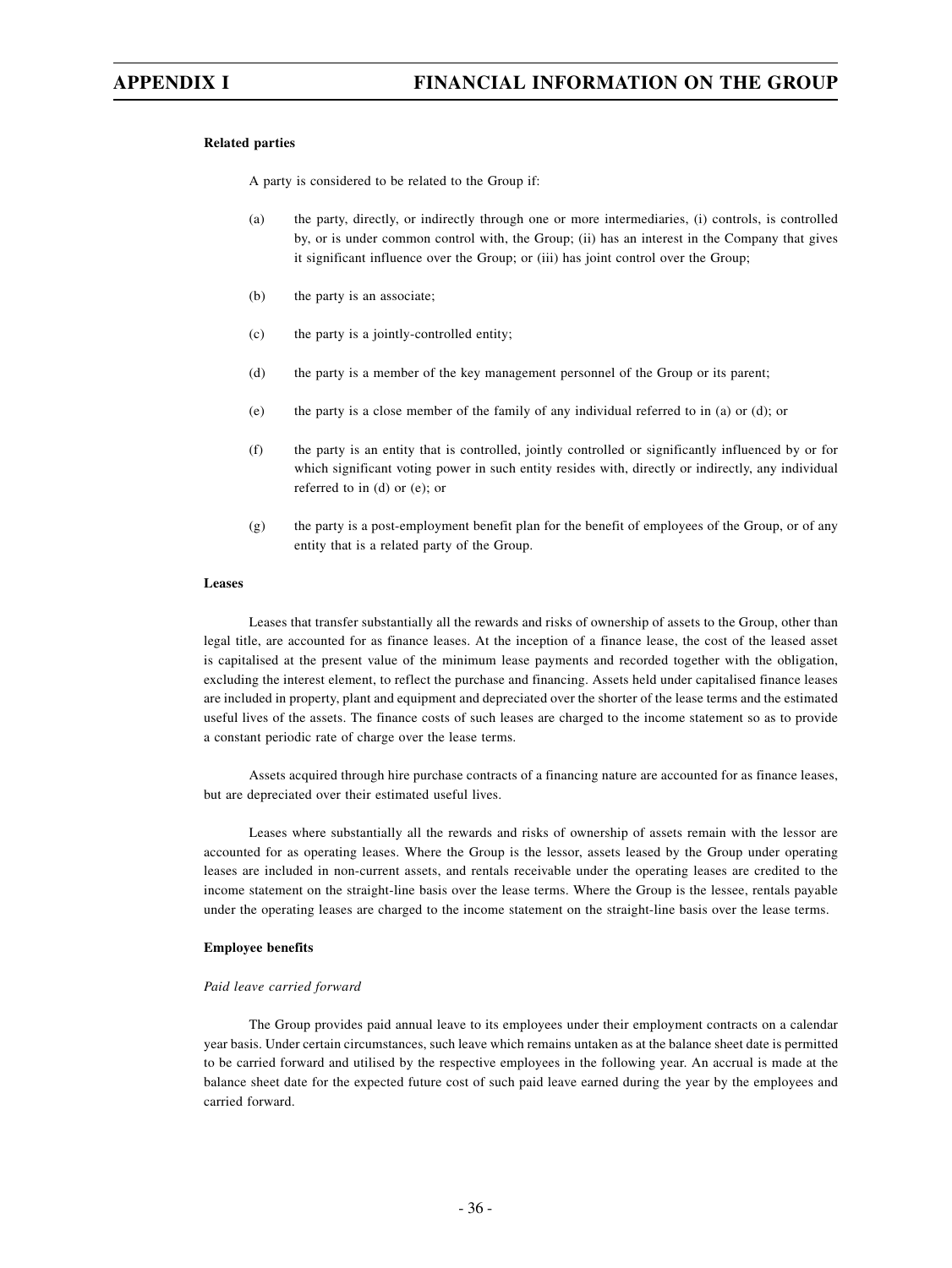### *Retirement benefits schemes*

The Group operates two defined contribution retirement benefits schemes, including an Occupational Retirement Schemes Ordinance retirement benefits scheme (the "ORSO Scheme") and a Mandatory Provident Fund retirement benefits scheme (the "MPF Scheme") under the Mandatory Provident Fund Schemes Ordinance, for all of its employees (including executive directors).

The ORSO Scheme is managed by an independent trustee. The Group makes monthly contributions to the scheme at 5% to 15% of the employees' basic salaries while the employees are not required to make any contributions. The employees are entitled to receive 100% of the contributions made by the Group together with the accrued earnings thereon upon retirement or leaving the Group after completing 10 years of service or at a reduced scale of 30% to 90% after completing three to nine years of service. Forfeited contributions and related earnings are used to reduce the contributions payable by the Group.

Under the MPF Scheme, contributions are made based on a percentage of the employees' basic salaries and are charged to the income statement as they become payable in accordance with the rules of the MPF Scheme. The Group's employer contributions vest fully with the employees when contributed into the MPF Scheme, except for the Group's employer voluntary contributions, which are refunded to the Group when the employee leaves employment prior to the contributions vesting fully, in accordance with the rules of the MPF Scheme.

The assets of both schemes are held separately from those of the Group in independently administered funds.

### **Revenue recognition**

Revenue is recognised when it is probable that the economic benefits will flow to the Group and when the revenue can be measured reliably, on the following bases:

- (a) from the sale of goods, when the significant risks and rewards of ownership have been transferred to the buyer, provided that the Group maintains neither managerial involvement to the degree usually associated with ownership, nor effective control over the goods sold;
- (b) from installation and maintenance contracts, on the percentage of completion basis, as further explained in the accounting policy for "Installation and maintenance contracts and contracts in progress" above;
- (c) project management income, when project management services have been rendered; and
- (d) interest income, on an accrual basis using the effective interest method by applying the rate that discounts the estimated future cash receipts through the expected life of the financial instrument to the net carrying amount of the financial asset.

### **Judgements**

The preparation of the Group's financial statements requires the use of estimates and assumptions about future events and conditions. In this connection, the directors consider the significant areas where management's judgement is necessary are those in relation to (i) the valuation of the Group's available-for-sale financial assets and equity investments at fair value through profit or loss; (ii) the provision for foreseeable losses on the amounts due from contract customers; and (iii) the recognition of losses on the Group's trade and other receivables and retention money receivables.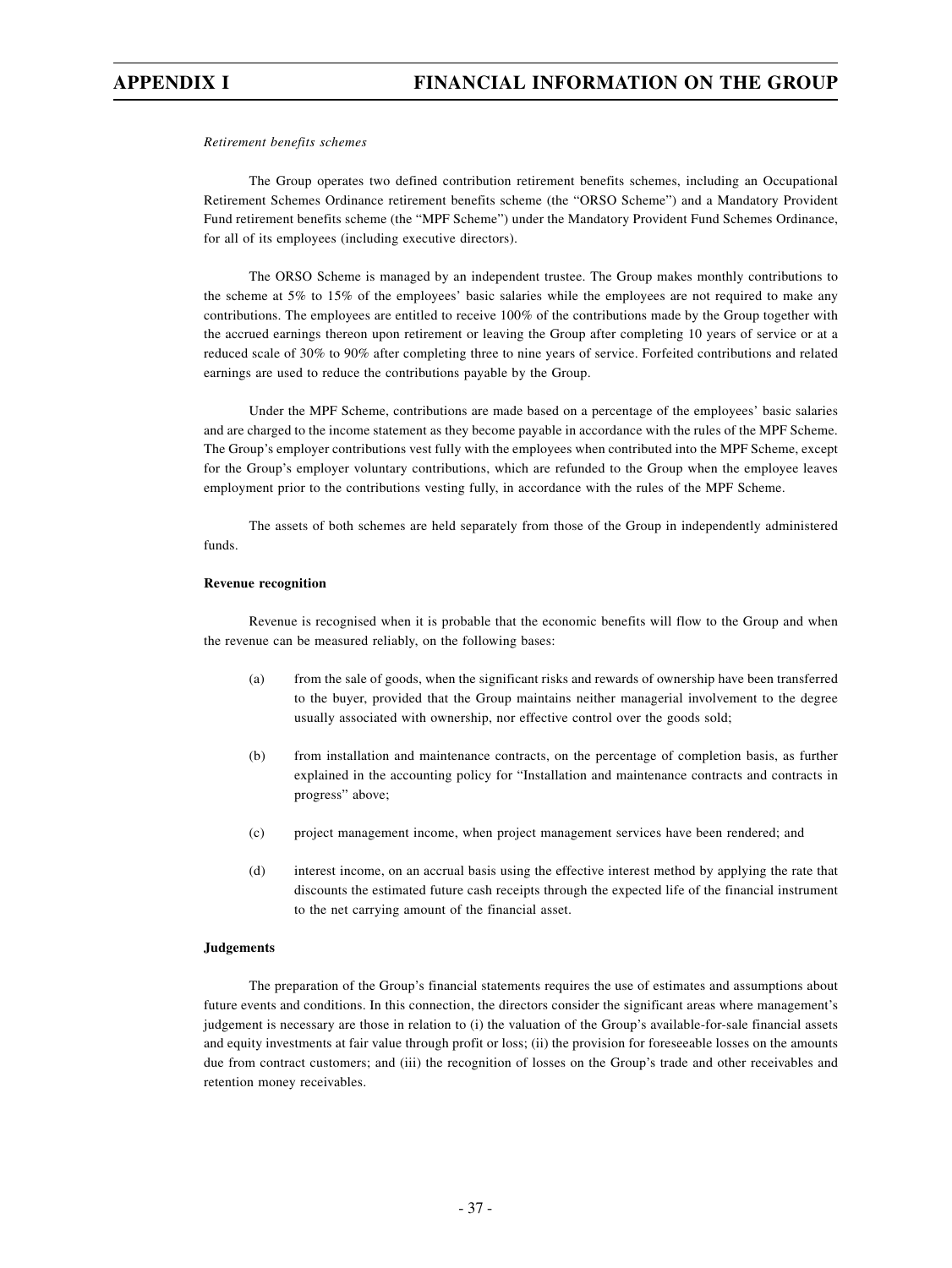Estimates and judgements are continually evaluated and are based on historical experience and other factors, including expectations of future events that are considered to be reasonable. It should be noted that actual results could differ from those estimates.

### **Estimation uncertainty**

The key assumptions concerning the future and other key sources of estimation uncertainty at the balance sheet date, that have a significant risk of causing a material adjustment to the carrying amounts of assets and liabilities within the next financial year, are discussed below.

The Group tests annually whether property, plant and equipment has suffered any impairment, in accordance with the accounting policy stated in note 3. The recoverable amounts of cash-generating units have been determined based on value-in-use calculations. These calculations require the use of estimates such as future revenue and discount rates.

### **4. SEGMENT INFORMATION**

Segment information is presented by way of the Group's primary segment reporting basis, by business segment. In determining the Group's geographical segments, revenues are attributed to the segments based on the location of the customers, and assets are attributed to the segments based on the location of the assets. No further geographical segment information is presented as over 90% of the Group's revenue is derived from customers based in Hong Kong, and over 90% of the Group's assets are located in Hong Kong.

The Group's operating businesses are structured and managed separately, according to the nature of their operations and the products and services they provide. Each of the Group's business segments represents a strategic business unit that offers products and services which are subject to risks and returns that are different from those of the other business segments. The summarised details of the business segments are as follows:

- (a) Maintenance Services: the building services maintenance business, which involves the maintenance of the installations mentioned in (b) below and general building maintenance.
- (b) Contracting Services: the building services contracting business and project management segment, which includes the provision of multi-disciplinary building services, comprising electrical engineering, water pumping and fire services, air-conditioning installation, plumbing and drainage, environmental engineering, extra low voltage systems engineering and project management; and
- (c) Trading Business: the trading of electrical and mechanical engineering materials and equipment segment.

Intersegment sales and transfers are transacted with reference to the selling prices used for sales made to third parties at the then prevailing market prices.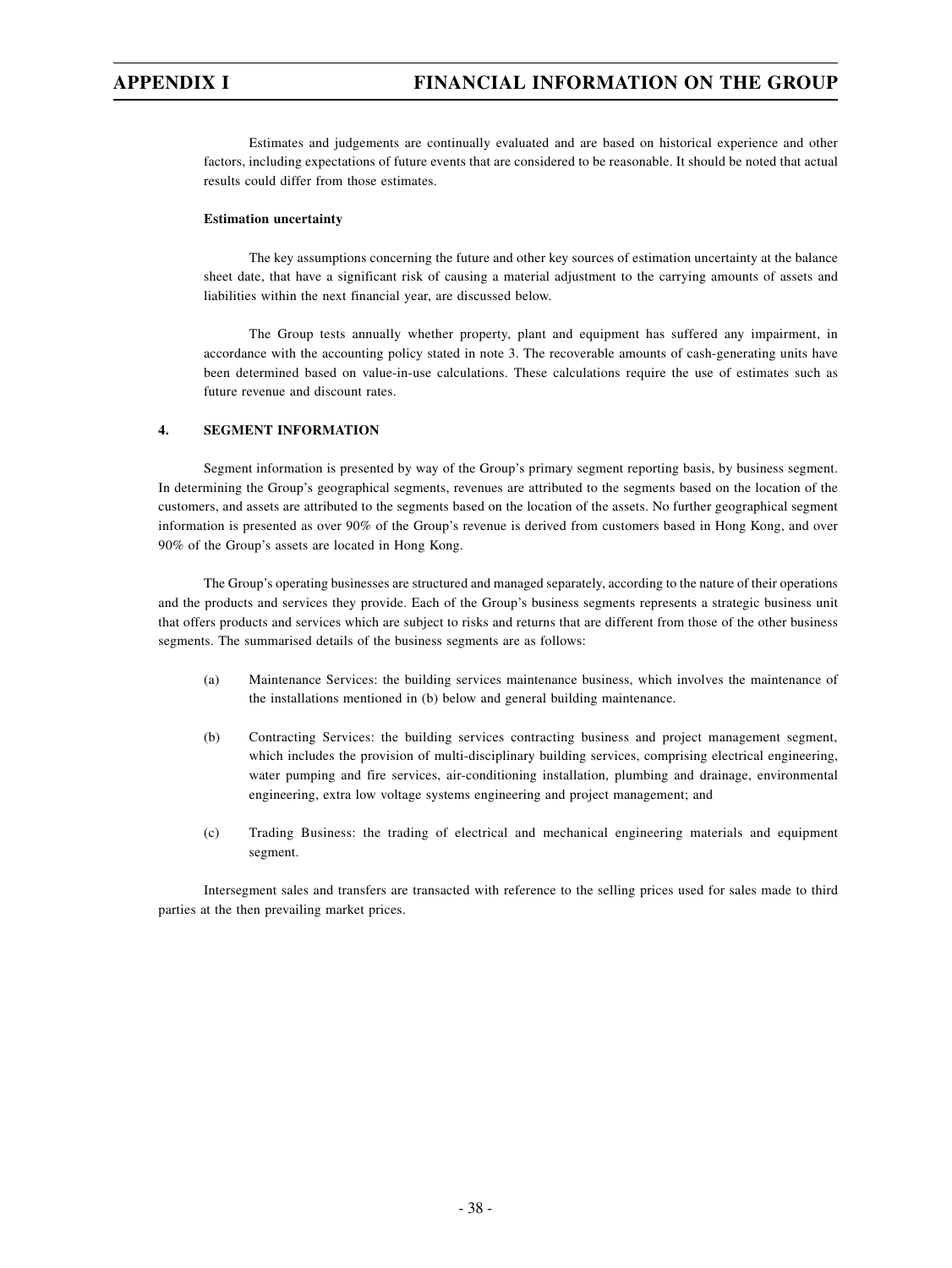The following tables present revenue, profit/(loss) and certain asset, liability and expenditure information for the Group's business segments for the years ended 31 March 2006 and 2005:

|                                       | <b>Continuing operation</b> |                             |               |                             |                  | <b>Discontinued operations</b> |          |              |          |           |              |           |           |              |
|---------------------------------------|-----------------------------|-----------------------------|---------------|-----------------------------|------------------|--------------------------------|----------|--------------|----------|-----------|--------------|-----------|-----------|--------------|
|                                       |                             | <b>Maintenance Services</b> |               | <b>Contracting Services</b> |                  | <b>Trading Business</b>        |          | Eliminations | Subtotal |           | Eliminations |           |           | Consolidated |
|                                       | 2006                        | 2005                        | 2006          | 2005                        | 2006             | 2005                           | 2006     | 2005         | 2006     | 2005      | 2006         | 2005      | 2006      | 2005         |
|                                       | HK\$'000                    | HK\$'000                    | HK\$'000      | HK\$'000                    | HK\$'000         | HK\$'000                       | HK\$'000 | HK\$'000     | HK\$'000 | HK\$'000  | HK\$'000     | HK\$'000  | HK\$'000  | HK\$'000     |
| Segment revenue:                      |                             |                             |               |                             |                  |                                |          |              |          |           |              |           |           |              |
| Sales                                 | 195,871                     | 123,780                     | 372,529<br>۰  | 481,393                     | 44,764           | 26,144                         | (5, 564) | (1,963)      | 411,729  | 505,574   | (98,687)     | (79, 323) | 508,913   | 550,031      |
| <b>Segment results</b>                | 538                         | (13,829)                    | (6, 573)<br>▬ | (15,219)                    | (712)            | (5,085)                        |          |              | (7, 285) | (20, 304) |              |           | (6,747)   | (34, 133)    |
| Interest income and unallocated gains | 3                           | 514                         |               |                             |                  |                                |          |              | 1,489    | 1,502     |              |           | 1,492     | 2,016        |
| Impairment of available-for-sale      |                             |                             |               |                             |                  |                                |          |              |          |           |              |           |           |              |
| financial assets                      |                             |                             | (2,160)       |                             |                  |                                |          |              | (2,160)  |           |              |           | (2,160)   |              |
| Fair value gain on equity investments |                             |                             |               |                             |                  |                                |          |              |          |           |              |           |           |              |
| at fair value through profit or loss  |                             |                             | 50            |                             |                  |                                |          |              | 50       |           |              |           | 50        |              |
| Unrealised holding losses on long     |                             |                             |               |                             |                  |                                |          |              |          |           |              |           |           |              |
| term investments                      |                             |                             |               | (654)                       |                  |                                |          |              |          | (654)     |              |           |           | (654)        |
| Gain/(loss) on disposal of            |                             |                             |               |                             |                  |                                |          |              |          |           |              |           |           |              |
| property, plant and equipment         | 695                         | (18)                        | 12            | 47                          | (14)             |                                |          |              | (2)      | 47        |              |           | 693       | 29           |
| Finance costs                         | (1,216)                     | (995)                       |               |                             |                  |                                |          |              | (450)    | (89)      |              |           | (1,666)   | (1,084)      |
| Loss on disposal of subsidiaries      | (2,818)                     |                             |               |                             |                  |                                |          |              |          |           |              |           | (2,818)   |              |
| Loss before tax                       | (2,798)                     | (14, 328)                   |               |                             |                  |                                |          |              | (8,358)  | (19, 498) |              |           | (11, 156) | (33, 826)    |
| Tax                                   | (114)                       | (53)                        |               |                             |                  |                                |          |              | (53)     | (688)     |              |           | (167)     | (741)        |
| Loss for the year                     | (2,912)                     | (14,381)                    |               |                             |                  |                                |          |              | (8, 411) | (20, 186) |              |           | (11, 323) | (34, 567)    |
| <b>Assets and liabilities</b>         |                             |                             |               |                             |                  |                                |          |              |          |           |              |           |           |              |
| Segment assets                        | 124,912                     | 99,751                      |               | 171,001                     |                  | 7,032                          |          |              |          | 178,033   |              |           | 124,912   | 277,784      |
| Unallocated assets                    |                             | 32,793                      |               | 83,309                      |                  | 6,117                          |          | (15, 552)    |          | 73,874    |              | (63,898)  |           | 42,769       |
| Bank overdrafts included              |                             |                             |               |                             |                  |                                |          |              |          |           |              |           |           |              |
| in segment assets                     |                             | 547                         |               | 25,236                      |                  | 4,773                          |          |              |          | 30,009    |              |           |           | 30,556       |
| Total assets                          | 124,912                     | 133,091                     |               |                             |                  |                                |          |              |          | 281,916   |              | (63,898)  | 124,912   | 351,109      |
| Segment liabilities                   | 68,374                      | 64,459                      |               | 139,815                     |                  | 8,035                          |          |              |          | 147,850   |              |           | 68,374    | 212,309      |
| Unallocated liabilities               |                             | 32,305                      |               | 53,631                      |                  | 17,127                         |          | (15, 552)    |          | 55,206    |              | (63,898)  |           | 23,613       |
| Bank overdrafts included              |                             |                             |               |                             |                  |                                |          |              |          |           |              |           |           |              |
| in segment assets                     |                             | 547                         |               | 25,236                      |                  | 4,773                          |          |              |          | 30,009    |              |           |           | 30,556       |
| <b>Total liabilities</b>              | 68,374                      | 97,311                      |               |                             |                  |                                |          |              |          | 233,065   |              | (63,898)  | 68,374    | 266,478      |
| Other segment information:            |                             |                             |               |                             |                  |                                |          |              |          |           |              |           |           |              |
| Depreciation                          | 496                         | 911                         | 550           | 798                         | $\boldsymbol{2}$ | 40                             |          |              | 552      | 838       |              |           | 1,048     | 1,749        |
| Capital expenditure                   | 124                         | 508                         | 2,708         | 148                         | 14               | ä,                             |          |              | 2,722    | 148       |              |           | 2,846     | 656          |
| Provision for doubtful debts          | 1,099                       | $71\,$                      | 1,614         | 139                         | 412              | 1,321                          |          |              | 2,026    | 1,460     |              |           | 3,125     | 1,531        |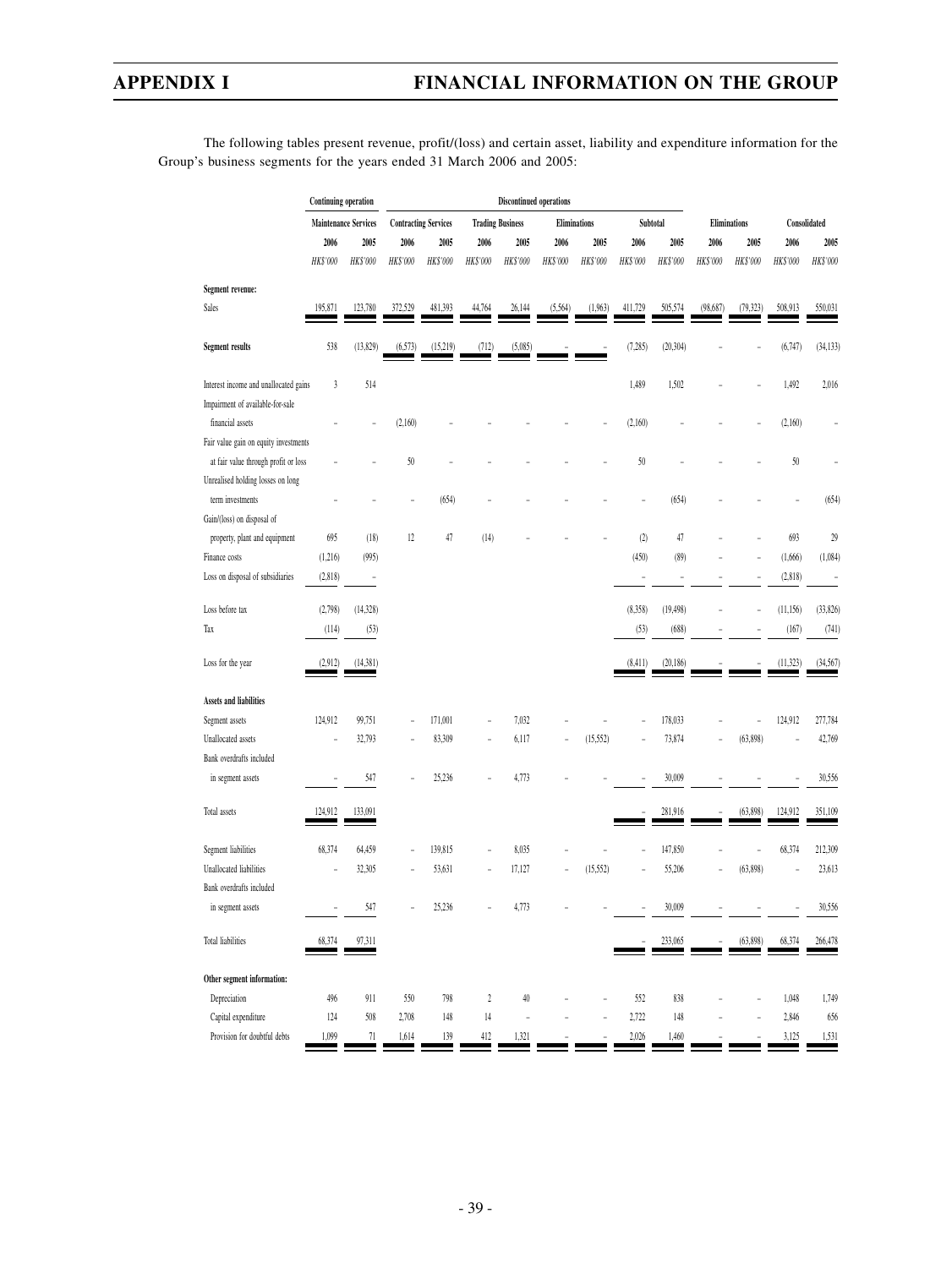## **5. TURNOVER, OTHER REVENUE AND GAINS**

Turnover represents the net invoiced value of services rendered and goods sold, after allowances for returns and trade discounts, and an appropriate proportion of contract revenue from long term installation and maintenance contracts during the year.

An analysis of the Group's turnover, other revenue and gains is as follows:

|                                        | <b>Continuing operation</b> |          | <b>Discontinued operations</b> |          | <b>Eliminations</b> |           | <b>Total</b> |          |
|----------------------------------------|-----------------------------|----------|--------------------------------|----------|---------------------|-----------|--------------|----------|
|                                        | 2006                        | 2005     | 2006                           | 2005     | 2006                | 2005      | 2006         | 2005     |
|                                        | HK\$'000                    | HK\$'000 | HK\$'000                       | HK\$'000 | HK\$'000            | HK\$'000  | HK\$'000     | HK\$'000 |
| <b>Turnover</b>                        |                             |          |                                |          |                     |           |              |          |
| Building services contracting          |                             |          |                                |          |                     |           |              |          |
| and maintenance businesses             | 195,871                     | 123,780  | 369,912                        | 479,171  | (98, 687)           | (79, 323) | 467,096      | 523,628  |
| Project management income              |                             |          | 2,649                          | 2,222    |                     |           | 2,649        | 2,222    |
| Trading and installation of electrical |                             |          |                                |          |                     |           |              |          |
| and mechanical engineering             |                             |          |                                |          |                     |           |              |          |
| materials and equipment                |                             |          | 39,168                         | 24,181   |                     |           | 39,168       | 24,181   |
|                                        |                             |          |                                |          |                     |           |              |          |
|                                        | 195,871                     | 123,780  | 411,729                        | 505,574  | (98, 687)           | (79, 323) | 508,913      | 550,031  |
|                                        |                             |          |                                |          |                     |           |              |          |
| Other revenue                          |                             |          |                                |          |                     |           |              |          |
| Interest income                        | 3                           | 327      | 957                            | 990      |                     |           | 960          | 1,317    |
| Others                                 |                             | 187      | 532                            | -        |                     |           | 532          | 187      |
|                                        |                             |          |                                |          |                     |           |              |          |
|                                        | 3                           | 514      | 1,489                          | 990      |                     |           | 1,492        | 1,504    |
|                                        |                             |          |                                |          |                     |           |              |          |
| Gains                                  |                             |          |                                |          |                     |           |              |          |
| Gain on dissolution of subsidiaries    |                             |          |                                | 313      |                     |           |              | 313      |
| Gain on dissolution of an associate    |                             |          |                                | 199      |                     |           |              | 199      |
|                                        |                             |          |                                |          |                     |           |              |          |
|                                        |                             |          |                                | 512      |                     |           |              | 512      |
|                                        |                             |          |                                |          |                     |           |              |          |
|                                        | 3                           | 514      | 1,489                          | 1,502    |                     |           | 1,492        | 2,016    |
|                                        |                             |          |                                |          |                     |           |              |          |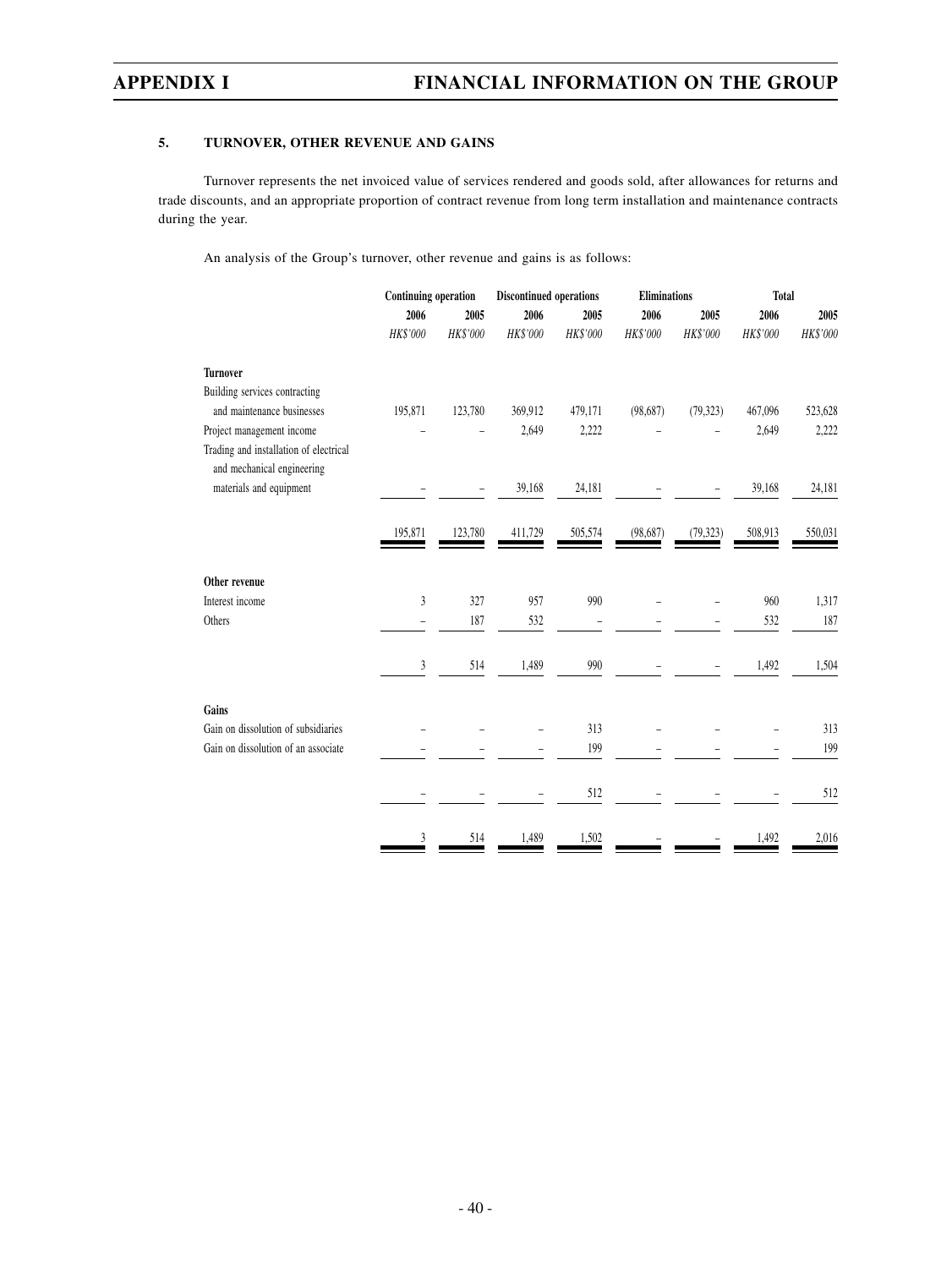## **6. LOSS BEFORE TAX**

The Group's loss before tax is arrived at after charging/(crediting):

|                                                                               | <b>Continuing operation</b> |           | <b>Discontinued operations</b> |          | <b>Eliminations</b> |                          | <b>Total</b> |           |
|-------------------------------------------------------------------------------|-----------------------------|-----------|--------------------------------|----------|---------------------|--------------------------|--------------|-----------|
|                                                                               | 2006                        | 2005      | 2006                           | 2005     | 2006                | 2005                     | 2006         | 2005      |
|                                                                               | HK\$'000                    | HK\$'000  | HK\$'000                       | HK\$'000 | HK\$'000            | HK\$'000                 | HK\$'000     | HK\$'000  |
| Cost of inventories sold                                                      |                             |           | 395                            | 17,332   |                     | $\overline{a}$           | 395          | 17,332    |
| Cost of maintenance and installation                                          | 174,355                     | 116,077   | 387,935                        | 472,364  | (98, 687)           | (79, 323)                | 463,603      | 509,118   |
|                                                                               | 174,355                     | 116,077   | 388,330                        | 489,696  | (98, 687)           | (79, 323)                | 463,998      | 526,450   |
| Depreciation                                                                  | 496                         | 911       | 552                            | 838      |                     |                          | 1,048        | 1,749     |
| Minimum lease payments under<br>operating leases in respect of                |                             |           |                                |          |                     |                          |              |           |
| land and buildings                                                            | 478                         | 476       | 559                            | 619      |                     |                          | 1,037        | 1,095     |
| Auditors' remuneration                                                        | 326                         | 348       | 495                            | 452      |                     |                          | 821          | 800       |
| Employee benefits expenses<br>(including directors'                           |                             |           |                                |          |                     |                          |              |           |
| remuneration (note 8)):                                                       |                             |           |                                |          |                     |                          |              |           |
| Wages, salaries and bonus                                                     | 30,918                      | 25,853    | 20,268                         | 25,105   |                     |                          | 51,186       | 50,958    |
| Pension scheme contributions                                                  | 1,398                       | 1,239     | 970                            | 1,782    |                     | $\overline{\phantom{0}}$ | 2,368        | 3,021     |
| Less: Forfeited contributions                                                 | (63)                        |           | (330)                          | (309)    |                     | -                        | (393)        | (309)     |
| Net pension scheme contributions*                                             | 1,335                       | 1,239     | 640                            | 1,473    |                     | -                        | 1,975        | 2,712     |
|                                                                               | 32,253                      | 27,092    | 20,908                         | 26,578   |                     | $\overline{\phantom{m}}$ | 53,161       | 53,670    |
| Less: Amount capitalised<br>in contract costs                                 | (16,910)                    | (10, 537) |                                |          |                     |                          | (16,910)     | (10, 537) |
|                                                                               |                             |           |                                |          |                     |                          |              |           |
| Amounts charged to                                                            |                             |           |                                |          |                     |                          |              |           |
| administrative expenses                                                       | 15,343                      | 16,555    | 20,908                         | 26,578   |                     |                          | 36,251       | 43,133    |
| Loss on disposal of                                                           |                             |           |                                |          |                     |                          |              |           |
| subsidiaries (note 27)                                                        | 2,818                       |           |                                |          |                     |                          | 2,818        |           |
| Other operating (income)/<br>expenses, net                                    |                             |           |                                |          |                     |                          |              |           |
| Provision for doubtful debts<br>Recovery of previously provided               | 1,099                       | 71        | 2,026                          | 1,460    |                     |                          | 3,125        | 1,531     |
| doubtful debts                                                                |                             |           |                                | (134)    |                     |                          |              | (134)     |
| (Gain)/loss on disposal of items of<br>property, plant and equipment          | (695)                       | 18        | $\boldsymbol{2}$               | (47)     |                     |                          | (693)        | (29)      |
| Impairment of available-for-sale<br>financial assets                          |                             |           | 2,160                          |          |                     |                          | 2,160        |           |
| Fair value gain on equity investments<br>at fair value through profit or loss |                             |           | (50)                           |          |                     |                          | (50)         |           |
| Unrealised holding losses on                                                  |                             |           |                                |          |                     |                          |              |           |
| long term investments                                                         |                             |           |                                | 654      |                     |                          |              | 654       |
|                                                                               | 404                         | 89        | 4,138                          | 1,933    |                     |                          | 4,542        | 2,022     |

\* As 31 March 2006, the Group had no forfeited contributions available to reduce its contributions to the pension schemes in future years (2005: Nil).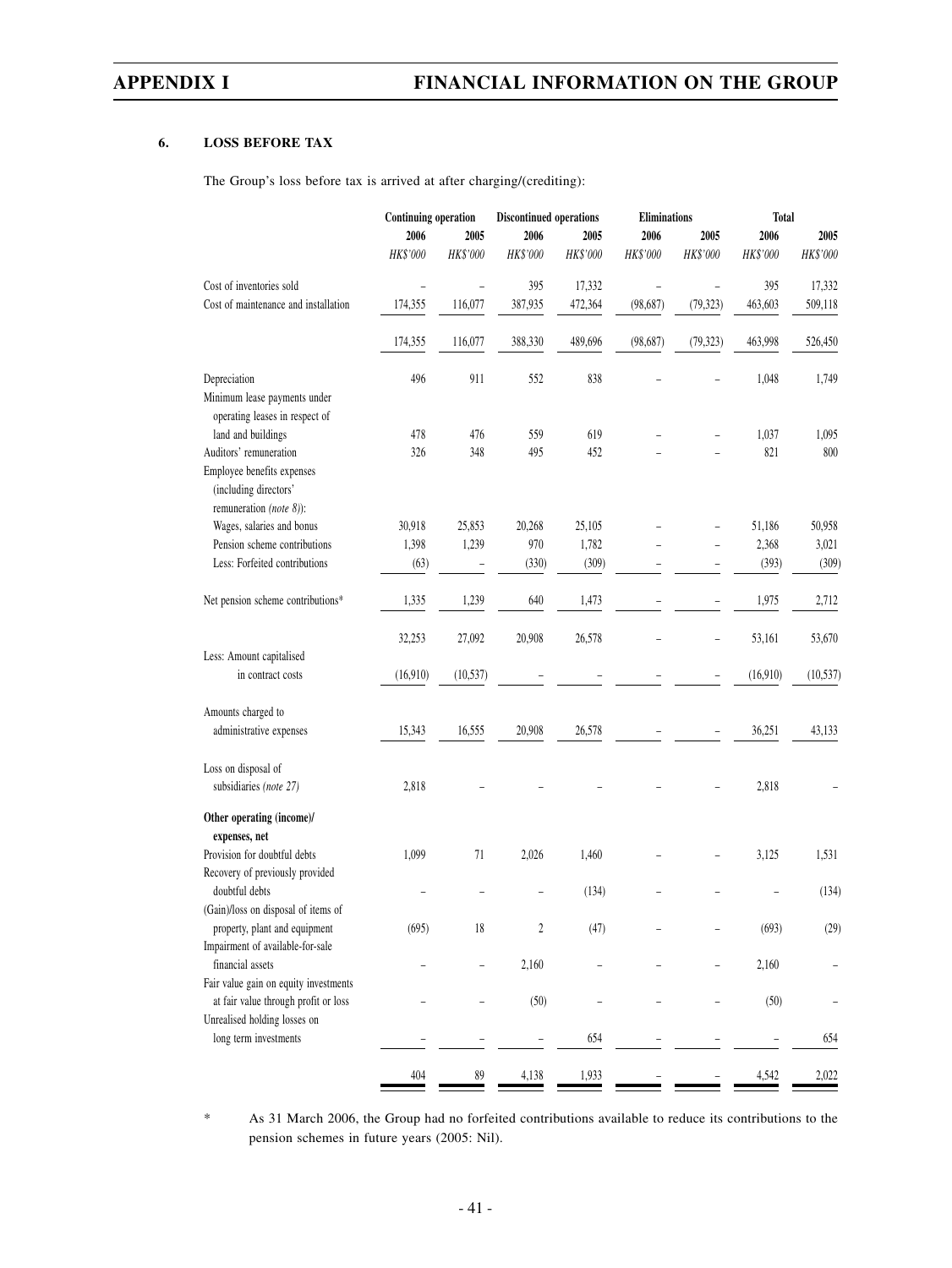## **7. FINANCE COSTS**

|                                                                        | Continuing operation |                 | <b>Discontinued operations</b> |                 | <b>Total</b>    |                 |
|------------------------------------------------------------------------|----------------------|-----------------|--------------------------------|-----------------|-----------------|-----------------|
|                                                                        | 2006                 | 2005            | 2006                           | 2005            | 2006            | 2005            |
|                                                                        | <b>HK\$'000</b>      | <b>HK\$'000</b> | <b>HK\$'000</b>                | <b>HK\$'000</b> | <b>HK\$'000</b> | <b>HK\$'000</b> |
| Interest on bank loans, overdrafts and<br>other loans wholly repayable |                      |                 |                                |                 |                 |                 |
| within five years                                                      | 1,216                | 995             | 450                            | 46              | 1,666           | 1,041           |
| Interest on finance leases                                             |                      |                 |                                | 43              |                 | 43              |
|                                                                        | 1,216                | 995             | 450                            | 89              | 1,666           | 1,084           |

No interest was capitalised by the Group in the current or prior years.

## **8. DIRECTORS' REMUNERATION**

Directors' remuneration for the year, disclosed pursuant to the Rules Governing the Listing of Securities on The Stock Exchange of Hong Kong Limited (the "Listing Rules") and Section 161 of the Hong Kong Companies Ordinance, is as follows:

|                                           | Group           |                 |
|-------------------------------------------|-----------------|-----------------|
|                                           | 2006            | 2005            |
|                                           | <b>HK\$'000</b> | <b>HK\$'000</b> |
| Fees:                                     |                 |                 |
| Executive directors                       |                 |                 |
| Independent non-executive directors       | 360             | 362             |
|                                           | 360             | 362             |
| Other emoluments to executive directors:  |                 |                 |
| Salaries, allowances and benefits in kind | 3,189           | 3,322           |
| Performance related payments              |                 | 330             |
| Pension scheme contributions              | 159             | 175             |
| Graturity                                 | 160             |                 |
|                                           | 3,508           | 3,827           |
|                                           | 3,868           | 4,189           |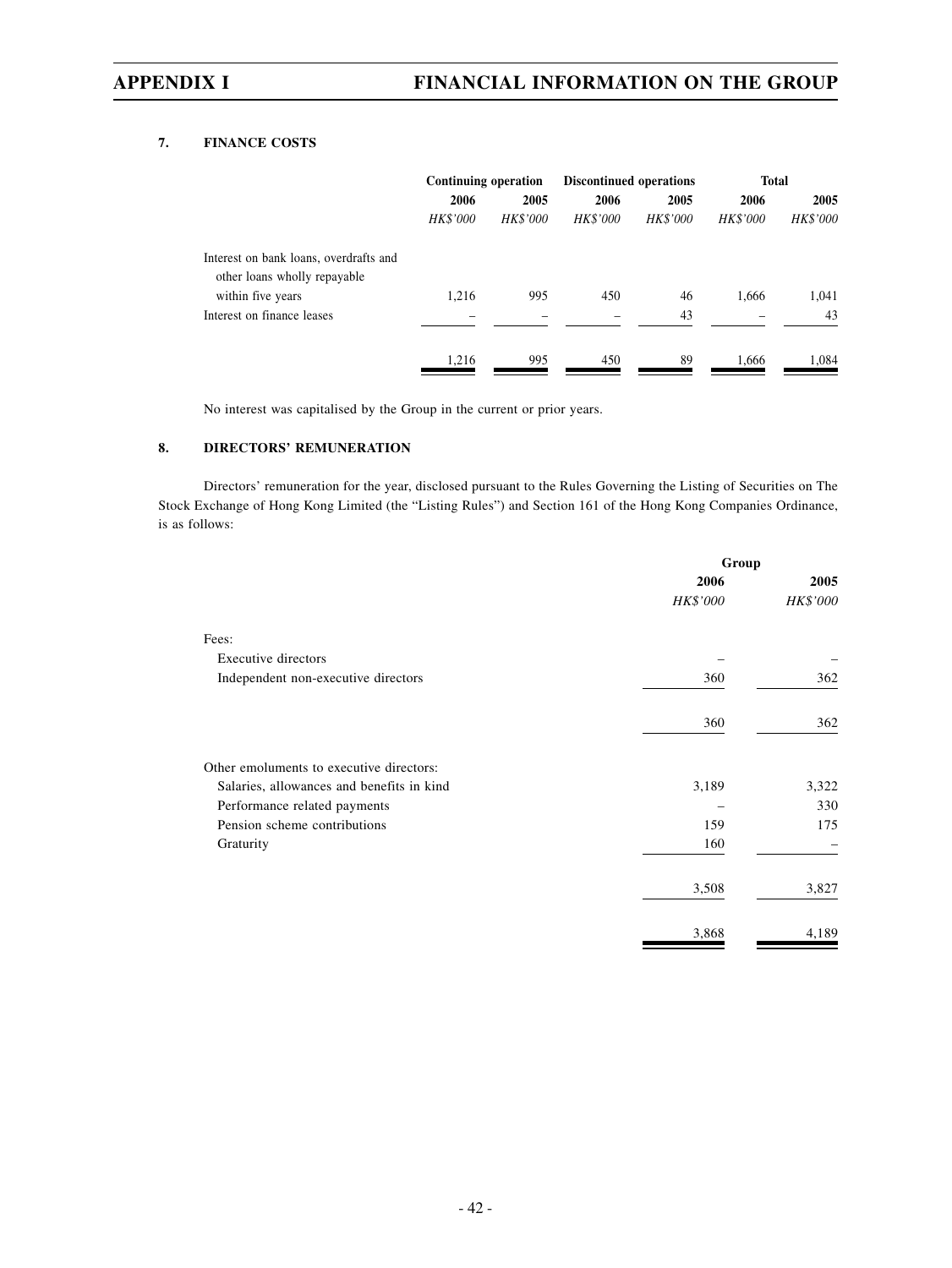## **(a) Independent non-executive directors**

The fees paid to independent non-executive directors during the year were as follows:

|                     | 2006<br><b>HK\$'000</b> | 2005<br><b>HK\$'000</b> |
|---------------------|-------------------------|-------------------------|
| Yu Hon To, David    | 120                     | 122                     |
| Ho Hin Kwan, Edmund | 120                     | 120                     |
| Chan Chok Ki        | 120                     | 120                     |
|                     | 360                     | 362                     |

There were no other emoluments payable to the independent non-executive directors during the year (2005: Nil).

## **(b) Executive directors**

|                        | Fees<br>HK\$'000 | Salaries,<br>allowances<br>and benefits<br>in kind<br>HK\$'000 | Performance<br>related<br>HK\$'000 | Pension<br>scheme<br>payments contributions<br>HK\$'000 | HK\$'000 | <b>Total</b><br>Gratuity remuneration<br>HK\$'000 |
|------------------------|------------------|----------------------------------------------------------------|------------------------------------|---------------------------------------------------------|----------|---------------------------------------------------|
| 2006                   |                  |                                                                |                                    |                                                         |          |                                                   |
| Executive directors:   |                  |                                                                |                                    |                                                         |          |                                                   |
| Au Shiu Wai, Frank     |                  | 907                                                            |                                    | 80                                                      | 160      | 1,147                                             |
| Au Yu Fai, Patrick     |                  | 975                                                            |                                    | 67                                                      |          | 1,042                                             |
| Chan Yuen Keung, Zuric |                  | 1,307                                                          |                                    | 12                                                      |          | 1,319                                             |
| Hong Yiu               |                  |                                                                |                                    |                                                         |          |                                                   |
| Yu Sek Kee, Stephen    |                  |                                                                |                                    |                                                         |          |                                                   |
|                        |                  | 3,189                                                          |                                    | 159                                                     | 160      | 3,508                                             |
| 2005                   |                  |                                                                |                                    |                                                         |          |                                                   |
| Executive directors:   |                  |                                                                |                                    |                                                         |          |                                                   |
| Au Shiu Wai, Frank     |                  | 1,040                                                          | 80                                 | 96                                                      |          | 1,216                                             |
| Au Yu Fai, Patrick     |                  | 975                                                            | 150                                | 67                                                      |          | 1,192                                             |
| Chan Yuen Keung, Zuric |                  | 1,307                                                          | 100                                | 12                                                      |          | 1,419                                             |
| Hong Yiu               |                  |                                                                |                                    |                                                         |          |                                                   |
| Wong Sai Wing, James   |                  |                                                                |                                    |                                                         |          |                                                   |
| Yu Sek Kee, Stephen    |                  |                                                                |                                    |                                                         |          |                                                   |
|                        |                  | 3,322                                                          | 330                                | 175                                                     |          | 3.827                                             |

There was no arrangement under which a director waived or agreed to waive any remuneration during the year.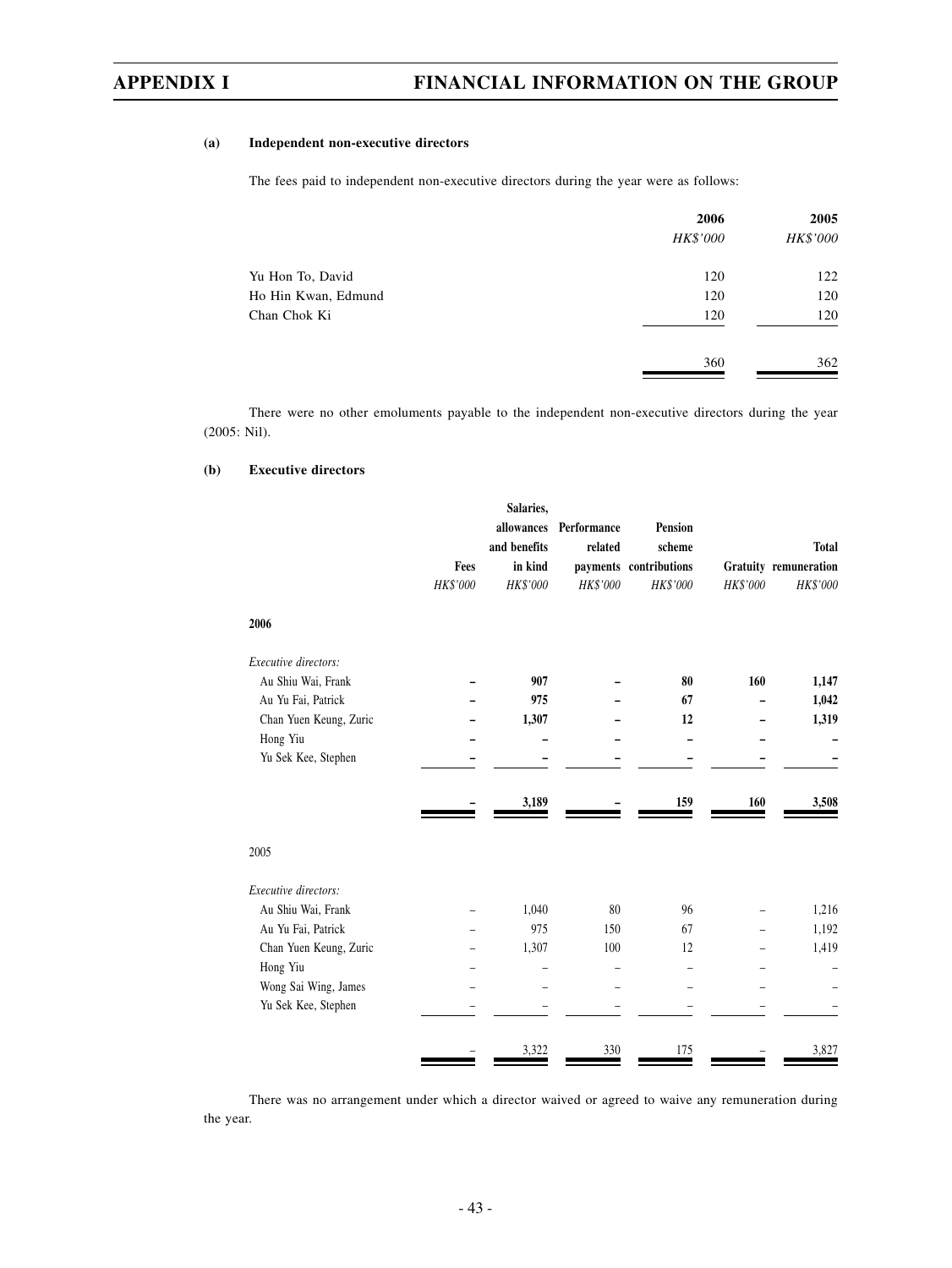## **9. FIVE HIGHEST PAID EMPLOYEES**

The five highest paid employees of the Group included three (2005: three) directors, details of whose remuneration are set out in note 8 above. Details of the remuneration of the remaining two (2005: two) non-director, highest paid employees for the year are as follows:

|                                           | Group           |                 |
|-------------------------------------------|-----------------|-----------------|
|                                           | 2006            | 2005            |
|                                           | <b>HK\$'000</b> | <b>HK\$'000</b> |
| Salaries, allowances and benefits in kind | 1,557           | 1,557           |
| Performance related payments              |                 | 120             |
| Pension scheme contributions              | 122             | 122             |
|                                           | 1,679           | 1,799           |

The number of non-director, highest paid employees whose remuneration fell within the following bands is as follows:

|                                |      | Number of employees |  |  |
|--------------------------------|------|---------------------|--|--|
|                                | 2006 | 2005                |  |  |
| HK\$1 to HK\$1,000,000         | 2    |                     |  |  |
| HK\$1,000,001 to HK\$1,500,000 |      |                     |  |  |
|                                | C    | ◠                   |  |  |

## **10. TAX**

The Company is exempted from tax in Bermuda until 2016. Hong Kong profits tax has been provided at the rate of 17.5% (2005: 17.5%) on the estimated assessable profits arising in Hong Kong during the year.

| <b>Continuing operation</b> |                 | <b>Discontinued operations</b> |                 | <b>Total</b>    |                 |
|-----------------------------|-----------------|--------------------------------|-----------------|-----------------|-----------------|
| 2006                        | 2005            | 2006                           | 2005            | 2006            | 2005            |
| <b>HK\$'000</b>             | <b>HK\$'000</b> | <b>HK\$'000</b>                | <b>HK\$'000</b> | <b>HK\$'000</b> | <b>HK\$'000</b> |
|                             |                 |                                |                 |                 |                 |
|                             |                 |                                |                 |                 |                 |
| 114                         | 19              | 53                             | 793             | 167             | 812             |
|                             |                 |                                |                 |                 |                 |
|                             | 53              |                                | (3)             |                 | 50              |
|                             | (19)            |                                | (102)           |                 | (121)           |
| 114                         | 53              | 53                             | 688             | 167             | 741             |
|                             |                 |                                |                 |                 |                 |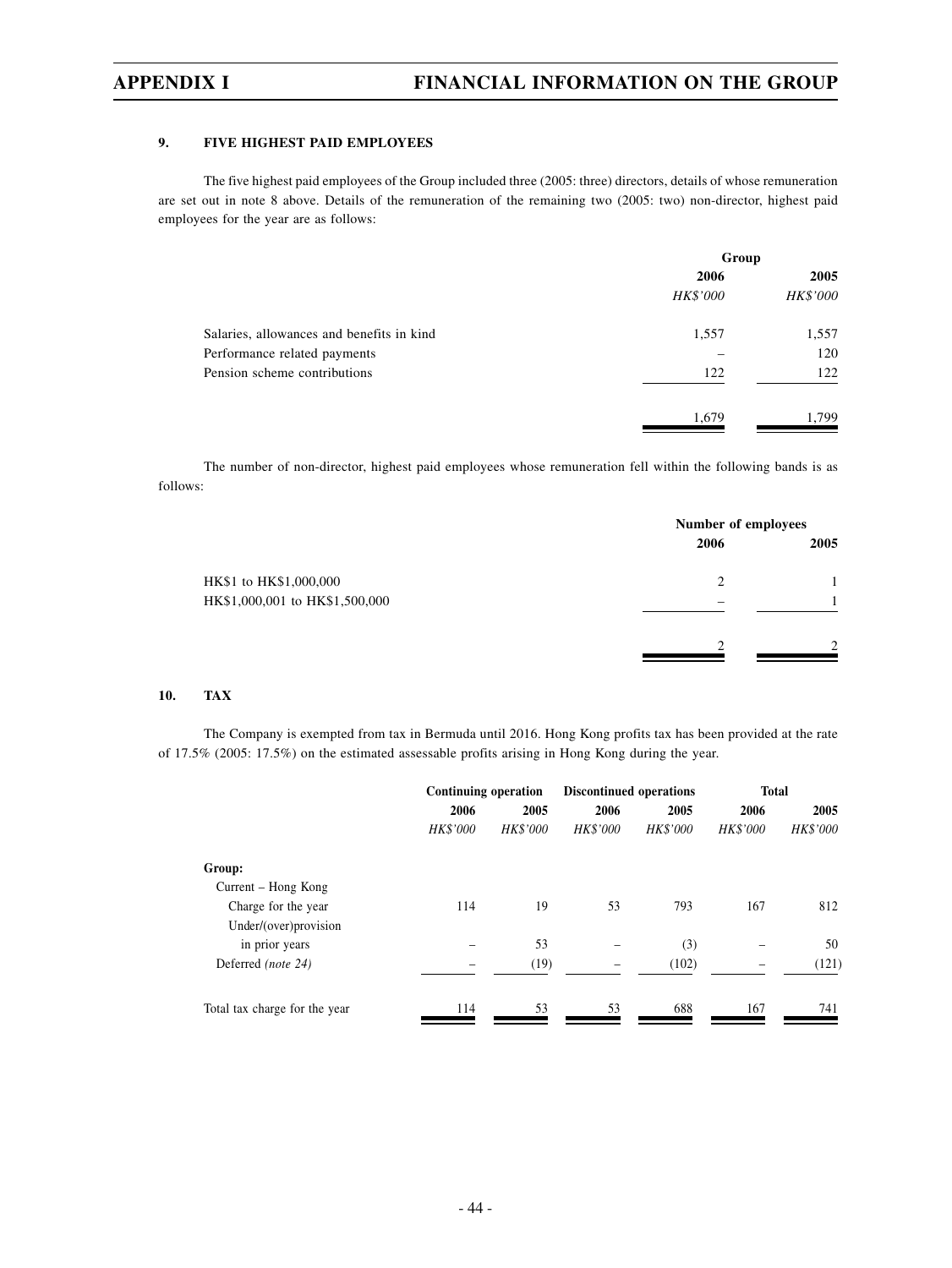A reconciliation of the tax credit applicable to loss before tax using the statutory rate in Hong Kong to the tax expense for the year is as follows:

|                                                               | Group           |                 |
|---------------------------------------------------------------|-----------------|-----------------|
|                                                               | 2006            | 2005            |
|                                                               | <b>HK\$'000</b> | <b>HK\$'000</b> |
| Loss before tax (including loss from discontinued operations) | (11, 156)       | (33,826)        |
| Tax at the statutory tax rate of $17.5\%$ (2005: 17.5%)       | (1,952)         | (5,919)         |
| Adjustments in respect of current tax of previous years       |                 | 50              |
| Income not subject to tax                                     | (122)           | (2)             |
| Expenses not deductible for tax                               | 1,510           | 448             |
| Tax losses utilised from previous years                       | (1,009)         | (226)           |
| Tax losses not recognised                                     | 1,677           | 6,402           |
| Others                                                        | 63              | (12)            |
| Tax expense for the year                                      | 167             | 741             |
| Tax charge attributable to discontinued operations (note 12)  | (53)            | (688)           |
| Tax charge attributable to a continuing operation reported    |                 |                 |
| in the consolidated income statement                          | 114             | 53              |

## **11. NET LOSS FROM ORDINARY ACTIVITIES ATTRIBUTABLE TO EQUITY HOLDERS OF THE PARENT**

The net loss from ordinary activities attributable to equity holders of the parent for the year ended 31 March 2006 dealt with in the financial statements of the Company was approximately HK\$20,221,000 (2005: HK\$2,267,000) (note 26(b)).

## **12. DISCONTINUED OPERATIONS**

In March 2006, the Group disposed of its Contracting Services and Trading Businesses under a sale and purchase agreement (the "Disposal Agreement") entered into between the Company and Chinney Alliance Trading (BVI) Limited ("CAT"), a wholly-owned subsidiary of Chinney Alliance Group Limited ("CAG"), a then substantial shareholder of the Company, whereby the entire issued share capital of its wholly-owned subsidiary, Shun Cheong Investments Limited ("SCI"), was sold for a cash consideration of HK\$35,000,000 (the "Disposal). The Disposal was completed on 31 March 2006 after the following conditions had been satisfied:

- (i) a corporate restructuring (the "Corporate Restructuring") was undertaken such that SCI became the holding company of a group of companies engaging in Contracting Services and Trading Business (the "Contracting Group");
- (ii) an aggregate amount of approximately HK\$18,053,000 due from the Contracting Group to the Remaining Group was waived (the "Waiver") and was taken into account in arriving at the net assets of the Contracting Group on disposal;
- (iii) the Disposal was approved by the Company's independent shareholders at a special general meeting which was held on 27 March 2006;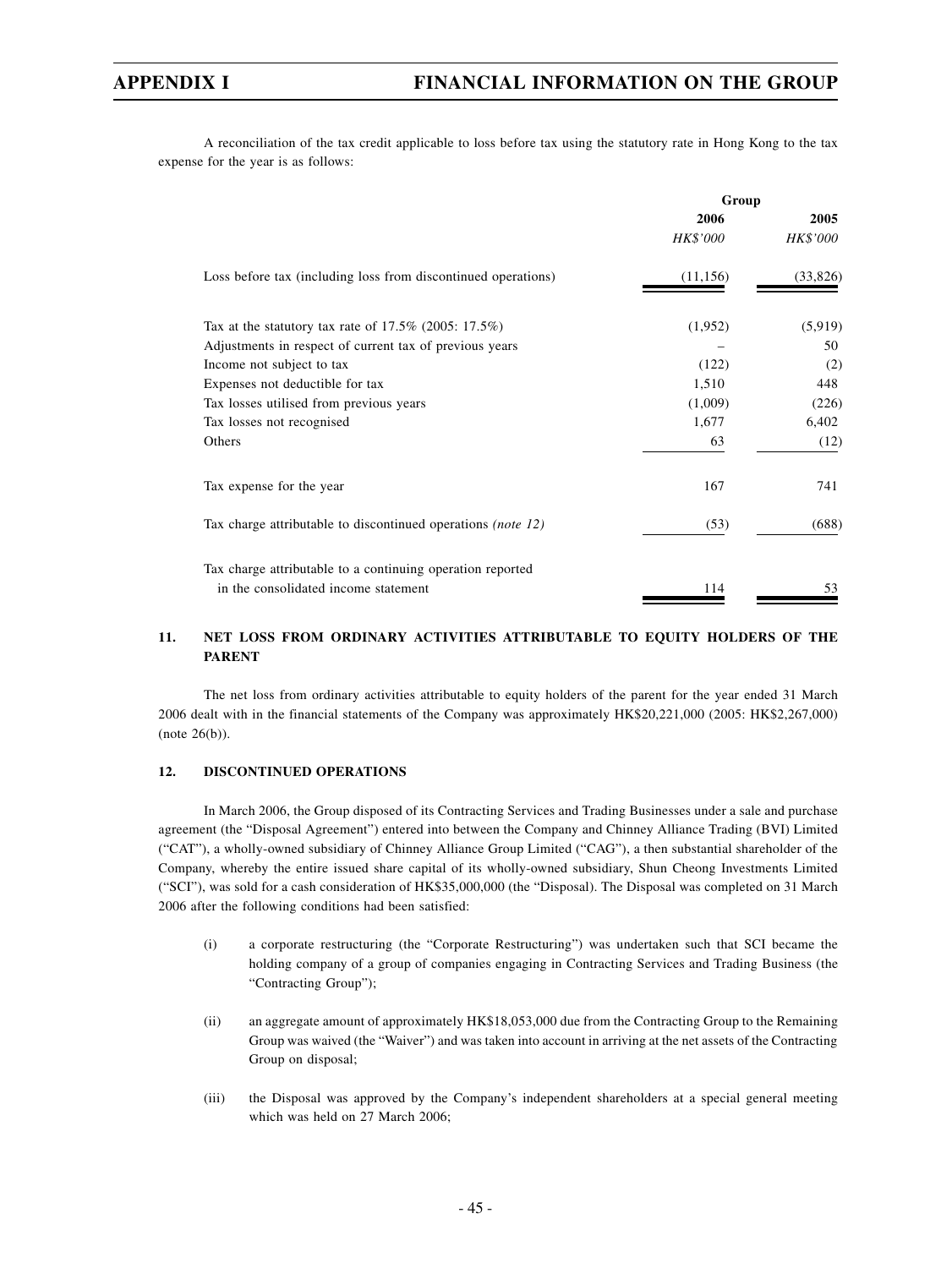- (iv) the disposal was approved by the shareholders of CAG at a special general meeting which was held on 27 March 2006; and
- (v) the execution of a deed of indemnity by CAG in favour of the Company (the "Deed of Indemnity") pursuant to which CAG guarantees and indemnifies unconditionally and irrevocably all liabilities and all obligation of the Company under the corporate guarantees provided by the Company to banks for general banking facilities granted to certain subsidiaries of the Contracting Group, as well as the liabilities of CAT for warranties provided by CAT. The Deed of Indemnity was executed by CAG on 31 March 2006.

Details of the principal subsidiaries included in the Remaining Group are set out in note 15 to the financial statements.

The results attributable to the discontinued operations for the year are presented below:

|                                                                    | 2006            | 2005            |
|--------------------------------------------------------------------|-----------------|-----------------|
|                                                                    | <b>HK\$'000</b> | <b>HK\$'000</b> |
| Turnover                                                           | 411,729         | 505,574         |
| Cost of installation and cost of sales <sup>#</sup>                | (388, 330)      | (489, 696)      |
| Gross profit                                                       | 23,399          | 15,878          |
| Other revenue and gains                                            | 1,489           | 1,502           |
| Administrative expenses                                            | (28, 658)       | (34, 856)       |
| Other operating income/(expenses), net                             | (4,138)         | (1,933)         |
| Finance costs                                                      | (450)           | (89)            |
| Loss before tax                                                    | (8,358)         | (19, 498)       |
| Tax                                                                | (53)            | (688)           |
| Loss for the year from discontinued operations                     | (8, 411)        | (20, 186)       |
| Minority interests                                                 | 366             | (281)           |
| Loss for the year attributable to the equity holders of the parent | (8,045)         | (20, 467)       |

# The Contracting Group's cost of installation and cost of sales included approximately HK\$98,687,000 (2005: HK\$79,323,000) for building related maintenance services rendered by certain subsidiaries within the Remaining Group during the year. As set out in note 4 to the financial statements, such costs would be eliminated on consolidation.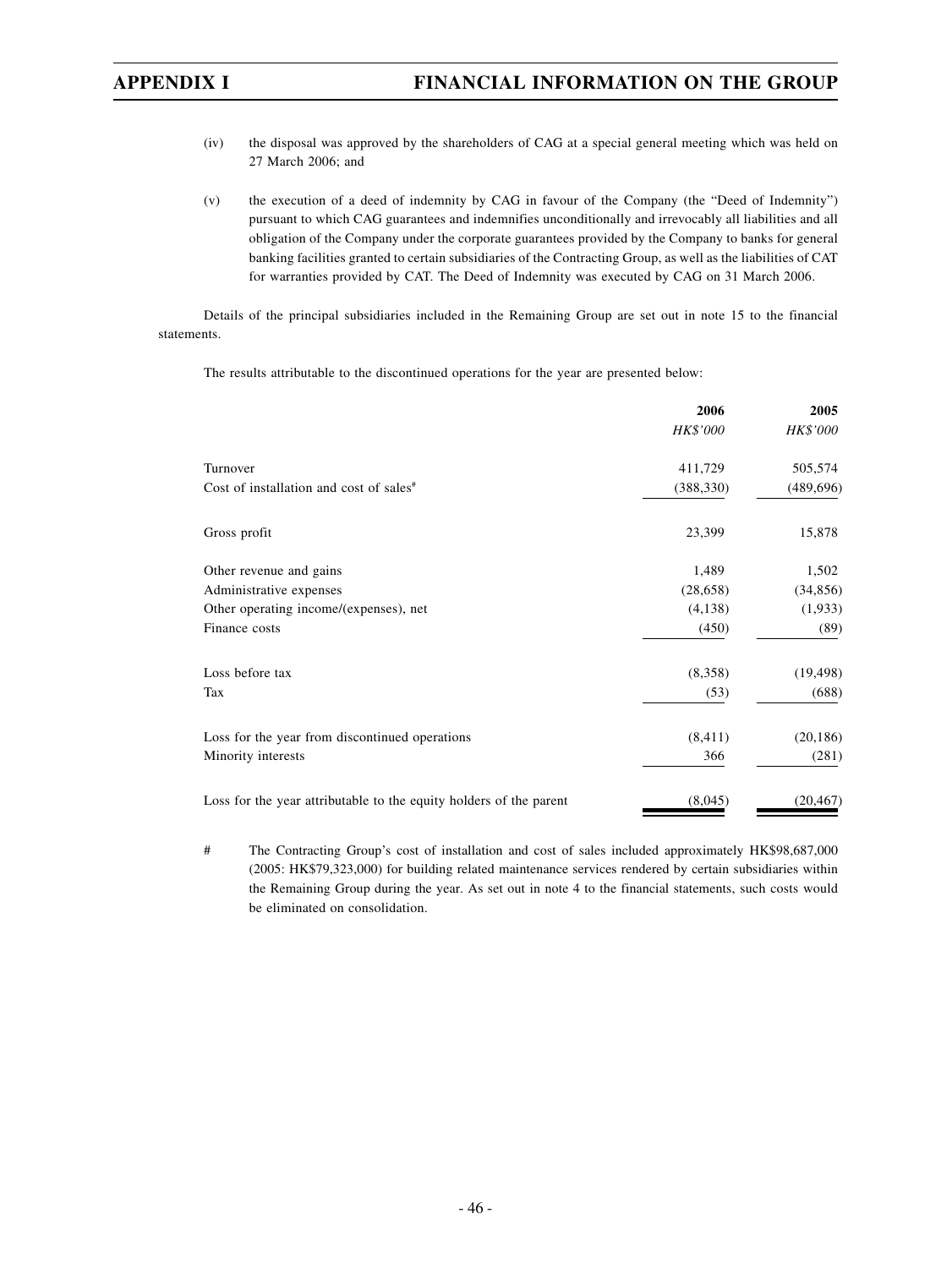The net cash flows attributable to the discontinued operations are as follows:

| 2006            | 2005            |
|-----------------|-----------------|
| <b>HK\$'000</b> | <b>HK\$'000</b> |
| 21,976          | (4, 497)        |
| (591)           | 1,291           |
| (12,512)        | (10, 468)       |
| 8,873           | (13, 674)       |
|                 |                 |
| $(6.94)$ cents  | $(17.65)$ cents |
| N/A             | N/A             |
|                 |                 |

The calculations of basic loss per share from the discontinued operations are based on:

|                                                       | 2006             | 2005            |
|-------------------------------------------------------|------------------|-----------------|
|                                                       | <b>HK\$'000</b>  | <b>HK\$'000</b> |
| Net loss attributable to equity holders of the parent |                  |                 |
| from the discontinued operations                      | 8,045            | 20,467          |
|                                                       | Number of shares |                 |
|                                                       | 2006             | 2005            |
| Weighted average number of shares in issue during     |                  |                 |
| the year used in the basic loss per share calculation | 115,930,400      | 115,930,400     |

## **13. LOSS PER SHARE ATTRIBUTABLE TO EQUITY HOLDERS OF THE PARENT**

The calculation of loss per share amounts is based on the net loss for the year attributable to equity holders of the parent, and the weighted average number of ordinary shares in issue during the year.

The calculations of basic loss per share are based on:

|                                                   | Group           |          |
|---------------------------------------------------|-----------------|----------|
|                                                   | 2006            | 2005     |
|                                                   | <b>HK\$'000</b> | HK\$'000 |
| Loss                                              |                 |          |
| Loss attributable to equity holders of the parent |                 |          |
| From a continuing operation                       | 3,057           | 13,262   |
| From discontinued operations                      | 8,045           | 20,467   |
|                                                   | 11,102          | 33,729   |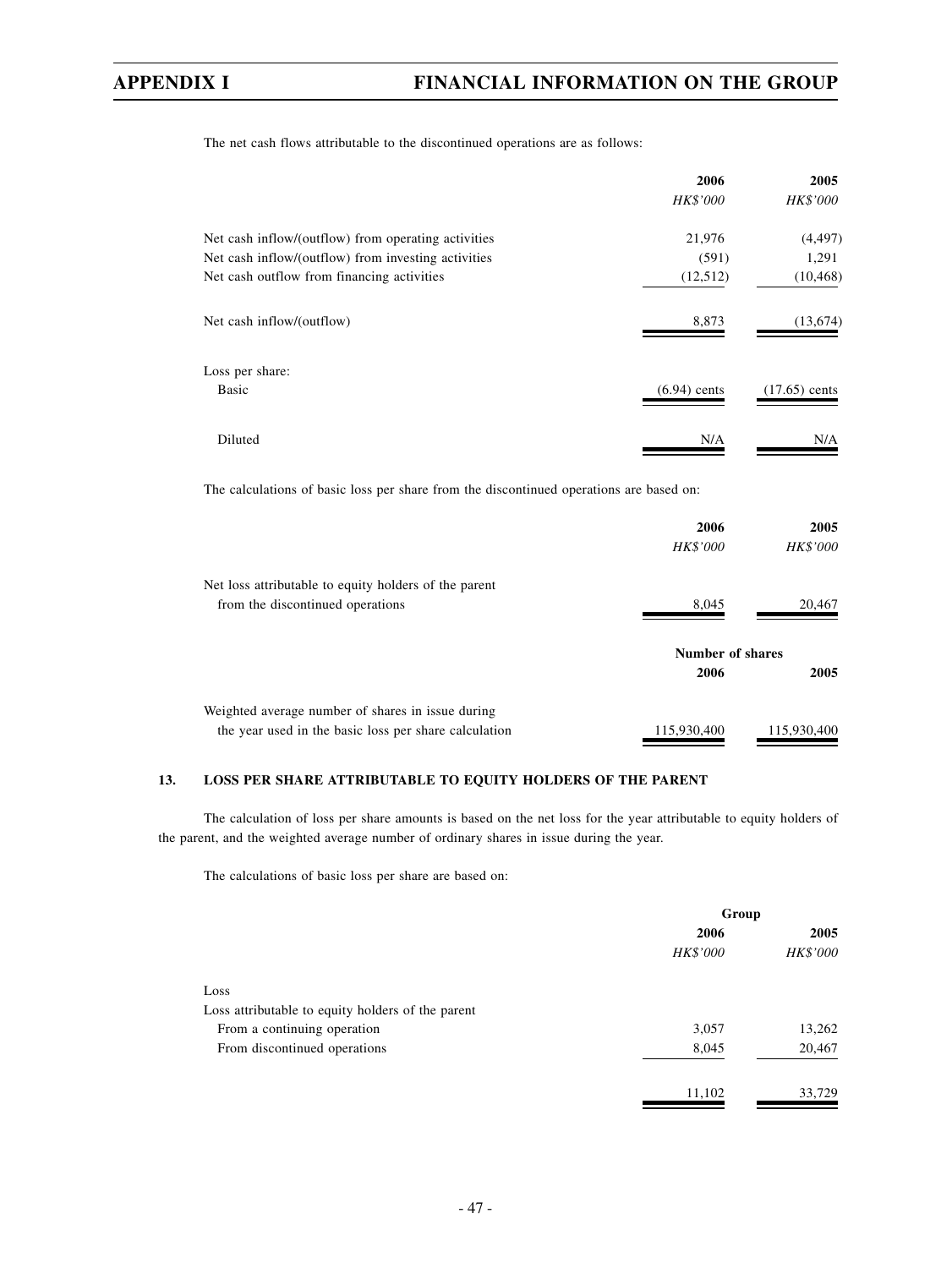|                                                            | Number of shares |             |
|------------------------------------------------------------|------------------|-------------|
|                                                            | 2006             | 2005        |
| <b>Shares</b>                                              |                  |             |
| Weighted average number of shares in issue during the year |                  |             |
| used in the basic loss per share calculation               | 115,930,400      | 115,930,400 |

Diluted loss per share amounts for the years ended 31 March 2006 and 2005 have not been presented as no diluting events existed during either years.

# **14. PROPERTY, PLANT AND EQUIPMENT**

## **Group**

|           | Furniture  |          |              |              |
|-----------|------------|----------|--------------|--------------|
| Land and  | and office | Motor    | Leasehold    |              |
| buildings | equipment  | vehicles | improvements | <b>Total</b> |
| HK\$'000  | HK\$'000   | HK\$'000 | HK\$'000     | HK\$'000     |
|           |            |          |              |              |
|           |            |          |              |              |
|           |            |          |              |              |
| 22,378    | 4,737      | 1,462    | 756          | 29,333       |
| (4,214)   | (3,952)    | (1, 341) | (733)        | (10, 240)    |
| 18,164    | 785        | 121      | 23           | 19,093       |
|           |            |          |              |              |
| 18,164    | 785        | 121      | 23           | 19,093       |
|           | 743        |          | 2,103        | 2,846        |
| (15, 460) | (29)       |          |              | (15, 489)    |
| (320)     | (505)      | (43)     | (180)        | (1,048)      |
| (28)      | (753)      |          | (1, 879)     | (2,660)      |
|           |            |          |              |              |
| 2,356     | 241        | 78       | 67           | 2,742        |
|           |            |          |              |              |
| 3,086     | 798        | 271      | 266          | 4,421        |
| (730)     | (557)      | (193)    | (199)        | (1,679)      |
| 2,356     | 241        | 78       | 67           | 2,742        |
|           |            |          |              |              |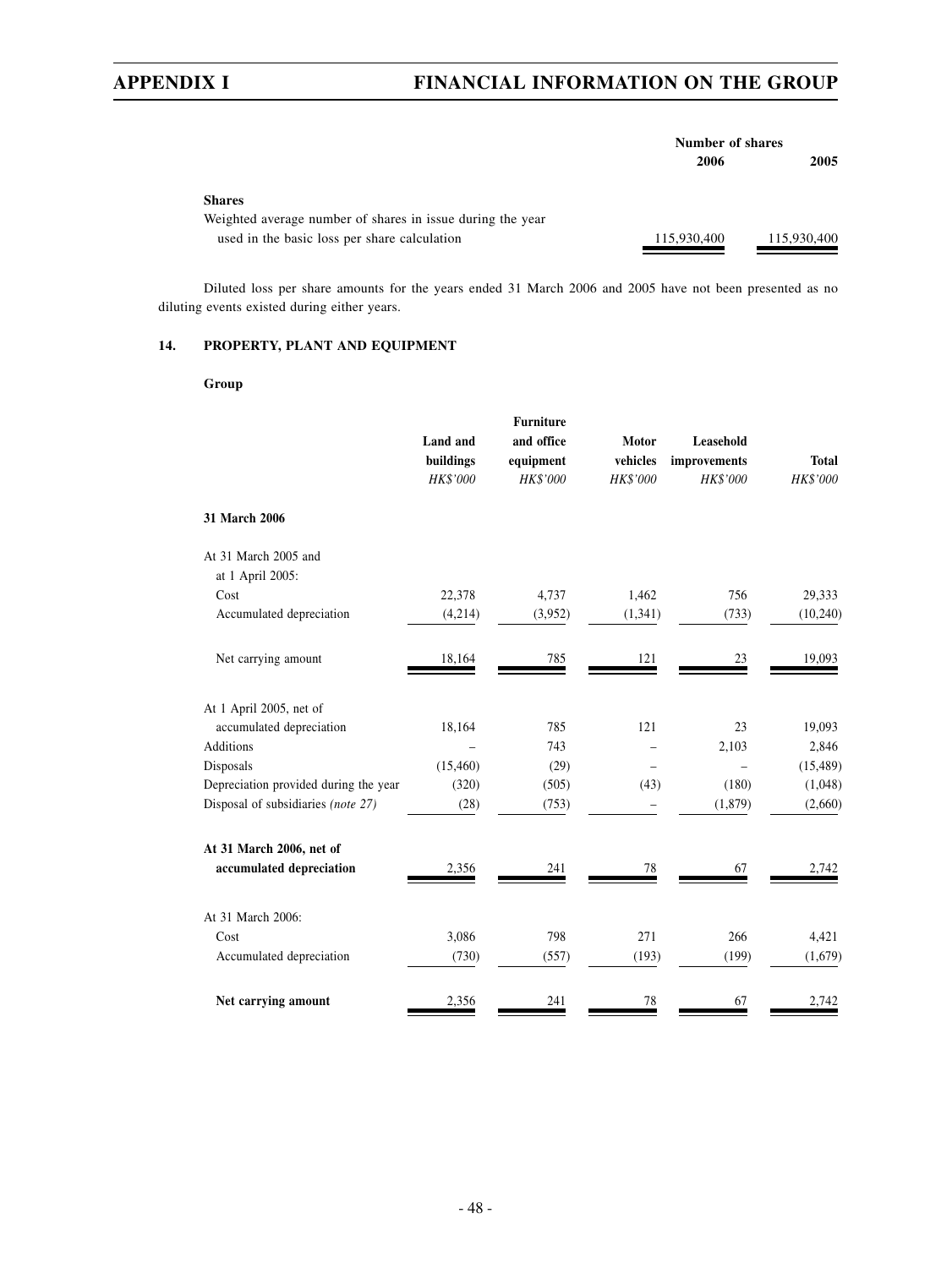### **Group**

| Land and  | and office | Motor            | Leasehold    |              |
|-----------|------------|------------------|--------------|--------------|
| buildings | equipment  | vehicles         | improvements | <b>Total</b> |
| HK\$'000  | HK\$'000   | HK\$'000         | HK\$'000     | HK\$'000     |
|           |            |                  |              |              |
|           |            |                  |              |              |
|           |            |                  |              |              |
| 22,378    | 9,802      | 4,505            | 1,750        | 38,435       |
| (3,765)   | (8, 479)   | (3,870)          | (1, 586)     | (17,700)     |
| 18,613    | 1,323      | 635              | 164          | 20,735       |
|           |            |                  |              |              |
| 18,613    | 1,323      | 635              | 164          | 20,735       |
|           | 352        | 271              | 33           | 656          |
|           | (30)       | (510)            | (9)          | (549)        |
| (449)     | (860)      | (275)            | (165)        | (1,749)      |
|           |            |                  |              |              |
| 18,164    | 785        | 121              | 23           | 19,093       |
|           |            |                  |              |              |
| 22,378    | 4,737      | 1,462            | 756          | 29,333       |
| (4,214)   | (3,952)    | (1, 341)         | (733)        | (10, 240)    |
| 18,164    | 785        | 121              | 23           | 19,093       |
|           |            | <b>Furniture</b> |              |              |

The Group's land and buildings are located in Hong Kong and are held under medium-term leases.

The Group had no pledged property, plant and equipment as at 31 March 2006. At 31 March 2005, certain of the Group's land and buildings with an aggregate net book value of HK\$15,716,000 were pledged to secure general banking facilities granted to the Group (note 22).

# **15. INTERESTS IN SUBSIDIARIES**

| 2006     |                 |
|----------|-----------------|
| HK\$'000 | <b>HK\$'000</b> |
| 1        | 33,116          |
| 7,486    | 147,434         |
| (28)     |                 |
| 7,459    | 180,550         |
|          | (120, 672)      |
| 7,459    | 59,878          |
|          |                 |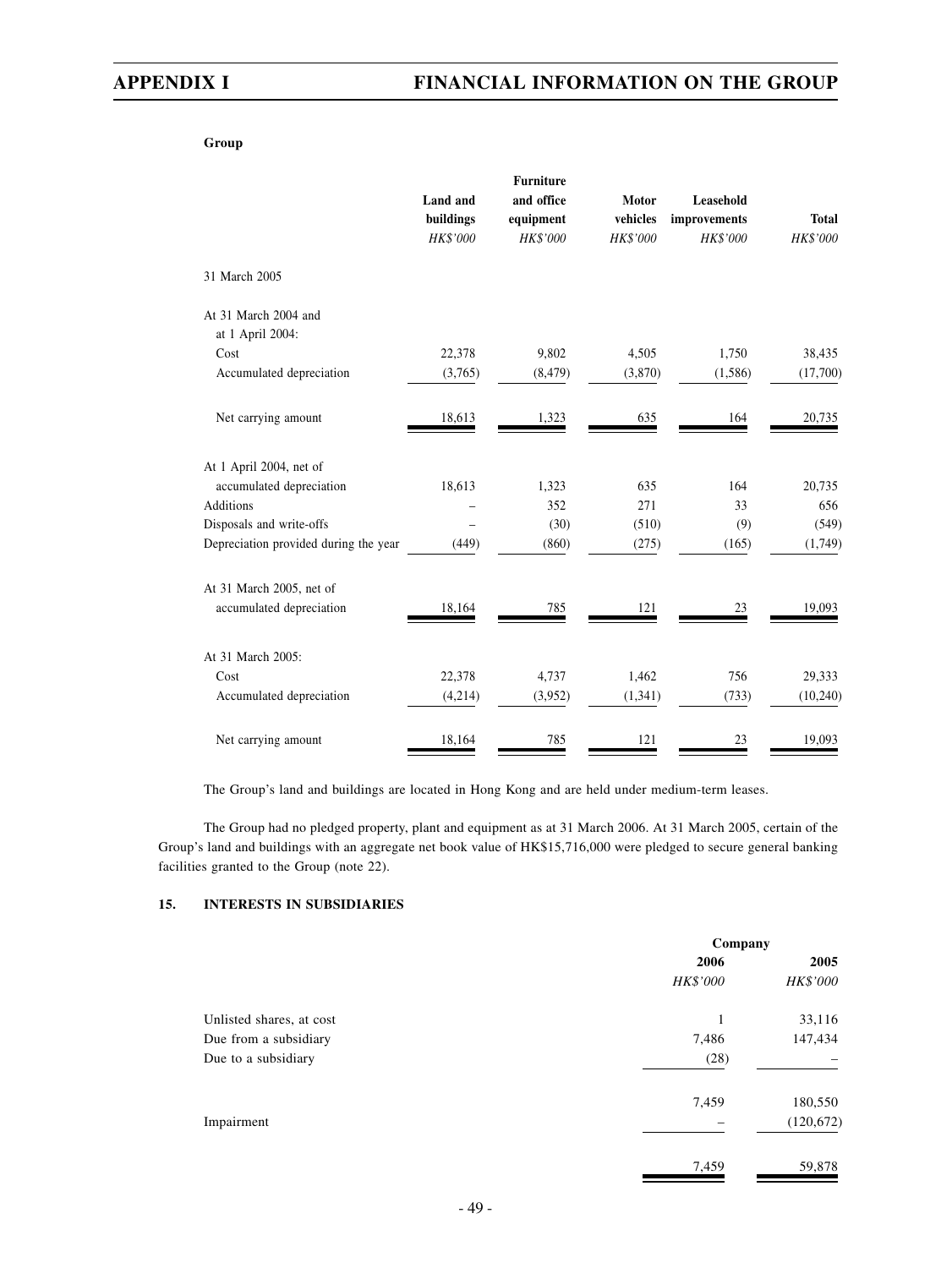The balances with subsidiaries are unsecured, interest-free, and have no fixed terms of repayment.

The carrying amounts of the balances with subsidiaries approximate to their fair values.

Particulars of the principal subsidiaries at the balance sheet date are as follows:

| <b>Name</b>                         | Place of<br>incorporation<br>and operations | <b>Nominal value</b><br>of issued<br>ordinary<br>share capital | Percentage<br>of equity<br>attributable to<br>the Company* | Principal<br>activities                                                                             |
|-------------------------------------|---------------------------------------------|----------------------------------------------------------------|------------------------------------------------------------|-----------------------------------------------------------------------------------------------------|
| Ever Billion Engineering<br>Limited | Hong Kong                                   | <b>HK\$100</b>                                                 | 100.00                                                     | Provision of<br>building and<br>electrical<br>maintenance<br>services                               |
| Shun Cheong Real Estates<br>Limited | Hong Kong                                   | HK\$10,000                                                     | 100.00                                                     | Property<br>holding                                                                                 |
| Tinhawk Company Limited             | Hong Kong                                   | HK\$2,000,000                                                  | 90.00                                                      | Installation and<br>maintenance of<br>water pumps<br>and fire<br>prevention and<br>fighting systems |

\* All the above subsidiaries are held indirectly by the Company.

The above table lists the subsidiaries of the Company which, in the opinion of the directors, principally affected the results for the year or formed a substantial portion of the net assets of the Group. To give details of other subsidiaries would, in the opinion of the directors, result in particulars of excessive length.

## **16. LONG TERM INVESTMENTS**

|                                                         | Group           |                 |
|---------------------------------------------------------|-----------------|-----------------|
|                                                         | 2006            | 2005            |
|                                                         | <b>HK\$'000</b> | <b>HK\$'000</b> |
| Listed equity investments in Hong Kong, at market value |                 | 514             |
| Unlisted equity investments, at fair value              |                 | 2,500           |
|                                                         |                 | 3,014           |

As at 1 April 2005, upon the Group's adoption of HKASs 32 and 39, the Group's investments in equity securities were designated as either available-for-sale financial assets or equity investments at fair value through profit or loss. Further details regarding the changes in the classification of the Group's equity investments are set in note 2.4 to the financial statements.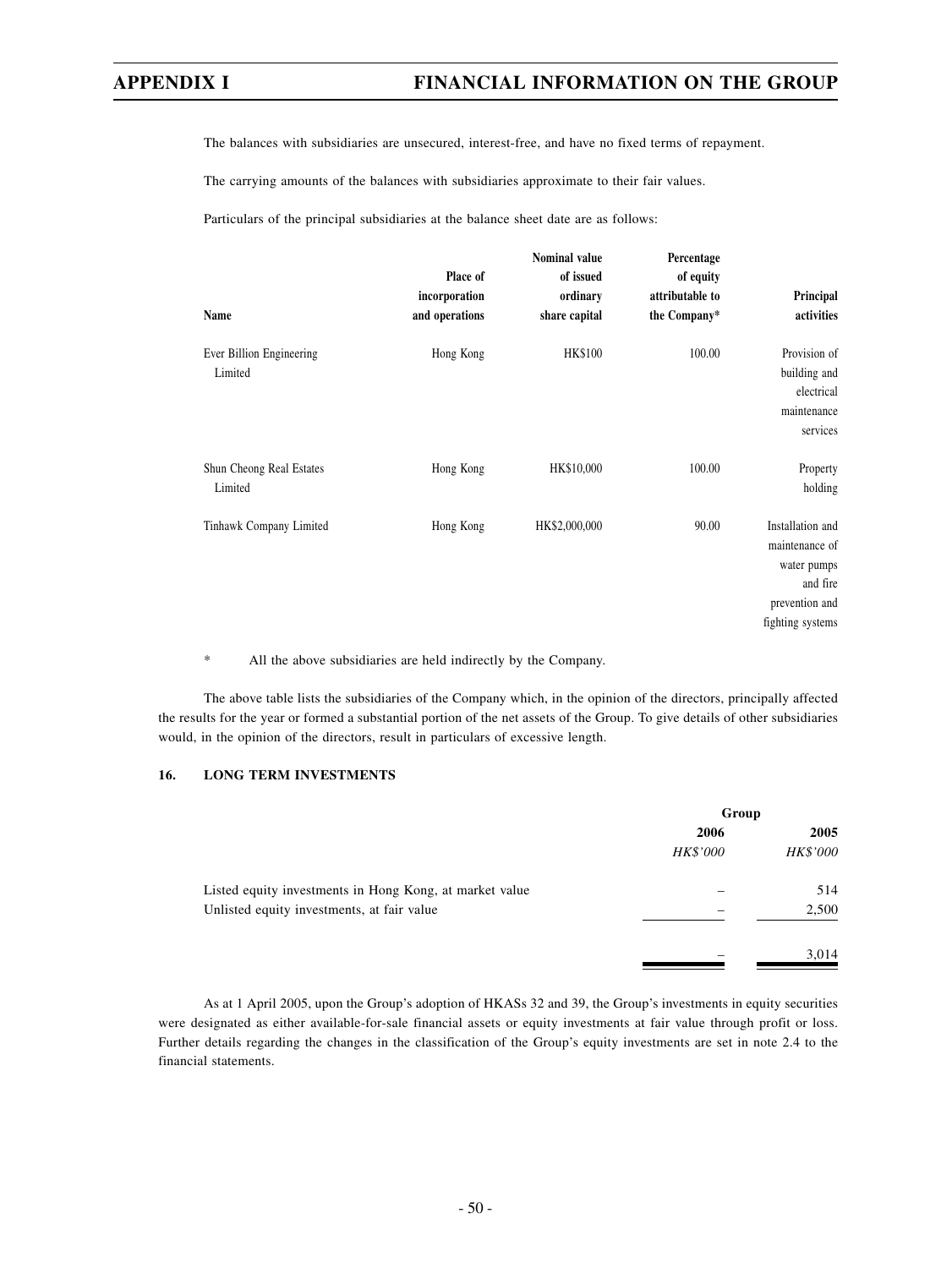## **17. GROSS AMOUNT DUE FROM/(TO) CONTRACT CUSTOMERS**

|                                                      | Group           |                 |
|------------------------------------------------------|-----------------|-----------------|
|                                                      | 2006            | 2005            |
|                                                      | <b>HK\$'000</b> | <b>HK\$'000</b> |
| Gross amount due from contract customers             | 28,011          | 90,500          |
| Gross amount due to contract customers               | (12, 833)       | (91, 745)       |
|                                                      | 15,178          | (1,245)         |
| Contract costs incurred plus recognised profits less |                 |                 |
| recognised losses and foreseeable losses to date     | 827,741         | 3,284,629       |
| Less: Progress billings                              | (812, 563)      | (3,285,874)     |
|                                                      | 15,178          | (1,245)         |

## **18. INVENTORIES**

Inventories comprised electrical cables, conduits, wiring accessories, light fittings and switch gears.

|                      | Group           |                 |
|----------------------|-----------------|-----------------|
|                      | 2006            | 2005            |
|                      | <b>HK\$'000</b> | <b>HK\$'000</b> |
| Merchandise for sale |                 | 395             |

### **19. TRADE AND OTHER RECEIVABLES**

|                   | Group           |                 |  |
|-------------------|-----------------|-----------------|--|
|                   | 2006            | 2005            |  |
|                   | <b>HK\$'000</b> | <b>HK\$'000</b> |  |
| Trade receivables | 28,590          | 122,992         |  |
| Other receivables | 26,863          | 52,252          |  |
|                   | 55,453          | 175,244         |  |

The Group grants to its trade customers credit periods normally ranging from cash on delivery to 60 days. A longer credit period is granted to a few customers with long business relationships with the Group and with strong financial positions. The Group seeks to maintain strict control over its outstanding receivables to minimise credit risk. Overdue balances are reviewed regularly by senior management. In view of the aforementioned and the fact that the Group's trade receivables relate to a large number of diversified customers, there is no significant concentration of credit risk. Trade receivables are non-interest-bearing.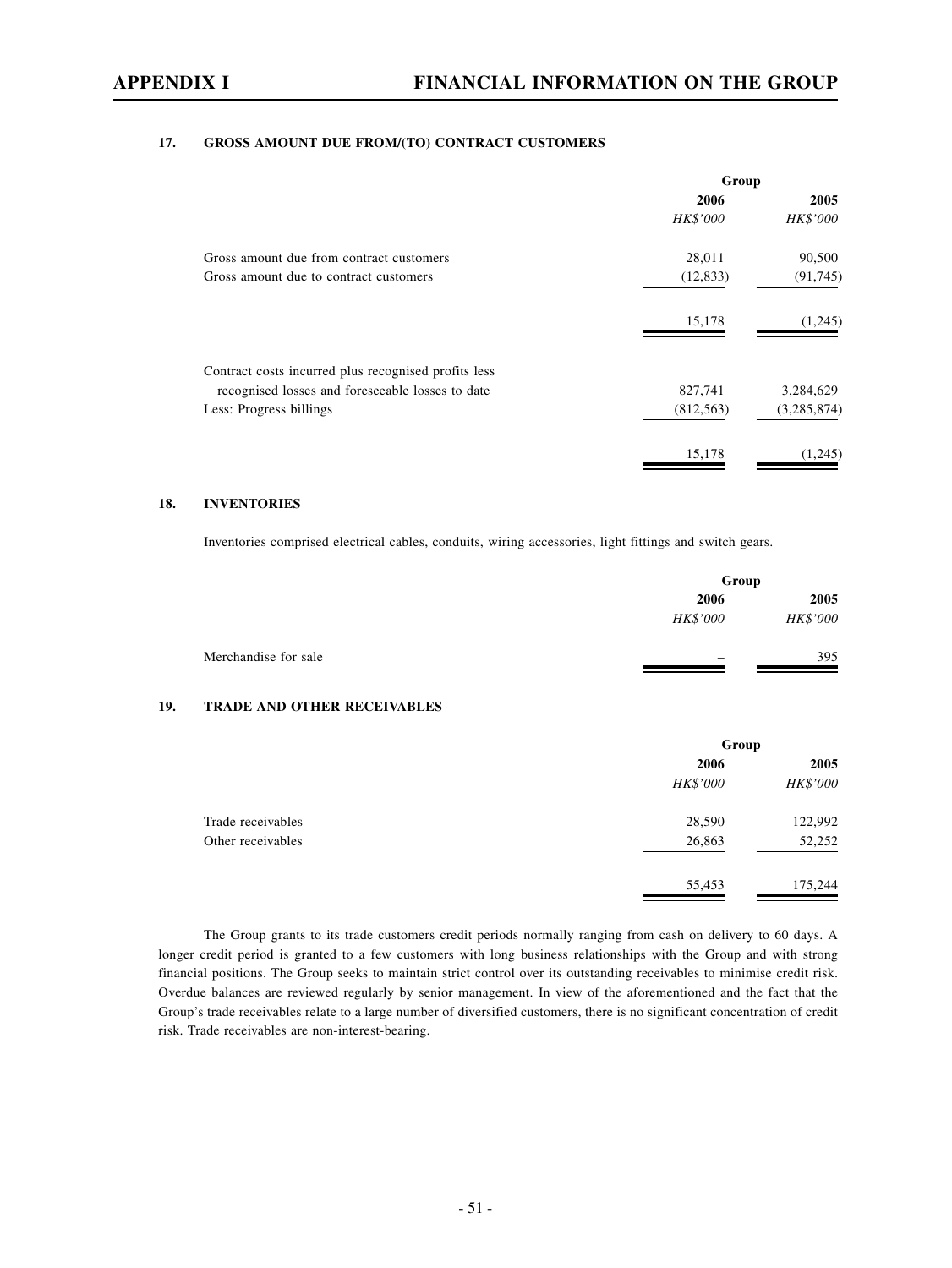An aged analysis of the trade receivables as at the balance sheet date, based on invoice date and net of provisions for bad and doubtful debts, is as follows:

|                  | Group    |                 |
|------------------|----------|-----------------|
|                  | 2006     | 2005            |
|                  | HK\$'000 | <b>HK\$'000</b> |
| $0$ to $30$ days | 11,450   | 60,816          |
| $31$ to 60 days  | 3,905    | 11,867          |
| 61 to 90 days    | 3,841    | 6,738           |
| Over 90 days     | 9,394    | 43,571          |
|                  | 28,590   | 122,992         |

Included in the Group's trade receivables balance as at 31 March 2006 as set out above are amounts due from a related company, Chinney Construction Company, Limited ("Chinney Construction"), of approximately HK\$506,000 (2005: HK\$41,442,000), which arose from the provision of various building and maintenance services. Please refer to note 29(a) for details of related party transactions with Chinney Construction.

### **20. CASH AND CASH EQUIVALENTS AND PLEDGED DEPOSITS**

|                             | Group           |                 | Company         |                 |
|-----------------------------|-----------------|-----------------|-----------------|-----------------|
|                             | 2006            | 2005            | 2006            | 2005            |
|                             | <b>HK\$'000</b> | <b>HK\$'000</b> | <b>HK\$'000</b> | <b>HK\$'000</b> |
| Cash and bank balances      | 2,088           | 2,751           | 11              | 74              |
| Time deposits               | 35,000          | 32,310          | 35,000          |                 |
|                             | 37,088          | 35,061          | 35,011          | 74              |
| Less: Pledged time deposits |                 | (26, 800)       |                 |                 |
| Cash and cash equivalents   | 37,088          | 8,261           | 35,011          | 74              |

Cash at banks earns interest at floating rates based on daily bank deposit rates. Short term time deposits are made for varying periods of between one week and one month depending on the immediate cash requirements of the Group, and earn interest at the respective short term time deposit rates. The carrying amounts of the cash and bank balances and the time deposits approximate to their fair values.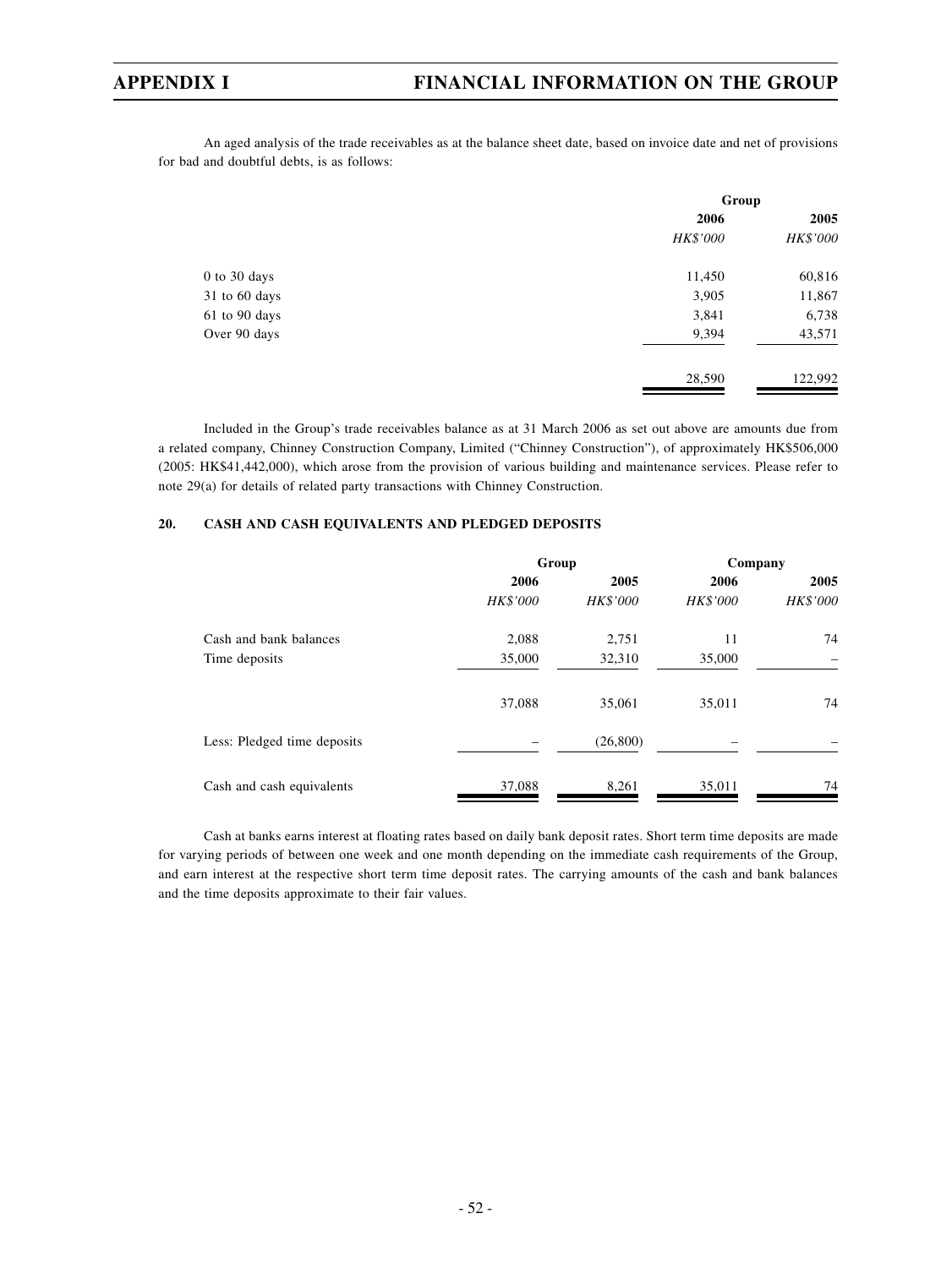## **21. TRADE PAYABLES**

An aged analysis of the trade payables as at the balance sheet date, based on invoice date, is as follows:

|                  | Group    |          |
|------------------|----------|----------|
|                  | 2006     | 2005     |
|                  | HK\$'000 | HK\$'000 |
| $0$ to $30$ days | 6,474    | 17,321   |
| 31 to 60 days    | 2,703    | 7,414    |
| Over 60 days     | 12,102   | 8,841    |
|                  | 21,279   | 33,576   |

The trade payables are non-interest-bearing and are normally settled on 60-day terms.

### **22. INTEREST-BEARING BANK LOANS AND OVERDRAFTS**

|                                 | Group           |                 |
|---------------------------------|-----------------|-----------------|
|                                 | 2006            | 2005            |
|                                 | <b>HK\$'000</b> | <b>HK\$'000</b> |
| Current:                        |                 |                 |
| Bank overdrafts – secured       |                 | 25,490          |
| Bank overdrafts – unsecured     |                 | 5,066           |
| Trust receipt loans – unsecured |                 | 16,330          |
|                                 |                 | 46,886          |

The maturity of the above bank loans and overdrafts is as follows:

|                                      | Group           |                 |
|--------------------------------------|-----------------|-----------------|
|                                      | 2006            | 2005            |
|                                      | <b>HK\$'000</b> | <b>HK\$'000</b> |
| Analysis into:                       |                 |                 |
| Bank overdrafts repayable within     |                 |                 |
| one year or on demand                |                 | 30,556          |
| Trust receipt loans repayable within |                 |                 |
| three months from date of advance    |                 | 16,330          |
|                                      |                 | 46,886          |
|                                      |                 |                 |

As at 31 March 2005, the bank overdrafts and trust receipt loans as set out above bore interest at floating interest rates and their carrying amounts approximated to their fair values.

As at 31 March 2005, the Group's banking facilities, including overdrafts, letters of credit and bank guarantees of approximately HK\$76,500,000, of which HK\$67,793,000 have been utilised as at the balance sheet date, were secured by bank deposits of the Group of approximately HK\$26,800,000 (note 20) and certain of the Group's land and buildings with an aggregate net book value of approximately HK\$15,716,000 (note 14).

The Group did no have any banking facilities as at 31 March 2006.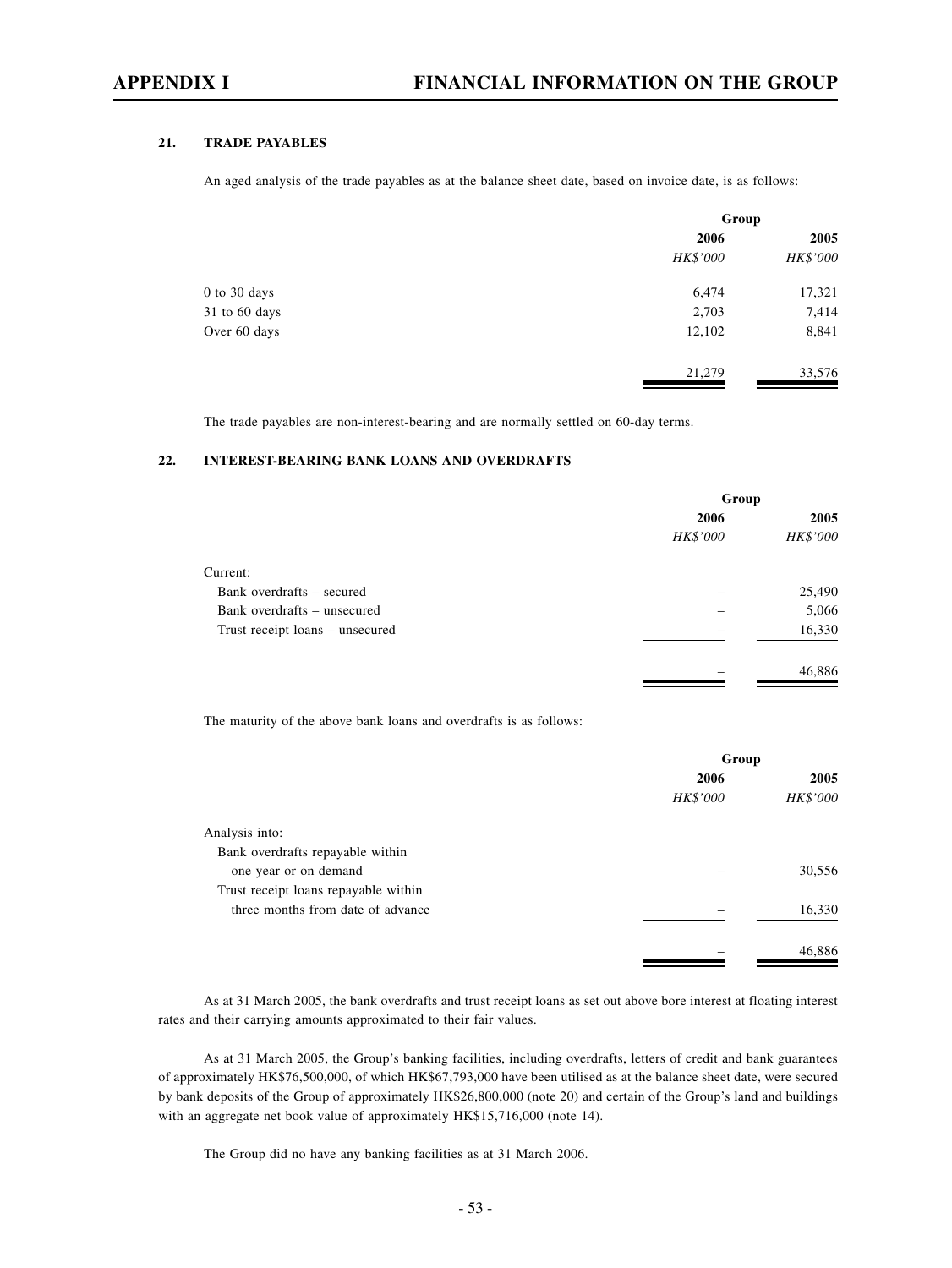## **23. LOAN FROM A MINORITY SHAREHOLDER OF A SUBSIDIARY**

The loan from a minority shareholder of a subsidiary was unsecured, interest-free and had no fixed terms of repayment.

On 31 March 2006, the loan was assumed by the Contracting Group upon the completion of the Disposal *(note 27)*.

## **24. DEFERRED TAX LIABILITIES**

The movements in deferred tax liabilities during the year are as follows:

|                                                  | Group           |                 |
|--------------------------------------------------|-----------------|-----------------|
|                                                  | 2006            |                 |
|                                                  | <b>HK\$'000</b> | <b>HK\$'000</b> |
| Accelerated tax depreciation                     |                 |                 |
| At 1 April                                       | 26              | 147             |
| Deferred tax credited to the consolidated income |                 |                 |
| statement during the year (note 10)              |                 | (121)           |
| Disposal of subsidiaries (note 27)               | (26)            |                 |
| Deferred tax liabilities at 31 March             |                 | 26              |

The Group has tax losses arising in Hong Kong of approximately HK\$15,345,000 (2005: HK\$72,244,000) that are available indefinitely for offsetting against future taxable profits of the companies in which the losses arose. Deferred tax assets have not been recognised in respect of these losses as they have arisen in subsidiaries that have been loss-making for some time or whose future profit streams are unpredictable.

At 31 March 2006, there was no significant unrecognised deferred tax liability (2005: Nil) for taxes that would be payable on the unremitted earnings of certain of the Group's subsidiaries as the Group has no liability to additional tax should such amounts be remitted.

### **25. SHARE CAPITAL**

|                                                        | Company         |                 |  |
|--------------------------------------------------------|-----------------|-----------------|--|
|                                                        | 2006            | 2005            |  |
|                                                        | <b>HK\$'000</b> | <b>HK\$'000</b> |  |
| Authorised:                                            |                 |                 |  |
| 8,000,000,000 ordinary shares of HK\$0.01 each         |                 |                 |  |
| (2005: 8,000,000,000 ordinary shares of HK\$0.01 each) | 80,000          | 80,000          |  |
| Issued and fully paid:                                 |                 |                 |  |
| 115,930,400 ordinary shares of HK\$0.01 each           |                 |                 |  |
| (2005: 115,930,400 ordinary shares of HK\$0.01 each)   | 1,159           | 1.159           |  |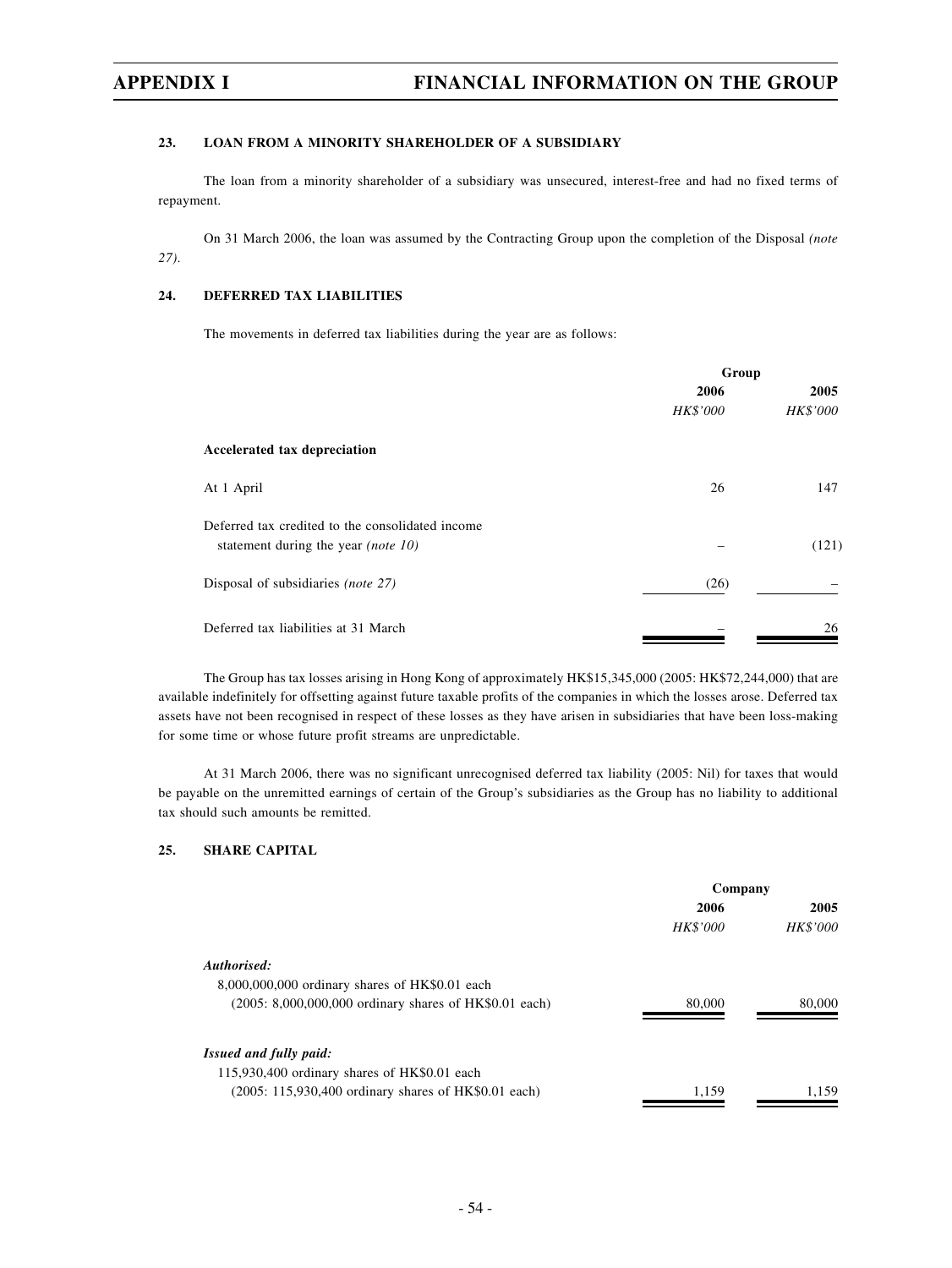In the prior year, pursuant to a special resolution passed on 16 September 2004, the following share consolidation, capital reduction, share sub-division and cancellation of share premium account (hereinafter known as the "Capital Reorganisation") were effected. The details are set out below:

- (a) the consolidation of every four ordinary shares of HK\$0.10 each (issued and unissued) into one ordinary share of nominal value of HK\$0.40 (the "Consolidated Share");
- (b) the reduction of the nominal value of each Consolidated Share in issue from HK\$0.40 to HK\$0.01 by the cancellation of HK\$0.39 from the paid-up capital of each Consolidated Share;
- (c) the sub-division of each authorised but unissued Consolidated Share of HK\$0.40 into 40 ordinary shares of HK\$0.1 each (the "New Share");
- (d) the increase of the authorised share capital to HK\$80,000,000 by the creation of 4,521,285,600 New Shares of HK\$0.01 each ranking pari passu in all respects with each other;
- (e) the application of the total credit of HK\$45,212,856 arising from the capital reduction as detailed in (b) above to set off the accumulated losses of the Company of HK\$108,935,656 as at 31 March 2004, and
- (f) the cancellation of the share premium account of HK\$110,631,927 and the application of the credit so arising as follows:
	- (i) to eliminate the balance of the accumulated losses of the Company as at 31 March 2004; and
	- (ii) to apply the remaining credit of HK\$46,909,127 arising therefrom to the Company's contributed surplus account.

Upon completion of the Capital Reorganisation, the authorised share capital of the Company became HK\$80,000,000 divided into 8,000,000,000 shares of HK\$0.10 each. The issued share capital of the Company was reduced from HK\$46,372,160 dividing into 463,721,600 shares of HK\$0.10 each to HK\$1,159,304 dividing into 115,930,400 shares of HK\$0.01 each.

A summary of the transactions during the year ended 31 March 2005 with reference to the above movements in the Company's issued ordinary share capital is as follows:

|                                                | Number of<br><b>Shares in issue</b> | <b>Issued</b><br>share<br>capital<br><b>HK\$'000</b> | <b>Share</b><br>premium<br>account<br><b>HK\$'000</b> | <b>Total</b><br><b>HK\$'000</b> |
|------------------------------------------------|-------------------------------------|------------------------------------------------------|-------------------------------------------------------|---------------------------------|
|                                                |                                     |                                                      |                                                       |                                 |
| At 1 April 2004                                | 463,721,600                         | 46,372                                               | 110,632                                               | 157,004                         |
| Share consolidation $(a)$                      | (347,791,200)                       |                                                      |                                                       |                                 |
| Capital reduction $(b)$                        |                                     | (45,213)                                             |                                                       | (45,213)                        |
| Cancellation of share<br>premium account $(f)$ |                                     |                                                      | (110, 632)                                            | (110, 632)                      |
| At 31 March 2005,<br>at 1 April 2005 and       |                                     |                                                      |                                                       |                                 |
| at 31 March 2006                               | 115,930,400                         | 1,159                                                |                                                       | 1,159                           |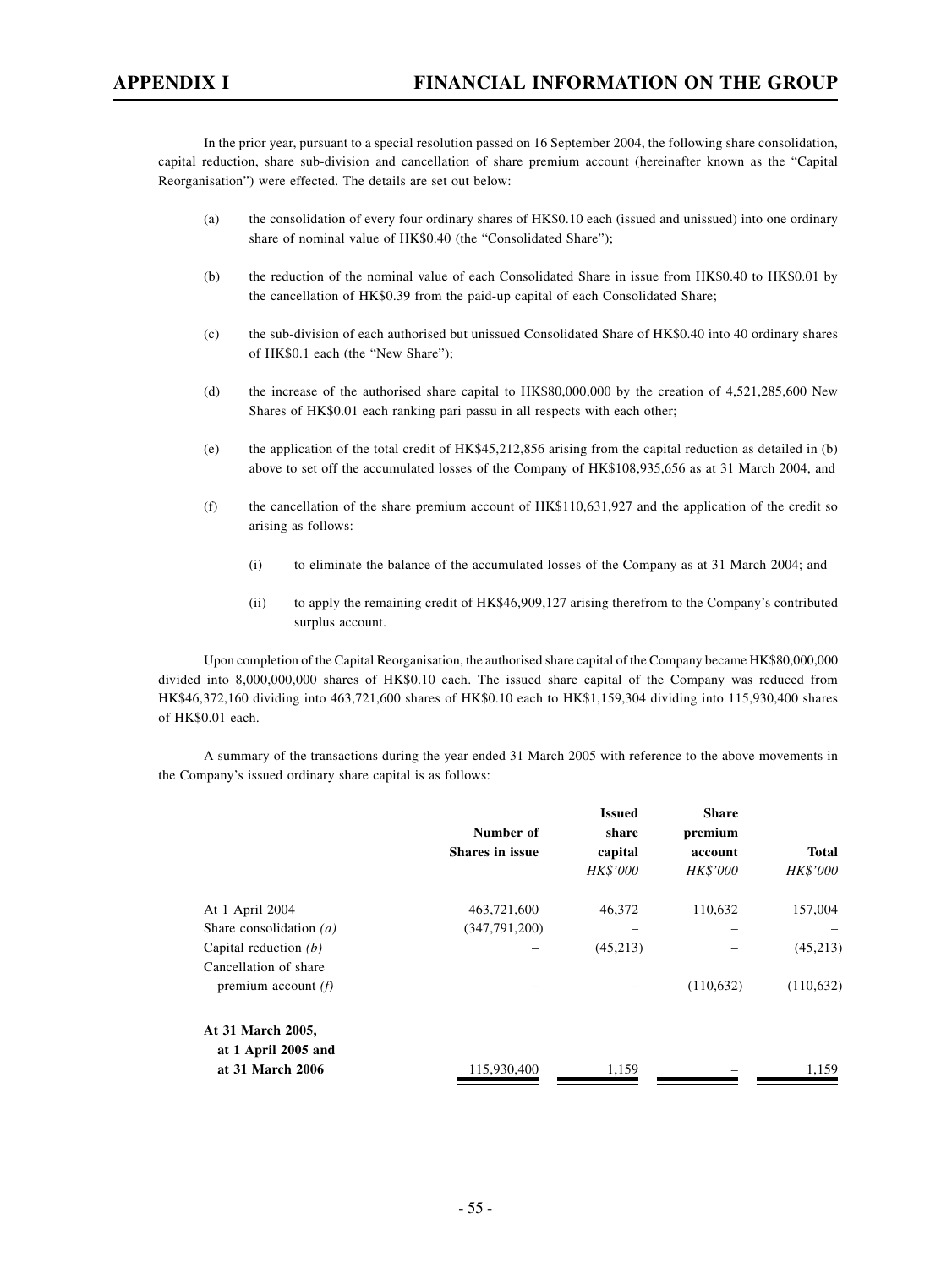### **26. RESERVES**

### **(a) Group**

The amounts of the Group's reserves and the movements therein for the current and prior years are presented in the consolidated statement of changes in equity on page 25 of the financial statements.

### **(b) Company**

|                                      | <b>Share</b><br>premium<br>account<br><b>HK\$'000</b> | Contributed<br>surplus<br><b>HK\$'000</b> | Capital<br>redemption<br>reserve<br>HK\$'000 | Accumulated<br>losses<br><b>HK\$'000</b> | <b>Total</b><br><b>HK\$'000</b> |
|--------------------------------------|-------------------------------------------------------|-------------------------------------------|----------------------------------------------|------------------------------------------|---------------------------------|
| At 1 April 2004                      | 110,632                                               | 14,009                                    | 132                                          | (108, 936)                               | 15,837                          |
| Capital Reorganisation<br>(note 25)  | (110,632)                                             | 46,909                                    |                                              | 108,936                                  | 45,213                          |
| Loss for the year                    |                                                       |                                           |                                              | (2,267)                                  | (2,267)                         |
| At 31 March 2005<br>and 1 April 2005 |                                                       | 60,918                                    | 132                                          | (2,267)                                  | 58,783                          |
| Loss for the year                    |                                                       |                                           |                                              | (20, 221)                                | (20, 221)                       |
| At 31 March 2006                     |                                                       | 60,918                                    | 132                                          | (22, 488)                                | 38,562                          |

Under the Companies Act 1981 of Bermuda (as amended), the contributed surplus is distributable to shareholders in certain circumstances.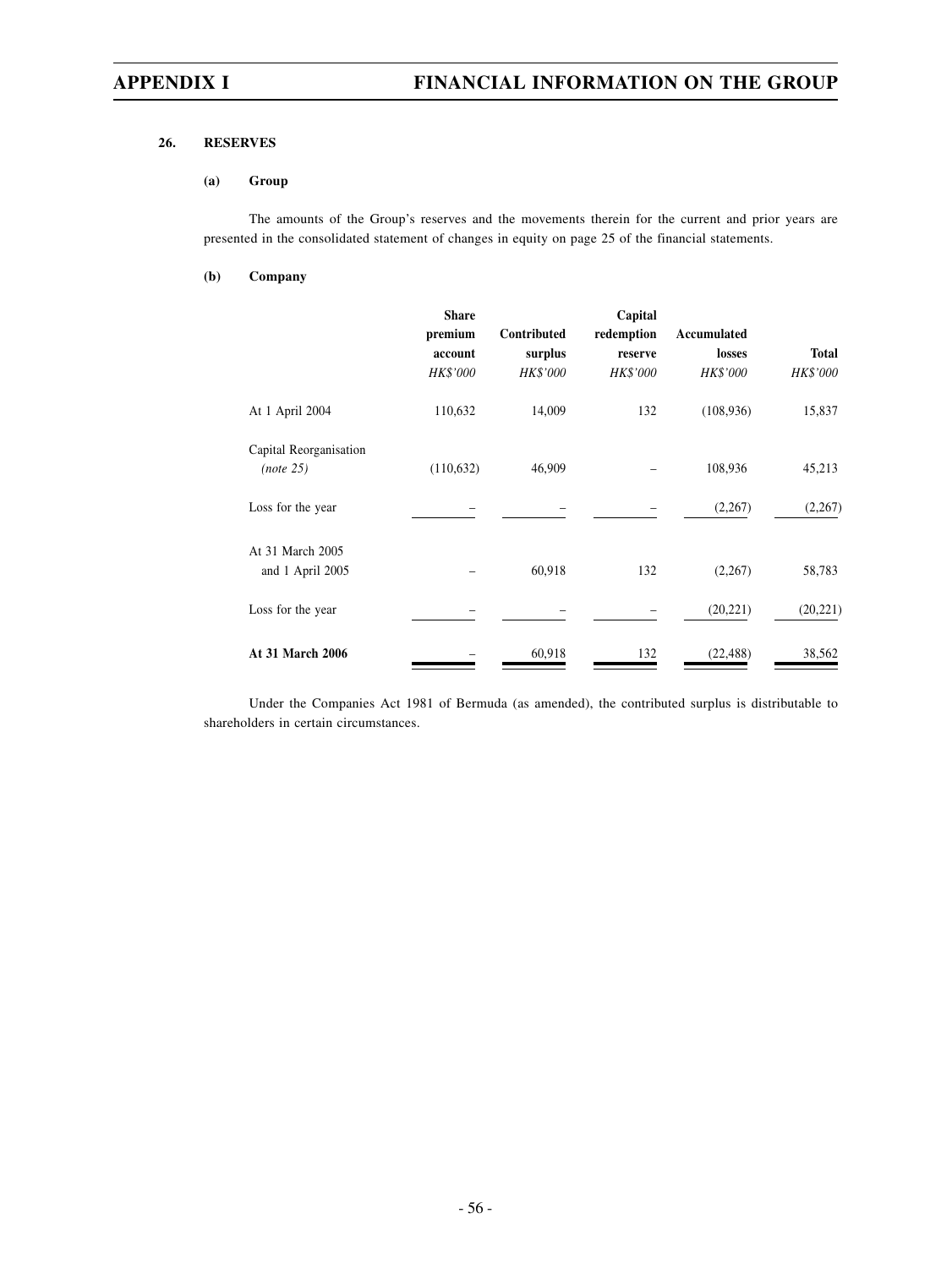## **27. DISPOSAL/DISSOLUTION OF SUBSIDIARIES**

|                                                         | 2006            | 2005            |
|---------------------------------------------------------|-----------------|-----------------|
|                                                         | <b>HK\$'000</b> | <b>HK\$'000</b> |
| Net assets disposed of:                                 |                 |                 |
| Property, plant and equipment                           | 2,660           |                 |
| Available-for-sale equity investments                   | 340             |                 |
| Equity investments at fair value through profit or loss | 564             |                 |
| Gross amount due from contract customers                | 42,259          |                 |
| Trade and other receivables                             | 94,660          | 6               |
| Retention money receivables                             | 19,443          |                 |
| Due from the Remaining Group                            | 9,353           |                 |
| Prepayments, deposits and other assets                  | 222             |                 |
| Tax recoverable                                         | 2,765           |                 |
| Pledged time deposits                                   | 26,800          |                 |
| Cash and bank balances                                  | 7,841           | 133             |
| Gross amount due to contract customers                  | (43, 737)       |                 |
| Trade payables                                          | (32, 451)       |                 |
| Bills payable                                           | (7, 727)        |                 |
| Retention money payables                                | (22, 147)       |                 |
| Other payables and accruals                             | (21, 393)       | (426)           |
| Due to related companies                                | (705)           |                 |
| Trust receipt loans                                     | (3,818)         |                 |
| <b>Bank</b> overdrafts                                  | (21,510)        |                 |
| Deferred tax liabilities                                | (26)            |                 |
| Loan from a minority shareholder of a subsidiary        | (6,900)         |                 |
| Minority interests                                      | (10,770)        | (26)            |
|                                                         | 35,723#         | (313)           |
| (Loss) on disposal/gain on dissolution of subsidiaries  | (2,818)         | 313             |
|                                                         | 32,905          |                 |
| Satisfied by:                                           |                 |                 |
| Cash                                                    | 35,000          |                 |
| Less: Relevant costs for the Disposal                   | (2,095)         |                 |
|                                                         | 32,905          |                 |
|                                                         |                 |                 |

# The carrying amount of net assets disposed of as set out above was arrived at after taking into account of the Waiver amounting HK\$18,053,000 as set out in note 12 to the financial statements.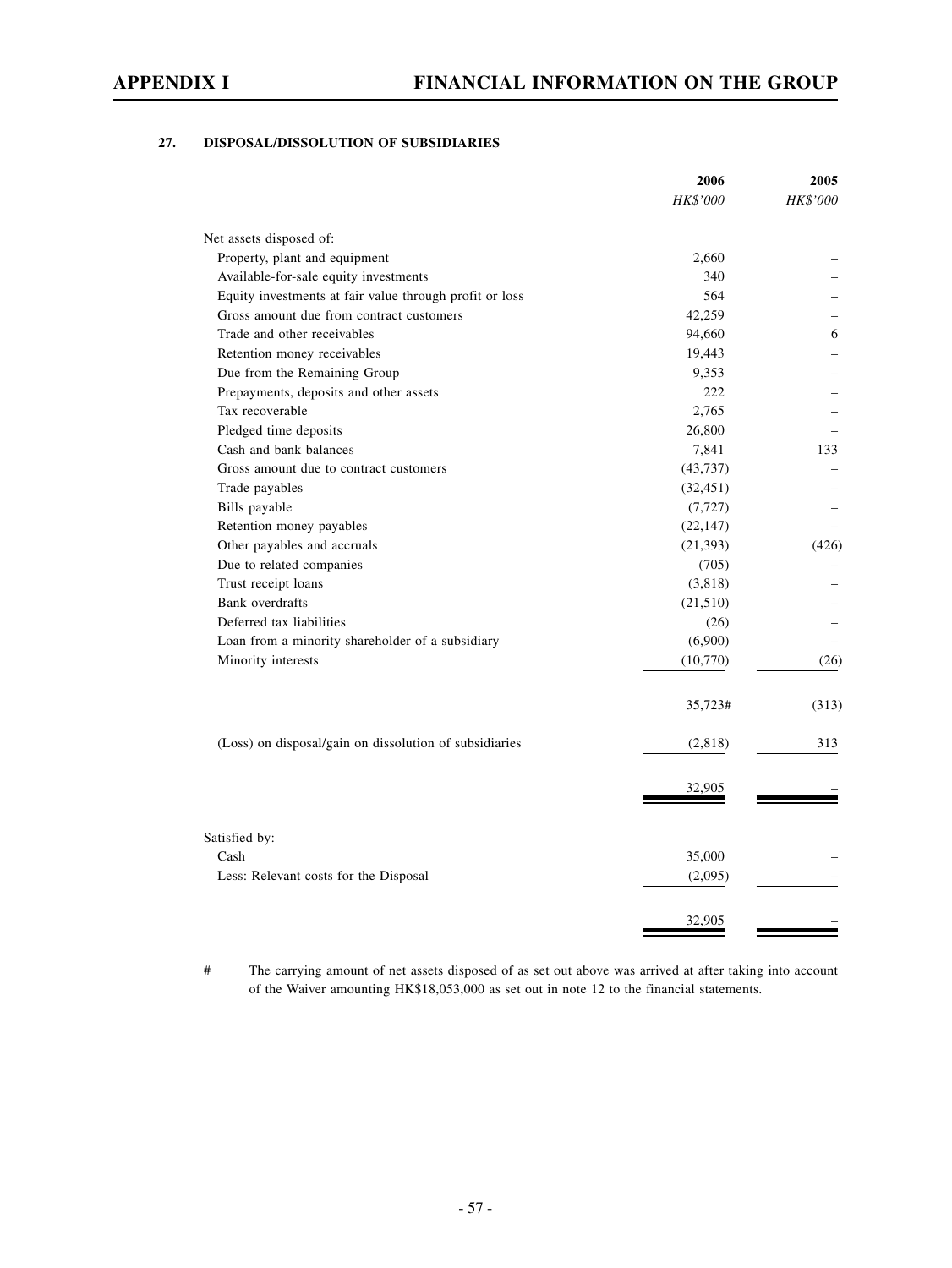An analysis of the net inflow/(outflow) of cash and cash equivalents in respect of the disposal/dissolution of subsidiaries is as follows:

|                                                        | 2006            | 2005            |
|--------------------------------------------------------|-----------------|-----------------|
|                                                        | <b>HK\$'000</b> | <b>HK\$'000</b> |
| Cash consideration                                     | 35,000          |                 |
| Cash and bank balances disposed of                     | (7, 841)        | (133)           |
| Pledged time deposits disposal of                      | (26, 800)       |                 |
| Bank overdrafts disposed of                            | 21,510          |                 |
| Net inflow/(outflow) of cash and cash equivalents      |                 |                 |
| in respect of the disposal/dissolution of subsidiaries | 21,869          | (133)           |

The subsidiaries disposed of in the year ended 31 March 2006 contributed HK\$411,729,000 to the Group's consolidated turnover and loss of HK\$8,411,000 to the Group's consolidated loss for the year.

The results of the subsidiaries dissolved in the year ended 31 March 2005 had no significant impact on the Group's consolidated turnover or loss for that year.

## **28. NOTE TO THE CONSOLIDATED CASH FLOW STATEMENT**

### **Major non-cash transaction**

During the year, the Group paid dividend of HK\$6,000,000 to a minority shareholder of a former subsidiary by offsetting against other receivables due from it.

## **29. RELATED PARTY TRANSACTIONS**

(a) In addition to the transactions detailed elsewhere in these financial statements, the Group had the following material transactions with related parties during the year:

|                                                                                      | Group        |                 |                 |
|--------------------------------------------------------------------------------------|--------------|-----------------|-----------------|
|                                                                                      |              | 2006            | 2005            |
|                                                                                      | <b>Notes</b> | <i>HK\$'000</i> | <b>HK\$'000</b> |
| Billing of building maintenance works and<br>building services installation works to |              |                 |                 |
| <b>Chinney Construction</b>                                                          | (i)          | 108.358         | 120,152         |
| Purchase of merchandise from Chinney Alliance                                        |              |                 |                 |
| Engineering Limited                                                                  | (ii)         | 491             | 817             |
| Sub-contracting charge paid to a 49.9% minority                                      |              |                 |                 |
| shareholder of Shun Wing for the completion of                                       |              |                 |                 |
| work orders of a building maintenance contract                                       |              | 2.249           | 25,846          |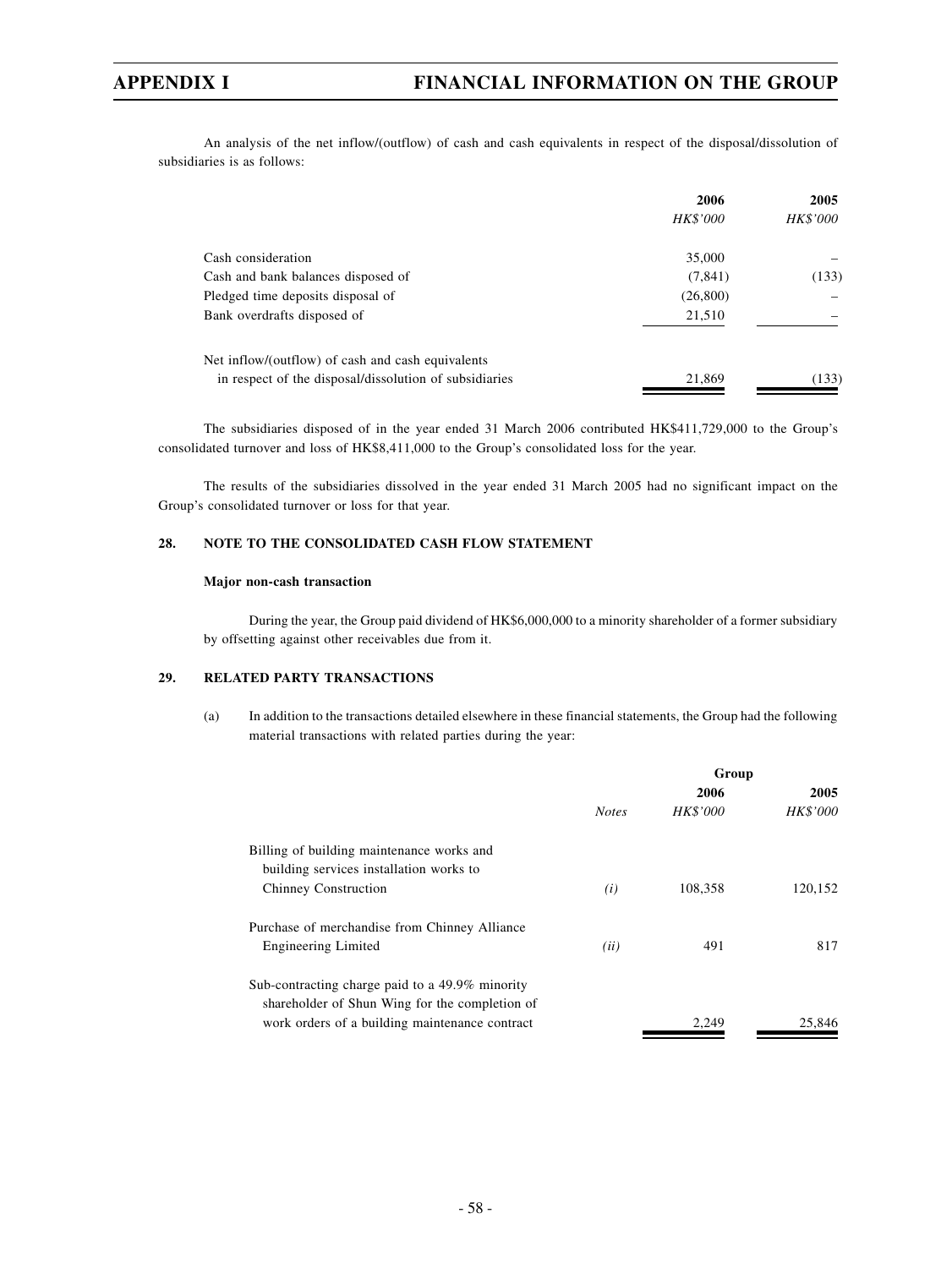### *Notes:*

(i) Chinney Construction is a company of which Wong Sai Wing, James (who resigned as chairman and executive director of the Company on 17 September 2004) and Chan Yuen Keung, Zuric are also directors and have indirect beneficial interests therein.

The transactions constituted continuing connected transactions for the Group under the Listing Rules.

The amount due from Chinney Construction is unsecured, interest-free and is repayable within normal credit terms of 60 days. Details of the balance are included in note 19 to the financial statements. The maximum amount due from Chinney Construction during the year was HK\$10,466,211 (2005: HK\$47,369,000).

As at 31 March 2006, the Group also had an amount payable to Chinney Construction of HK\$14,350,000 (2005: HK\$22,930,000) included in other payables and accruals. The balance is unsecured, interest-free and has no fixed terms of repayment.

(ii) Chinney Alliance Engineering Limited is a wholly-owned subsidiary of CAG, which was a substantial shareholder of the Company as at 31 March 2006. Yu Sek Kee, Stephen is also a director of CAG.

In the opinion of the directors, the above transactions were conducted at mutually agreed rates in the ordinary and usual course of the Group's business.

- (b) Outstanding balances with related parties:
	- (i) Details of the Company's amount due from a subsidiary are included in note 15 to the financial statements.
	- (ii) Details of the Company's loan from a minority shareholder of a subsidiary are included in note 23 to the financial statement.
	- (iii) The Group and the Company had outstanding balances due to related companies of HK\$9,294,000 and HK\$757,000 (2005: Nil), respectively, as at the balance sheet date. The balances are unsecured, interest-free and have no fixed terms of repayment.
- (c) Other transactions with related parties:
	- (i) In March 2006, the Company disposed of its entire equity interest in a wholly-owned subsidiary namely SCI, to CAT, a wholly-owned subsidiary of CAG, a then substantial shareholder of the Company for a cash consideration of HK\$35,000,000. Accordingly, the transaction constituted a connected transaction for the Company under the Listing Rules. Details in respect of this transaction are set out in note 12 to the financial statements.
	- (ii) As at 31 March 2006, the Company provided corporate guarantees of HK\$75,000,000 to banks for general banking facilities granted to certain subsidiaries of the Contracting Group. Further details are set out in note 30(a) to the financial statements.
- (d) Compensation of key management personnel of the Group:

The executive directors are the key management personnel of the Group. Details of their remuneration are disclosed in note 8 to this financial statements.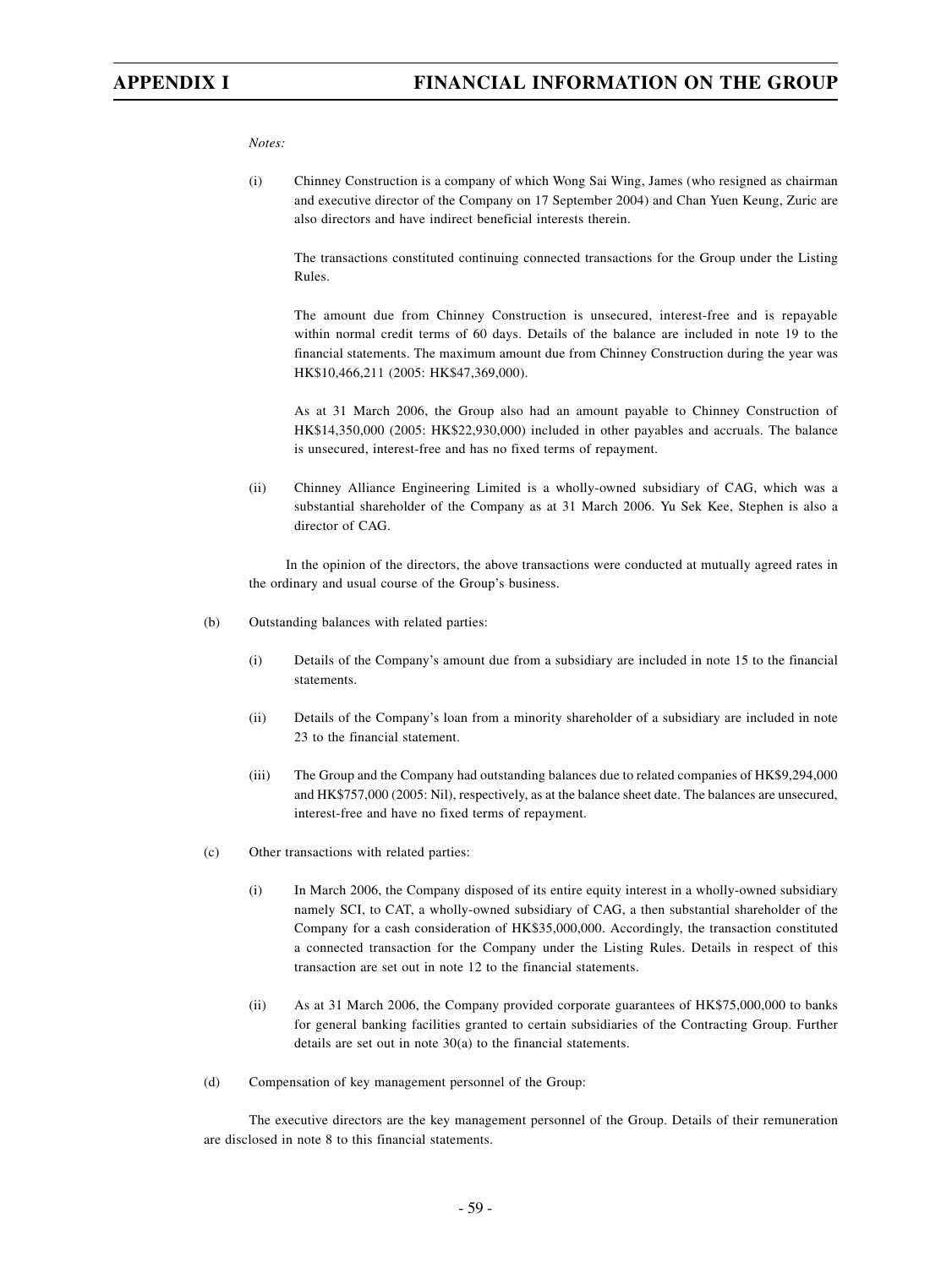### **30. CONTINGENT LIABILITIES**

(a) As at 31 March 2006, the Group had contingent liabilities of approximately HK\$39,442,000 in respect of corporate guarantees provided by the Company to banks for general banking facilities granted to certain former subsidiaries of the Company to the extent of banking facilities utilised. Pursuant to the Deed of Indemnity, CAG guarantees and indemnifies unconditionally and irrevocably all liabilities and obligations of the Company under such corporate guarantees.

Subsequent to balance sheet date, the above corporate guarantees provided by the Company were released and replaced by corporate guarantees provided by CAG.

As at 31 March 2005, in addition to the bank deposits of HK\$26,800,000 and certain of the Group's land and buildings with an aggregate net book value of approximately HK\$15,716,000 as security for the banking facilities granted to the Group (note 22), the Company provides corporate guarantees to banks for the banking facilities granted to the Group. As at 31 March 2005, the banking facilities utilised by the Group amounted to approximately HK\$67,793,000 which included the issuance of performance bonds by banks amounting to HK\$13,070,000.

(b) The Company provided certain representation, warranties and undertakings to CAT under the Disposal Agreement in respect of the Disposal (the "Warranties"). CAT may claim the Company for breach of any of the Warranties up to a maximum amount of HK\$10,000,000 until 31 March 2007, being 12 months from the completion of the Disposal Agreement. Up to the date of the approval of these financial statements, the Company did not receive any claims from CAT in respect of the Warranties.

Save as disclosed above, as at 31 March 2006, the Company and the Group had no significant contingent liabilities (2005: Nil).

## **31. OPERATING LEASE ARRANGEMENTS**

As lessee, the Group leases certain of its office properties under operating lease arrangements. Leases for properties are negotiated for terms ranging from one to four years.

At 31 March 2006, the Group had total future minimum lease payments under non-cancellable operating leases falling due as follows:

|                                         | 2006<br>HK\$'000 | 2005<br><b>HK\$'000</b> |
|-----------------------------------------|------------------|-------------------------|
| Within one year                         | 588              | 828                     |
| In the second to fifth years, inclusive | 343              | 983                     |
|                                         | 931              | 1,811                   |

### **32. COMMITMENTS**

Apart from those disclosed in note 31, at the balance sheet date, neither the Group nor the Company had any significant commitments.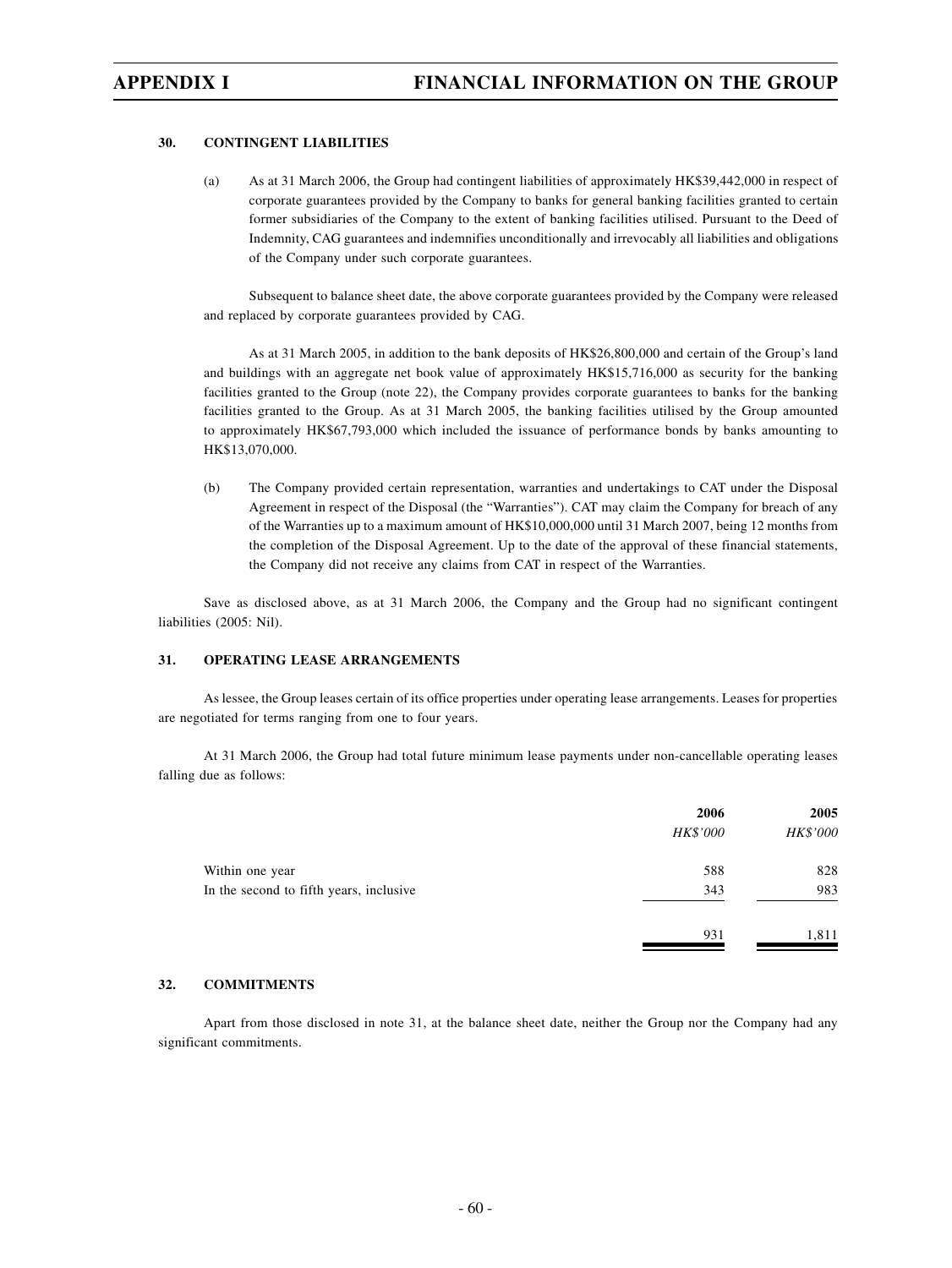## **33. FINANCIAL RISK MANAGEMENT OBJECTIVES AND POLICIES**

The Group's principal financial instruments comprise cash and bank balances and interest-bearing bank loans and overdrafts. The main purpose of these financial instruments is to raise finance for the Group's operations. The Group has various other financial assets and liabilities such as trade and other receivables and payables, gross amounts due from and to contract customers, retention money receivables and payables, bills payable, and prepayments and accruals which arise directly from the Group's operations.

The main risks arising from the Group's financial instruments are cash flow interest rate risk, credit risk and liquidity risk. The management meet periodically to analyse and formulate measures to manage the Group's exposure to these risks. Generally, the Group introduces conservative strategies on its risk management. As the Group's exposure to these risks is kept to a minimum, the Group has not used any derivatives and other instruments for hedging purposes. The Group does not hold or issue derivative financial instruments for trading purposes. The directors review and agree policies for managing each of these risks and they are summarised as follows:

### **Cash flow interest rate risk**

Cash flow interest rate risk is the risk that the future cash flows of a financial instrument will fluctuate because of changes in market interest rates.

The interest rates and terms of repayment of interest-bearing bank loans and overdrafts are disclosed in note 22. Other financial assets and liabilities do not have material interest rate risk.

Interest-bearing bank loans and other borrowings, cash and bank balances, and short term time deposits are stated at cost and are not revalued on a periodic basis. Interest income and expenses at floating-rates are charged to the consolidated income statement as incurred.

The nominal interest rates of the financial instruments approximate to their respective effective interest rates.

### **Credit risk**

The Group maintains various credit policies for business operations as detailed in note 19. In addition, all receivables balances are closely monitored on an ongoing basis to minimise the Group's exposure to bad debts.

With respect to credit risk arising from the other financial assets of the Group, which mainly comprise cash and cash equivalents, the Group's exposure to credit risk arises from default of the counterparties, with a maximum exposure equal to the carrying amount of these instruments.

### **Liquidity risk**

The Group's objective is to maintain a balance between continuity of funding and flexibility through the use of bank overdrafts and trust receipt loans. The Group's policy is to maintain the Group at net current asset position.

The Group's overall risk management policy focuses on monitoring all potential financial risks to the Group. Whenever necessary, the Group will reduce the risk exposure.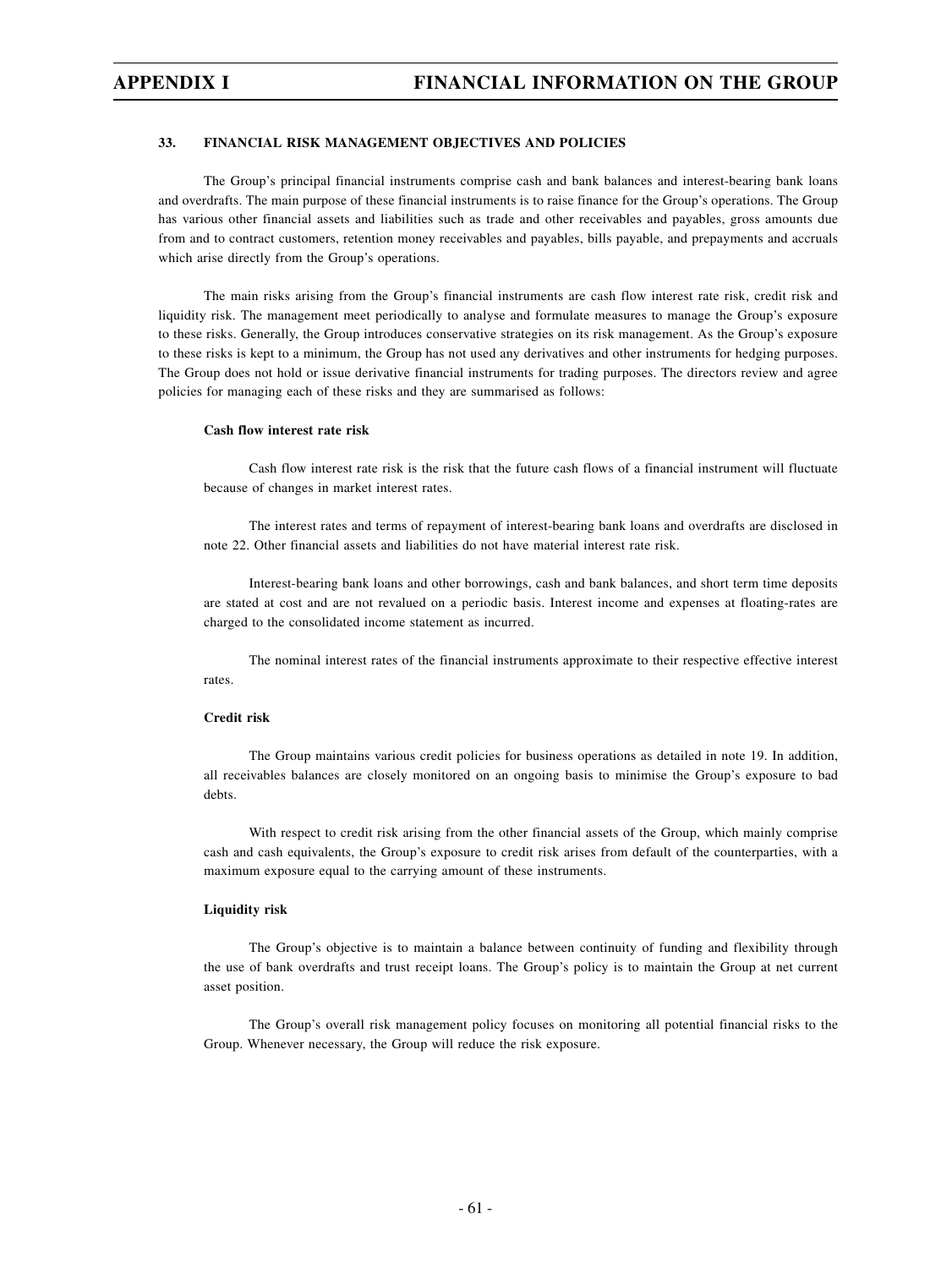## **34. POST BALANCE SHEET EVENTS**

On 12 April 2006, CAG sold its 27.6% equity interest in the Company to Upsky Enterprises Limited ("Upsky"), a company wholly owned by an independent non-executive director of CAG.

On 8 May 2006, the Company received a voluntary conditional cash offer by Upsky to acquire all the Company's shares in issue (the "Offer") at the offer price of HK\$0.30 per share. On 3 July 2006, the Offer was declared unconditional. On 17 July 2006, the Offer closed and Upsky received valid acceptances in respect of 38,178,249 shares of the Company under the Offer. As a result, Upsky owned 70,178,249 shares of the Company, representing approximate 60.53% of the issued share capital of the Company as at the date hereof and become the ultimate holding company of the Company.

Subsequent to the balance sheet date, the corporate guarantees provided by the Company to banks amounting to HK\$75,000,000 for general banking facilities granted to certain subsidiaries of the Contracting Group were released and canceled before 30 June 2006. Further details of the corporate guarantees provided by the Company are set out in note 30(a) to the financial statements.

### **35. COMPARATIVE AMOUNTS**

As further explained in notes 2.2 and 2.4 to the financial statements, due to the adoption of new HKFRSs during the current year, the accounting treatment and presentation of certain items and balances in the financial statements have been revised to comply with new requirements. Accordingly, certain comparative amounts have been reclassified and restated to conform with the current year's presentation and accounting treatment.

### **36. APPROVAL OF THE FINANCIAL STATEMENTS**

The financial statements were approved and authorised for issue by the board of directors on 18 July 2006.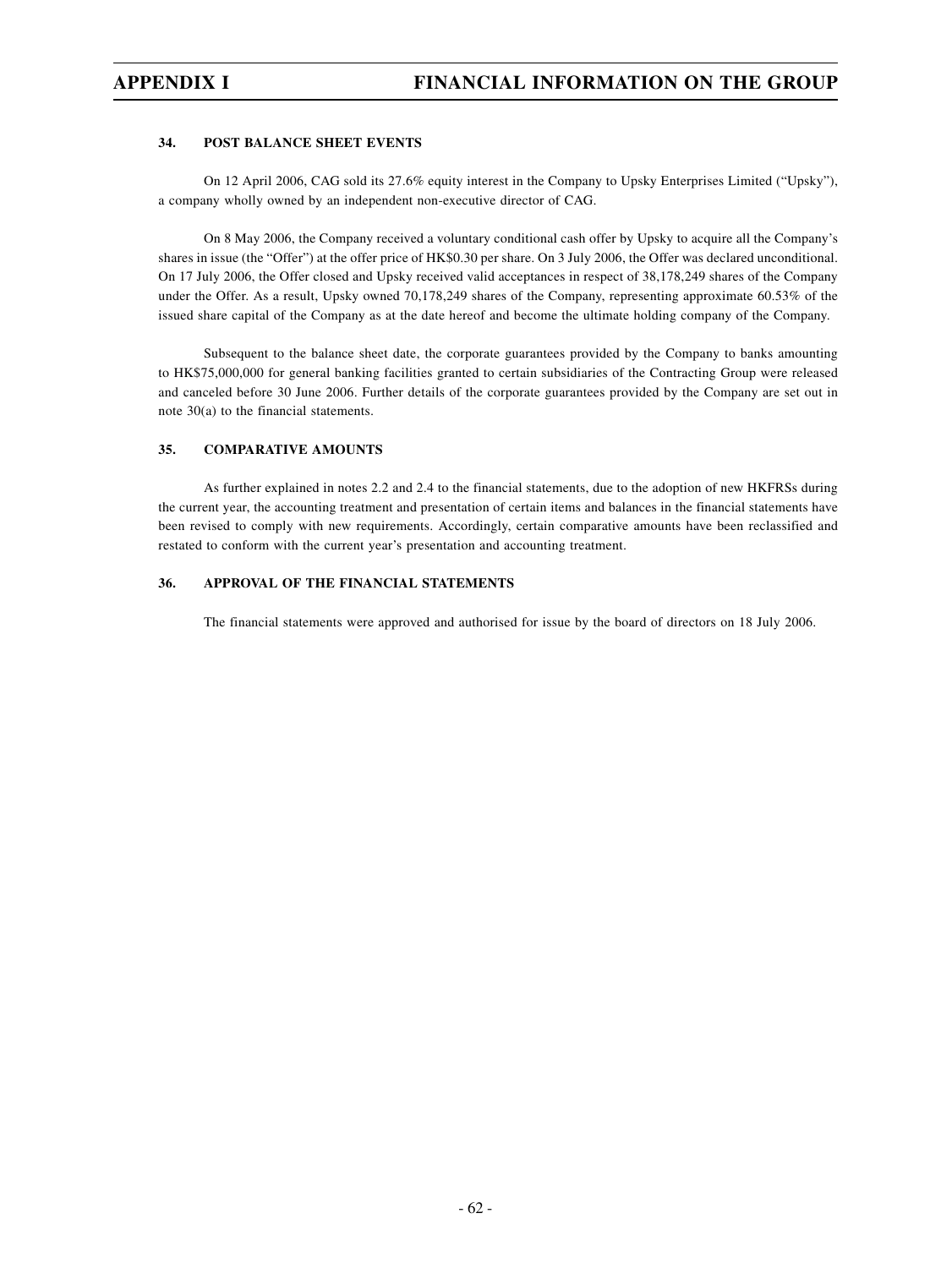# **UNAUDITED CONSOLIDATED INTERIM REPORT**

The following information is extracted from the Group's unaudited consolidated interim report for the six months ended 30 September 2006.

# **CONDENSED CONSOLIDATED INCOME STATEMENT**

|                                                                              |                | Six months ended<br>30 September |                                     |
|------------------------------------------------------------------------------|----------------|----------------------------------|-------------------------------------|
|                                                                              |                | 2006<br>(Unaudited)              | 2005<br>(Unaudited<br>and restated) |
|                                                                              | <b>Notes</b>   | HK\$'000                         | HK\$'000                            |
| <b>CONTINUING OPERATION</b>                                                  |                |                                  |                                     |
| <b>TURNOVER</b>                                                              | 2              | 108,068                          | 87,590                              |
| Cost of maintenance                                                          |                | (99, 275)                        | (78, 130)                           |
| Gross profit                                                                 |                | 8,793                            | 9,460                               |
| Other revenue and gains                                                      | $\mathfrak{Z}$ | 624                              | 11                                  |
| Administrative expenses                                                      |                | (8,273)                          | (10, 159)                           |
| Other operating income and expenses, net                                     |                | (1,609)                          | (1, 154)                            |
| Finance costs                                                                | $\overline{4}$ | (76)                             | (660)                               |
| <b>LOSS BEFORE TAX</b>                                                       | 5              | (541)                            | (2,502)                             |
| Tax                                                                          | 6              | (28)                             | (35)                                |
| Loss for the period from a continuing operation                              |                | (569)                            | (2,537)                             |
| <b>DISCONTINUED OPERATIONS</b>                                               |                |                                  |                                     |
| Loss for the period from discontinued operations                             | 7              |                                  | (5,420)                             |
| <b>LOSS FOR THE PERIOD</b>                                                   |                | (569)                            | (7, 957)                            |
| <b>ATTRIBUTABLE TO:</b>                                                      |                |                                  |                                     |
| Equity holders of the parent                                                 |                | (577)                            | (7,613)                             |
| Minority interests                                                           |                | 8                                | (344)                               |
|                                                                              |                |                                  |                                     |
|                                                                              |                | (569)                            | (7, 957)                            |
| <b>LOSS PER SHARE ATTRIBUTABLE TO</b><br><b>EQUITY HOLDERS OF THE PARENT</b> | 8              |                                  |                                     |
| Basic<br>- From continuing and discontinued operations                       |                | $(0.50$ cents)                   | $(6.57$ cents)                      |
| - From a continuing operation                                                |                | $(0.50$ cents)                   | $(1.93$ cents)                      |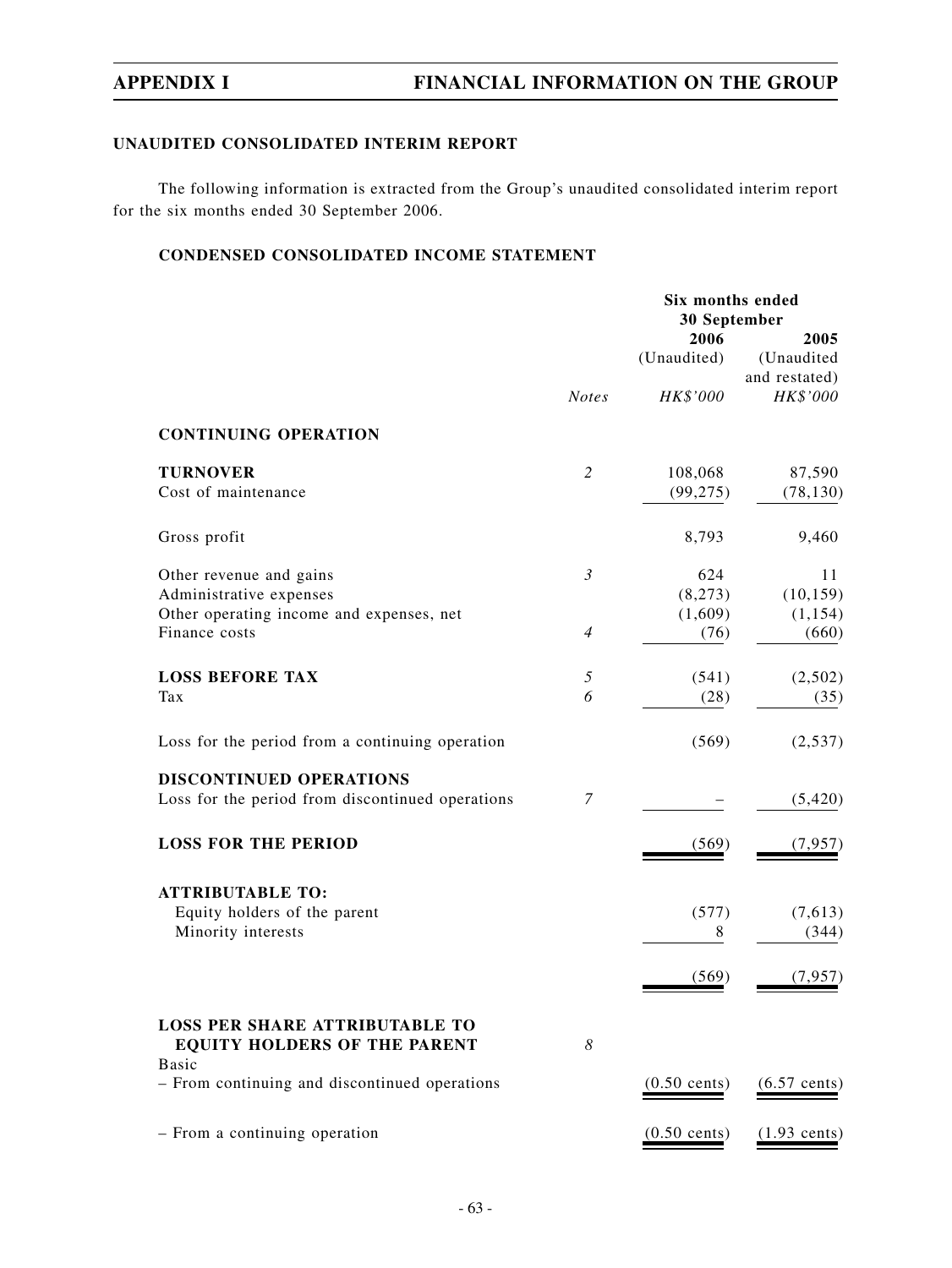# **CONDENSED CONSOLIDATED BALANCE SHEET**

|                                                     |              | 30 September<br>2006 | 31 March<br>2006 |
|-----------------------------------------------------|--------------|----------------------|------------------|
|                                                     |              | (Unaudited)          | (Audited)        |
|                                                     | <b>Notes</b> | HK\$'000             | HK\$'000         |
| <b>NON-CURRENT ASSETS</b>                           |              |                      |                  |
| Property, plant and equipment                       |              | 2,630                | 2,742            |
| <b>CURRENT ASSETS</b>                               |              |                      |                  |
| Gross amount due from contract customers            | 9            | 29,808               | 28,011           |
| Trade and other receivables                         | 10           | 64,877               | 55,453           |
| Retention money receivables                         |              | 1,097                | 1,352            |
| Prepayments, deposits and other assets              |              | 595                  | 266              |
| Cash and cash equivalents                           |              | 34,554               | 37,088           |
| Total current assets                                |              | 130,931              | 122,170          |
| <b>CURRENT LIABILITIES</b>                          |              |                      |                  |
| Gross amount due to contract customers              | 9            | 19,760               | 12,833           |
| Trade payables                                      | 11           | 38,022               | 21,279           |
| Retention money payables                            |              | 1,552                | 1,552            |
| Other payables and accruals                         |              | 8,381                | 23,282           |
| Due to related companies                            | 13(b)        | 9,715                | 9,294            |
| Tax payable                                         |              | 162                  | 134              |
| Total current liabilities                           |              | 77,592               | 68,374           |
| NET CURRENT ASSETS                                  |              | 53,339               | 53,796           |
| Net assets                                          |              | 55,969               | 56,538           |
| <b>EQUITY</b>                                       |              |                      |                  |
| Equity attributable to equity holders of the parent |              |                      |                  |
| Issued capital                                      | 12           | 1,159                | 1,159            |
| Reserves                                            |              | 53,576               | 54,153           |
|                                                     |              | 54,735               | 55,312           |
| <b>Minority interests</b>                           |              | 1,234                | 1,226            |
| Total equity                                        |              | 55,969               | 56,538           |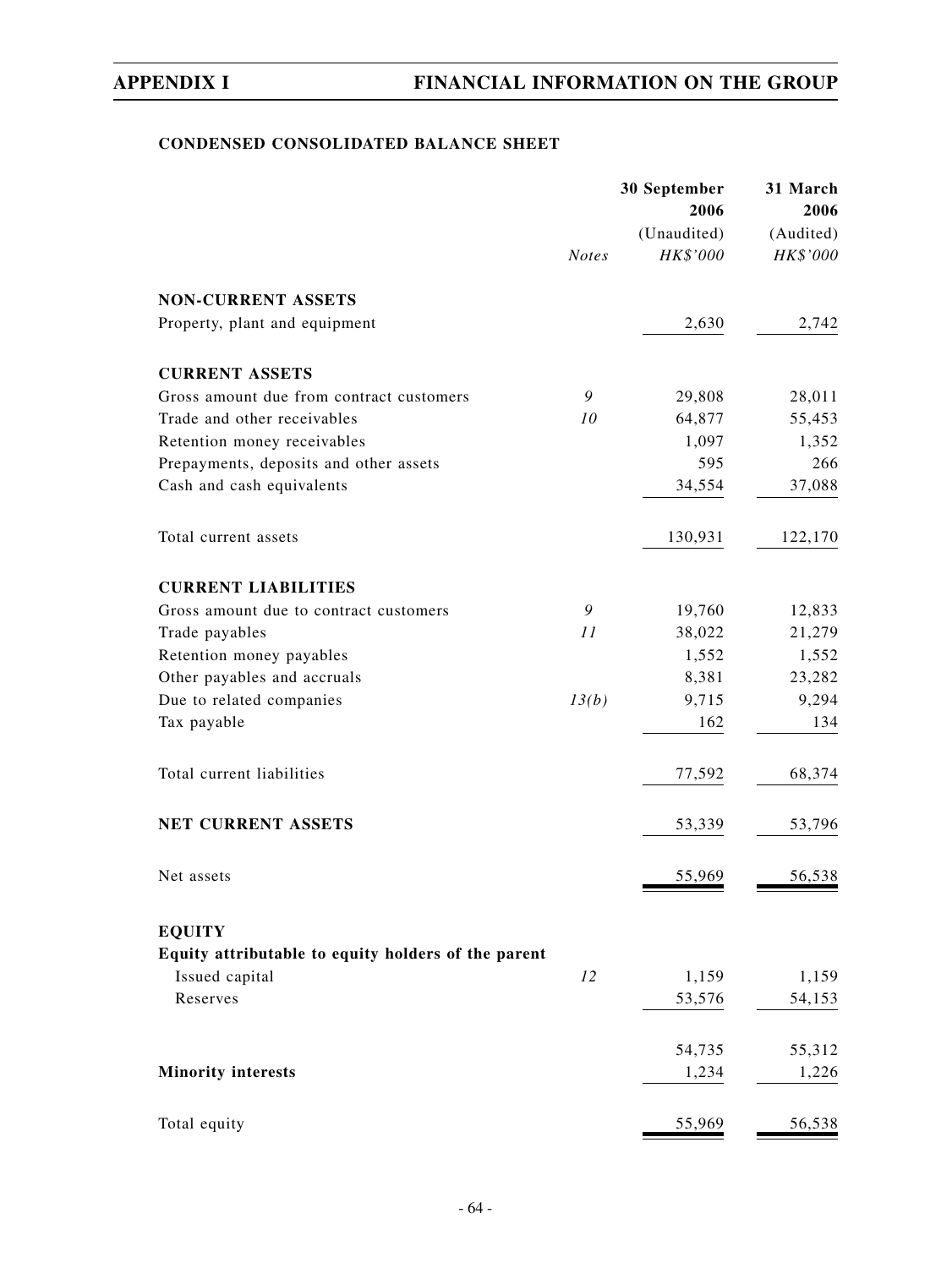# **CONDENSED CONSOLIDATED STATEMENT OF CHANGES IN EQUITY**

|                                        |               |             | Attributable to equity holders of the parent |             |              |             |             |
|----------------------------------------|---------------|-------------|----------------------------------------------|-------------|--------------|-------------|-------------|
|                                        | <b>Issued</b> |             | Capital                                      |             |              |             |             |
|                                        | share         | Contributed | redemption                                   | Retained    |              | Minority    |             |
|                                        | capital       | surplus     | reserve                                      | profits     | <b>Total</b> | interests   | Total       |
|                                        | (Unaudited)   | (Unaudited) | (Unaudited)                                  | (Unaudited) | (Unaudited)  | (Unaudited) | (Unaudited) |
|                                        | HK\$'000      | HK\$'000    | HK\$'000                                     | HK\$'000    | HK\$'000     | HK\$'000    | HK\$'000    |
| At 1 April 2006<br>$(Loss)/profit$ for | 1,159         | 46,909      | 132                                          | 7,112       | 55,312       | 1,226       | 56,538      |
| the period                             |               |             |                                              | (577)       | (577)        | 8           | (569)       |
| At 30 September 2006                   | 1,159         | 46,909      | 132                                          | 6,535       | 54,735       | 1,234       | 55,969      |
| At 1 April 2005                        | 1,159         | 46,909      | 132                                          | 18,214      | 66,414       | 18,217      | 84,631      |
| Loss for the period                    |               |             |                                              | (7,613)     | (7,613)      | (344)       | (7, 957)    |
| At 30 September 2005                   | 1,159         | 46,909      | 132                                          | 10,601      | 58,801       | 17,873      | 76,674      |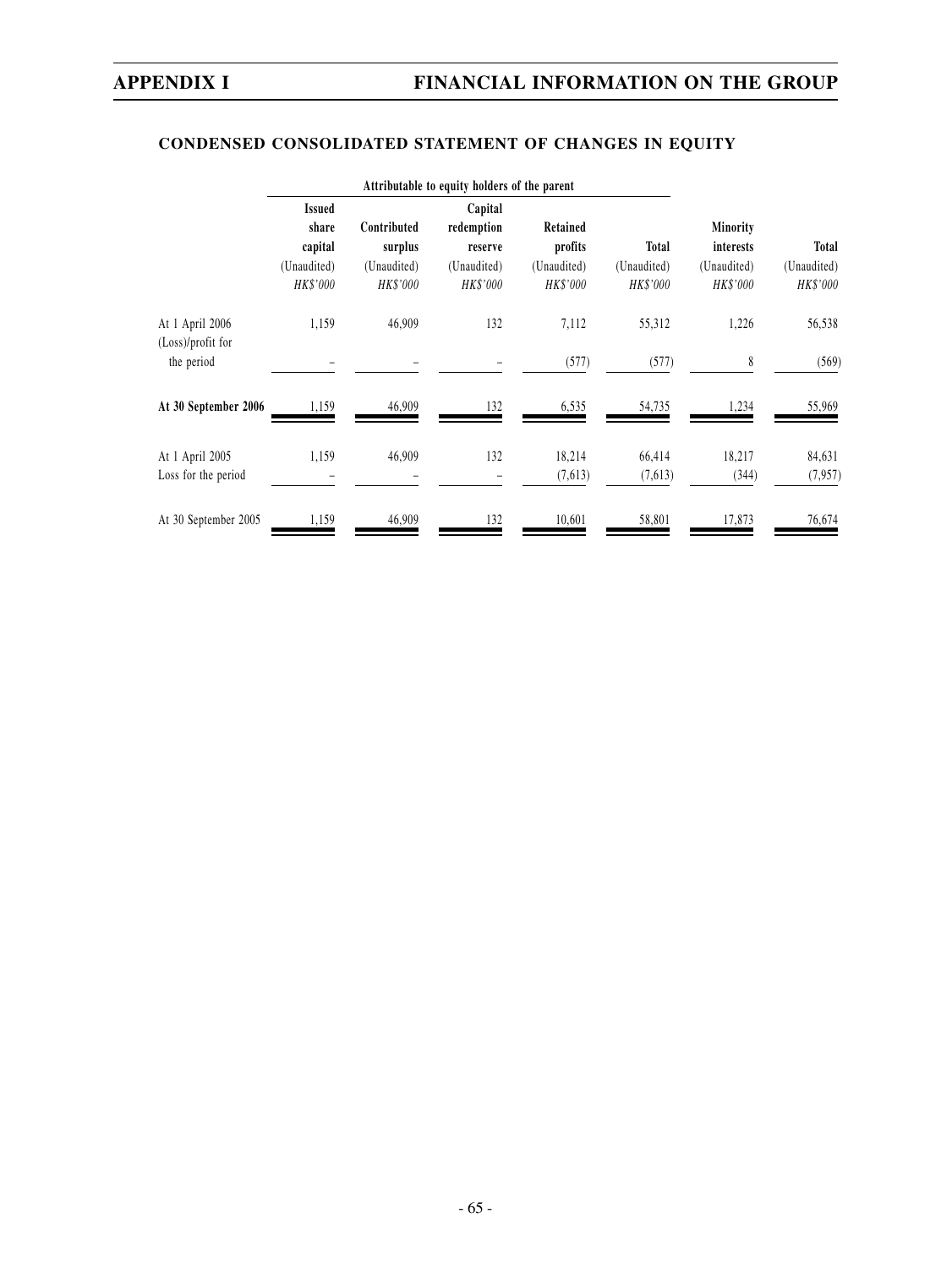# **CONDENSED CONSOLIDATED CASH FLOW STATEMENT**

|                                                                 | Six months ended |             |
|-----------------------------------------------------------------|------------------|-------------|
|                                                                 | 30 September     |             |
|                                                                 | 2006             | 2005        |
|                                                                 | (Unaudited)      | (Unaudited) |
|                                                                 | HK\$'000         | HK\$'000    |
| Net cash (outflow)/inflow from operating activities             | (3,158)          | 2,455       |
| Net cash inflow from investing activities                       | 624              | 535         |
| Net cash inflow from financing activities                       |                  | 2,026       |
| Net (decrease)/increase in cash and cash equivalents            | (2,534)          | 5,016       |
| Cash and cash equivalents at beginning of period                | 37,088           | 4,505       |
| Cash and cash equivalents at end of period                      | 34,554           | 9,521       |
| ANALYSIS OF THE BALANCES OF CASH AND<br><b>CASH EQUIVALENTS</b> |                  |             |
| Cash and bank balances                                          | 34,554           | 3,458       |
| Non-pledged time deposits with original maturity of             |                  |             |
| less than three months when acquired                            |                  | 5,566       |
| Time deposits with original maturity of less than               |                  |             |
| three months when acquired, pledged as security                 |                  |             |
| for bank overdraft facilities                                   |                  | 26,800      |
| Bank overdrafts                                                 |                  | (26, 303)   |
|                                                                 | 34.554           | 9,521       |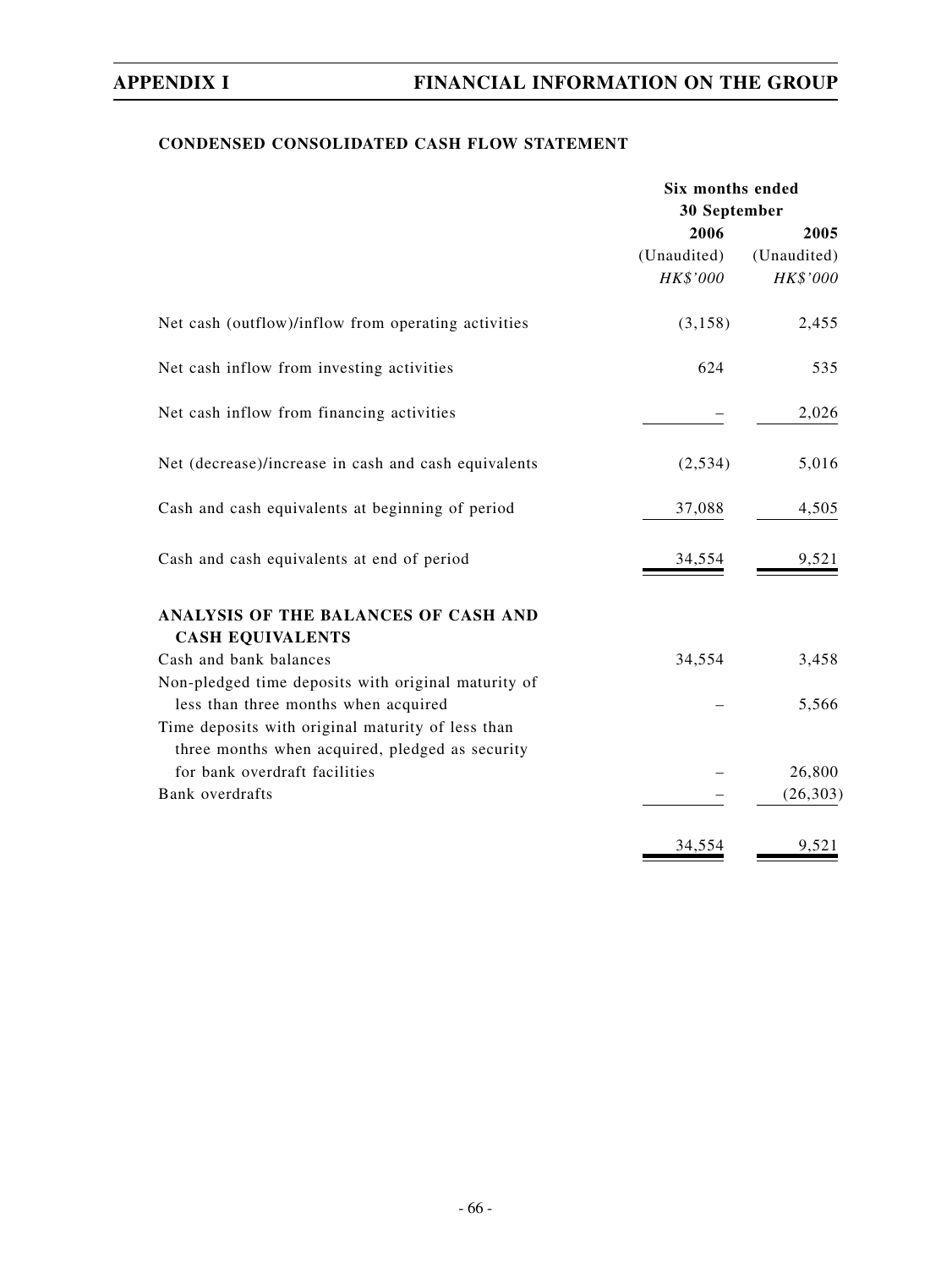# **NOTES TO THE INTERIM FINANCIAL STATEMENTS**

### **1. BASIS OF PREPARATION AND ACCOUNTING POLICIES**

### **Basis of preparation**

The unaudited interim condensed consolidated financial statements are prepared in accordance with the requirements of the Appendix 16 of the Rules Governing the Listing of Securities on The Stock Exchange of Hong Kong Limited (the "Listing Rules") and the Hong Kong Accounting Standard ("HKAS") 34 "Interim Financial Reporting" issued by the HKICPA.

The unaudited interim condensed consolidated financial statements do not include all the information and disclosures required in the annual financial statements, and should be read in conjunction with the Group's annual financial statements for the year ended 31 March 2006.

### **Accounting policies**

The accounting policies and basis of preparation adopted in the preparation of the unaudited interim condensed consolidated financial statements are consistent with those followed in preparation of the Group's annual financial statements for the year ended 31 March 2006, except in relation to the following amendments to and interpretation of Hong Kong Financial Reporting Standards ("HKFRSs") issued by the HKICPA that affect the Group and are adopted for the first time for the current period's financial statements:

| HKAS 39 Amendment            | The Fair Value Option                               |
|------------------------------|-----------------------------------------------------|
| HKAS 39 & HKFRS 4 Amendments | <b>Financial Guarantee Contracts</b>                |
| HK(IFRIC)-Int 4              | Determining whether an Arrangement contains a Lease |

The adoption of these amendments and interpretation has had no material impact on the accounting policies of the Group and the methods of computation in the Group's unaudited interim condensed consolidated financial statements.

The Group has not early applied the following new and revised HKFRSs, that have been issued but are not yet effective, in these unaudited interim condensed consolidated financial statements. The Group has already commenced an assessment of the potential impact of these new and revised HKFRSs but is not yet in a position to state whether these new and revised HKFRSs would have a significant impact on its result of operations and financial position.

| HKAS 1 (Amendment)   | Capital Disclosures <sup>1</sup>                        |
|----------------------|---------------------------------------------------------|
| <b>HKFRS 7</b>       | Financial Instruments: Disclosures <sup>1</sup>         |
| $HK(IFRIC) - Int 8$  | Scope of HKFRS2 <sup>4</sup>                            |
| $HK(IFRIC) - Int 9$  | Reassessment of Embedded Derivatives <sup>3</sup>       |
| $HK(IFRIC) - Int 10$ | Interim Financial Reporting and Impairment <sup>2</sup> |
|                      |                                                         |

- <sup>1</sup> Effective for annual periods beginning on or after 1 January 2007.
- <sup>2</sup> Effective for annual periods beginning on or after 1 November 2006.
- <sup>3</sup> Effective for annual periods beginning on or after 1 June 2006.
- <sup>4</sup> Effective for annual periods beginning on or after 1 May 2006.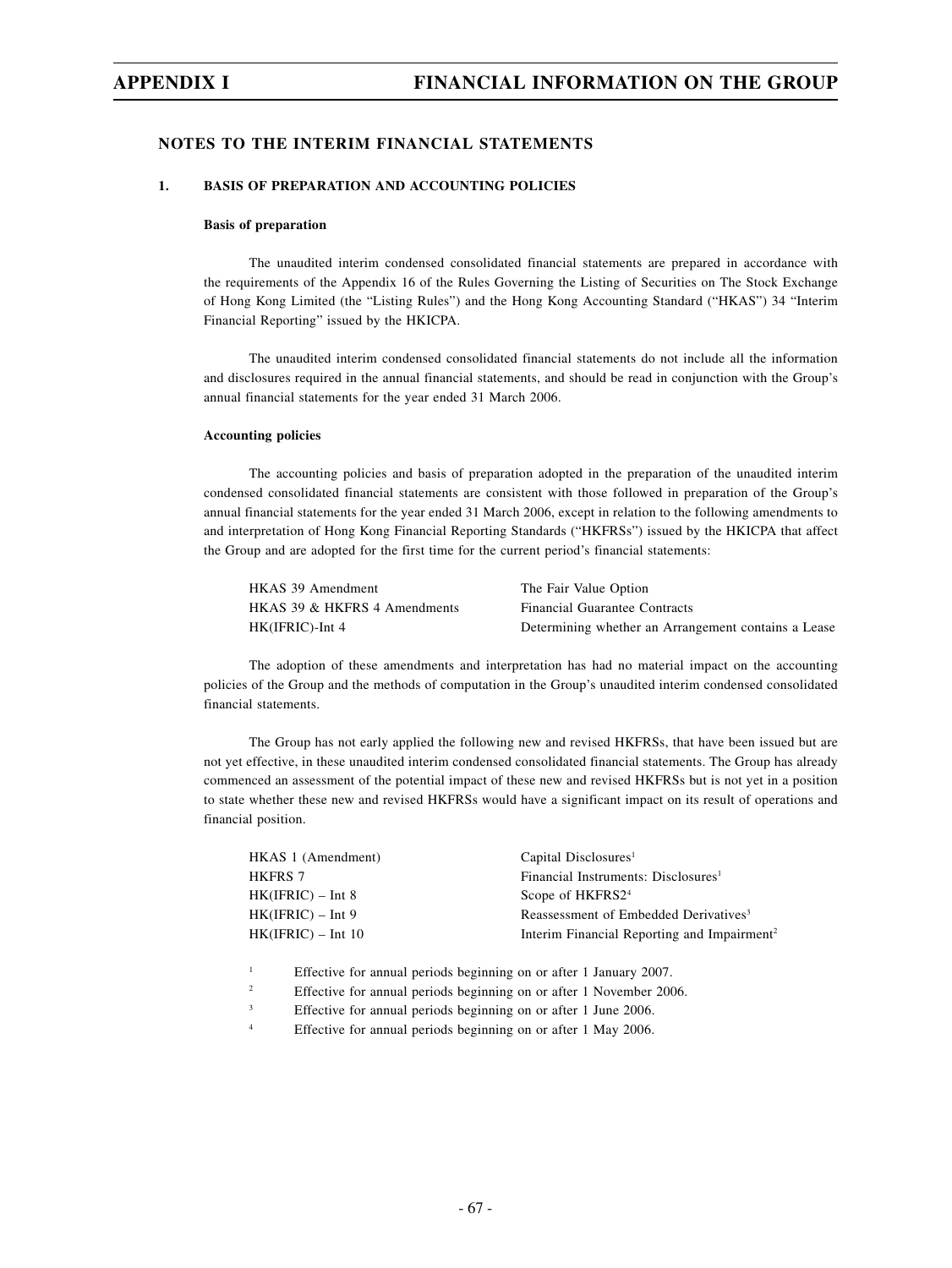## **2. SEGMENT INFORMATION**

### **(a) Business segments**

The Group is principally engaged in the building services maintenance business and project management. The contracting services and trading business were discontinued in March 2006. An analysis of the Group's revenue and results by business segments is as follows:

|                                           | Continuing operation        |             |                             |             | Discontinued operations |             |                  |             |                     |             |                  |             |
|-------------------------------------------|-----------------------------|-------------|-----------------------------|-------------|-------------------------|-------------|------------------|-------------|---------------------|-------------|------------------|-------------|
|                                           | <b>Maintenance Services</b> |             | <b>Contracting Services</b> |             | <b>Trading Business</b> |             | Sub-total        |             | <b>Eliminations</b> |             | Consolidated     |             |
|                                           | Six months ended            |             | Six months ended            |             | Six months ended        |             | Six months ended |             | Six months ended    |             | Six months ended |             |
|                                           | 30 September                |             | 30 September                |             | 30 September            |             | 30 September     |             | 30 September        |             | 30 September     |             |
|                                           | 2006                        | 2005        | 2006                        | 2005        | 2006                    | 2005        | 2006             | 2005        | 2006                | 2005        | 2006             | 2005        |
|                                           | (Unaudited)                 | (Unaudited) | (Unaudited)                 | (Unaudited) | (Unaudited)             | (Unaudited) | (Unaudited)      | (Unaudited) | (Unaudited)         | (Unaudited) | (Unaudited)      | (Unaudited) |
|                                           | HK\$'000                    | HK\$'000    | HK\$'000                    | HK\$'000    | HK\$'000                | HK\$'000    | <b>HK\$'000</b>  | HK\$'000    | HK\$'000            | HK\$'000    | HK\$'000         | HK\$'000    |
| Segment revenue:                          |                             |             |                             |             |                         |             |                  |             |                     |             |                  |             |
| Sales                                     | 108,068                     | 87,590      |                             | 185,621     |                         | 20,463      |                  | 206,084     |                     | (48, 186)   | 108,068          | 245,488     |
| Segment results:                          | (1,089)                     | (1,853)     |                             | (5,642)     |                         | (632)       |                  | (6,274)     |                     |             | (1,089)          | (8,127)     |
| Interest income and<br>unallocated gains, |                             |             |                             |             |                         |             |                  |             |                     |             |                  |             |
| net                                       | 624                         | $11\,$      |                             |             |                         |             |                  | 1,118       |                     |             | 624              | 1,129       |
| Finance costs                             | (76)                        | (660)       |                             |             |                         |             |                  | (198)       |                     |             | (76)             | (858)       |
| Loss before tax                           | (541)                       | (2,502)     |                             |             |                         |             |                  | (5.354)     |                     |             | (541)            | (7,856)     |
| Tax                                       | (28)                        | (35)        |                             |             |                         |             |                  | (66)        |                     |             | (28)             | (101)       |
| Loss for the period                       | (569)                       | (2,537)     |                             |             |                         |             |                  | (5,420)     |                     |             | (569)            | (7,957)     |

## **(b) Geographical segments**

No geographical segment information is presented as over 90% of the Group's revenue is derived from customers based in Hong Kong, and over 90% of the Group's assets are located in Hong Kong.

## **3. OTHER REVENUE AND GAINS**

|                 | <b>Continuing operation</b>      |                 | <b>Discontinued operations</b>   |                 | <b>Total</b>                     |                 |  |
|-----------------|----------------------------------|-----------------|----------------------------------|-----------------|----------------------------------|-----------------|--|
|                 | Six months ended<br>30 September |                 | Six months ended<br>30 September |                 | Six months ended<br>30 September |                 |  |
|                 | 2006                             | 2005            | 2006                             | 2005            | 2006                             | 2005            |  |
|                 | (Unaudited)                      | (Unaudited)     | (Unaudited)                      | (Unaudited)     | (Unaudited)                      | (Unaudited)     |  |
|                 | <b>HK\$'000</b>                  | <b>HK\$'000</b> | <b>HK\$'000</b>                  | <b>HK\$'000</b> | <b>HK\$'000</b>                  | <b>HK\$'000</b> |  |
| Interest income | 624                              | 11              |                                  | 640             | 624                              | 651             |  |
| Others          |                                  |                 |                                  | 478             |                                  | 478             |  |
|                 | 624                              | 11              |                                  | 1,118           | 624                              | 1,129           |  |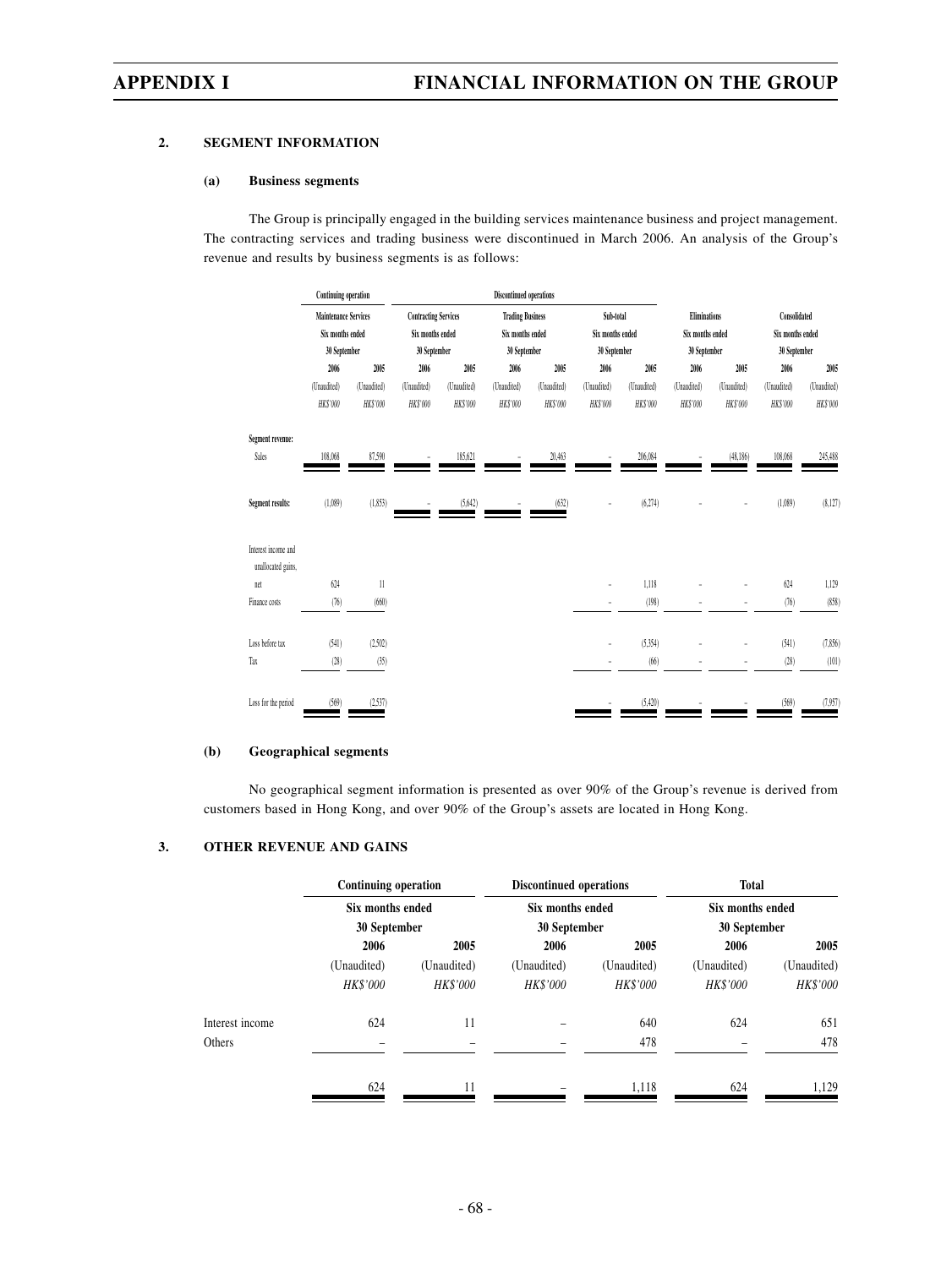## **4. FINANCE COSTS**

|                                                                           | <b>Continuing operation</b> |                 | <b>Discontinued operations</b> |                 | <b>Total</b><br>Six months ended |                 |  |
|---------------------------------------------------------------------------|-----------------------------|-----------------|--------------------------------|-----------------|----------------------------------|-----------------|--|
|                                                                           | Six months ended            |                 | Six months ended               |                 |                                  |                 |  |
|                                                                           | 30 September                |                 | 30 September                   |                 | 30 September                     |                 |  |
|                                                                           | 2006                        | 2005            | 2006                           | 2005            | 2006                             | 2005            |  |
|                                                                           | (Unaudited)                 | (Unaudited)     | (Unaudited)                    | (Unaudited)     | (Unaudited)                      | (Unaudited)     |  |
|                                                                           | <b>HK\$'000</b>             | <b>HK\$'000</b> | <b>HK\$'000</b>                | <b>HK\$'000</b> | <b>HK\$'000</b>                  | <b>HK\$'000</b> |  |
| Interest on bank loans,<br>overdrafts and other<br>loans wholly repayable |                             |                 |                                |                 |                                  |                 |  |
| within five years                                                         | 76                          | 660             |                                | 198             | 76                               | 858             |  |

# **5. LOSS BEFORE TAX**

The Group's loss before tax is arrived at after charging/(crediting):

| <b>Continuing operation</b> |             |                                           |             |                                  |             | <b>Total</b>                     |             |
|-----------------------------|-------------|-------------------------------------------|-------------|----------------------------------|-------------|----------------------------------|-------------|
|                             |             | Six months ended<br>30 September          |             | Six months ended<br>30 September |             | Six months ended<br>30 September |             |
| 2006                        | 2005        | 2006                                      | 2005        | 2006                             | 2005        | 2006                             | 2005        |
| (Unaudited)                 | (Unaudited) | (Unaudited)                               | (Unaudited) | (Unaudited)                      | (Unaudited) | (Unaudited)                      | (Unaudited) |
| HK\$'000                    | HK\$'000    | HK\$'000                                  | HK\$'000    | HK\$'000                         | HK\$'000    | HK\$'000                         | HK\$'000    |
|                             |             |                                           | 395         |                                  |             |                                  | 395         |
|                             |             |                                           |             |                                  |             |                                  |             |
| 99,275                      | 78,130      |                                           | 194,342     |                                  | (48, 186)   | 99,275                           | 224,286     |
| 99,275                      | 78,130      |                                           | 194,737     |                                  | (48, 186)   | 99,275                           | 224,681     |
| 112                         | 344         |                                           | 244         |                                  |             | 112                              | 588         |
|                             |             |                                           |             |                                  |             |                                  |             |
| 271                         | 230         |                                           | 106         |                                  |             | 271                              | 336         |
|                             |             |                                           |             |                                  |             |                                  |             |
| 5.812                       | 8,135       |                                           | 11,971      |                                  |             | 5,812                            | 20,106      |
| 1,609                       | 1,154       |                                           | 1,232       |                                  |             | 1,609                            | 2,386       |
|                             |             |                                           |             |                                  |             |                                  |             |
|                             |             |                                           |             |                                  |             |                                  | (133)       |
|                             |             |                                           |             |                                  |             |                                  |             |
|                             |             |                                           |             |                                  |             |                                  |             |
|                             |             |                                           | (9)         |                                  |             |                                  | (9)         |
|                             |             | Six months ended<br>30 September<br>(133) |             | Discontinued operations          |             | <b>Eliminations</b>              |             |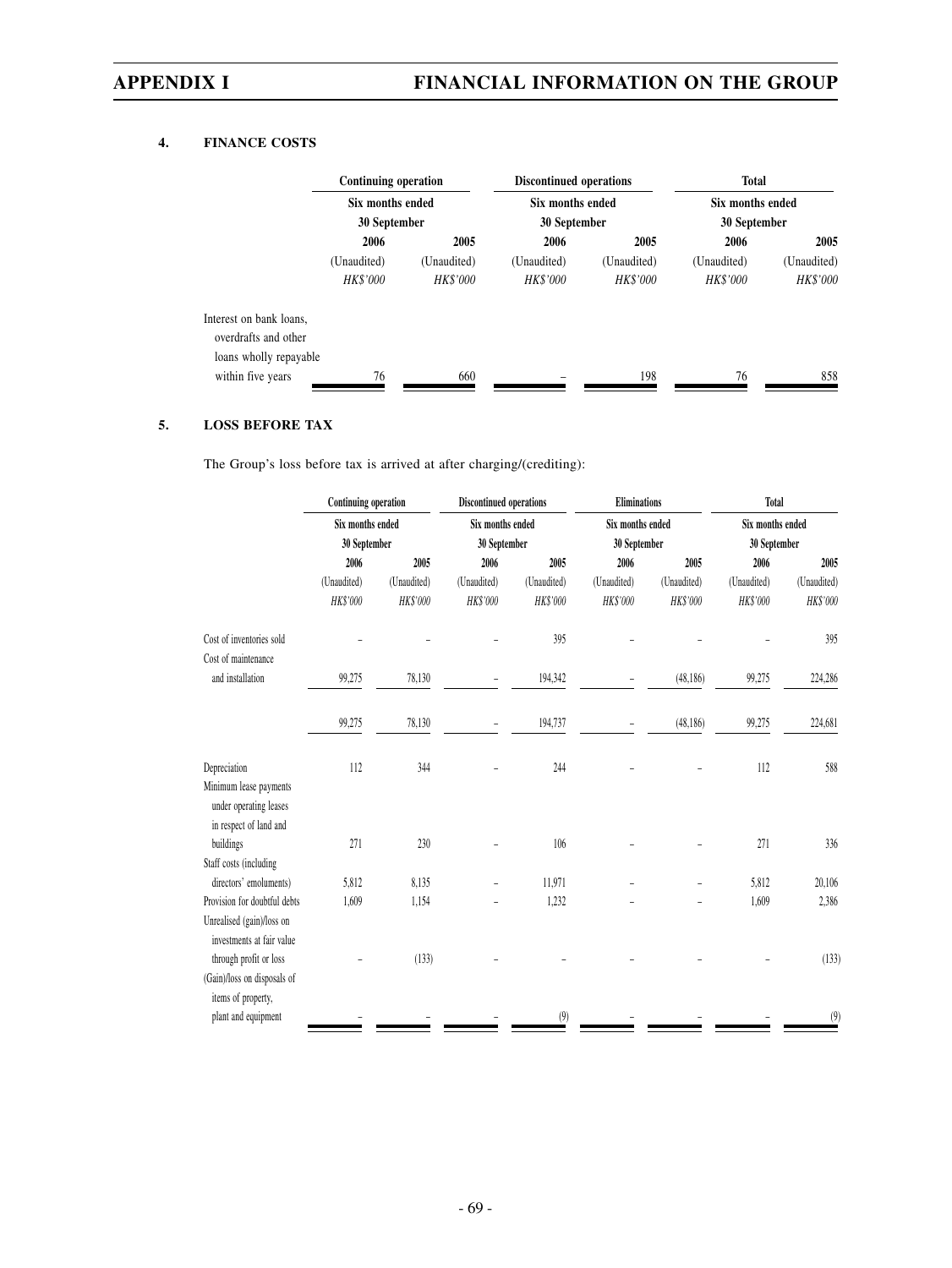## **6. TAX**

|                     | Continuing operation |                 | <b>Discontinued operations</b> |                 | Total<br>Six months ended |              |  |
|---------------------|----------------------|-----------------|--------------------------------|-----------------|---------------------------|--------------|--|
|                     | Six months ended     |                 | Six months ended               |                 |                           |              |  |
|                     | 30 September         |                 | 30 September                   |                 |                           | 30 September |  |
|                     | 2006                 | 2005            | 2006                           | 2005            | 2006                      | 2005         |  |
|                     | (Unaudited)          | (Unaudited)     | (Unaudited)                    | (Unaudited)     | (Unaudited)               | (Unaudited)  |  |
|                     | <b>HK\$'000</b>      | <b>HK\$'000</b> | <b>HK\$'000</b>                | <b>HK\$'000</b> | <b>HK\$'000</b>           | HK\$'000     |  |
| Group:              |                      |                 |                                |                 |                           |              |  |
| Current – Hong Kong | 28                   | 35              |                                | 66              | 28                        | 101          |  |
| Deferred            |                      |                 |                                |                 |                           |              |  |
|                     | 28                   | 35              |                                | 66              | 28                        | 101          |  |

Hong Kong profits tax has been provided at the rate of 17.5% (2005: 17.5%) on the estimated assessable profits arising in Hong Kong during the period.

## **7. DISCONTINUED OPERATIONS**

The Group disposed of its contracting services and trading businesses in March 2006. The results attributable to the discontinued operations for the period were as follows:

|                                                                      | Six months ended<br>30 September |                 |
|----------------------------------------------------------------------|----------------------------------|-----------------|
|                                                                      | 2006                             | 2005            |
|                                                                      | (Unaudited)                      | (Unaudited)     |
|                                                                      | <b>HK\$'000</b>                  | <b>HK\$'000</b> |
| Turnover                                                             |                                  | 206,084         |
| Cost of installation and cost of sales                               |                                  | (194, 737)      |
| Gross profit                                                         |                                  | 11,347          |
| Other revenue and gains                                              |                                  | 1,118           |
| Administrative expenses                                              |                                  | (16, 531)       |
| Other operating income and expenses, net                             |                                  | (1,090)         |
| Finance costs                                                        |                                  | (198)           |
| Loss before tax                                                      |                                  | (5,354)         |
| Tax                                                                  |                                  | (66)            |
| Loss for the period from discontinued operations                     |                                  | (5,420)         |
| Minority interests                                                   |                                  | 47              |
| Loss for the period attributable to the equity holders of the parent |                                  | (5,373)         |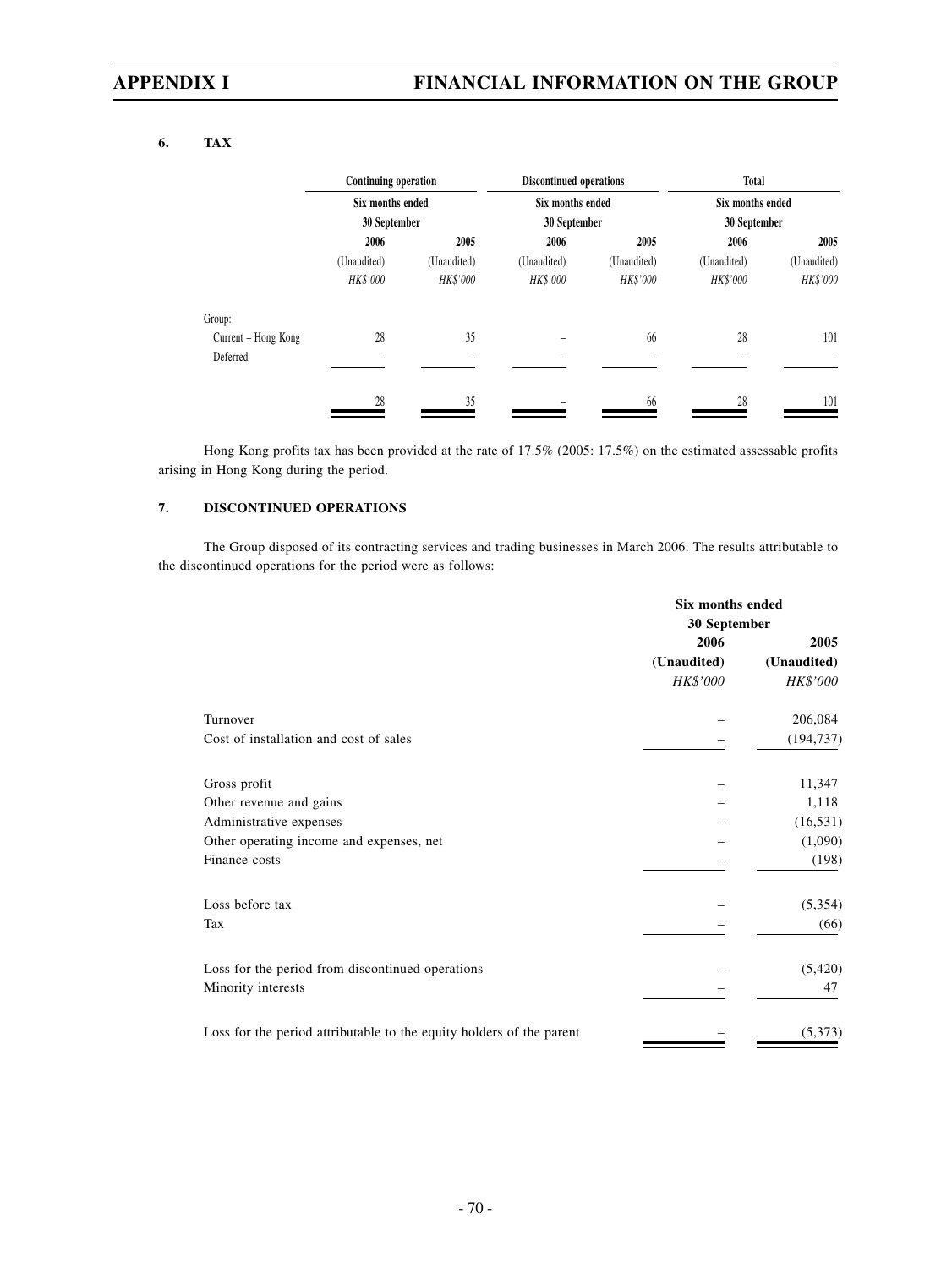# **Appendix I Financial information on the Group**

The net cash flows attributable to the discontinued operation are as follows:

|                                            | Six months ended |                 |  |
|--------------------------------------------|------------------|-----------------|--|
|                                            |                  | 30 September    |  |
|                                            | 2006             | 2005            |  |
|                                            | (Unaudited)      | (Unaudited)     |  |
|                                            | <b>HK\$'000</b>  | <b>HK\$'000</b> |  |
| Net cash inflow from operating activities  |                  | 13,842          |  |
| Net cash inflow from investing activities  |                  | 1,113           |  |
| Net cash outflow from financing activities |                  | (11, 784)       |  |
| Net cash inflow                            |                  | 3,171           |  |

### **8. LOSS PER SHARE ATTRIBUTABLE TO EQUITY HOLDERS OF THE PARENT**

### **From continuing and discontinued operations**

The calculation of the basic loss per share is based on the net loss for the period attributable to equity holders of the parent of HK\$577,000 (2005: net loss of HK\$7,613,000) and on the 115,930,400 (2005: 115,930,400) shares in issue during the period.

Diluted loss per share for the periods ended 30 September 2006 and 2005 have not been presented as no diluting events existed during either periods.

### **From a continuing operation**

The calculation of the basic loss per share is based on the net loss for the period attributable to equity holders of the parent of HK\$577,000 (2005: net loss of HK\$2,240,000). The denominators used are the same as those detailed above for the basic loss per share from continuing and discontinued operations.

### **From discontinued operations**

Basic loss per share for the discontinued operations for the six months ended 30 September 2005 was HK\$4.63 cents per share based on the net loss for that period attributable to equity holders of the parent of HK\$5,373,000. The denominators used are the same as those detailed above for the basic loss per share from continuing and discontinued operations.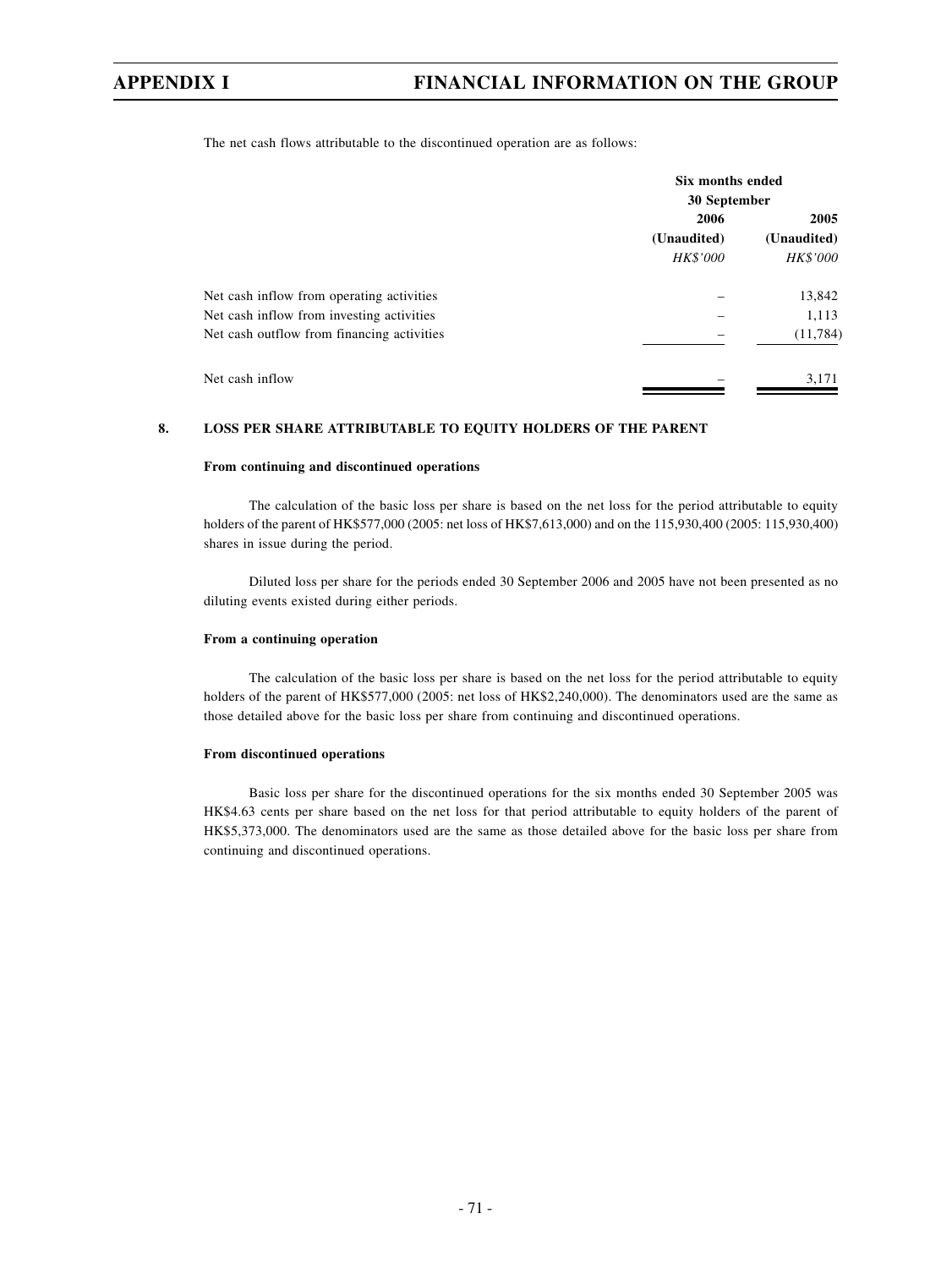# **Appendix I Financial information on the Group**

### **9. GROSS AMOUNT DUE FROM/(TO) CONTRACT CUSTOMERS**

|                                                      | 30 September    | 31 March        |
|------------------------------------------------------|-----------------|-----------------|
|                                                      | 2006            | 2006            |
|                                                      | (Unaudited)     | (Audited)       |
|                                                      | <b>HK\$'000</b> | <b>HK\$'000</b> |
| Gross amount due from contract customers             | 29,808          | 28,011          |
| Gross amount due to contract customers               | (19,760)        | (12, 833)       |
|                                                      | 10,048          | 15,178          |
| Contract costs incurred plus recognised profits less |                 |                 |
| recognised losses and foreseeable losses to date     | 820,374         | 827,741         |
| Less: Progress billings                              | (810, 326)      | (812, 563)      |
|                                                      | 10,048          | 15,178          |
|                                                      |                 |                 |

### **10. TRADE AND OTHER RECEIVABLES**

|                                        | 30 September<br>2006<br>(Unaudited)<br><b>HK\$'000</b> | 31 March<br>2006<br>(Audited)<br><b>HK\$'000</b> |
|----------------------------------------|--------------------------------------------------------|--------------------------------------------------|
| Trade receivables<br>Other receivables | 35,472<br>29,405                                       | 28,590<br>26,863                                 |
|                                        | 64,877                                                 | 55,453                                           |

An aged analysis for the trade receivables as at 30 September 2006, based on invoice date and net of provisions for bad and doubtful debts, is as follows:

|                | As at        | As at           |
|----------------|--------------|-----------------|
|                | 30 September | 31 March        |
|                | 2006         | 2006            |
|                | (Unaudited)  | (Audited)       |
|                | HK\$'000     | <b>HK\$'000</b> |
| $0 - 30$ days  | 15,708       | 11,450          |
| $31 - 60$ days | 2,959        | 3,905           |
| $61 - 90$ days | 3,341        | 3,841           |
| Over 90 days   | 13,464       | 9,394           |
|                | 35,472       | 28,590          |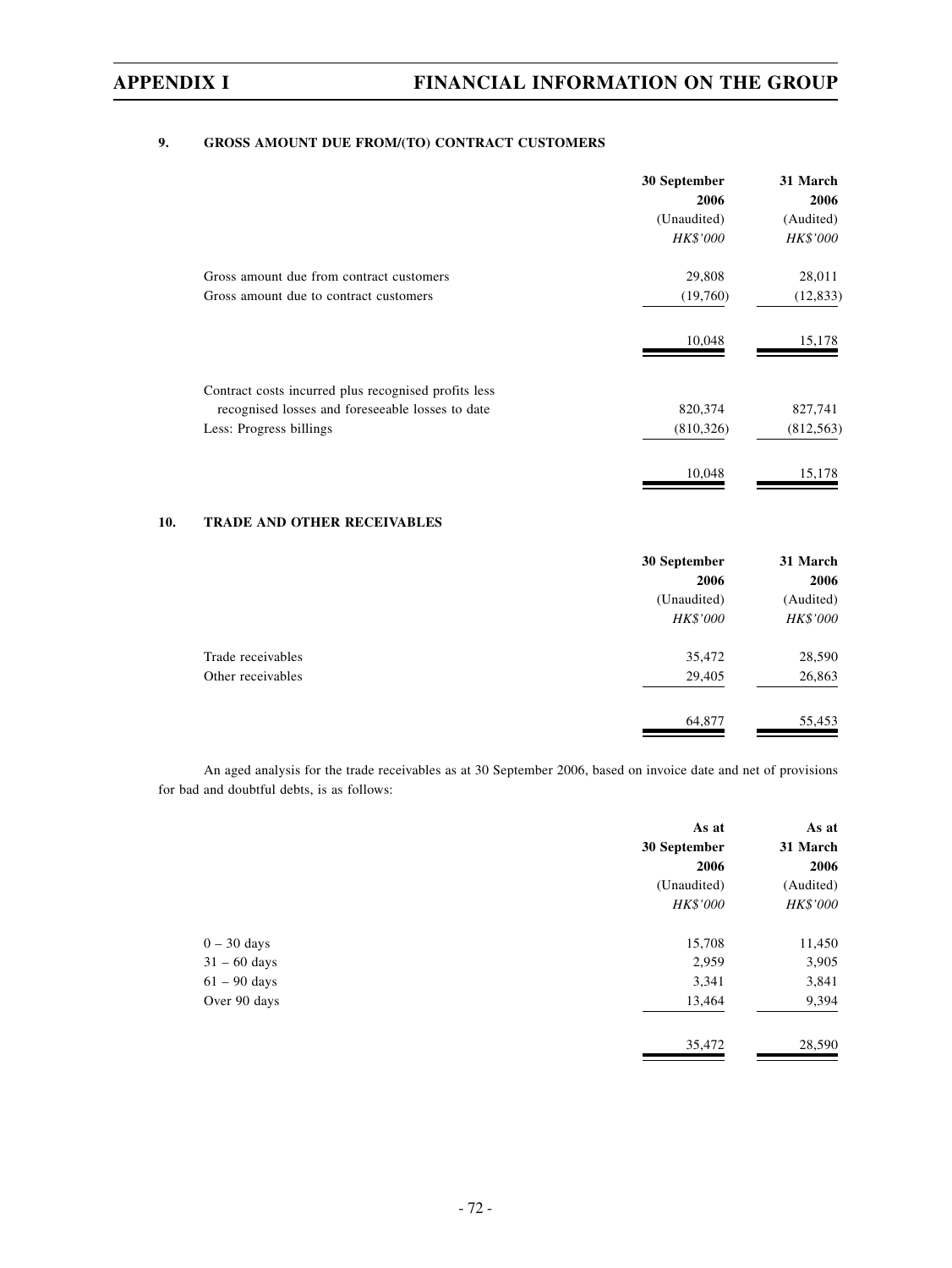# **Appendix I Financial information on the Group**

The Group grants to its trade customers credit periods normally ranging from cash on delivery to 60 days. A longer credit period is granted to a few customers with long business relationships with the Group and with strong financial positions. The Group seeks to maintain strict control over its outstanding receivables to minimise credit risk. Overdue balances are reviewed regularly by senior management. In view of the aforementioned and the fact that the Group's trade receivables relate to a large number of diversified customers, there is no significant concentration of credit risk. Trade receivables are non-interest bearing.

A provision is made when there is objective evidence that the Group will not be able to collect the amounts due according to the original terms of the receivables.

Included in the Group's trade receivables balances as at 30 September 2006 as set out above are amounts due from Chinney Construction of approximately HK\$8,698,000 (31 March 2006: HK\$506,000) which arose from the provision of various building and maintenance services. The amount due from Chinney Construction is unsecured, interest free and is repayable within normal credit terms of 60 days. Please refer to note 13(a) for details of related party transactions with Chinney Construction.

### **11. TRADE PAYABLES**

An aged analysis of trade payables as at 30 September 2006, based on invoice date, is as follows:

|                | 30 September | 31 March        |
|----------------|--------------|-----------------|
|                | 2006         | 2006            |
|                | (Unaudited)  | (Audited)       |
|                | HK\$'000     | <b>HK\$'000</b> |
| $0 - 30$ days  | 9,269        | 6,474           |
| $31 - 60$ days | 3,120        | 2,703           |
| Over 60 days   | 25,633       | 12,102          |
|                | 38,022       | 21,279          |

The trade payables are non-interest bearing and are normally settled on 60-day terms.

### **12. SHARE CAPITAL**

|                                                                        | 30 September<br>2006           | 31 March<br>2006             |
|------------------------------------------------------------------------|--------------------------------|------------------------------|
|                                                                        | (Unaudited)<br><b>HK\$'000</b> | (Audited)<br><b>HK\$'000</b> |
| Authorised:<br>8,000,000,000 ordinary shares of HK\$0.01 each          | 80,000                         | 80,000                       |
| Issued and fully paid:<br>115,930,400 ordinary shares of HK\$0.01 each | 1,159                          | 1,159                        |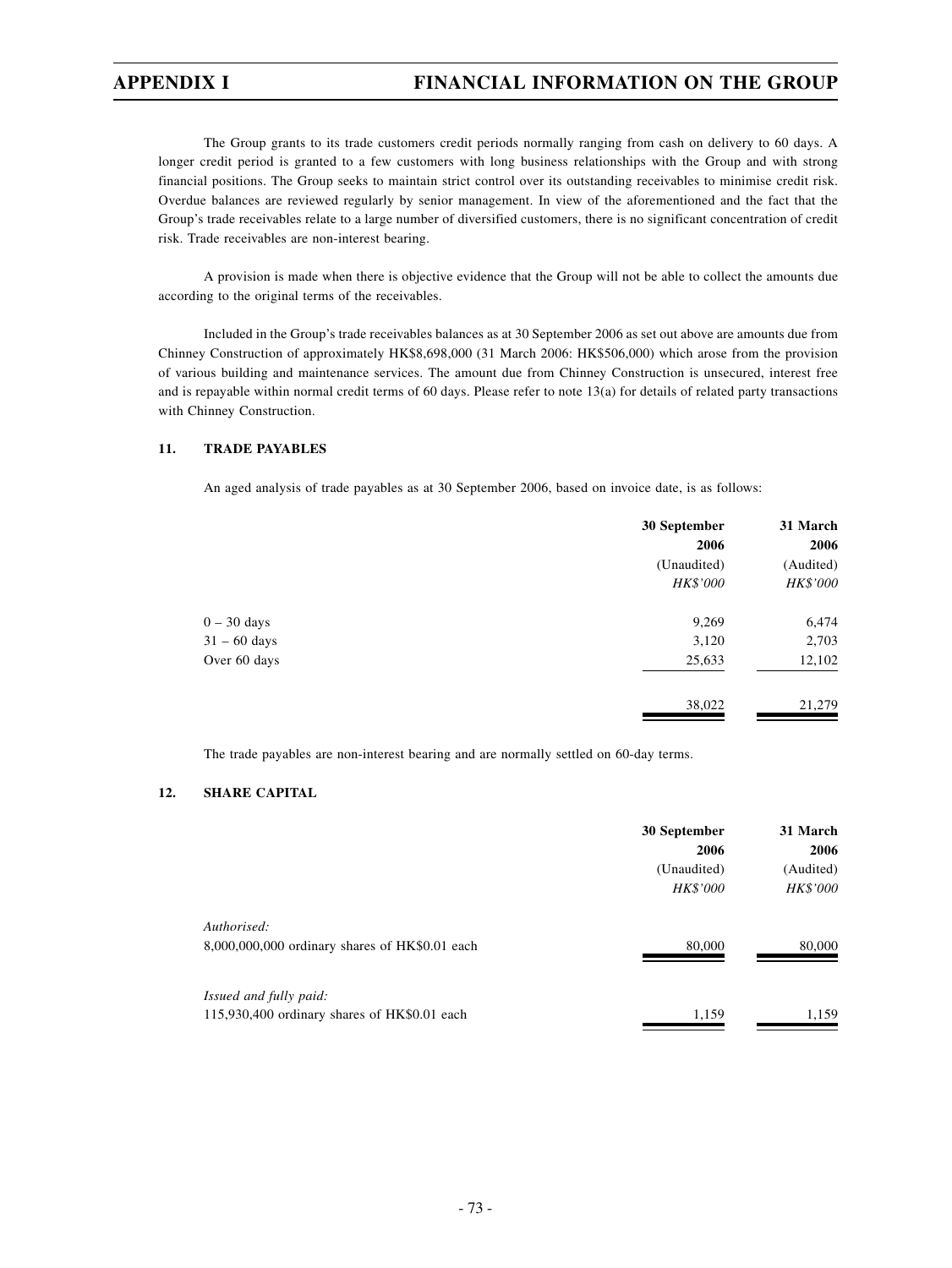### **13. RELATED PARTY TRANSACTIONS**

### **(a) Significant transactions between the Group and related parties during the period**

|                                                  | Six months ended<br>30 September |                 |                 |
|--------------------------------------------------|----------------------------------|-----------------|-----------------|
|                                                  |                                  | 2006            | 2005            |
|                                                  |                                  | (Unaudited)     | (Unaudited)     |
|                                                  | <b>Notes</b>                     | <i>HK\$'000</i> | <i>HK\$'000</i> |
| Billing of building maintenance works and        |                                  |                 |                 |
| building services installation works to          |                                  |                 |                 |
| Chinney Construction                             | (i)                              | 63,089          | 38,674          |
| Billing of building maintenance works and        |                                  |                 |                 |
| building services installation works to          |                                  |                 |                 |
| Shun Wing Construction & Engineering             |                                  |                 |                 |
| Company Limited ("Shun Wing")                    | $(ii)$ & $(iv)$                  | 428             |                 |
| Billing of electrical and mechanical maintenance |                                  |                 |                 |
| works to SCEE and Westco                         | (iii) $\&$ (iv)                  | 43,601          |                 |

### *Notes:*

(i) Chinney Construction is a company of which Mr. Chan Yuen Keung, Zuric (who resigned as chairman and executive director of the Company on 19 July 2006) is a director and has 13.95% indirect beneficial interests therein.

The transactions constituted continuing connected transactions for the Group under the Listing Rule.

Details of the amount due from Chinney Construction are included in note 10 to the financial statements.

As at 30 September 2006, the Group also had an amount payable to Chinney Construction of HK\$3,000,000 (31 March 2006: HK\$14,350,000) included in other payables and accruals. The balance is unsecured, interest-free and has no fixed terms of repayment.

- (ii) Mr. Chan Yuen Keung, Zuric, (who resigned as chairman and executive director of the Company on 19 July 2006), Mr. Au Yu Fai, Patrick (who resigned as an executive director of the Company on 19 July 2006) and Mr. Yu Sek Kee, Stephen (who resigned as an executive director of the Company on 16 September 2006) are common directors of Ever Billion and Shun Wing.
- (iii) Mr. Chan Yuen Keung, Zuric (who resigned as chairman and executive director of the Company on 19 July 2006), Mr. Au Yu Fai, Patrick (who resigned as an executive director of the Company on 19 July 2006) and Mr. Yu Sek Kee, Stephen (who resigned as an executive director of the Company on 16 September 2006) are common directors of Tinhawk, SCEE and Westco.
- (iv) In March 2006, the Company disposed of its contracting services and trading businesses. Shun Wing, SCEE and Westco were companies within the group disposed of. Accordingly, balances with these companies in 2005 were eliminated on consolidation. No comparative figures were shown.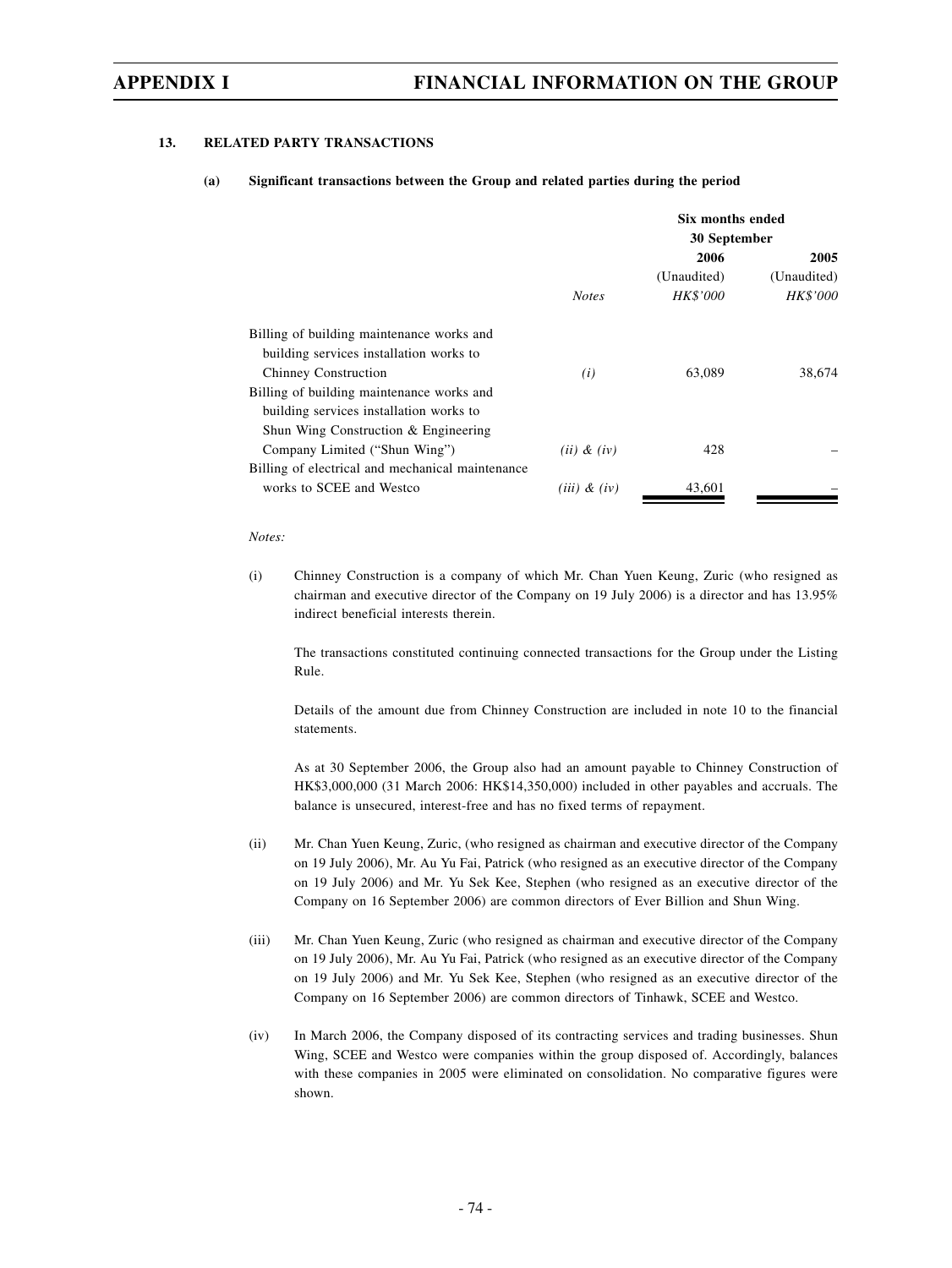### **(b) Outstanding balances with related companies**

The Group had outstanding balances due to related companies of HK\$9,715,000 (31 March 2006: HK\$9,294,000) as at 30 September 2006. The balances are unsecured, interest-free and have no fixed terms of repayment.

### **(c) Compensation of key management personnel of the Group**

|                                                 | Six months ended<br>30 September |                 |
|-------------------------------------------------|----------------------------------|-----------------|
|                                                 | 2006                             | 2005            |
|                                                 | (Unaudited)                      | (Unaudited)     |
|                                                 | <b>HK\$'000</b>                  | <b>HK\$'000</b> |
| Salaries and other short-term employee benefits | 1,246                            | 1,533           |
| Post-employment benefits                        | 84                               | 88              |

### **14. COMMITMENTS**

As lessee, the Group leases certain of its office properties under operating lease arrangements. Leases for properties are negotiated for terms ranging from one to three years. At 30 September 2006, the Group had total future minimum lease payments under non-cancellable operating leases falling due as follows:

|                                         | 30 September<br>2006 | 31 March<br>2006 |
|-----------------------------------------|----------------------|------------------|
|                                         | (Unaudited)          | (Audited)        |
|                                         | <b>HK\$'000</b>      | <b>HK\$'000</b>  |
| Within one year                         | 1,067                | 588              |
| In the second to fifth years, inclusive | 1,052                | 343              |
|                                         | 2,119                | 931              |

### **15. CONTINGENT LIABILITIES**

The Company provided certain representations, warranties and undertakings to Chinney Alliance Trading (BVI) Limited ("CAT") upon disposal of the Contracting Group (the "Warranties"). CAT may claim the Company for breach of any of the Warranties up to a maximum amount of HK\$10,000,000 until 31 March 2007, being 12 months from the completion of the disposal. Up to the date of the approval of these financial statements, the Company did not receive any claims from CAT in respect of the Warranties.

Save as disclosed above, the Group has no significant contingent liabilities as at 30 September 2006.

### **16. COMPARATIVE AMOUNTS**

Certain comparative amounts have been reclassified to conform with the current period's presentation.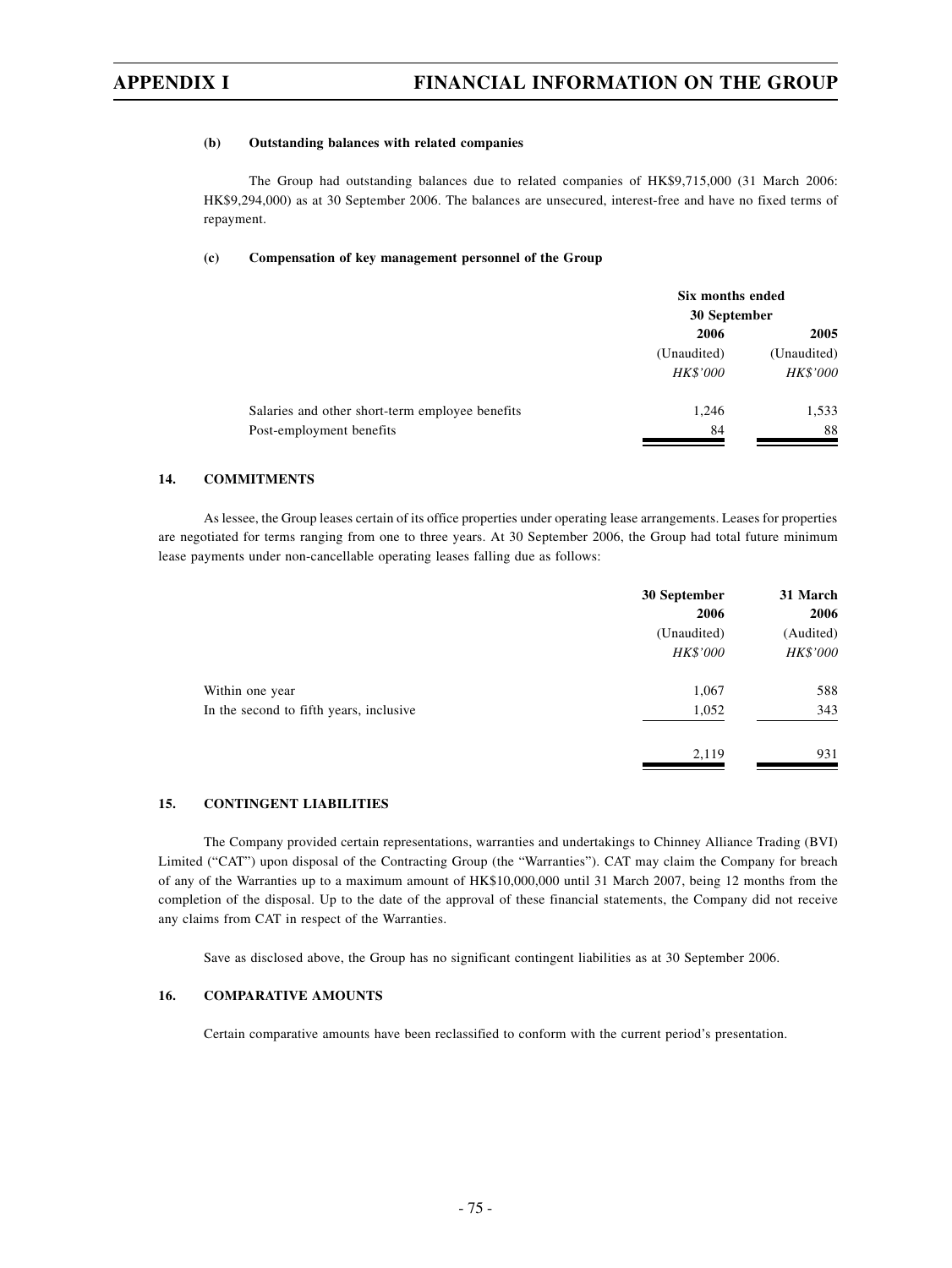# **UNAUDITED PRO FORMA STATEMENT OF ADJUSTED CONSOLIDATED NET TANGIBLE ASSETS OF THE GROUP**

For illustrative purposes only, the pro forma statement which has been prepared in accordance with paragraph 4.29 of the Listing Rules is set out here to provide the investors with further information on how the Open Offer might have affected the financial position of the Group. Although reasonable care has been exercised in preparing the said information, prospective investors who read the information should bear in mind that these figures are inherently subject to adjustments and may not give a complete picture of the actual financial position of the Group after the completion of the Open Offer.

Set out below is the unaudited pro forma statement of adjusted consolidated net tangible assets of the Group based on the unaudited consolidated net tangible assets of the Group as at 30 September 2006 adjusted to reflect the effects of the Open Offer assuming that 57,965,200 offer shares (the "Offer Shares") will be issued pursuant to the Open Offer:

|                                                                     | Unaudited      |                   | Unaudited      |
|---------------------------------------------------------------------|----------------|-------------------|----------------|
|                                                                     | consolidated   |                   | pro forma      |
|                                                                     | net tangible   |                   | adjusted       |
|                                                                     | assets of the  |                   | consolidated   |
|                                                                     | Group as at    |                   | net tangible   |
|                                                                     | 30 September   | <b>Estimated</b>  | assets of the  |
|                                                                     | 2006 (before   | net proceeds      | Group          |
|                                                                     | the Open       | from the          | after the      |
|                                                                     | Offer)         | <b>Open Offer</b> | Open Offer     |
|                                                                     |                | <b>Note</b>       |                |
| Net tangible assets                                                 | HK\$54,735,000 | HK\$22,186,000    | HK\$76,921,000 |
| Number of shares issued                                             | 115,930,400    | 57,965,200        | 173,895,600    |
| Unaudited pro forma<br>adjusted consolidated<br>net tangible assets |                |                   |                |
| per share before/after                                              |                |                   |                |
| the Open Offer                                                      | HK\$0.47       |                   | HK\$0.44       |
|                                                                     |                |                   |                |

### *Note:*

The estimated net proceeds from the Open Offer is calculated based on the issue of 57,965,200 Offer Shares at a price of HK\$0.40 per Offer Share on the basis of one Offer Share for every two existing shares as at the latest practicable date as set out in the Prospectus, and after deducting the estimated expenses of approximately HK\$1 million.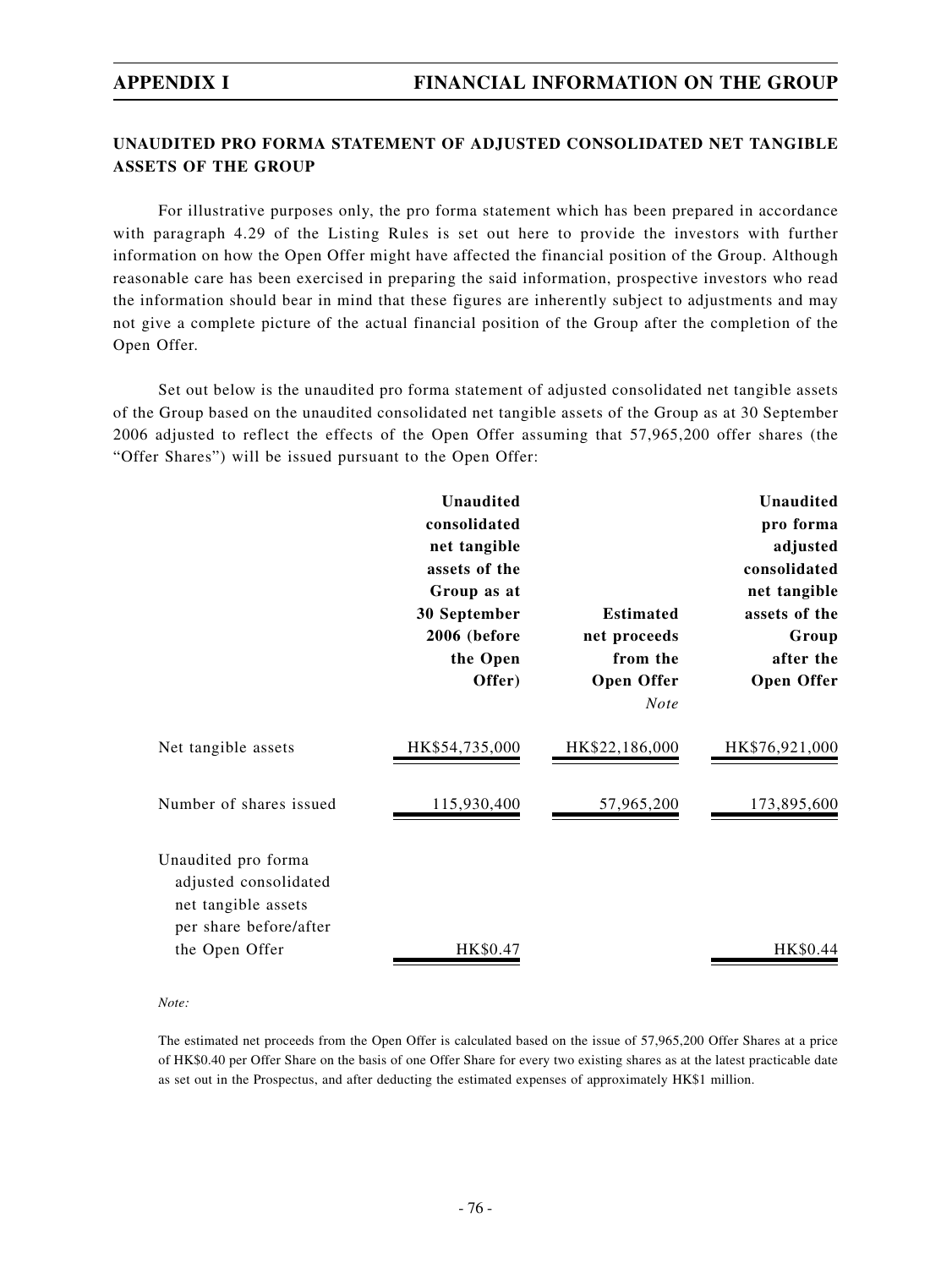# **COMFORTLETTER ON UNAUDITED PRO FORMA STATEMENT OF ADJUSTED CONSOLIDATED NET TANGIBLE ASSETS OF THE GROUP**

 $\equiv$  FRNST & YOUNG

18th Floor Two International Finance Centre 8 Finance Street, Central Hong Kong

26 June 2007

The Board of Directors Shun Cheong Holdings Limited Suite 2302, Wing On Centre 111 Connaught Road Central HONG KONG

Dear Sirs,

### **Shun Cheong Holdings Limited (the "Company") and its subsidiaries (the "Group")**

We report on the unaudited pro forma statement (the "Unaudited Pro forma NTA") relating to adjusted consolidated net tangible assets of the Group as set out in the Section headed "UNAUDITED PRO FORMA STATEMENT OF ADJUSTED CONSOLIDATED NET TANGIBLE ASSETS OF THE GROUP" of Appendix I to the prospectus of the Company dated 26 June 2007 (the "Prospectus") in connection with the open offer (the "Open Offer") to qualifying shareholders on the basis of one offer share for every two existing shares held as at 25 June 2007 (the "Record Date"). The Unaudited Pro forma NTA is unaudited and has been prepared by the directors of the Company, solely for illustrative purposes, to provide information to the shareholders of the Company about how the Open Offer might affect the consolidated net tangible assets of the Group after the completion of the Open Offer.

The historical financial information is derived from the unaudited historical financial information of the Group and where applicable, appearing elsewhere in the Prospectus. The basis of preparation is set out in the accompanying introduction and notes to the Unaudited Pro Forma Statement of Adjusted Consolidated Net Tangible Assets of the Group.

### **Respective responsibilities of directors of the Company and reporting accountants**

It is solely the responsibility of the directors of the Company to prepare the Unaudited Pro forma NTA in accordance with paragraph 4.29 of the Rules Governing the Listing of Securities on The Stock Exchange of Hong Kong Limited (the "Listing Rules") and with reference to Accounting Guideline 7 "Preparation of Pro Forma Financial Information for Inclusion in Investment Circulars" issued by the Hong Kong Institute of Certified Public Accountants (the "HKICPA"). It is our responsibility to form an opinion, as required by paragraph 4.29(7) of the Listing Rules, on the Unaudited Pro forma NTA and to report our opinion to you. We do not accept any responsibility for any reports previously given by us on any financial information used in the compilation of the Unaudited Pro forma NTA beyond that owed to those to whom those reports were addressed by us at the dates of their issue.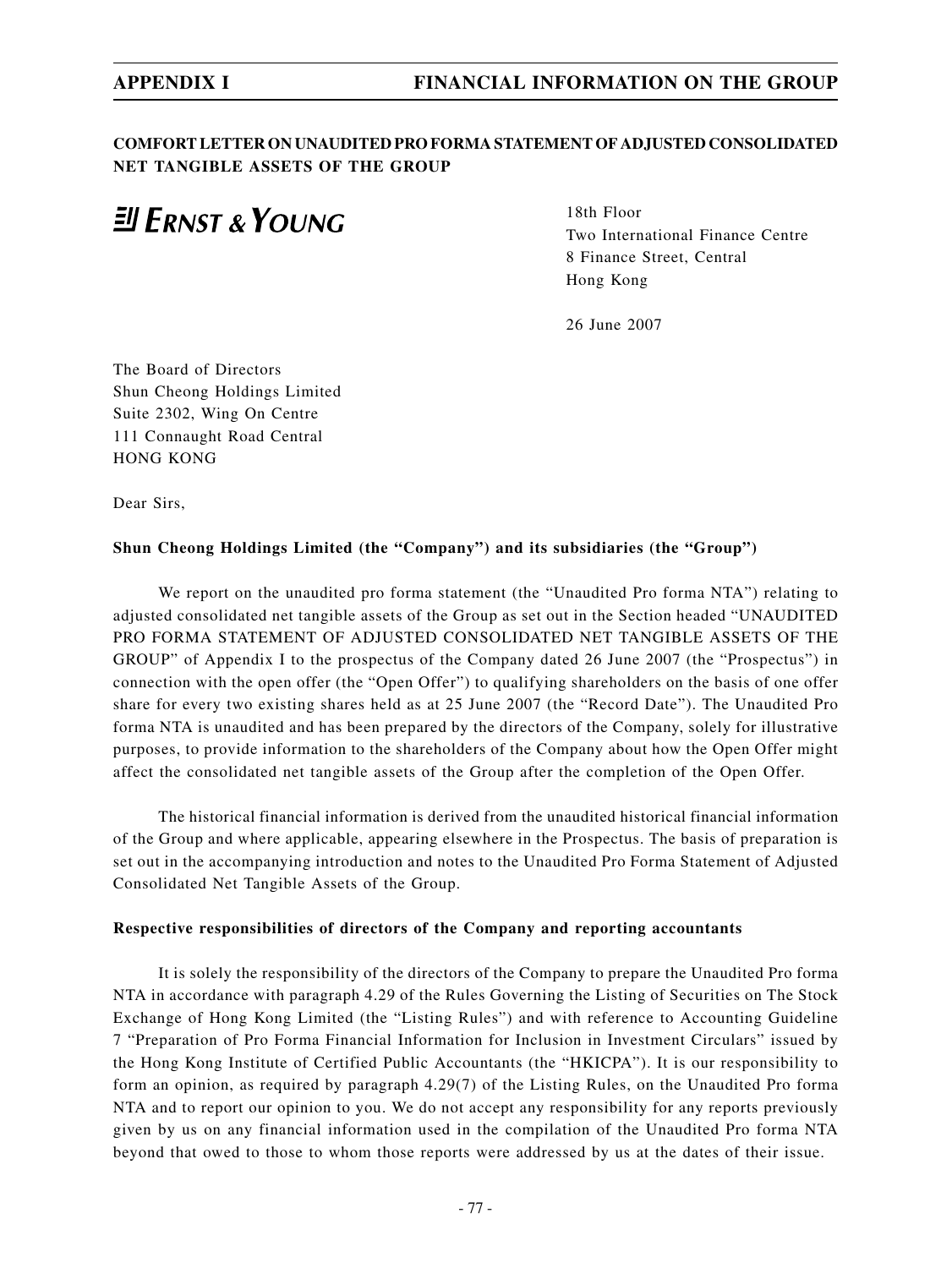### **Basis of opinion**

We conducted our engagement in accordance with Hong Kong Standard on Investment Circular Reporting Engagements (HKSIR) 300 "Accountants' Reports on Pro Forma Financial Information in Investment Circulars" issued by the HKICPA. Our work consisted primarily of comparing the unadjusted financial information with the source documents, considering the unaudited evidence supporting the adjustments and discussing the Unaudited Pro forma NTA with the directors of the Company. This engagement did not involve independent examination of any of the underlying financial information.

We planned and performed our work so as to obtain the information and explanations we considered necessary in order to provide us with sufficient evidence to give reasonable assurance that the Unaudited Pro forma NTA has been properly compiled by the directors of the Company on the basis stated, that such basis is consistent with the accounting policies of the Group and that the adjustments are appropriate for the purposes of the Unaudited Pro forma NTA as disclosed pursuant to paragraph 4.29(1) of the Listing Rules.

The Unaudited Pro forma NTA is for illustrative purposes only, based on the judgements and assumptions of the directors of the Company, and, because of its hypothetical nature, does not provide any assurance or indication that any event will take place in the future and may not be indicative of the financial position of the Group as at 30 September 2006 had the Open Offer actually been completed on that date or any future date.

### **Opinion**

In our opinion:

- (a) the Unaudited Pro forma NTA has been properly compiled by the directors of the Company on the basis stated;
- (b) such basis is consistent with the accounting policies of the Group; and
- (c) the adjustments are appropriate for the purposes of the Unaudited Pro forma NTA as disclosed pursuant to paragraph 4.29(1) of the Listing Rules.

Yours faithfully, **Ernst & Young** *Certified Public Accountants* Hong Kong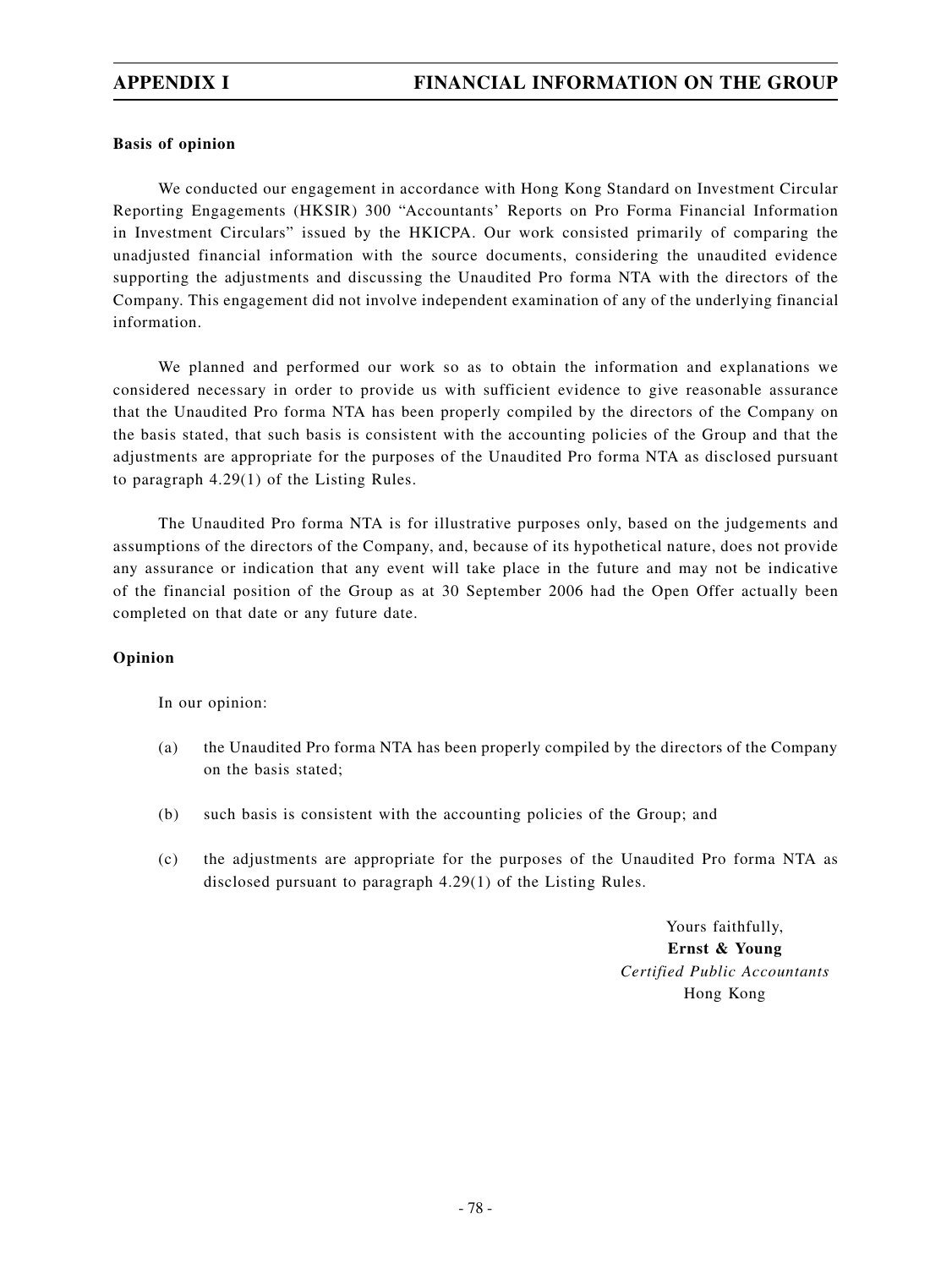# **INDEBTEDNESS**

As at the close of business on 30 April 2007, being the latest practicable date for ascertaining certain information relating to this indebtedness statement, the Group did not have any bank or other borrowings.

Apart from intra-group liabilities, the Group did not have any outstanding mortgages, charges, debentures, loan capital, debt securities, loans, bank overdraft or other similar indebtedness, financial lease or hire purchase commitments, liabilities under acceptance or acceptance credits or guarantees or other material contingent liabilities as at 30 April 2007.

### **MATERIAL ADVERSE CHANGE**

As at the Latest Practicable Date, the Directors are not aware of any material adverse change in the financial or trading position of the Group since 31 March 2006, being the date to which the latest published audited accounts of the Group were made up.

### **WORKING CAPITAL**

The Directors are of the opinion that, following the Open Offer, taking into account the existing cash and bank balances, the existing banking facilities and other loan facilities available and the expected net proceeds of the Open Offer, the Group will have sufficient working capital for its present requirements and for the period ending 12 months from the date of this prospectus in the absence of unforeseeable circumstances.

# **FINANCIAL AND BUSINESS PROSPECTS OF THE GROUP**

The economy of Hong Kong continued to improve, with GDP in the third quarter of 2006 expanded briskly by 6.8% in real term, up from 5.5% in the second quarter. The increase in GDP was mainly attributable to external trade. However, the performance of the construction sector remains weak. After the disposal of Shun Cheong Investments Limited and its subsidiaries engaging in building related contracting services for both the public and private sectors (the "Contracting Group"), the Group concentrates on building related maintenance business which is by nature less susceptible to property development cycles of Hong Kong and has lower capital outlay compared with the businesses carried out by the Contracting Group. As at 30 September 2006, the Group had uncompleted contracts on hand of approximately HK\$195 million (31 March 2006: HK\$211 million). The Directors remain cautiously optimistic on the performance of the maintenance business for the rest of the financial year.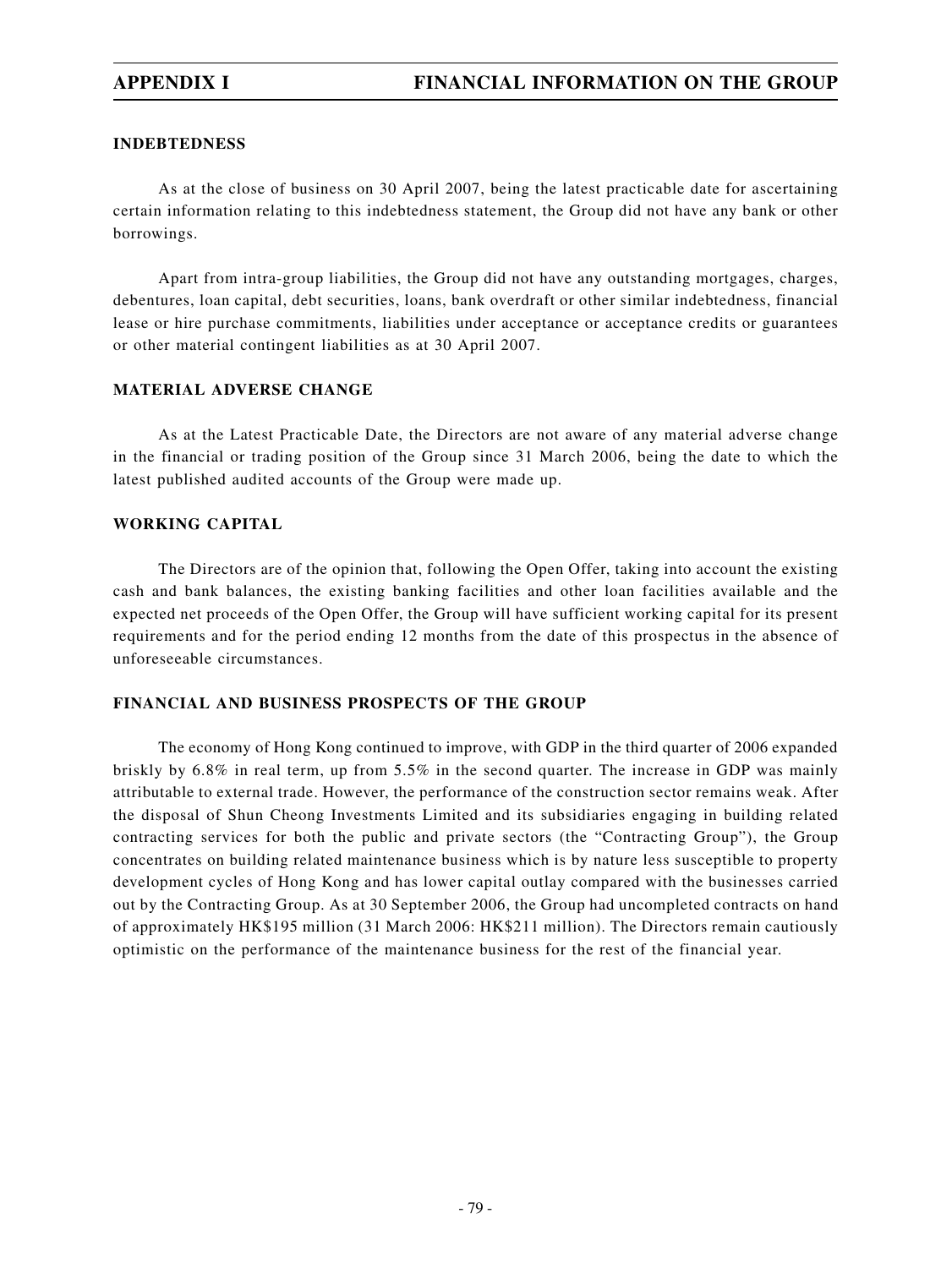# **RESPONSIBILITY STATEMENT**

This prospectus includes particulars given in compliance with the Listing Rules for the purpose of giving information with regard to the Group. The Directors jointly and individually accept full responsibility for the accuracy of the information contained in this prospectus and confirm, having made all reasonable enquiries, that to the best of their knowledge and belief, opinions expressed in this prospectus have been arrived at after due and careful consideration and there are no other facts the omission of which would make any statement in this prospectus misleading.

# **SHARE CAPITAL**

The authorised and issued share capital of the Company as at the Latest Practicable Date were, and following completion of the Open Offer will be, as follows:

|                                                                             | <b>Shares</b> | <i>HK\$'000</i> |
|-----------------------------------------------------------------------------|---------------|-----------------|
| Authorised share capital                                                    | 8,000,000,000 | 80,000          |
| Issued and fully paid up share<br>capital as at the Latest Practicable Date | 115,930,400   | 1,159           |
| Offer Shares to be issued pursuant to<br>the Open Offer                     | 57,965,200    | 580             |
| Issued and fully paid up share capital upon<br>completion of the Open Offer | 173,895,600   | 1.739           |

No Shares have been issued by the Company since 31 March 2006 (being the date to which its latest published audited accounts were prepared) up to the Latest Practicable Date. All of the Shares currently in issue rank pari passu in all respects with each other, including, in particular, as to dividends, voting rights and capital.

As at the Latest Practicable Date, the Company has no other share options, warrant derivatives or other securities convertible into or exchangeable for Shares outstanding.

The Shares are listed and traded on the Main Board of the Stock Exchange. No part of the issued share capital of the Company is listed or dealt in, nor is any listing of or permission to deal in the Shares being or proposed to be sought on, any other stock exchange.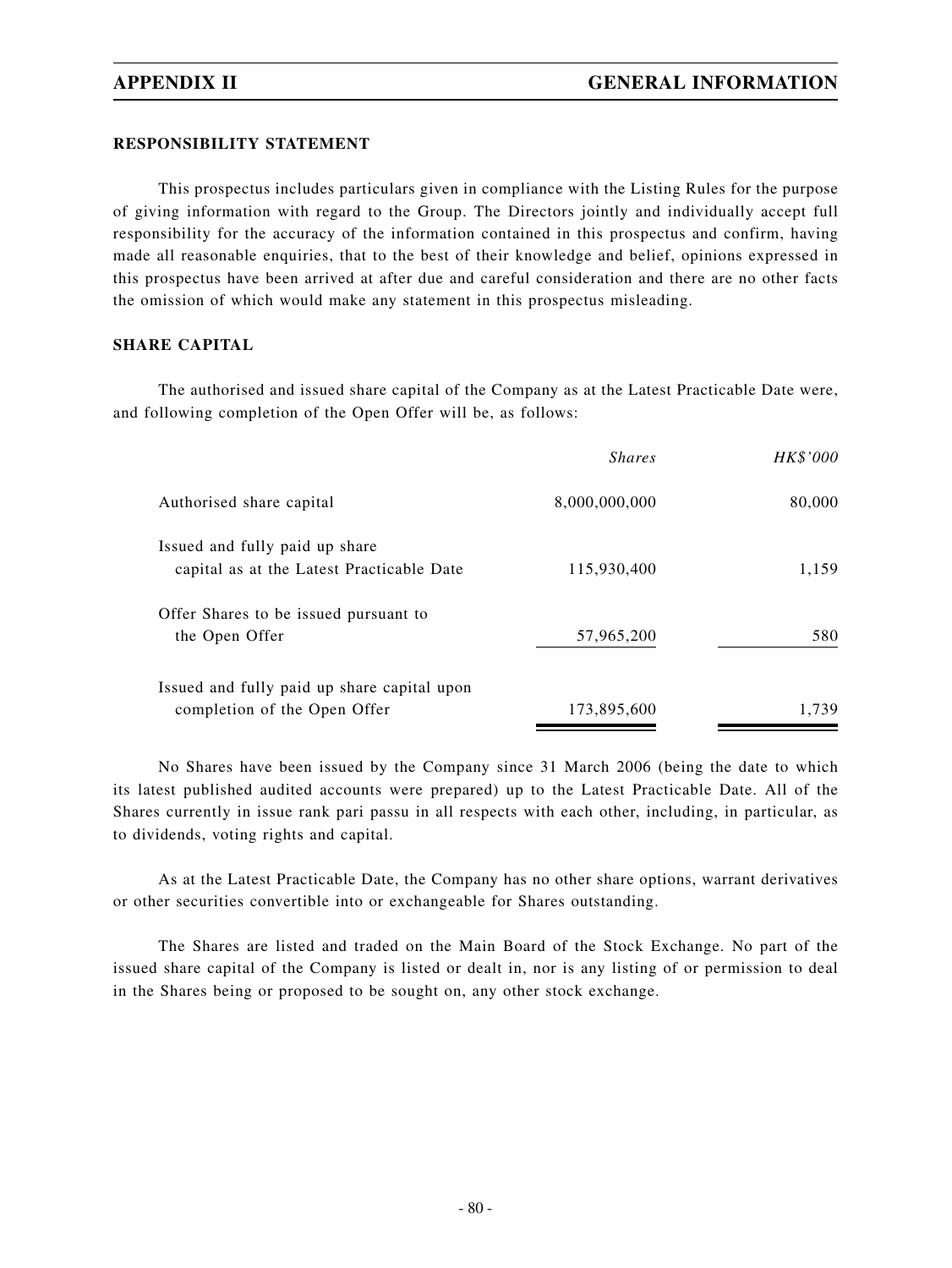# **DISCLOSURE OF INTERESTS BY DIRECTORS**

Save as disclosed below, as at the Latest Practicable Date, none of the Directors and chief executive of the Company has any interests and short position in the Shares, underlying shares and debentures of the Company or any of its associated corporations (within the meaning of Part XV of the SFO) which were required to be notified to the Company and the Stock Exchange pursuant to Divisions 7 and 8 of Part XV of the SFO (including interests and short positions which they are taken or deemed to have under such provisions of SFO); or were required, pursuant to Section 352 of the SFO, to be entered in the register referred to therein; or were required, pursuant to the Model Code for Securities Transactions by Directors of Listed Companies of the Listing Rules and none of the Directors is a director or employee of a company which had an interest or short position in the Shares and underlying Shares which would fall to be disclosed to the Company under the provisions of Divisions 2 and 3 of Part XV of the SFO:

*Long positions in ordinary shares of the Company*

| Name of         | Nature of | Number of ordinary shares   | Percentage of the Company's |
|-----------------|-----------|-----------------------------|-----------------------------|
| <b>Director</b> | interests | directly beneficially owned | issued share capital        |
| Mo Tianguan     | Corporate | 70,178,249 (Note)           | 60.53                       |

*Note:*  These shares are held by Upsky Enterprises Limited, a company in which Mr. Mo Tianquan is a director and the sole shareholder.

### **DIRECTORS' RIGHTS TO ACQUIRE SHARES OR DEBENTURES**

At no time during the year ended 31 March 2006 were rights to acquire benefits by means of the acquisition of shares in or debentures of the Company granted to any directors or their respective spouse or minor children, or were any such rights exercised by them; or was the Company, its holding company or any of its subsidiaries a party to any arrangement to enable the directors to acquire such rights in any other body corporate.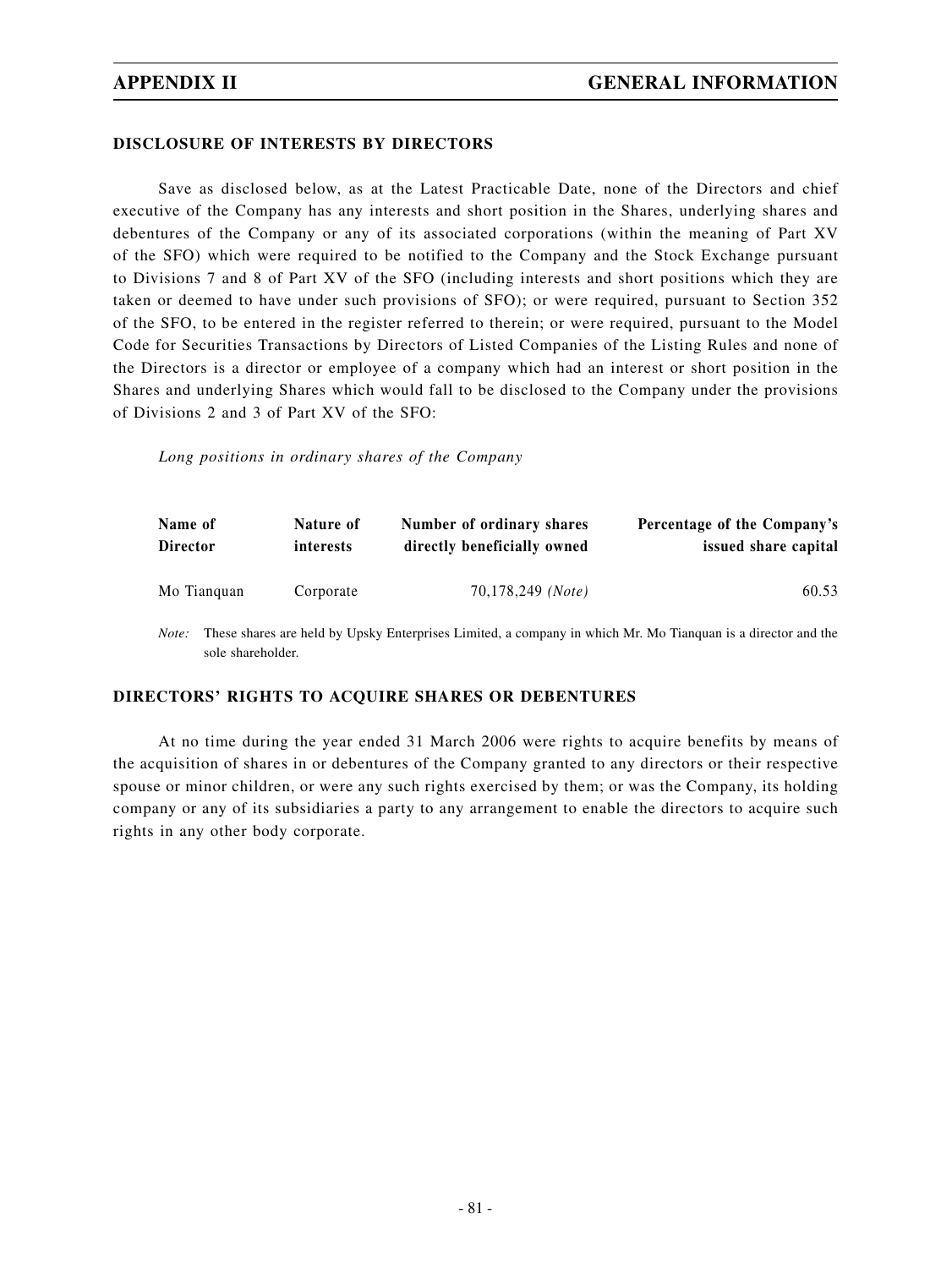### **DISCLOSURE OF INTERESTS BY SUBSTANTIAL SHAREHOLDERS**

Save as disclosed below, as at the Latest Practicable Date and so far as was known to the Directors and chief executive of the Company, there were no other persons who has an interest or short position in the Shares and underlying shares of the Company which would fall to be disclosed to the Company under the provisions of Divisions 2 and 3 of Part XV of the SFO:

| Name of<br>shareholder | Capacity and nature of<br>interests                | Number of<br><b>Shares</b> owned | Percentage of the Company's<br>issued share capital |
|------------------------|----------------------------------------------------|----------------------------------|-----------------------------------------------------|
| Upsky                  | Directly beneficially<br>owned                     | 70,178,249                       | $60.53$ (Note 1)                                    |
| Mo Tianguan            | Attributable interest of<br>controlled corporation | 70,178,249                       | 60.53 ( <i>Note 1 and 2</i> )                       |

*Notes:*

(1) All interests stated above represent long positions.

(2) The entire issued share capital of Upsky is legally and beneficially owned by Mr. Mo Tianquan who is therefore deemed to have an interest in the Shares in which Upsky is interested. Accordingly, the interest held by each of Upsky and Mr. Mo Tianquan refers to the same parcel of shares.

Save as disclosed above, as at the Latest Practicable Date, no person, other than a director or chief executive of the Company, whose interests are set out in the section "Disclosure of interests by Directors" above, had registered an interest or short position in the shares or underlying shares of the Company that was required to be recorded pursuant to Section 336 of the SFO or who has, directly or indirectly, interests in 10% or more of the nominal value of any class of share capital carrying rights to vote in all circumstances in general meetings of any other member of the Group.

### **PARTICULARS OF DIRECTORS**

### **Names and addresses of the Directors**

**Name Address**

| Ms. Cao Jing          | 1589, Jufeng Road #46, Pudong, Shanghai 201208, PRC         |
|-----------------------|-------------------------------------------------------------|
| Mr. Mo Tianguan       | 1589, Jufeng Road #46, Pudong, Shanghai 201208, PRC         |
| Mr. Yu Hon To, David  | 5A Monte Verde, 41 Repulse Bay Road, Hong Kong              |
| Professor Ye Jianping | No.2-9-1501, Xin Ji Yuan Jia Yuan, Wanliu Zhong Lu, Haidian |
|                       | District, Beijing 100089, PRC                               |
| Mr. Zhang Shaohua     | No. 21, Block 7, Lane 3, Tianhuayuan, Beijing Economic      |
|                       | Development Area, Beijing, China                            |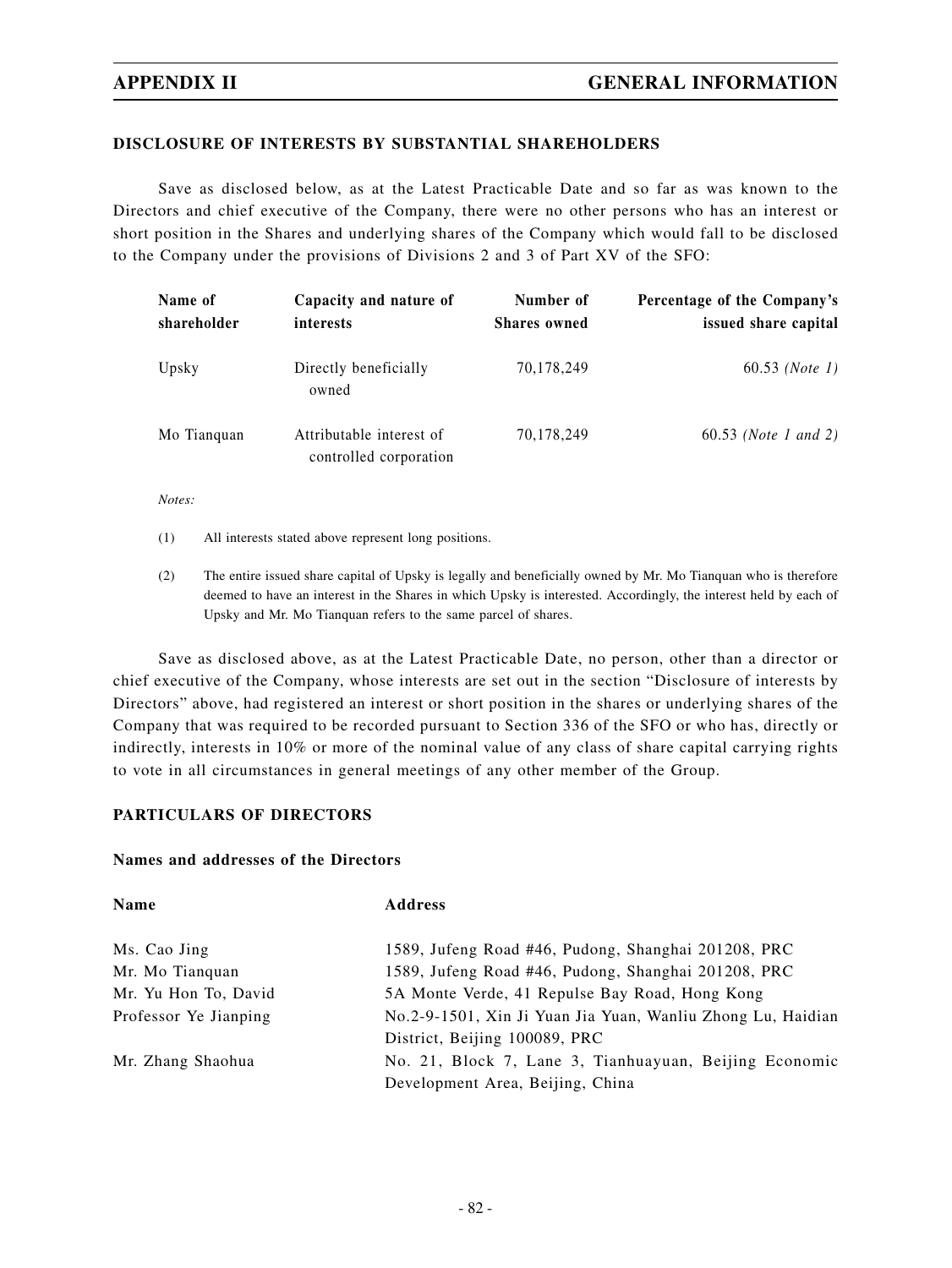# **Biographies of the Directors**

### *Executive Director*

**CAO Jing**, aged 39, is a director and chairman of the Company. She has 10 years of experience in architecting large-scale enterprise software, project management and leading development in various companies in the USA. Ms. Cao holds a Bachelor's Degree in Automation Engineering from Tsinghua University, the PRC, and a Master's Degree in Electrical Engineering from Wright State University, the USA. She is also a director of Upsky Enterprises Limited and the spouse of Mr. Mo Tianquan.

**MO Tianquan**, aged 43, is a director of the Company. He has over 10 years of experience in the provision of on-line information and analysis on the trading, leasing, financing and valuation of real estate properties. He holds a Bachelor's Degree in Mechanical Engineering from South China University of Technology, a Master's Degree in Engineering from Tsinghua University, the PRC and a Degree of Master of Arts from Indiana University, the USA. He is a director and chief executive officer of SouFun Holdings Limited, a wholly-foreignowned company conducting real estate internet business in the PRC. Mr. Mo is also a director of and has beneficial interests in all the issued share capital of Upsky Enterprises Limited, the ultimate holding company of the Company holding approximately 60.53% of the issued share capital of the Company as at the Latest Practicable Date. He is the spouse of Ms. Cao Jing.

### *Independent non-executive Director*

**YU Hon To, David**, aged 59, was appointed as an independent non-executive director of the Company in 2004. Mr. Yu is a founder and director of Management Capital Limited, which specialises in direct investment and financial advisory activities. He is also an independent non-executive director of BALtrans Holdings Limited, Great China Holdings Limited, Ming Pao Enterprise Corporation Limited, One Media Group Limited and Playmates Holdings Limited, whose shares are listed on the Stock Exchange. He was a partner of an international accounting firm with extensive experience in corporate finance. Mr. Yu is a fellow member of the Institute of Chartered Accountants in England and Wales and an associate member of the Hong Kong Institute of Certified Public Accountants.

**YE Jianping**, aged 47, has been teaching in the Renmin University of China since 1985 and is the professor and department head of the Department of Land and Real Estate Management of the Renmin University of China. Professor Ye is also a council member of the China Land Science Society and the vice chairman of the China Institute of Real Estate Appraisers and Agents. He holds a Bachelor's Degree in Engineering from the Wuhan University, a Master's Degree in Economics and Doctorate in Management from the Renmin University of China. He is also a fellow member of The Royal Institute of Chartered Surveyors, a China Real Estate Appraiser and a China Land Appraiser.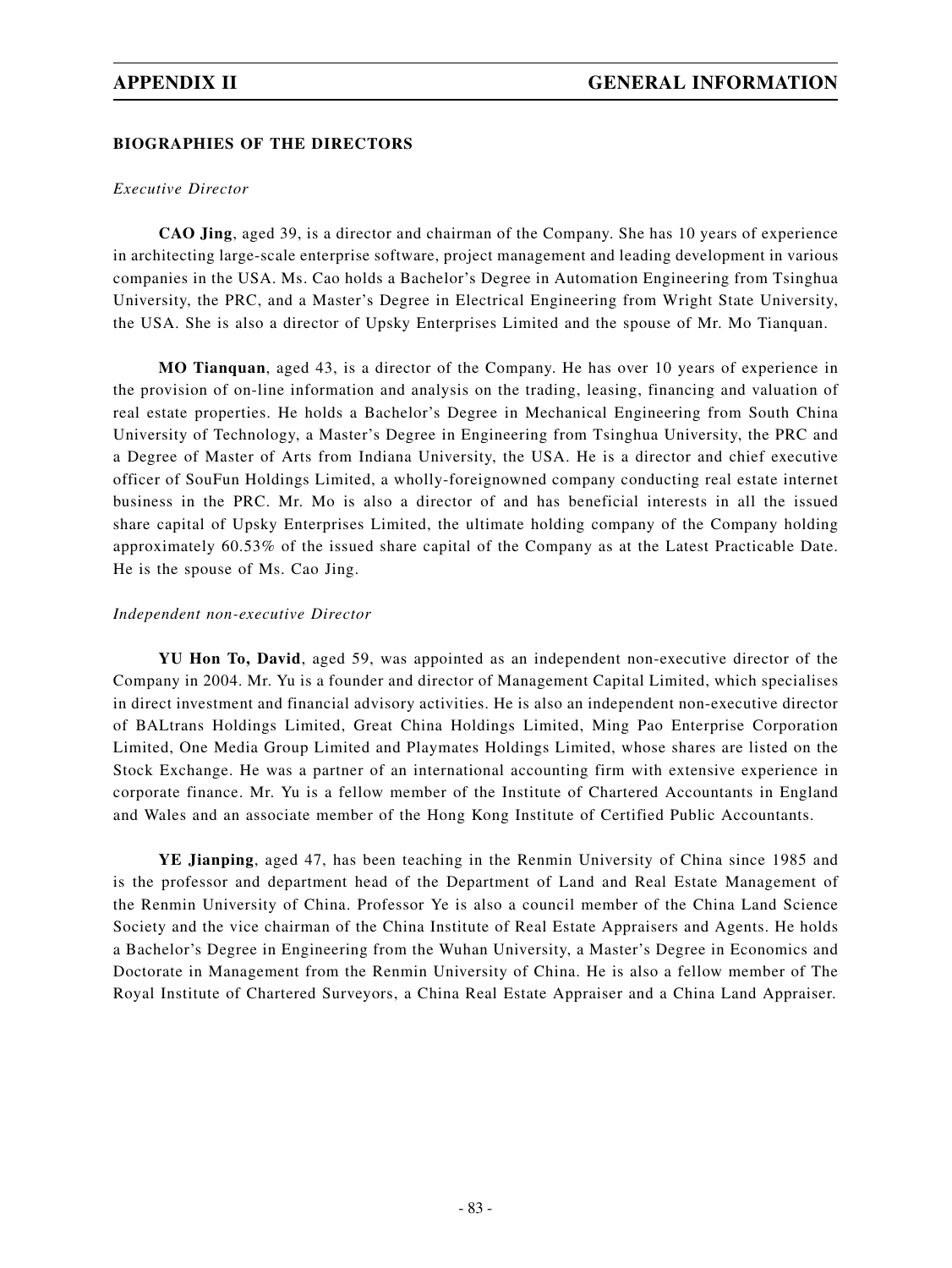**ZHANG Shaohua**, aged 43, is an entrepreneur with over 17 years of experiences in starting up, developing and managing businesses in various industry sectors. Mr. Zhang is the founder of and has been the managing director of Beijing Beyondal Electric Co. Ltd. since 2003, a company which has a large market share in setting up internet data centre in the People's Republic of China. He had worked as the General Manager (China) for GE Digital Energy and in other companies in the areas of power quality and precision environmental control industry for many years. He holds a Bachelor's degree in Science from the South China University of Technology and a Master's degree in Business Administration from the Capital University of Economics and Business.

### **DIRECTOR'S SERVICE CONTRACTS**

As at the Latest Practicable Date, none of the Directors had entered or proposed to enter into any service agreements with any member of the Group, excluding contracts expiring or determinable by the Group within one year without payment of compensation (other than statutory compensation).

### **LITIGATION**

As at the Latest Practicable Date, neither the Company nor any of its subsidiaries was engaged in any litigation or arbitration of material importance and no litigation or claim of material importance was known to the Directors to be pending or threatened against the Company or any of its subsidiaries.

### **MATERIAL CONTRACTS**

The following contracts (not being contracts entered into in the ordinary course of business) have been entered into by the Group within two years immediately preceding the date of the Announcement up to and including the Latest Practicable Date which are or may be material:

- (1) an agreement dated 10 October 2005 entered into between Shun Cheong Real Estates Limited and Honey Lady International Limited for the sale and purchase of the Workshop Nos. 1, 3, 5, 7 and 9, 2nd Floor, Premier Centre, 20 Cheung Shun Street, Lai Chi Kok, Kowloon, Hong Kong at a consideration of HK\$16.5 million;
- (2) the sub-contracting agreements entered into between each of Shun Cheong Electrical Engineering Company Limited and Westco Airconditioning Limited (as main contractors) and Tinhawk Company Limited (as sub-contractor) on 31 December 2005 for certain maintenance work contracts;
- (3) a sale and purchase agreement dated 26 January 2006 (the "S&P Agreement") entered into between Shun Cheong, Chinney Alliance Trading (BVI) Limited and Chinney Alliance Group Limited ("CAG") for the sale and purchase of the entire issued share capital in Shun Cheong Investments Limited, a then wholly-owned subsidiary of Shun Cheong at a consideration of HK\$35,000,000;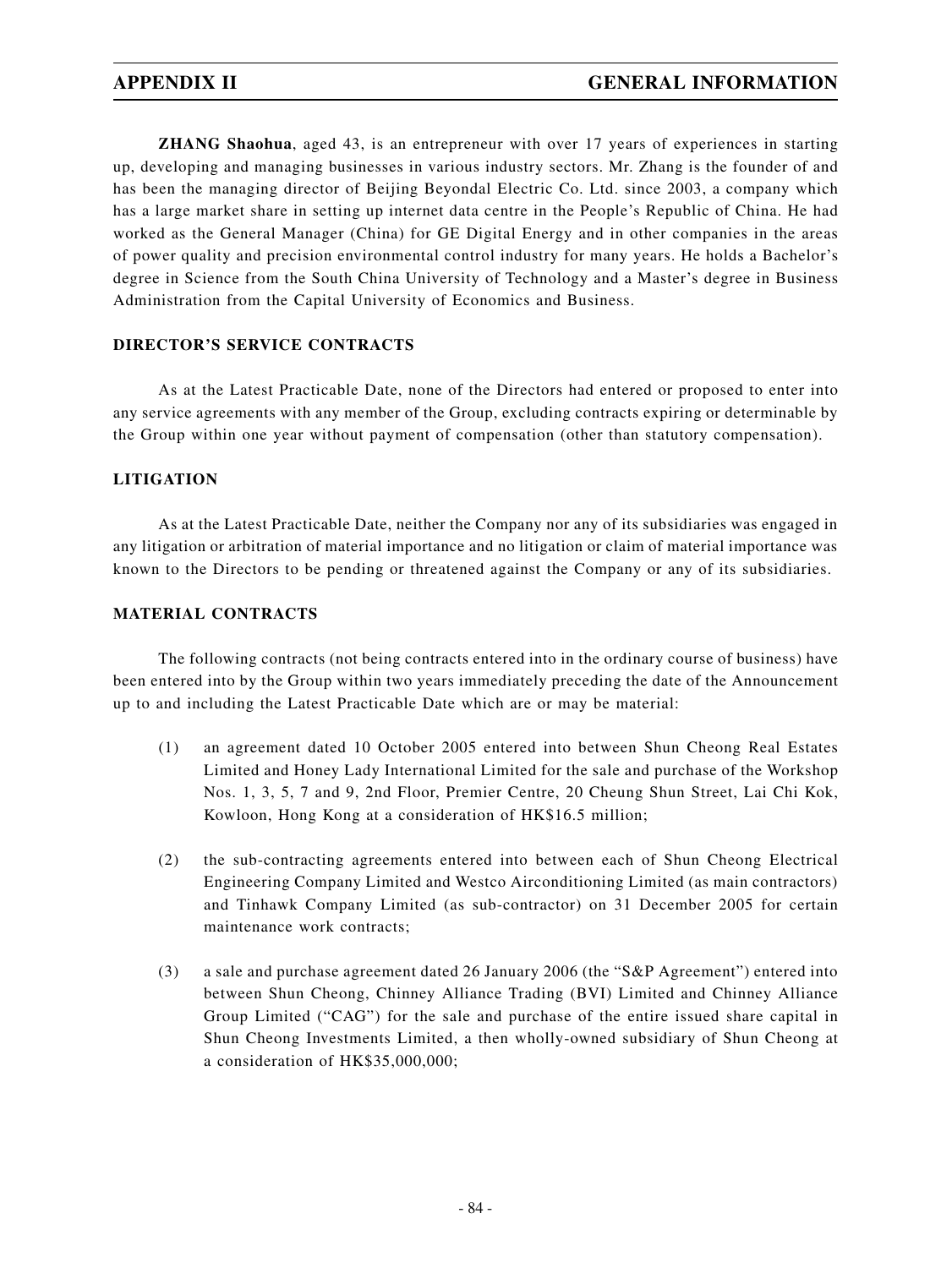- (4) the deed of indemnity executed by CAG on 31 March 2006 in favour of Shun Cheong under which CAG will indemnity Shun Cheong (as the vendor under the S&P Agreement) against certain liabilities of Shun Cheong as well as Chinney Alliance Trading (BVI) Limited (as the purchaser under the S&P Agreement); and
- (5) the Underwriting Agreement.

Save as disclosed, as at the Latest Practicable Date, there are no material contracts (not being contracts entered into in the ordinary course of business) being entered into by any member of the Group within the two years immediately preceding the date of this prospectus which are or may be material.

### **QUALIFICATIONS AND CONSENT OF EXPERT**

The following are the qualifications of the experts who have given opinions or advice which are contained or referred to in this prospectus:

# **Name Qualification** Ernst & Young Certified Public Accountants

As at the Latest Practicable Date, Ernst & Young did not have any shareholding in any member of the Group or the right (whether legally enforceable or not) to subscribe for or to nominate persons to subscribe for securities in any member of the Group.

As at the Latest Practicable Date, Ernst & Young did not have any direct or indirect interest in any assets which had been acquired or disposed of by or leased to, or which are proposed to be acquired, disposed of by or leased to any member of the Group, since 31 March 2006, the date to which the latest published audited consolidated financial statements of the Group were made up.

Ernst & Young has given and have not withdrawn their written consent to the issue of this prospectus with inclusion of their letter, if applicable, which have been prepared for inclusion in this prospectus, and references to their name in the form and context in which they are included.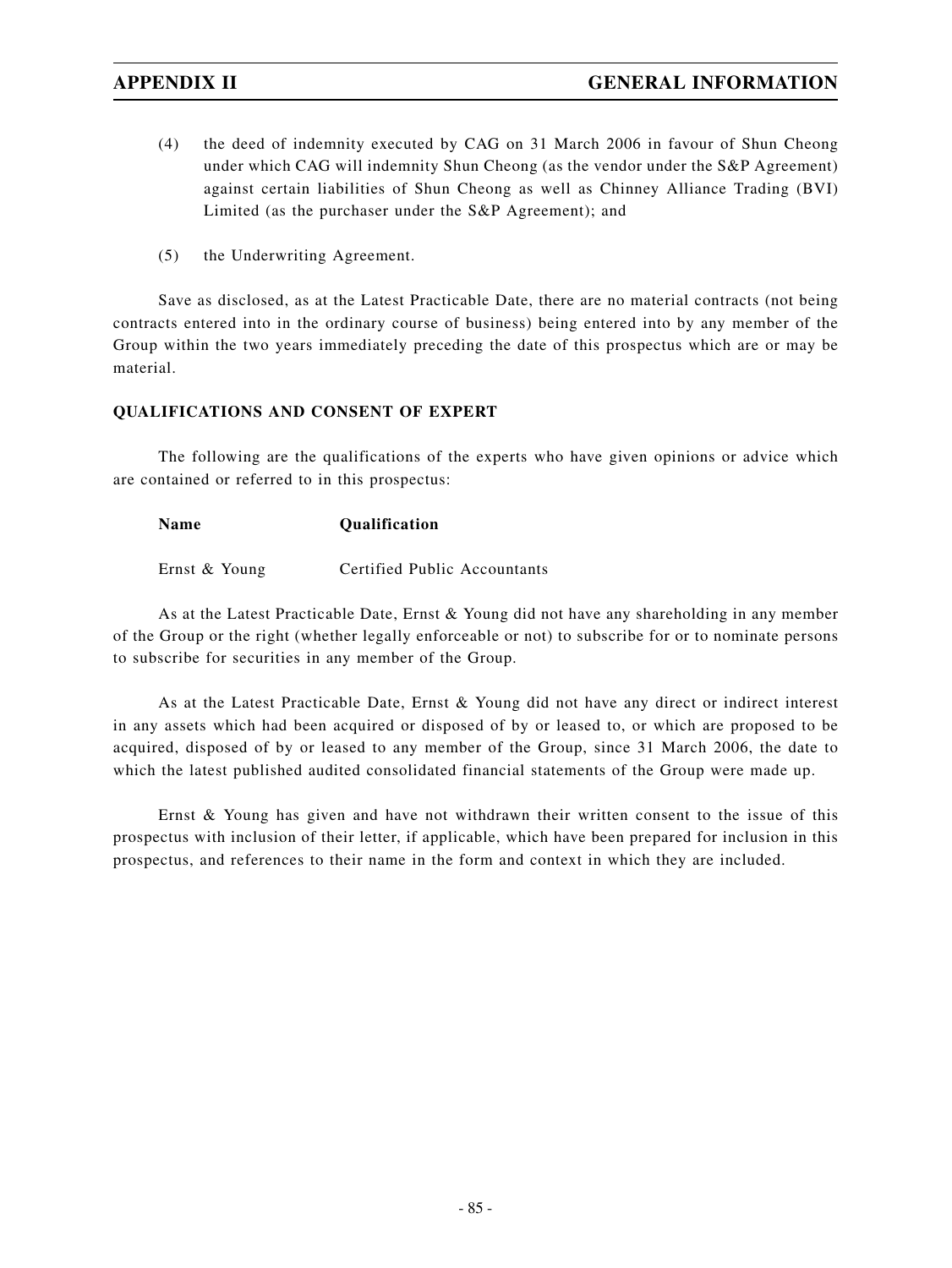# **CORPORATE INFORMATION**

| Registered office                                           | Canon's Court, 22 Victoria Street, Hamilton HM 12 Bermuda                                                                                                   |
|-------------------------------------------------------------|-------------------------------------------------------------------------------------------------------------------------------------------------------------|
| Head office and principal place<br>of business in Hong Kong | Suite 2302, Wing On Centre, 111 Connaught Road Central,<br>Hong Kong                                                                                        |
| Company secretary                                           | NGAN Mei Fan, a fellow member of both the Association of<br>Chartered Certified Accountants and the Hong Kong Institute<br>of Certified Public Accountants. |
| Authorised representatives                                  | CAO Jing and NGAN Mei Fan                                                                                                                                   |
| Auditors                                                    | Ernst & Young<br>18/F Two International Finance Centre, 8 Finance Street, Central,<br>Hong Kong                                                             |
| Hong Kong branch share<br>registrar and transfer office     | Computershare Hong Kong Investor Services Limited<br>Shops 1712-1716, 17th Floor, Hopewell Centre, 183 Queen's<br>Road East, Wanchai, Hong Kong             |
| Principal share registrar and<br>transfer office            | Butterfield Fund Services (Bermuda) Limited<br>Rosebank Centre, 11 Bermudiana Road, Pembroke HM08,<br>Bermuda                                               |
| Principal bankers                                           | DBS Bank (Hong Kong) Limited<br>16/F., The Center, 99 Queen's Road Central, Central, Hong Kong                                                              |
|                                                             | The Hongkong and Shanghai Banking Corporation Limited<br>1 Queen's Road Central, Hong Kong                                                                  |
| Legal advisers                                              | As to Hong Kong Law<br>X.J. Wang & Co.<br>Suite 2208, 22/F, Jardine House, 1 Connaught Place, Central,<br>Hong Kong                                         |
|                                                             | As to Bermuda Law<br>Appleby<br>5511 The Center, 99 Queen's Road, Central, Hong Kong                                                                        |

### **AUDIT COMMITTEE**

An audit committee of the Company was established in accordance with the requirements of the Code of Best Practice, for the purposes of reviewing and providing supervision over the Group's financial reporting process and internal controls. The audit committee comprises of Mr. Yu Hon To, David, Professor Ye Jianping and Mr. Zhang Shaohua. Mr. Yu Hon To, David is the chairman of the audit committee.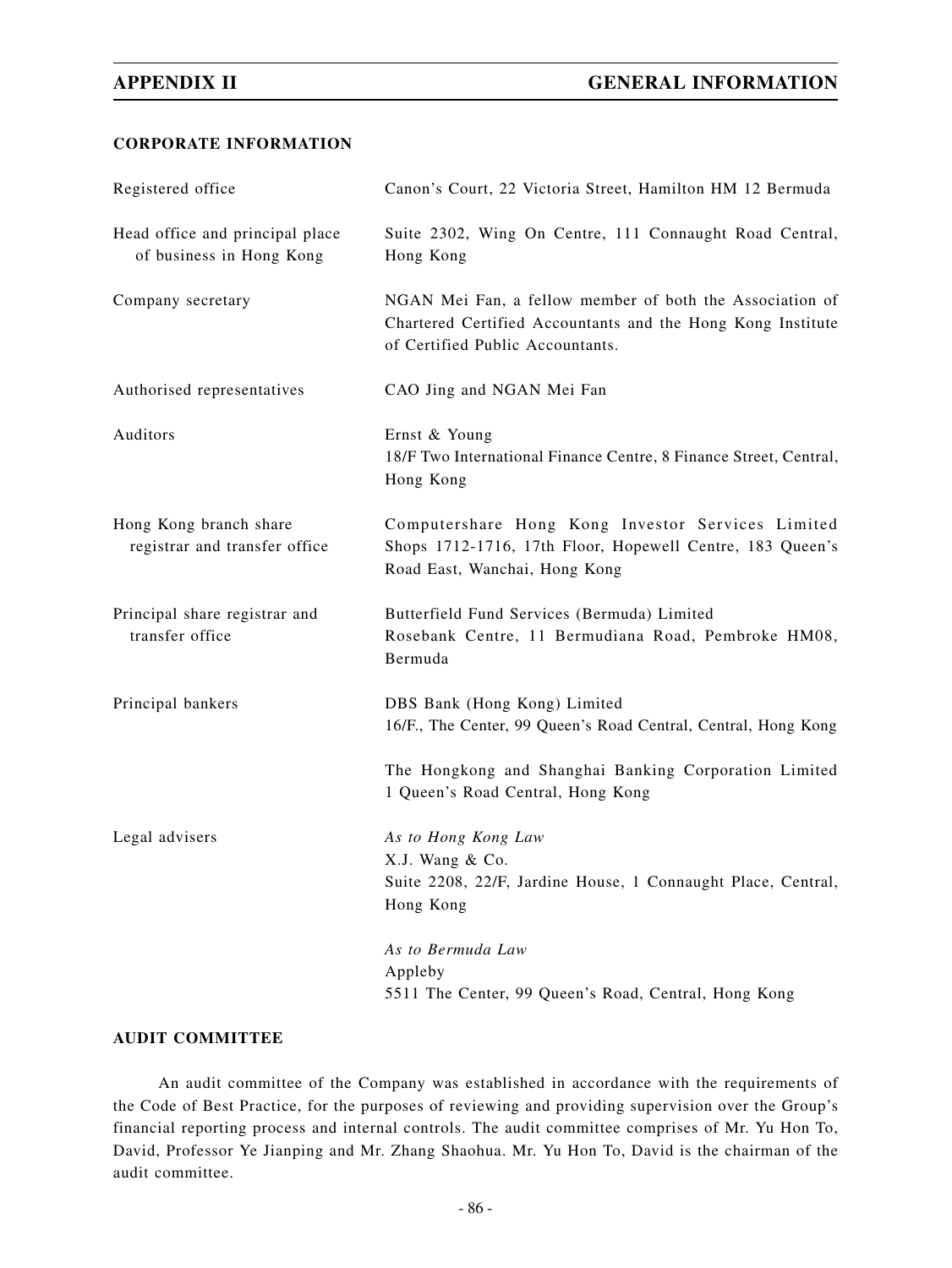# **GENERAL**

- (a) There was no contract or arrangement entered into by any member of the Group subsisting at the Latest Practicable Date in which any Director was materially interested and which was significant in relation to the business of the Group.
- (b) None of the Directors, has or has had, any direct or indirect interest in any assets which have been acquired, disposed of or leased to, or which are proposed to be acquired, disposed of or leased to, the Company or any of its subsidiaries, respectively, since 31 March 2006, the date to which the latest published audited consolidated financial statements of the Group were made up.
- (c) None of any part of the equity or debt securities of the Group is listed or dealt in any other recognized stock exchange or on which listing or permission to deal is being or is proposed to be sought.
- (d) None of the Directors is materially interested in any contract or arrangement subsisting at the Latest Practicable Date which is significant in relation to the business of the Group taken as a whole.
- (e) None of the Directors or their respective associates were considered to have interest in any business which competes or may compete, either directly or indirectly, with the business of the Group or have or may have any other conflicts of interest with the Group pursuant to the Listing Rules.
- (f) The English text of the Prospectus and the Application Forms shall prevail over their respective Chinese texts.

### **BINDING EFFECT**

The Prospectus Documents and the acceptances of the Open Offer are governed by and shall be construed in accordance with the laws of Hong Kong. Where an application is made in pursuance of any of such documents, the relevant document(s) shall have the effect of rendering all persons concerned bound by the provisions, other than the penal provisions, of Sections 44A and 44B of the Companies Ordinance, so far as applicable.

### **EXPENSES**

The expenses in connection with the Open Offer, including the financial advisory fee, underwriting commission, printing, registration, translation, legal and accounting charges are estimated to amount to approximately HK\$1 million and will be payable by the Company.